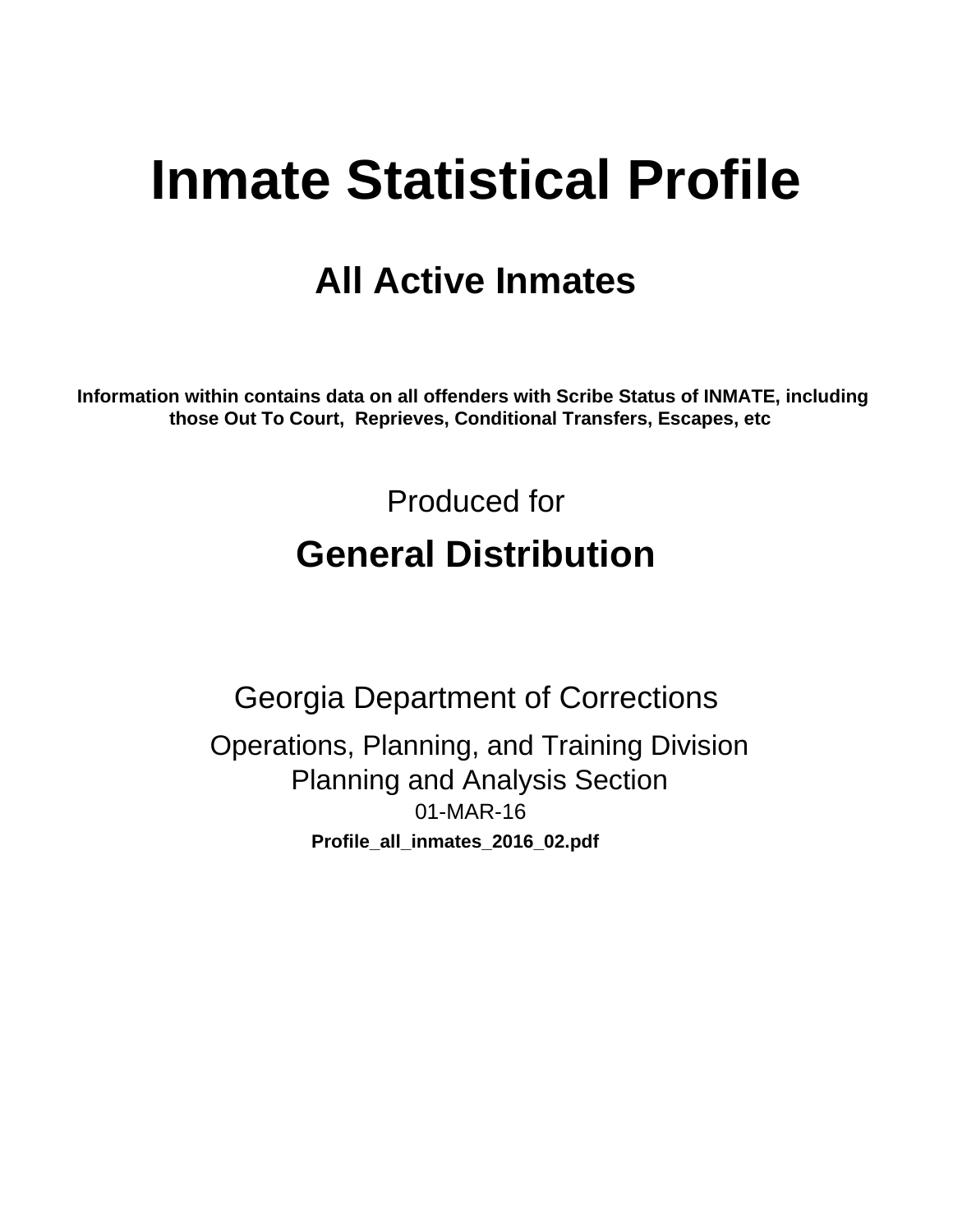#### **Inmate Statistical Profile 01-MAR-16** Contents

**All Active Inmates** 

Produced for General Distribution

# **Table of Contents**

| <b>Demographic information</b>                                       |
|----------------------------------------------------------------------|
| 4 Current age, broken out in ten year age groups                     |
| 5 Race group                                                         |
| 6 Marital status, self-reported at entry to prison                   |
| 7 Number of children, self-reported at entry to prison               |
| 8 Religious affiliation, self-reported at entry to prison            |
| 9 Home county - self-reported at entry to prison                     |
| 14 Employment status before prison, self-reported at entry to prison |
| 15 Age at admission                                                  |
| 17 Height, measured at entry to prison                               |
| 19 Weight, measured at entry to prison                               |
| 20 Military service                                                  |
| <b>Correctional information</b>                                      |
| 21 Type of admission to prison                                       |
| 22 Current / last supervision level                                  |
| 23 Current / last institution type                                   |
| 24 Institution type - transitional centers                           |
| 25 Institution type - county prisons                                 |
| 27 Institution type - state prisons                                  |
| 29 Institution type - private prisons                                |
| 30 Institution type - inmate boot camp                               |
| 31 Number of disciplinary reports                                    |
| 32 Number of transfers                                               |
| 33 Number of escapes                                                 |
| 34 Split sentence - Probation to follow                              |
| 35 Probable future release type of still active inmates              |
| 36 Time served in current (or last) institution                      |
| <b>Educational, psychological and physical information</b>           |
| 37 Highest grade level attained                                      |
| 38 Culture fair IQ scores                                            |
| 39 Wide Range Achievement Test (WRAT) reading score                  |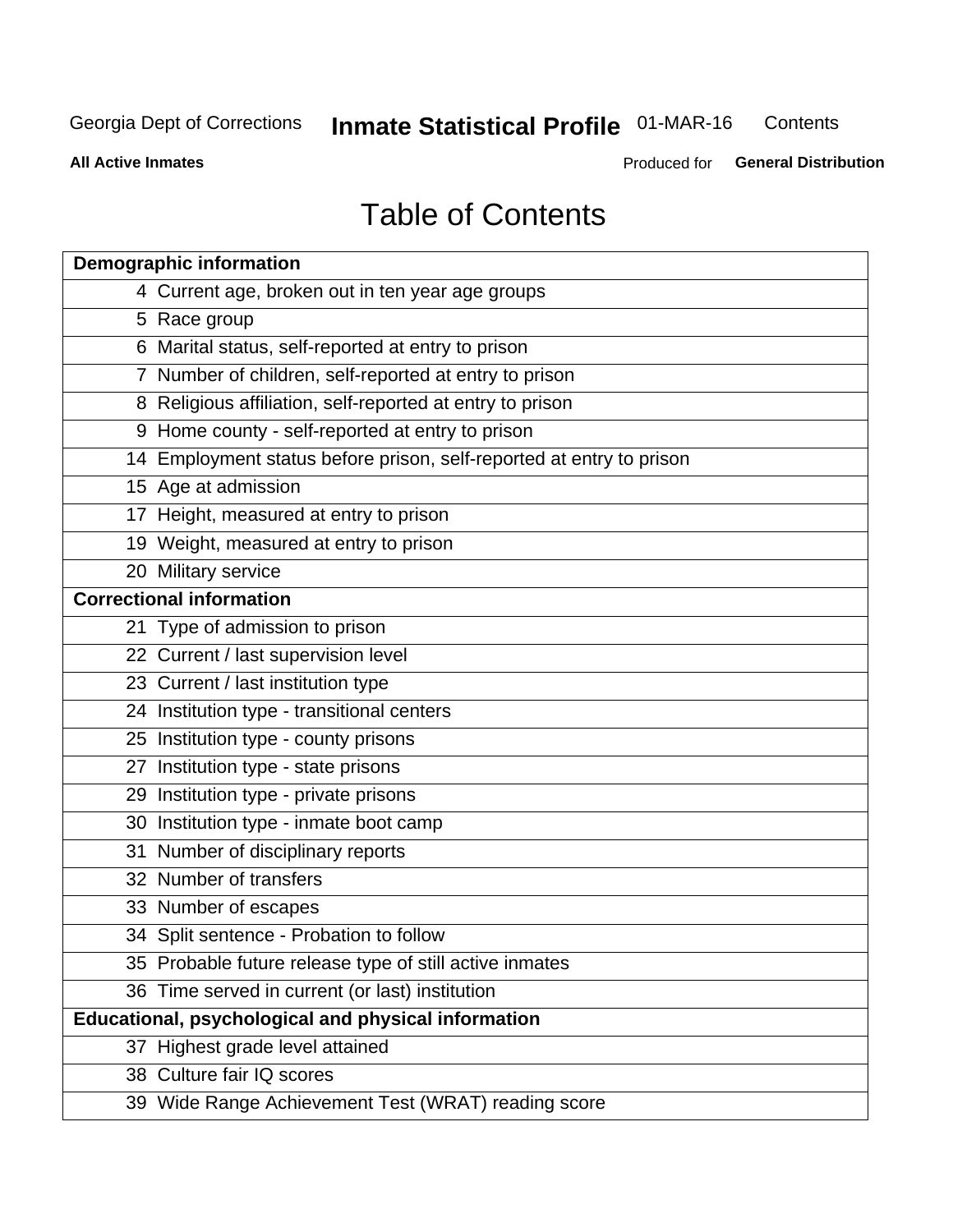#### **Inmate Statistical Profile 01-MAR-16** Contents

**All Active Inmates** 

Produced for General Distribution

# **Table of Contents**

| Educational, psychological and physical information              |
|------------------------------------------------------------------|
| 40 Wide Range Achievement Test (WRAT) math score                 |
| 41 Wide Range Achievement Test (WRAT) spelling score             |
| 42 Current / last mental health treatment level                  |
| 43 PULHESDWIT medical scale - 'P' overall condition ('P'hysical) |
| 44 PULHESDWIT medical scale - 'U' upper body                     |
| 45 PULHESDWIT medical scale - 'L' lower body                     |
| 46 PULHESDWIT medical scale - 'H' hearing                        |
| 47 PULHESDWIT medical scale - 'E' vision                         |
| 48 PULHESDWIT medical scale -'S' psychiatric                     |
| 49 PULHESDWIT medical scale - 'D' dental                         |
| 50 PULHESDWIT medical scale - 'W' work ability                   |
| 51 PULHESDWIT medical scale - 'I' impairment                     |
| 52 PULHESDWIT medical scale - 'T' transportability               |
|                                                                  |
| <b>Crimes and criminal history information</b>                   |
| 53 Number of prior Georgia incarcerations                        |
| 54 Prison sentence in years                                      |
| 55 Primary offense, broken out into felonies vs misdemeanors     |
| 56 Primary offense, broken out into six broad crime categories   |
| 57 Primary offense, detailed offense code                        |
| 65 County of conviction of primary offense                       |
| 70 Circuit of conviction of primary offense                      |
| 72 Years served (jail + prison) in this incarceration            |
| <b>Medical information</b>                                       |
| 73 Results of most recent HIV test                               |
| 74 Results of most recent tuberculosis test                      |
| 75 Results of most recent syphilis test                          |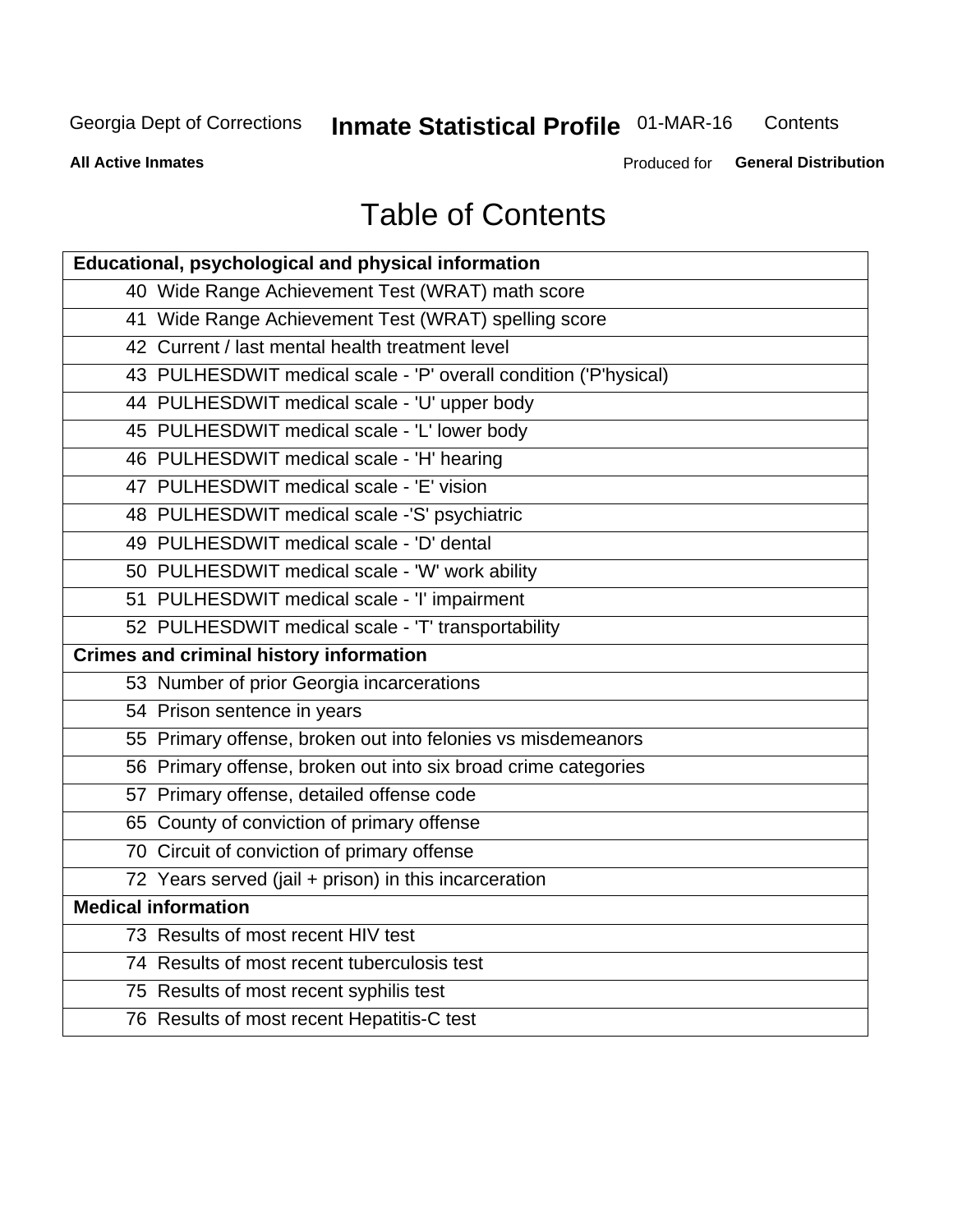#### **All Active Inmates**

#### Produced for General Distribution

### Current age, broken out in ten-year age groups

COL % - percent each COUNT is of its particular column

|                          | <b>Male</b>  |        |        | <b>Female</b>   |        |       | <b>Total</b> |        |
|--------------------------|--------------|--------|--------|-----------------|--------|-------|--------------|--------|
| <b>Current Age</b>       | <b>Count</b> | Col %  | Row %  | <b>Count</b>    | Col %  | Row % | <b>Total</b> | Col %  |
| <b>Teens (1-19)</b>      | 669          | 1.35%  | 96.40% | 25              | 0.69%  | 3.60% | 694          | 1.31%  |
| <b>Twenties (20-29)</b>  | 14,484       | 29.33% | 93.62% | 987             | 27.11% | 6.38% | 15,471       | 29.18% |
| <b>Thirties (30-39)</b>  | 14,787       | 29.95% | 92.16% | 1,258           | 34.55% | 7.84% | 16,045       | 30.26% |
| <b>Forties (40-49)</b>   | 10,047       | 20.35% | 92.32% | 836             | 22.96% | 7.68% | 10,883       | 20.53% |
| <b>Fifties (50-59)</b>   | 6,685        | 13.54% | 93.97% | 429             | 11.78% | 6.03% | 7,114        | 13.42% |
| <b>Sixties (60-69)</b>   | 2,144        | 4.34%  | 95.93% | 91              | 2.50%  | 4.07% | 2,235        | 4.22%  |
| Seventy + (70 and above) | 559          | 1.13%  | 97.39% | 15 <sup>1</sup> | 0.41%  | 2.61% | 574          | 1.08%  |
| <b>Total Reported</b>    | 49,375       | 100%   | 93.13% | 3,641           | 100%   | 6.87% | 53,016       | 100%   |

| Not <b>R</b> | 1 E E  |       | - -        |
|--------------|--------|-------|------------|
| теа          | roa    |       | 156        |
|              | 49,530 | 3,642 | 170<br>- - |

| <b>Mean</b><br>(average)       | 37.81 | 37.19 | 37.76 |
|--------------------------------|-------|-------|-------|
| Median (middle)                | 36    | 36    | 36    |
| <b>Mode</b><br>(most frequent) | 26    |       | 26    |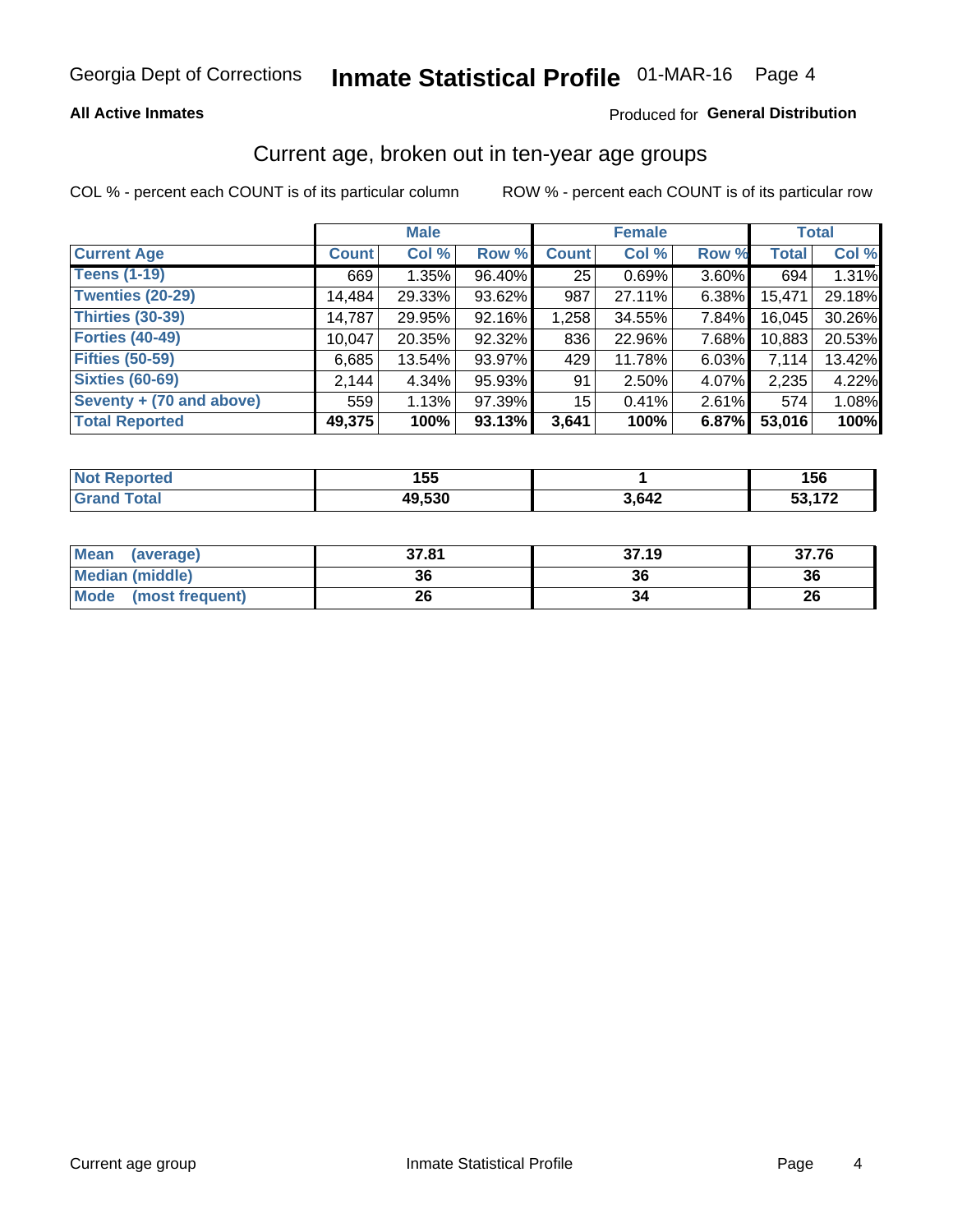# Inmate Statistical Profile 01-MAR-16 Page 5

#### **All Active Inmates**

#### **Produced for General Distribution**

### Race group

COL % - percent each COUNT is of its particular column

|                                   |              | <b>Male</b> |        |             | <b>Female</b> |        |                 | <b>Total</b> |  |
|-----------------------------------|--------------|-------------|--------|-------------|---------------|--------|-----------------|--------------|--|
| <b>Race Group</b>                 | <b>Count</b> | Col %       |        | Row % Count | Col %         | Row %  | <b>Total</b>    | Col %        |  |
| <b>White</b>                      | 16,486       | 33.28%      | 88.84% | 2,071       | 56.86%        | 11.16% | 18,557          | 34.90%       |  |
| <b>Black</b><br>2                 | 30,828       | 62.24%      | 95.37% | 1,498       | 41.13%        | 4.63%  | 32,326          | 60.80%       |  |
| <b>Other</b><br>5.                | 49           | .10%        | 92.45% | 4           | $.11\%$       | 7.55%  | 53              | .10%         |  |
| <b>Asian</b><br>6                 | 160          | $.32\%$     | 93.57% | 11          | $.30\%$       | 6.43%  | 171             | .32%         |  |
| <b>Unknown</b><br>9               | 9            | $.02\%$     | 90.00% |             | .03%          | 10.00% | 10 <sup>°</sup> | .02%         |  |
| <b>Hispanic</b><br>10             | 1,977        | 3.99%       | 97.25% | 56          | 1.54%         | 2.75%  | 2,033           | 3.82%        |  |
| <b>Native American</b><br>$12 \,$ | 21           | .04%        | 95.45% |             | .03%          | 4.55%  | 22              | .04%         |  |
| <b>Total Reported</b>             | 49,530       | 100%        | 93.15% | 3,642       | 100%          | 6.85%  | 53,172          | 100%         |  |

| ported<br>'NO.  |        |       |                                                 |
|-----------------|--------|-------|-------------------------------------------------|
| `otal<br>'Grand | 49,530 | 3,642 | $F^{\wedge}$ $F^{\wedge}$<br>I <i>I L</i><br>JJ |

| m | <br>w |  |
|---|-------|--|
|   |       |  |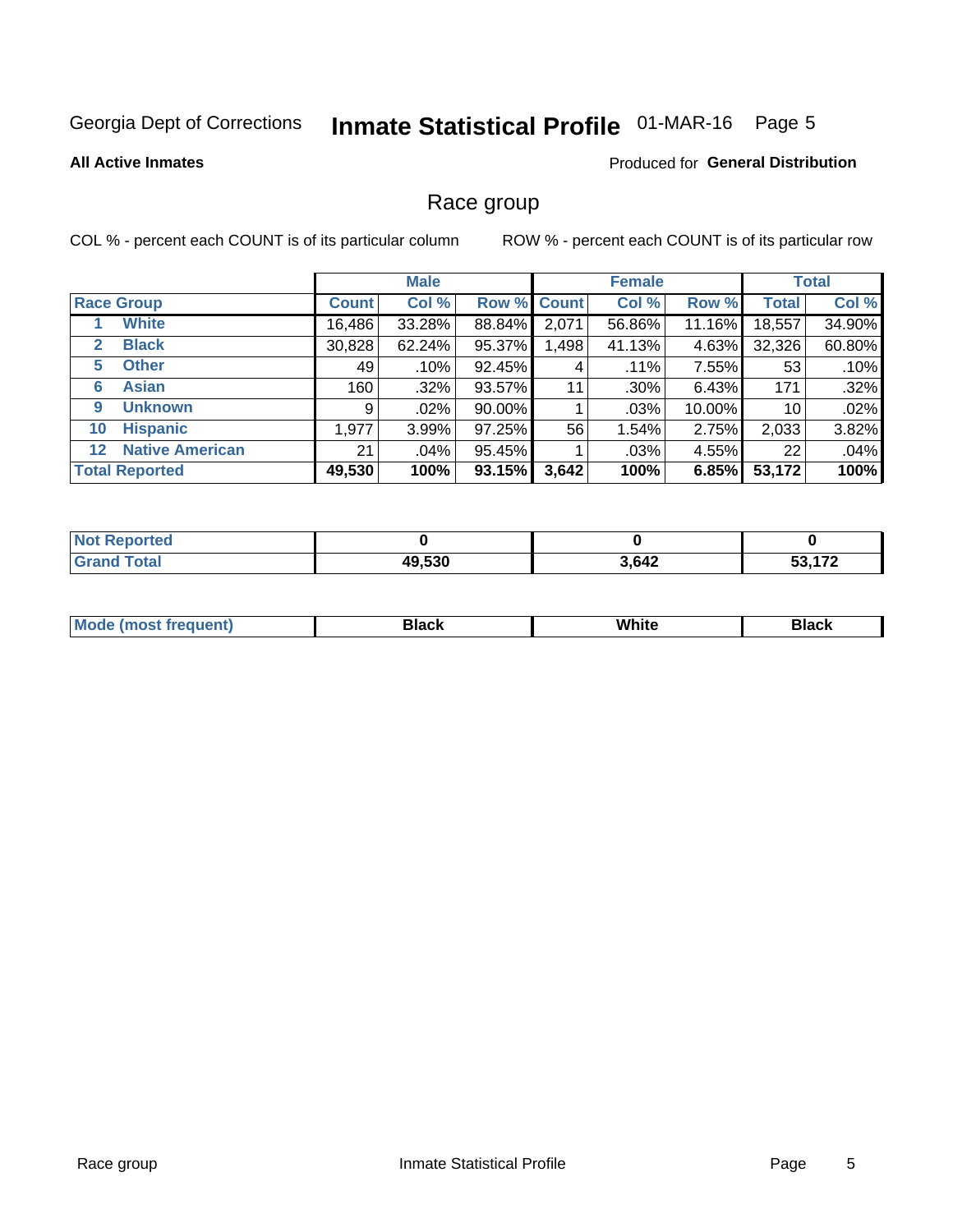# Inmate Statistical Profile 01-MAR-16 Page 6

**All Active Inmates** 

#### Produced for General Distribution

### Marital status, self-reported at entry to prison

COL % - percent each COUNT is of its particular column

|                            | <b>Male</b>  |        |        | <b>Female</b> |        |          | <b>Total</b> |        |
|----------------------------|--------------|--------|--------|---------------|--------|----------|--------------|--------|
| <b>Marital Status</b>      | <b>Count</b> | Col %  | Row %  | <b>Count</b>  | Col %  | Row %    | <b>Total</b> | Col %  |
| <b>Unknown</b><br>$\bf{0}$ | 557          | 1.12%  | 93.93% | 36            | .99%   | 6.07%    | 593          | 1.12%  |
| <b>Divorced</b><br>D       | 4,615        | 9.32%  | 88.80% | 582           | 15.98% | 11.20%   | 5,197        | 9.77%  |
| <b>Married</b><br>М        | 6,554        | 13.23% | 91.59% | 602           | 16.53% | 8.41%    | 7,156        | 13.46% |
| <b>Separated</b><br>S.     | 1,737        | 3.51%  | 84.12% | 328           | 9.01%  | 15.88%   | 2,065        | 3.88%  |
| <b>Unmarried</b><br>U      | 35,577       | 71.83% | 94.78% | 1,958         | 53.76% | $5.22\%$ | 37,535       | 70.59% |
| <b>Widow</b><br>W          | 490          | .99%   | 78.27% | 136           | 3.73%  | 21.73%   | 626          | 1.18%  |
| <b>Total Reported</b>      | 49,530       | 100%   | 93.15% | 3,642         | 100%   | 6.85%    | 53,172       | 100%   |

| NOT<br>тес   |        |       |               |
|--------------|--------|-------|---------------|
| <b>Total</b> | 49,530 | 3,642 | $\sim$ $\sim$ |

|--|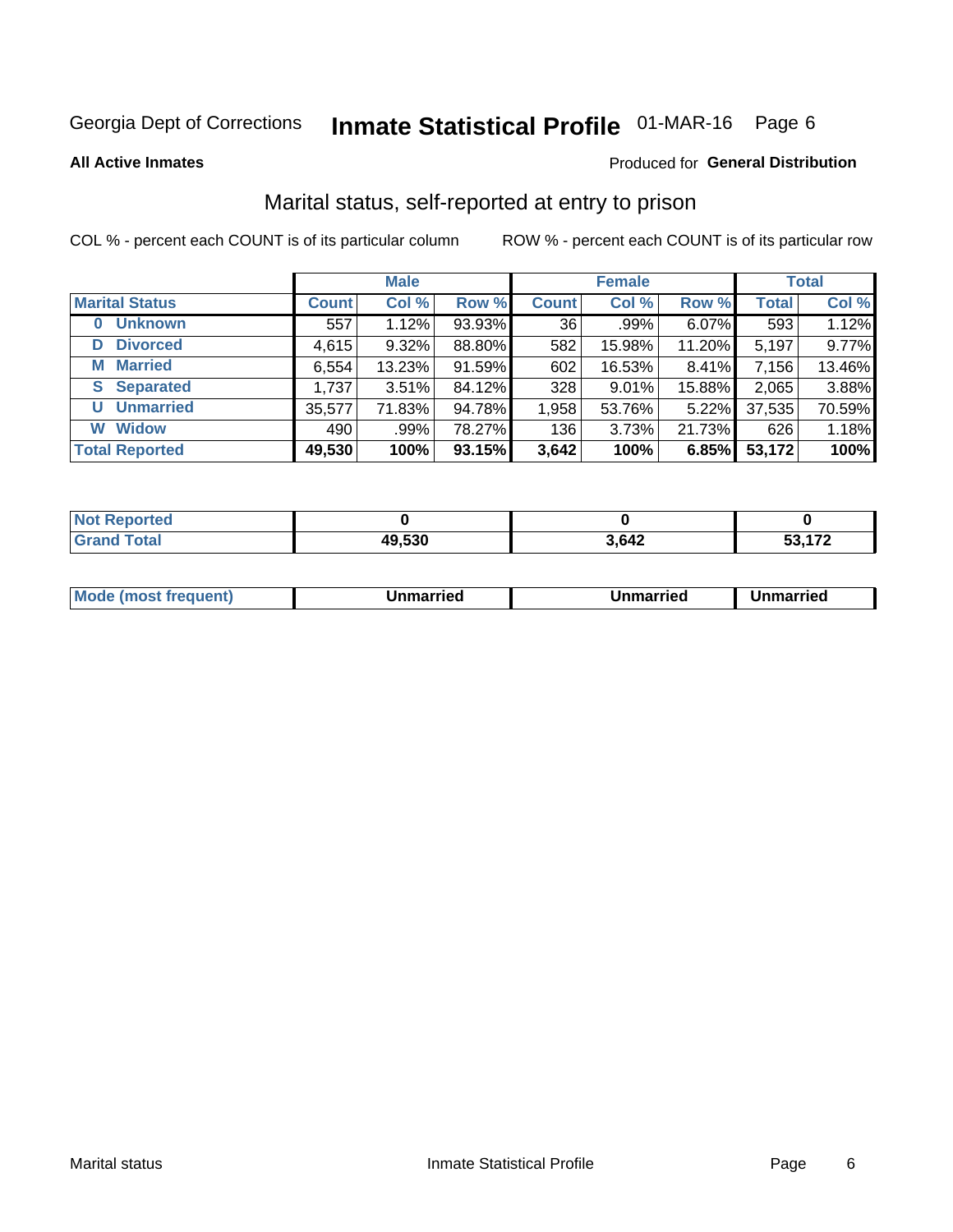# Inmate Statistical Profile 01-MAR-16 Page 7

#### **All Active Inmates**

#### **Produced for General Distribution**

## Number of children, self reported at entry to prison

COL % - percent each COUNT is of its particular column

|                           |              | <b>Male</b> |        |              | <b>Female</b> |       | <b>Total</b> |        |
|---------------------------|--------------|-------------|--------|--------------|---------------|-------|--------------|--------|
| <b>Number of Children</b> | <b>Count</b> | Col %       | Row %  | <b>Count</b> | Col %         | Row % | <b>Total</b> | Col %  |
| $\bf{0}$                  | 19,952       | 40.70%      | 94.11% | 1,248        | 34.30%        | 5.89% | 21,200       | 40.26% |
|                           | 11,056       | 22.55%      | 94.06% | 698          | 19.19%        | 5.94% | 11,754       | 22.32% |
| $\overline{2}$            | 8,027        | 16.37%      | 91.14% | 780          | 21.44%        | 8.86% | 8,807        | 16.72% |
| 3                         | 4,866        | 9.93%       | 90.58% | 506          | 13.91%        | 9.42% | 5,372        | 10.20% |
| 4                         | 2,500        | 5.10%       | 91.24% | 240          | 6.60%         | 8.76% | 2,740        | 5.20%  |
| 5                         | 1,224        | 2.50%       | 93.22% | 89           | 2.45%         | 6.78% | 1,313        | 2.49%  |
| 6                         | 649          | 1.32%       | 93.79% | 43           | 1.18%         | 6.21% | 692          | 1.31%  |
| 7                         | 312          | 0.64%       | 95.41% | 15           | 0.41%         | 4.59% | 327          | 0.62%  |
| 8                         | 165          | 0.34%       | 93.75% | 11           | 0.30%         | 6.25% | 176          | 0.33%  |
| $\boldsymbol{9}$          | 95           | 0.19%       | 95.96% | 4            | 0.11%         | 4.04% | 99           | 0.19%  |
| 10                        | 86           | 0.18%       | 97.73% | 2            | 0.05%         | 2.27% | 88           | 0.17%  |
| Over 10                   | 91           | 0.19%       | 97.85% | 2            | 0.05%         | 2.15% | 93           | 0.18%  |
| <b>Total Reported</b>     | 49,023       | 100%        | 93.09% | 3,638        | 100%          | 6.91% | 52,661       | 100%   |

| 507    |            | E44            |
|--------|------------|----------------|
| 49.530 | 642<br>בדי | 470<br>"<br>v. |

| Mean<br>(average)       | 1.39 | 1.57 | 1.40 |
|-------------------------|------|------|------|
| <b>Median (middle)</b>  |      |      |      |
| Mode<br>(most frequent) |      |      |      |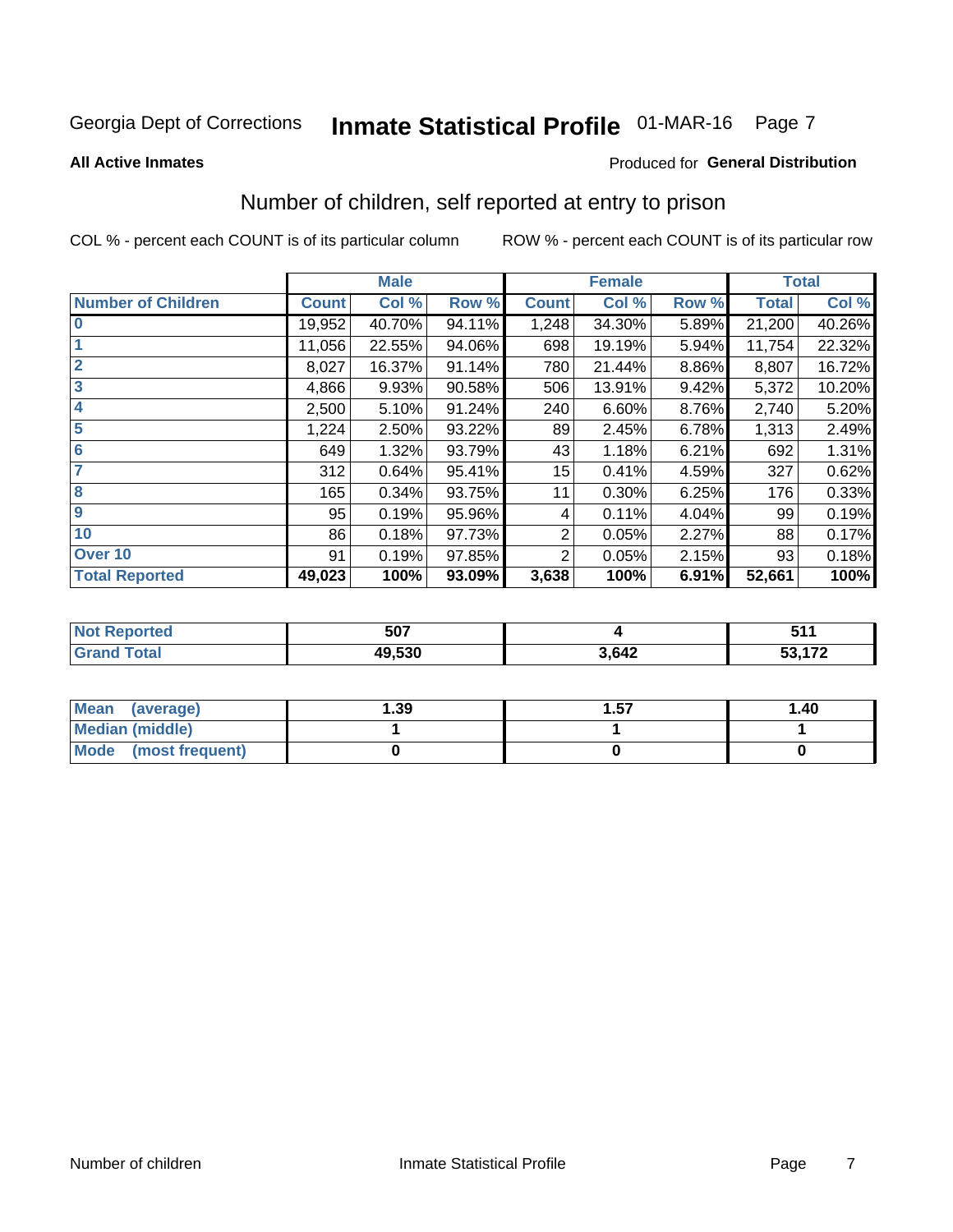# Inmate Statistical Profile 01-MAR-16 Page 8

#### **All Active Inmates**

#### Produced for General Distribution

### Religious affiliation, self-reported at entry to prison

COL % - percent each COUNT is of its particular column

|                |                              |              | <b>Male</b> |         |              | <b>Female</b> |        |              | <b>Total</b> |
|----------------|------------------------------|--------------|-------------|---------|--------------|---------------|--------|--------------|--------------|
|                | <b>Religious Affiliation</b> | <b>Count</b> | Col %       | Row %   | <b>Count</b> | Col %         | Row %  | <b>Total</b> | Col %        |
| 1              | <b>Islam</b>                 | 1,062        | 5.03%       | 96.90%  | 34           | 1.25%         | 3.10%  | 1,096        | 4.60%        |
| $\overline{2}$ | <b>Catholic</b>              | 1,077        | 5.11%       | 87.56%  | 153          | 5.62%         | 12.44% | 1,230        | 5.16%        |
| 3              | <b>Baptist</b>               | 12,337       | 58.48%      | 85.91%  | 2,023        | 74.29%        | 14.09% | 14,360       | 60.29%       |
| 4              | <b>Methodist</b>             | 417          | 1.98%       | 85.28%  | 72           | 2.64%         | 14.72% | 489          | 2.05%        |
| 5              | <b>EpiscopIn</b>             | 51           | .24%        | 94.44%  | 3            | .11%          | 5.56%  | 54           | .23%         |
| $6\phantom{a}$ | <b>Presbytrn</b>             | 63           | .30%        | 91.30%  | 6            | .22%          | 8.70%  | 69           | .29%         |
| 7              | <b>Chc Of God</b>            | 353          | 1.67%       | 87.38%  | 51           | 1.87%         | 12.62% | 404          | 1.70%        |
| 8              | <b>Holiness</b>              | 630          | 2.99%       | 81.19%  | 146          | 5.36%         | 18.81% | 776          | 3.26%        |
| 9              | <b>Jewish</b>                | 47           | .22%        | 78.33%  | 13           | .48%          | 21.67% | 60           | .25%         |
| 10             | <b>Anglican</b>              | 19           | .09%        | 95.00%  | 1            | .04%          | 5.00%  | 20           | .08%         |
| 11             | <b>Grk Orthdx</b>            | 5            | .02%        | 83.33%  | 1            | .04%          | 16.67% | 6            | .03%         |
| 12             | <b>Hindu</b>                 | 10           | .05%        | 100.00% |              |               |        | 10           | .04%         |
| 13             | <b>Buddhist</b>              | 42           | .20%        | 77.78%  | 12           | .44%          | 22.22% | 54           | .23%         |
| 14             | <b>Taoist</b>                | 2            | .01%        | 100.00% |              |               |        | 2            | .01%         |
| 15             | <b>Shintoist</b>             | 6            | .03%        | 100.00% |              |               |        | 6            | .03%         |
| 16             | <b>Seven D Ad</b>            | 61           | .29%        | 81.33%  | 14           | .51%          | 18.67% | 75           | .31%         |
| 17             | <b>Jehovah Wt</b>            | 257          | 1.22%       | 88.62%  | 33           | 1.21%         | 11.38% | 290          | 1.22%        |
| 18             | <b>Latr Day S</b>            | 20           | .09%        | 83.33%  | 4            | .15%          | 16.67% | 24           | .10%         |
| 19             | Quaker                       |              | .01%        | 100.00% |              |               |        |              | .01%         |
| 20             | <b>Other Prot</b>            | 2,420        | 11.47%      | 94.57%  | 139          | 5.10%         | 5.43%  | 2,559        | 10.74%       |
| 96             | <b>None</b>                  | 2,215        | 10.50%      | 99.19%  | 18           | .66%          | .81%   | 2,233        | 9.38%        |
|                | <b>Total Reported</b>        | 21,095       | 100%        | 88.57%  | 2,723        | 100%          | 11.43% | 23,818       | 100%         |

| Reported<br>NO   | 28,435 | <u>ດ4ດ</u><br>J I J | 29,354            |
|------------------|--------|---------------------|-------------------|
| `otal<br>' Grand | 49,530 | 3,642               | 472<br>הי<br>IJJ. |

|  | <b>Mode (most frequent)</b> | าptist | <b>3aptist</b> | 3aptist |
|--|-----------------------------|--------|----------------|---------|
|--|-----------------------------|--------|----------------|---------|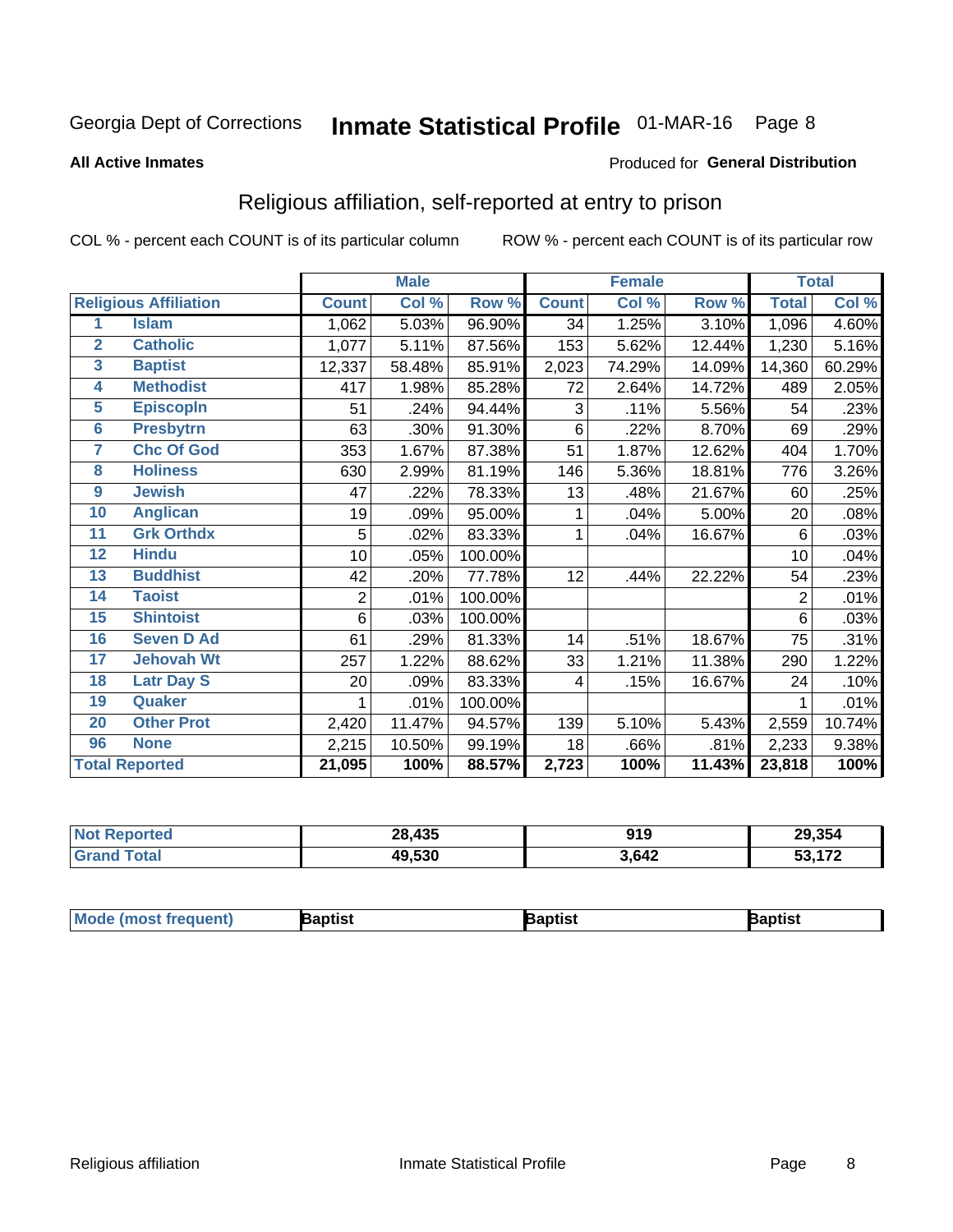# Inmate Statistical Profile 01-MAR-16 Page 9

#### **All Active Inmates**

#### Produced for General Distribution

### Home county, self-reported at entry to prison

COL % - percent each COUNT is of its particular column

|     |                             |                    | <b>Male</b> |        |                  | <b>Female</b> |        | <b>Total</b> |        |
|-----|-----------------------------|--------------------|-------------|--------|------------------|---------------|--------|--------------|--------|
|     | <b>Home County</b>          | <b>Count</b>       | Col %       | Row %  | <b>Count</b>     | Col %         | Row %  | <b>Total</b> | Col %  |
| 000 | <b>Unknown</b>              | $\overline{5,220}$ | 10.54%      | 92.78% | 406              | 11.15%        | 7.22%  | 5,626        | 10.58% |
| 001 | <b>Appling County</b>       | 126                | .25%        | 95.45% | $\,6$            | .16%          | 4.55%  | 132          | .25%   |
| 002 | <b>Atkinson County</b>      | 37                 | .07%        | 92.50% | 3                | .08%          | 7.50%  | 40           | .08%   |
| 003 | <b>Bacon County</b>         | 70                 | .14%        | 92.11% | $\,6$            | .16%          | 7.89%  | 76           | .14%   |
| 004 | <b>Baker County</b>         | 21                 | .04%        | 95.45% | $\mathbf{1}$     | .03%          | 4.55%  | 22           | .04%   |
| 005 | <b>Baldwin County</b>       | 226                | .46%        | 92.62% | 18               | .49%          | 7.38%  | 244          | .46%   |
| 006 | <b>Banks County</b>         | 62                 | .13%        | 82.67% | 13               | .36%          | 17.33% | 75           | .14%   |
| 007 | <b>Barrow County</b>        | 241                | .49%        | 88.60% | 31               | .85%          | 11.40% | 272          | .51%   |
| 008 | <b>Bartow County</b>        | 535                | 1.08%       | 87.99% | 73               | 2.00%         | 12.01% | 608          | 1.14%  |
| 009 | <b>Ben Hill County</b>      | 199                | .40%        | 94.76% | 11               | .30%          | 5.24%  | 210          | .39%   |
| 010 | <b>Berrien County</b>       | 80                 | .16%        | 94.12% | 5                | .14%          | 5.88%  | 85           | .16%   |
| 011 | <b>Bibb County</b>          | 1,130              | 2.28%       | 95.12% | 58               | 1.59%         | 4.88%  | 1,188        | 2.23%  |
| 012 | <b>Bleckley County</b>      | 57                 | .12%        | 91.94% | 5                | .14%          | 8.06%  | 62           | .12%   |
| 013 | <b>Brantley County</b>      | 56                 | .11%        | 84.85% | 10               | .27%          | 15.15% | 66           | .12%   |
| 014 | <b>Brooks County</b>        | 209                | .42%        | 99.05% | 2                | .05%          | .95%   | 211          | .40%   |
| 015 | <b>Bryan County</b>         | 95                 | .19%        | 94.06% | $\,6$            | .16%          | 5.94%  | 101          | .19%   |
| 016 | <b>Bulloch County</b>       | 381                | .77%        | 94.78% | 21               | .58%          | 5.22%  | 402          | .76%   |
| 017 | <b>Burke County</b>         | 234                | .47%        | 96.69% | 8                | .22%          | 3.31%  | 242          | .46%   |
| 018 | <b>Butts County</b>         | 116                | .23%        | 91.34% | 11               | .30%          | 8.66%  | 127          | .24%   |
| 019 | <b>Calhoun County</b>       | 70                 | .14%        | 92.11% | $\,6$            | .16%          | 7.89%  | 76           | .14%   |
| 020 | <b>Camden County</b>        | 129                | .26%        | 93.48% | $\boldsymbol{9}$ | .25%          | 6.52%  | 138          | .26%   |
| 021 | <b>Candler County</b>       | 101                | .20%        | 85.59% | 17               | .47%          | 14.41% | 118          | .22%   |
| 022 | <b>Carroll County</b>       | 525                | 1.06%       | 92.76% | 41               | 1.13%         | 7.24%  | 566          | 1.06%  |
| 023 | <b>Catoosa County</b>       | 205                | .41%        | 88.74% | 26               | .71%          | 11.26% | 231          | .43%   |
| 024 | <b>Charlton County</b>      | 44                 | .09%        | 93.62% | 3                | .08%          | 6.38%  | 47           | .09%   |
| 025 | <b>Chatham County</b>       | 1,745              | 3.52%       | 96.62% | 61               | 1.67%         | 3.38%  | 1,806        | 3.40%  |
| 026 | <b>Chattahoochee County</b> | 31                 | .06%        | 91.18% | 3                | .08%          | 8.82%  | 34           | .06%   |
| 027 | <b>Chattooga County</b>     | 244                | .49%        | 88.09% | 33               | .91%          | 11.91% | 277          | .52%   |
| 028 | <b>Cherokee County</b>      | 400                | .81%        | 90.70% | 41               | 1.13%         | 9.30%  | 441          | .83%   |
| 029 | <b>Clarke County</b>        | 447                | .90%        | 94.11% | 28               | .77%          | 5.89%  | 475          | .89%   |
| 030 | <b>Clay County</b>          | 37                 | .07%        | 97.37% | 1                | .03%          | 2.63%  | 38           | .07%   |
| 031 | <b>Clayton County</b>       | 1,487              | 3.00%       | 93.82% | 98               | 2.69%         | 6.18%  | 1,585        | 2.98%  |
| 032 | <b>Clinch County</b>        | 44                 | .09%        | 89.80% | 5                | .14%          | 10.20% | 49           | .09%   |
| 033 | <b>Cobb County</b>          | 1,909              | 3.85%       | 91.69% | 173              | 4.75%         | 8.31%  | 2,082        | 3.92%  |
| 034 | <b>Coffee County</b>        | 257                | .52%        | 93.12% | 19               | .52%          | 6.88%  | 276          | .52%   |
| 035 | <b>Colquitt County</b>      | 216                | .44%        | 96.00% | 9                | .25%          | 4.00%  | 225          | .42%   |
| 036 | <b>Columbia County</b>      | 297                | .60%        | 91.10% | 29               | .80%          | 8.90%  | 326          | .61%   |
| 037 | <b>Cook County</b>          | 140                | .28%        | 92.11% | 12               | .33%          | 7.89%  | 152          | .29%   |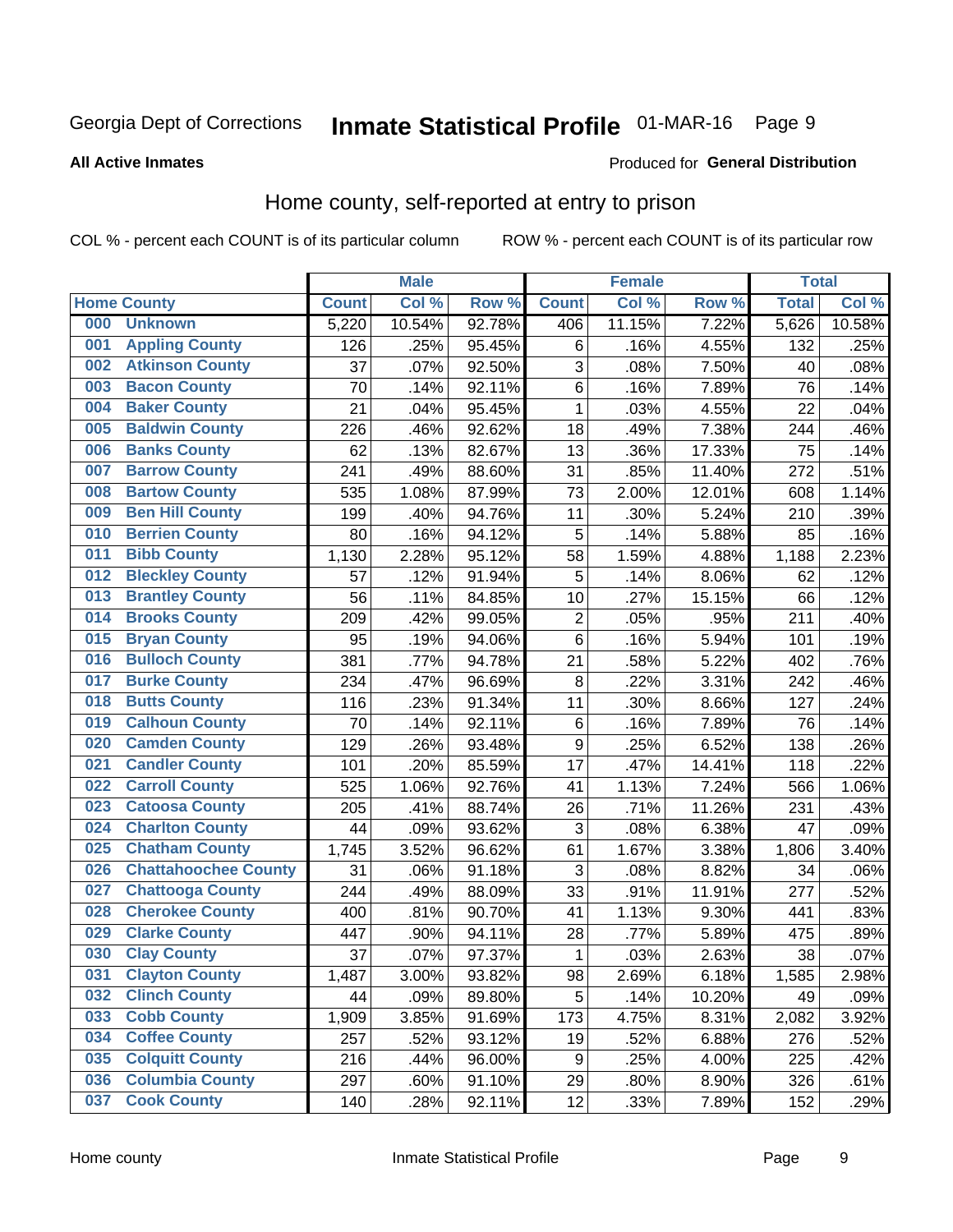# Inmate Statistical Profile 01-MAR-16 Page 10

#### **All Active Inmates**

#### Produced for General Distribution

### Home county, self-reported at entry to prison

COL % - percent each COUNT is of its particular column

|     |                         |                  | <b>Male</b> |        |                  | <b>Female</b> |        | <b>Total</b>     |       |
|-----|-------------------------|------------------|-------------|--------|------------------|---------------|--------|------------------|-------|
|     | <b>Home County</b>      | <b>Count</b>     | Col%        | Row %  | <b>Count</b>     | Col %         | Row %  | <b>Total</b>     | Col % |
| 038 | <b>Coweta County</b>    | 474              | .96%        | 94.23% | 29               | .80%          | 5.77%  | $\overline{503}$ | .95%  |
| 039 | <b>Crawford County</b>  | 41               | .08%        | 93.18% | 3                | .08%          | 6.82%  | 44               | .08%  |
| 040 | <b>Crisp County</b>     | 212              | .43%        | 95.93% | $\boldsymbol{9}$ | .25%          | 4.07%  | 221              | .42%  |
| 041 | <b>Dade County</b>      | 59               | .12%        | 88.06% | 8                | .22%          | 11.94% | 67               | .13%  |
| 042 | <b>Dawson County</b>    | 76               | .15%        | 89.41% | $\boldsymbol{9}$ | .25%          | 10.59% | 85               | .16%  |
| 043 | <b>Decatur County</b>   | 234              | .47%        | 93.98% | 15               | .41%          | 6.02%  | 249              | .47%  |
| 044 | <b>Dekalb County</b>    | 2,991            | 6.04%       | 94.32% | 180              | 4.94%         | 5.68%  | 3,171            | 5.96% |
| 045 | <b>Dodge County</b>     | 135              | .27%        | 93.10% | 10               | .27%          | 6.90%  | 145              | .27%  |
| 046 | <b>Dooly County</b>     | 83               | .17%        | 94.32% | 5                | .14%          | 5.68%  | 88               | .17%  |
| 047 | <b>Dougherty County</b> | 855              | 1.73%       | 95.21% | 43               | 1.18%         | 4.79%  | 898              | 1.69% |
| 048 | <b>Douglas County</b>   | 602              | 1.22%       | 91.77% | 54               | 1.48%         | 8.23%  | 656              | 1.23% |
| 049 | <b>Early County</b>     | 77               | .16%        | 88.51% | 10               | .27%          | 11.49% | 87               | .16%  |
| 050 | <b>Echols County</b>    | $\boldsymbol{9}$ | .02%        | 90.00% | 1                | .03%          | 10.00% | 10               | .02%  |
| 051 | <b>Effingham County</b> | 212              | .43%        | 91.77% | 19               | .52%          | 8.23%  | 231              | .43%  |
| 052 | <b>Elbert County</b>    | 105              | .21%        | 89.74% | 12               | .33%          | 10.26% | 117              | .22%  |
| 053 | <b>Emanuel County</b>   | 162              | .33%        | 93.10% | 12               | .33%          | 6.90%  | 174              | .33%  |
| 054 | <b>Evans County</b>     | 74               | .15%        | 92.50% | $\,6$            | .16%          | 7.50%  | 80               | .15%  |
| 055 | <b>Fannin County</b>    | 84               | .17%        | 88.42% | 11               | .30%          | 11.58% | 95               | .18%  |
| 056 | <b>Fayette County</b>   | 184              | .37%        | 90.20% | 20               | .55%          | 9.80%  | 204              | .38%  |
| 057 | <b>Floyd County</b>     | 778              | 1.57%       | 90.26% | 84               | 2.31%         | 9.74%  | 862              | 1.62% |
| 058 | <b>Forsyth County</b>   | 245              | .49%        | 90.07% | 27               | .74%          | 9.93%  | 272              | .51%  |
| 059 | <b>Franklin County</b>  | 116              | .23%        | 88.55% | 15               | .41%          | 11.45% | 131              | .25%  |
| 060 | <b>Fulton County</b>    | 4,974            | 10.04%      | 95.60% | 229              | 6.29%         | 4.40%  | 5,203            | 9.79% |
| 061 | <b>Gilmer County</b>    | 97               | .20%        | 95.10% | 5                | .14%          | 4.90%  | 102              | .19%  |
| 062 | <b>Glascock County</b>  | 14               | .03%        | 87.50% | $\overline{2}$   | .05%          | 12.50% | 16               | .03%  |
| 063 | <b>Glynn County</b>     | 425              | .86%        | 91.99% | 37               | 1.02%         | 8.01%  | 462              | .87%  |
| 064 | <b>Gordon County</b>    | 288              | .58%        | 87.54% | 41               | 1.13%         | 12.46% | 329              | .62%  |
| 065 | <b>Grady County</b>     | 124              | .25%        | 94.66% | $\overline{7}$   | .19%          | 5.34%  | 131              | .25%  |
| 066 | <b>Greene County</b>    | 119              | .24%        | 94.44% | $\overline{7}$   | .19%          | 5.56%  | 126              | .24%  |
| 067 | <b>Gwinnett County</b>  | 1,680            | 3.39%       | 93.13% | 124              | 3.40%         | 6.87%  | 1,804            | 3.39% |
| 068 | <b>Habersham County</b> | 104              | .21%        | 88.14% | 14               | .38%          | 11.86% | 118              | .22%  |
| 069 | <b>Hall County</b>      | 618              | 1.25%       | 90.88% | 62               | 1.70%         | 9.12%  | 680              | 1.28% |
| 070 | <b>Hancock County</b>   | 55               | .11%        | 93.22% | 4                | .11%          | 6.78%  | 59               | .11%  |
| 071 | <b>Haralson County</b>  | 149              | .30%        | 91.98% | 13               | .36%          | 8.02%  | 162              | .30%  |
| 072 | <b>Harris County</b>    | 104              | .21%        | 92.86% | 8                | .22%          | 7.14%  | 112              | .21%  |
| 073 | <b>Hart County</b>      | 141              | .28%        | 95.92% | $\,6$            | .16%          | 4.08%  | 147              | .28%  |
| 074 | <b>Heard County</b>     | 48               | .10%        | 90.57% | 5                | .14%          | 9.43%  | 53               | .10%  |
| 075 | <b>Henry County</b>     | 563              | 1.14%       | 91.84% | 50               | 1.37%         | 8.16%  | 613              | 1.15% |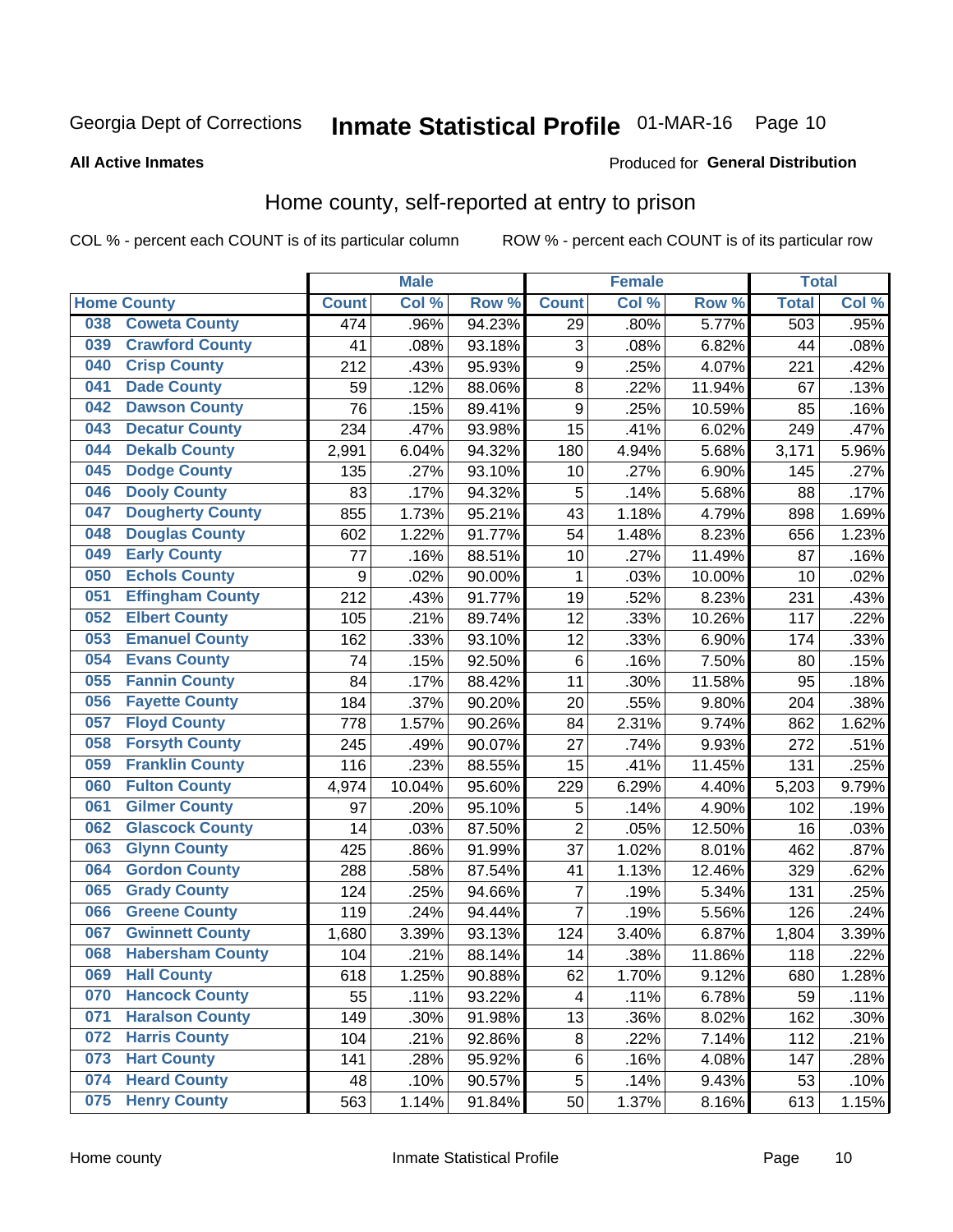# Inmate Statistical Profile 01-MAR-16 Page 11

#### **All Active Inmates**

#### Produced for General Distribution

### Home county, self-reported at entry to prison

COL % - percent each COUNT is of its particular column

|     |                          |              | <b>Male</b> |                  |                  | <b>Female</b> |        | <b>Total</b> |       |
|-----|--------------------------|--------------|-------------|------------------|------------------|---------------|--------|--------------|-------|
|     | <b>Home County</b>       | <b>Count</b> | Col %       | Row <sup>%</sup> | <b>Count</b>     | Col %         | Row %  | <b>Total</b> | Col % |
|     | 076 Houston County       | 557          | 1.12%       | 92.83%           | 43               | 1.18%         | 7.17%  | 600          | 1.13% |
| 077 | <b>Irwin County</b>      | 63           | .13%        | 98.44%           | 1                | .03%          | 1.56%  | 64           | .12%  |
| 078 | <b>Jackson County</b>    | 216          | .44%        | 92.70%           | 17               | .47%          | 7.30%  | 233          | .44%  |
| 079 | <b>Jasper County</b>     | 80           | .16%        | 95.24%           | 4                | .11%          | 4.76%  | 84           | .16%  |
| 080 | <b>Jeff Davis County</b> | 80           | .16%        | 96.39%           | 3                | .08%          | 3.61%  | 83           | .16%  |
| 081 | <b>Jefferson County</b>  | 173          | .35%        | 96.11%           | $\overline{7}$   | .19%          | 3.89%  | 180          | .34%  |
| 082 | <b>Jenkins County</b>    | 66           | .13%        | 91.67%           | $\,6$            | .16%          | 8.33%  | 72           | .14%  |
| 083 | <b>Johnson County</b>    | 43           | .09%        | 89.58%           | 5                | .14%          | 10.42% | 48           | .09%  |
| 084 | <b>Jones County</b>      | 111          | .22%        | 89.52%           | 13               | .36%          | 10.48% | 124          | .23%  |
| 085 | <b>Lamar County</b>      | 61           | .12%        | 88.41%           | $\bf 8$          | .22%          | 11.59% | 69           | .13%  |
| 086 | <b>Lanier County</b>     | 38           | .08%        | 95.00%           | $\overline{2}$   | .05%          | 5.00%  | 40           | .08%  |
| 087 | <b>Laurens County</b>    | 276          | .56%        | 94.52%           | 16               | .44%          | 5.48%  | 292          | .55%  |
| 088 | <b>Lee County</b>        | 102          | .21%        | 93.58%           | $\overline{7}$   | .19%          | 6.42%  | 109          | .20%  |
| 089 | <b>Liberty County</b>    | 200          | .40%        | 95.69%           | $\boldsymbol{9}$ | .25%          | 4.31%  | 209          | .39%  |
| 090 | <b>Lincoln County</b>    | 29           | .06%        | 93.55%           | $\overline{2}$   | .05%          | 6.45%  | 31           | .06%  |
| 091 | <b>Long County</b>       | 47           | .09%        | 87.04%           | $\overline{7}$   | .19%          | 12.96% | 54           | .10%  |
| 092 | <b>Lowndes County</b>    | 460          | .93%        | 97.46%           | 12               | .33%          | 2.54%  | 472          | .89%  |
| 093 | <b>Lumpkin County</b>    | 93           | .19%        | 92.08%           | $\bf 8$          | .22%          | 7.92%  | 101          | .19%  |
| 094 | <b>Macon County</b>      | 76           | .15%        | 96.20%           | 3                | .08%          | 3.80%  | 79           | .15%  |
| 095 | <b>Madison County</b>    | 159          | .32%        | 94.64%           | $\boldsymbol{9}$ | .25%          | 5.36%  | 168          | .32%  |
| 096 | <b>Marion County</b>     | 50           | .10%        | 94.34%           | 3                | .08%          | 5.66%  | 53           | .10%  |
| 097 | <b>Mcduffie County</b>   | 154          | .31%        | 93.90%           | 10               | .27%          | 6.10%  | 164          | .31%  |
| 098 | <b>Mcintosh County</b>   | 55           | .11%        | 98.21%           | 1                | .03%          | 1.79%  | 56           | .11%  |
| 099 | <b>Meriwether County</b> | 161          | .33%        | 90.96%           | 16               | .44%          | 9.04%  | 177          | .33%  |
| 100 | <b>Miller County</b>     | 29           | .06%        | 85.29%           | 5                | .14%          | 14.71% | 34           | .06%  |
| 101 | <b>Mitchell County</b>   | 150          | .30%        | 93.17%           | 11               | .30%          | 6.83%  | 161          | .30%  |
| 102 | <b>Monroe County</b>     | 116          | .23%        | 95.08%           | $\,6$            | .16%          | 4.92%  | 122          | .23%  |
| 103 | <b>Montgomery County</b> | 73           | .15%        | 87.95%           | 10               | .27%          | 12.05% | 83           | .16%  |
| 104 | <b>Morgan County</b>     | 102          | .21%        | 97.14%           | 3                | .08%          | 2.86%  | 105          | .20%  |
| 105 | <b>Murray County</b>     | 178          | .36%        | 89.90%           | 20               | .55%          | 10.10% | 198          | .37%  |
| 106 | <b>Muscogee County</b>   | 1,056        | 2.13%       | 94.29%           | 64               | 1.76%         | 5.71%  | 1,120        | 2.11% |
| 107 | <b>Newton County</b>     | 566          | 1.14%       | 91.44%           | 53               | 1.46%         | 8.56%  | 619          | 1.16% |
| 108 | <b>Oconee County</b>     | 41           | .08%        | 82.00%           | 9                | .25%          | 18.00% | 50           | .09%  |
| 109 | <b>Oglethorpe County</b> | 74           | .15%        | 89.16%           | $\boldsymbol{9}$ | .25%          | 10.84% | 83           | .16%  |
| 110 | <b>Paulding County</b>   | 311          | .63%        | 90.14%           | 34               | .93%          | 9.86%  | 345          | .65%  |
| 111 | <b>Peach County</b>      | 130          | .26%        | 96.30%           | 5                | .14%          | 3.70%  | 135          | .25%  |
| 112 | <b>Pickens County</b>    | 119          | .24%        | 90.15%           | 13               | .36%          | 9.85%  | 132          | .25%  |
| 113 | <b>Pierce County</b>     | 82           | .17%        | 92.13%           | $\overline{7}$   | .19%          | 7.87%  | 89           | .17%  |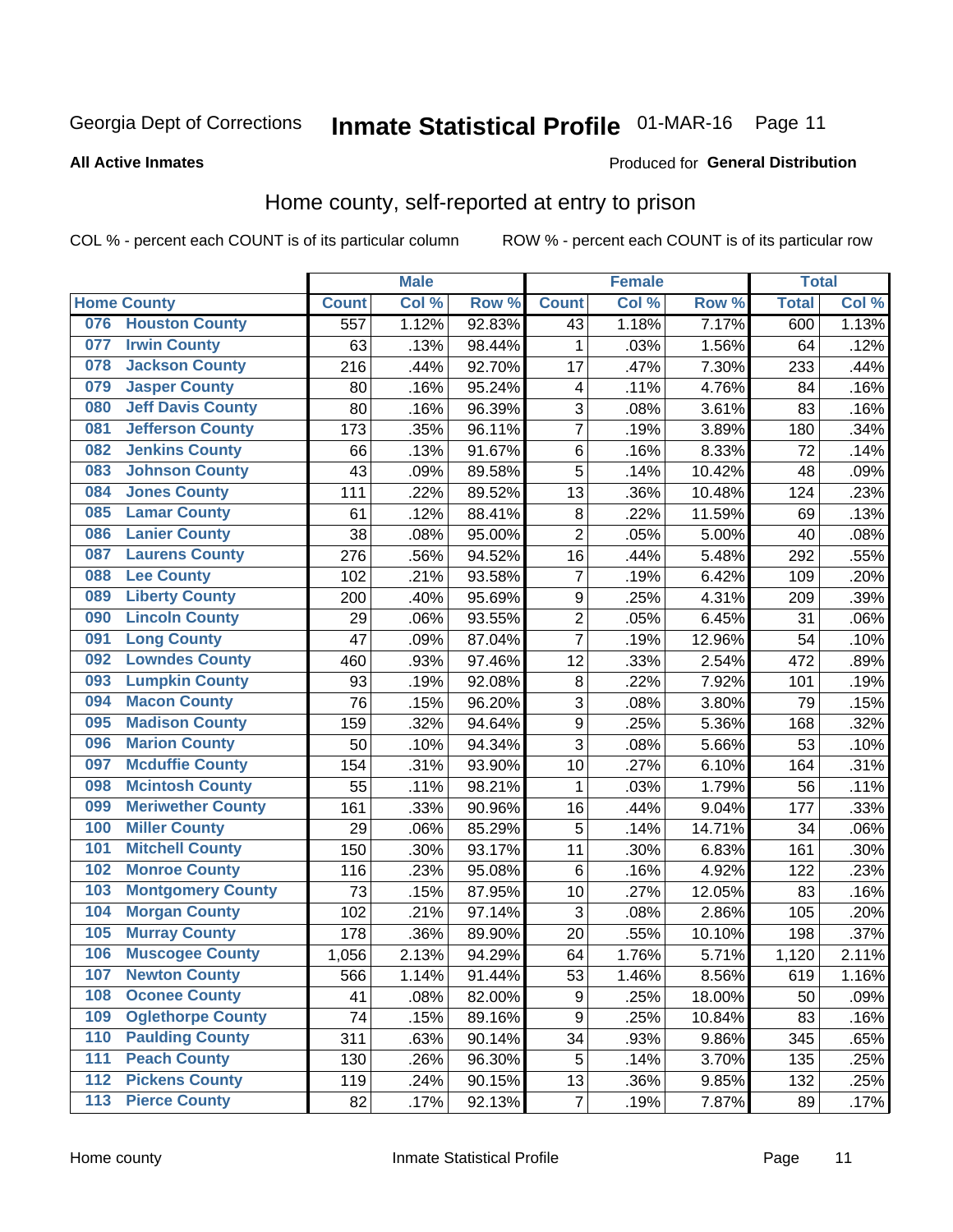# Inmate Statistical Profile 01-MAR-16 Page 12

#### **All Active Inmates**

#### Produced for General Distribution

### Home county, self-reported at entry to prison

COL % - percent each COUNT is of its particular column

|                  |                          |              | <b>Male</b> |                  |                | <b>Female</b> |                    | <b>Total</b> |         |
|------------------|--------------------------|--------------|-------------|------------------|----------------|---------------|--------------------|--------------|---------|
|                  | <b>Home County</b>       | <b>Count</b> | Col %       | Row <sup>%</sup> | <b>Count</b>   | Col %         | Row %              | <b>Total</b> | Col %   |
| 114              | <b>Pike County</b>       | 49           | .10%        | 92.45%           | 4              | .11%          | 7.55%              | 53           | .10%    |
| 115              | <b>Polk County</b>       | 258          | .52%        | 91.81%           | 23             | .63%          | 8.19%              | 281          | .53%    |
| 116              | <b>Pulaski County</b>    | 69           | .14%        | 95.83%           | 3              | .08%          | 4.17%              | 72           | .14%    |
| 117              | <b>Putnam County</b>     | 142          | .29%        | 94.67%           | 8              | .22%          | 5.33%              | 150          | .28%    |
| 118              | <b>Quitman County</b>    | 13           | .03%        | 100.00%          |                |               |                    | 13           | .02%    |
| 119              | <b>Rabun County</b>      | 39           | .08%        | 88.64%           | 5              | .14%          | 11.36%             | 44           | .08%    |
| 120              | <b>Randolph County</b>   | 74           | .15%        | 94.87%           | 4              | .11%          | 5.13%              | 78           | .15%    |
| $\overline{121}$ | <b>Richmond County</b>   | 1,716        | 3.46%       | 94.29%           | 104            | 2.86%         | $\frac{1}{5.71\%}$ | 1,820        | 3.42%   |
| 122              | <b>Rockdale County</b>   | 348          | .70%        | 91.34%           | 33             | .91%          | 8.66%              | 381          | .72%    |
| 123              | <b>Schley County</b>     | 19           | .04%        | 100.00%          |                |               |                    | 19           | .04%    |
| 124              | <b>Screven County</b>    | 126          | .25%        | 94.03%           | 8              | .22%          | 5.97%              | 134          | .25%    |
| 125              | <b>Seminole County</b>   | 63           | .13%        | 90.00%           | $\overline{7}$ | .19%          | 10.00%             | 70           | .13%    |
| 126              | <b>Spalding County</b>   | 472          | .95%        | 92.19%           | 40             | 1.10%         | 7.81%              | 512          | .96%    |
| 127              | <b>Stephens County</b>   | 140          | .28%        | 90.91%           | 14             | .38%          | 9.09%              | 154          | .29%    |
| 128              | <b>Stewart County</b>    | 35           | .07%        | 100.00%          |                |               |                    | 35           | .07%    |
| 129              | <b>Sumter County</b>     | 186          | .38%        | 94.90%           | 10             | .27%          | 5.10%              | 196          | .37%    |
| 130              | <b>Talbot County</b>     | 41           | .08%        | 93.18%           | 3              | .08%          | 6.82%              | 44           | .08%    |
| 131              | <b>Taliaferro County</b> | 13           | .03%        | 100.00%          |                |               |                    | 13           | .02%    |
| 132              | <b>Tattnall County</b>   | 159          | .32%        | 96.95%           | 5              | .14%          | 3.05%              | 164          | .31%    |
| 133              | <b>Taylor County</b>     | 58           | .12%        | 95.08%           | 3              | .08%          | 4.92%              | 61           | .11%    |
| 134              | <b>Telfair County</b>    | 104          | .21%        | 93.69%           | 7              | .19%          | 6.31%              | 111          | .21%    |
| 135              | <b>Terrell County</b>    | 83           | .17%        | 91.21%           | 8              | .22%          | 8.79%              | 91           | .17%    |
| 136              | <b>Thomas County</b>     | 204          | .41%        | 91.89%           | 18             | .49%          | 8.11%              | 222          | .42%    |
| 137              | <b>Tift County</b>       | 317          | .64%        | 96.94%           | 10             | .27%          | 3.06%              | 327          | .61%    |
| 138              | <b>Toombs County</b>     | 306          | .62%        | 92.17%           | 26             | .71%          | 7.83%              | 332          | .62%    |
| 139              | <b>Towns County</b>      | 21           | .04%        | 77.78%           | $\,6$          | .16%          | 22.22%             | 27           | .05%    |
| 140              | <b>Treutlen County</b>   | 58           | .12%        | 92.06%           | 5              | .14%          | 7.94%              | 63           | .12%    |
| 141              | <b>Troup County</b>      | 467          | .94%        | 91.39%           | 44             | 1.21%         | 8.61%              | 511          | .96%    |
| $\overline{142}$ | <b>Turner County</b>     | 66           | .13%        | 92.96%           | 5              | .14%          | 7.04%              | 71           | .13%    |
| 143              | <b>Twiggs County</b>     | 53           | .11%        | 91.38%           | 5              | .14%          | 8.62%              | 58           | .11%    |
| 144              | <b>Union County</b>      | 57           | .12%        | 79.17%           | 15             | .41%          | 20.83%             | 72           | .14%    |
| 145              | <b>Upson County</b>      | 138          | .28%        | 93.24%           | 10             | .27%          | 6.76%              | 148          | .28%    |
| 146              | <b>Walker County</b>     | 386          | .78%        | 87.93%           | 53             | 1.46%         | 12.07%             | 439          | .83%    |
| 147              | <b>Walton County</b>     | 437          | .88%        | 91.61%           | 40             | 1.10%         | 8.39%              | 477          | .90%    |
| 148              | <b>Ware County</b>       | 282          | .57%        | 93.38%           | 20             | .55%          | 6.62%              | 302          | .57%    |
| 149              | <b>Warren County</b>     | 30           | .06%        | 93.75%           | $\mathbf 2$    | .05%          | 6.25%              | 32           | .06%    |
| 150              | <b>Washington County</b> | 191          | .39%        | 92.72%           | 15             | .41%          | 7.28%              | 206          | .39%    |
| 151              | <b>Wayne County</b>      | 180          | .36%        | 94.24%           | 11             | .30%          | 5.76%              | 191          | $.36\%$ |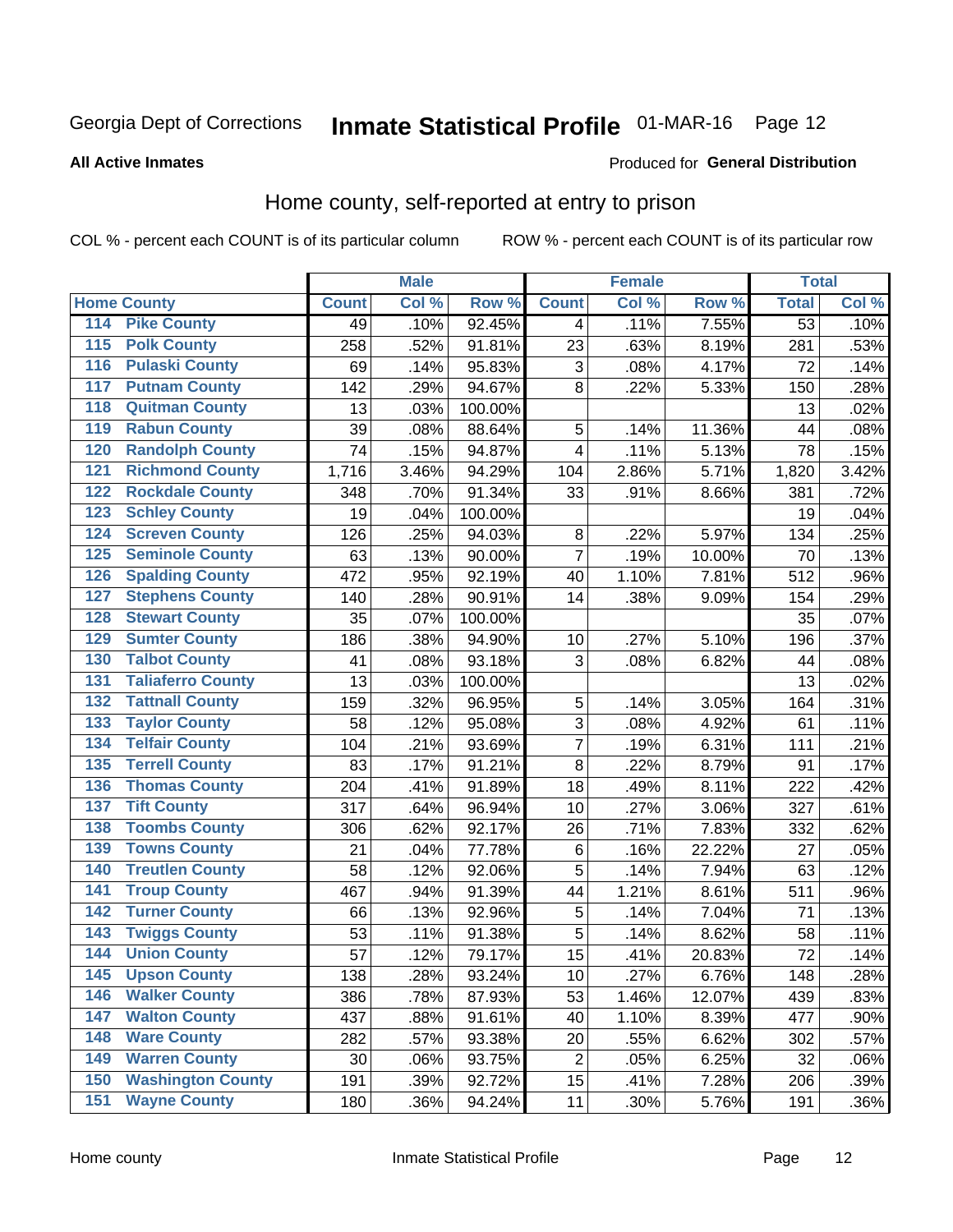# Inmate Statistical Profile 01-MAR-16 Page 13

**All Active Inmates** 

#### Produced for General Distribution

### Home county, self-reported at entry to prison

COL % - percent each COUNT is of its particular column

|     |                             |              | <b>Male</b> |         |                | <b>Female</b> |        | <b>Total</b> |       |
|-----|-----------------------------|--------------|-------------|---------|----------------|---------------|--------|--------------|-------|
|     | <b>Home County</b>          | <b>Count</b> | Col %       | Row %   | <b>Count</b>   | Col %         | Row %  | <b>Total</b> | Col % |
| 152 | <b>Webster County</b>       | 8            | .02%        | 100.00% |                |               |        | 8            | .02%  |
| 153 | <b>Wheeler County</b>       | 20           | .04%        | 100.00% |                |               |        | 20           | .04%  |
| 154 | <b>White County</b>         | 92           | .19%        | 87.62%  | 13             | .36%          | 12.38% | 105          | .20%  |
| 155 | <b>Whitfield County</b>     | 457          | .92%        | 88.22%  | 61             | 1.67%         | 11.78% | 518          | .97%  |
| 156 | <b>Wilcox County</b>        | 56           | .11%        | 94.92%  | 3              | .08%          | 5.08%  | 59           | .11%  |
| 157 | <b>Wilkes County</b>        | 62           | .13%        | 96.88%  | $\overline{2}$ | .05%          | 3.13%  | 64           | .12%  |
| 158 | <b>Wilkinson County</b>     | 50           | .10%        | 94.34%  | 3              | .08%          | 5.66%  | 53           | .10%  |
| 159 | <b>Worth County</b>         | 112          | .23%        | 91.06%  | 11             | .30%          | 8.94%  | 123          | .23%  |
| 999 | <b>Other Custody/Out Of</b> | 162          | .33%        | 94.19%  | 10             | .27%          | 5.81%  | 172          | .32%  |
|     | <b>State</b>                |              |             |         |                |               |        |              |       |
|     | <b>Total Rported</b>        | 49,530       | 100%        | 93.15%  | 3,642          | 100%          | 6.85%  | 53,172       | 100%  |

| 'Not<br>Reported |        |       |                     |
|------------------|--------|-------|---------------------|
| <b>Total</b>     | 49,530 | 3,642 | <b>EQ 470</b><br>-- |

| Mode (most frequent) | <b>Fulton County</b> | <b>Fulton County</b> | <b>Fulton County</b> |
|----------------------|----------------------|----------------------|----------------------|
|                      |                      |                      |                      |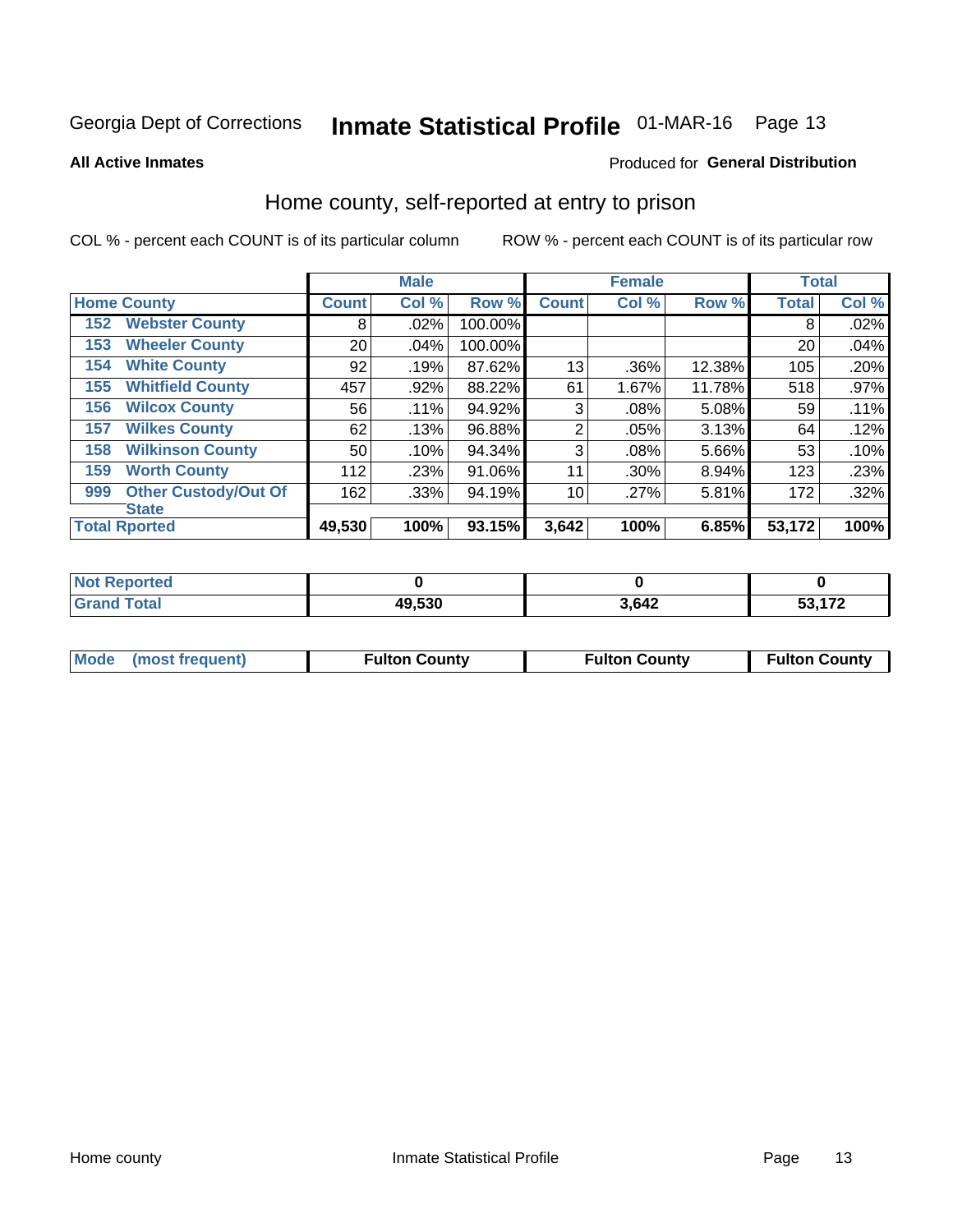# Inmate Statistical Profile 01-MAR-16 Page 14

#### **All Active Inmates**

#### Produced for General Distribution

### Employment status before prison, self-reported at entry to prison

COL % - percent each COUNT is of its particular column

|                           |              | <b>Male</b> |         |              | <b>Female</b> |        |              | <b>Total</b> |
|---------------------------|--------------|-------------|---------|--------------|---------------|--------|--------------|--------------|
| <b>Employment Status</b>  | <b>Count</b> | Col %       | Row %   | <b>Count</b> | Col %         | Row %  | <b>Total</b> | Col %        |
| <b>Full Time</b><br>01    | 18,179       | 45.23%      | 94.57%  | 1,044        | 31.92%        | 5.43%  | 19,223       | 44.23%       |
| <b>Part Time</b><br>02    | 3,057        | 7.61%       | 91.23%  | 294          | 8.99%         | 8.77%  | 3,351        | 7.71%        |
| Unempl $<$ 6M<br>03       | 2,426        | 6.04%       | 97.63%  | 59           | $1.80\%$      | 2.37%  | 2,485        | 5.72%        |
| Unempl > 6M<br>04         | 9,374        | 23.32%      | 89.00%  | 1,159        | 35.43%        | 11.00% | 10,533       | 24.23%       |
| <b>Never Worked</b><br>05 | 4,137        | 10.29%      | 94.58%  | 237          | 7.25%         | 5.42%  | 4,374        | 10.06%       |
| 06<br><b>Student</b>      | 1,191        | $2.96\%$    | 96.44%  | 44           | 1.35%         | 3.56%  | 1,235        | 2.84%        |
| 07<br><b>Incapable</b>    | 1,825        | 4.54%       | 80.79%  | 434          | 13.27%        | 19.21% | 2,259        | 5.20%        |
| <b>UNKNOWN</b><br>20      | 2            | $.01\%$     | 100.00% |              |               |        | 2            | .01%         |
| <b>Total Reported</b>     | 40,191       | 100%        | 92.47%  | 3,271        | 100%          | 7.53%  | 43,462       | 100%         |

| <b>Not Reported</b> | 9,341  | 274<br>v, | n 710<br>. IZ<br>J.I |
|---------------------|--------|-----------|----------------------|
| <b>Grand Total</b>  | 49,532 | 3,642     | 53,174               |

| <b>Mode (most frequent)</b> | 6M<br><b>Jnempl</b> | <b>Full Time</b> |
|-----------------------------|---------------------|------------------|
|                             |                     |                  |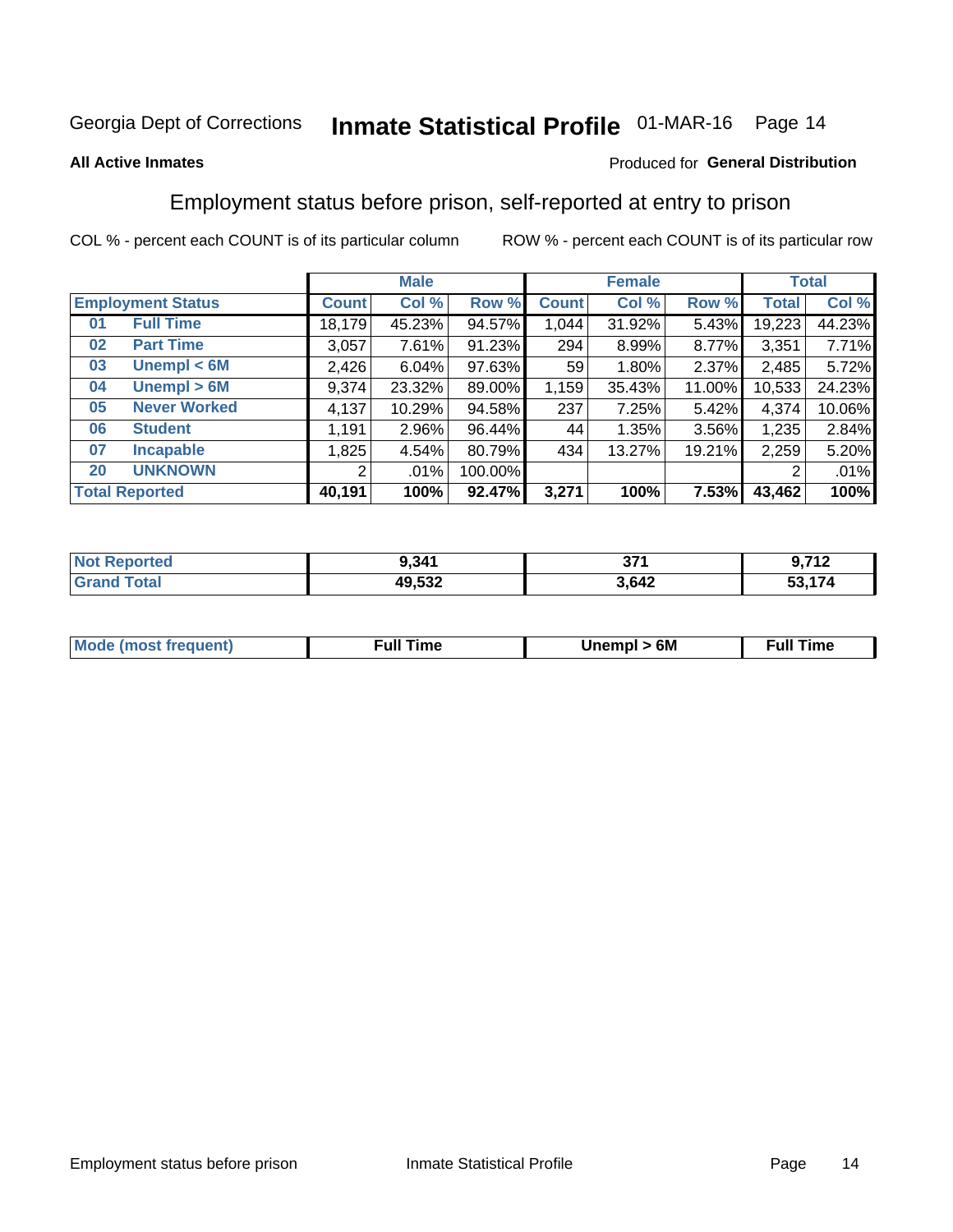#### **All Active Inmates**

Produced for General Distribution

### Age at admission

COL % - percent each COUNT is of its particular column

|                         |              | <b>Male</b> |        |              | <b>Female</b> |        |              | <b>Total</b> |
|-------------------------|--------------|-------------|--------|--------------|---------------|--------|--------------|--------------|
| <b>Age At Admission</b> | <b>Count</b> | Col %       | Row %  | <b>Count</b> | Col %         | Row %  | <b>Total</b> | Col %        |
| 14                      | 16           | 0.03%       | 88.89% | 2            | 0.05%         | 11.11% | 18           | 0.03%        |
| $\overline{15}$         | 53           | 0.11%       | 98.15% | $\mathbf{1}$ | 0.03%         | 1.85%  | 54           | 0.10%        |
| 16                      | 173          | 0.35%       | 97.19% | 5            | 0.14%         | 2.81%  | 178          | 0.33%        |
| $\overline{17}$         | 688          | 1.39%       | 95.96% | 29           | 0.80%         | 4.04%  | 717          | 1.35%        |
| $\overline{18}$         | 1,286        | 2.60%       | 97.13% | 38           | 1.04%         | 2.87%  | 1,324        | 2.49%        |
| 19                      | 1,911        | 3.86%       | 96.71% | 65           | 1.79%         | 3.29%  | 1,976        | 3.72%        |
| $\overline{20}$         | 2,132        | 4.30%       | 95.56% | 99           | 2.72%         | 4.44%  | 2,231        | 4.20%        |
| $\overline{21}$         | 2,209        | 4.46%       | 95.75% | 98           | 2.69%         | 4.25%  | 2,307        | 4.34%        |
| $\overline{22}$         | 2,253        | 4.55%       | 95.26% | 112          | 3.08%         | 4.74%  | 2,365        | 4.45%        |
| $\overline{23}$         | 2,034        | 4.11%       | 93.95% | 131          | 3.60%         | 6.05%  | 2,165        | 4.07%        |
| $\overline{24}$         | 2,057        | 4.15%       | 92.70% | 162          | 4.45%         | 7.30%  | 2,219        | 4.17%        |
| 25                      | 1,894        | 3.82%       | 93.44% | 133          | 3.65%         | 6.56%  | 2,027        | 3.81%        |
| $\overline{26}$         | 1,829        | 3.69%       | 93.46% | 128          | 3.52%         | 6.54%  | 1,957        | 3.68%        |
| $\overline{27}$         | 1,768        | 3.57%       | 93.50% | 123          | 3.38%         | 6.50%  | 1,891        | 3.56%        |
| 28                      | 1,709        | 3.45%       | 92.88% | 131          | 3.60%         | 7.12%  | 1,840        | 3.46%        |
| 29                      | 1,697        | 3.43%       | 92.48% | 138          | 3.79%         | 7.52%  | 1,835        | 3.45%        |
| 30                      | 1,670        | 3.37%       | 93.40% | 118          | 3.24%         | 6.60%  | 1,788        | 3.36%        |
| $\overline{31}$         | 1,501        | 3.03%       | 92.71% | 118          | 3.24%         | 7.29%  | 1,619        | 3.05%        |
| 32                      | 1,449        | 2.93%       | 91.42% | 136          | 3.74%         | 8.58%  | 1,585        | 2.98%        |
| 33                      | 1,464        | 2.96%       | 91.04% | 144          | 3.95%         | 8.96%  | 1,608        | 3.02%        |
| 34                      | 1,375        | 2.78%       | 90.94% | 137          | 3.76%         | 9.06%  | 1,512        | 2.84%        |
| 35                      | 1,335        | 2.70%       | 91.38% | 126          | 3.46%         | 8.62%  | 1,461        | 2.75%        |
| 36                      | 1,296        | 2.62%       | 92.70% | 102          | 2.80%         | 7.30%  | 1,398        | 2.63%        |
| $\overline{37}$         | 1,204        | 2.43%       | 91.84% | 107          | 2.94%         | 8.16%  | 1,311        | 2.47%        |
| 38                      | 1,071        | 2.16%       | 92.25% | 90           | 2.47%         | 7.75%  | 1,161        | 2.18%        |
| 39                      | 1,002        | 2.02%       | 90.68% | 103          | 2.83%         | 9.32%  | 1,105        | 2.08%        |
| 40                      | 965          | 1.95%       | 91.99% | 84           | 2.31%         | 8.01%  | 1,049        | 1.97%        |
| 41                      | 943          | 1.90%       | 92.63% | 75           | 2.06%         | 7.37%  | 1,018        | 1.91%        |
| 42                      | 903          | 1.82%       | 92.71% | 71           | 1.95%         | 7.29%  | 974          | 1.83%        |
| 43                      | 874          | 1.76%       | 91.52% | 81           | 2.22%         | 8.48%  | 955          | 1.80%        |
| 44                      | 847          | 1.71%       | 90.49% | 89           | 2.44%         | 9.51%  | 936          | 1.76%        |
| 45                      | 751          | 1.52%       | 91.25% | 72           | 1.98%         | 8.75%  | 823          | 1.55%        |
| 46                      | 701          | 1.42%       | 89.30% | 84           | 2.31%         | 10.70% | 785          | 1.48%        |
| 47                      | 676          | 1.36%       | 92.35% | 56           | 1.54%         | 7.65%  | 732          | 1.38%        |
| 48                      | 684          | 1.38%       | 91.20% | 66           | 1.81%         | 8.80%  | 750          | 1.41%        |
| 49                      | 649          | 1.31%       | 91.80% | 58           | 1.59%         | 8.20%  | 707          | 1.33%        |
| 50                      | 552          | 1.11%       | 91.24% | 53           | 1.46%         | 8.76%  | 605          | 1.14%        |
| 51                      | 465          | 0.94%       | 92.08% | 40           | 1.10%         | 7.92%  | 505          | 0.95%        |
| 52                      | 470          | 0.95%       | 90.91% | 47           | 1.29%         | 9.09%  | 517          | 0.97%        |
| 53                      | 437          | 0.88%       | 89.73% | 50           | 1.37%         | 10.27% | 487          | 0.92%        |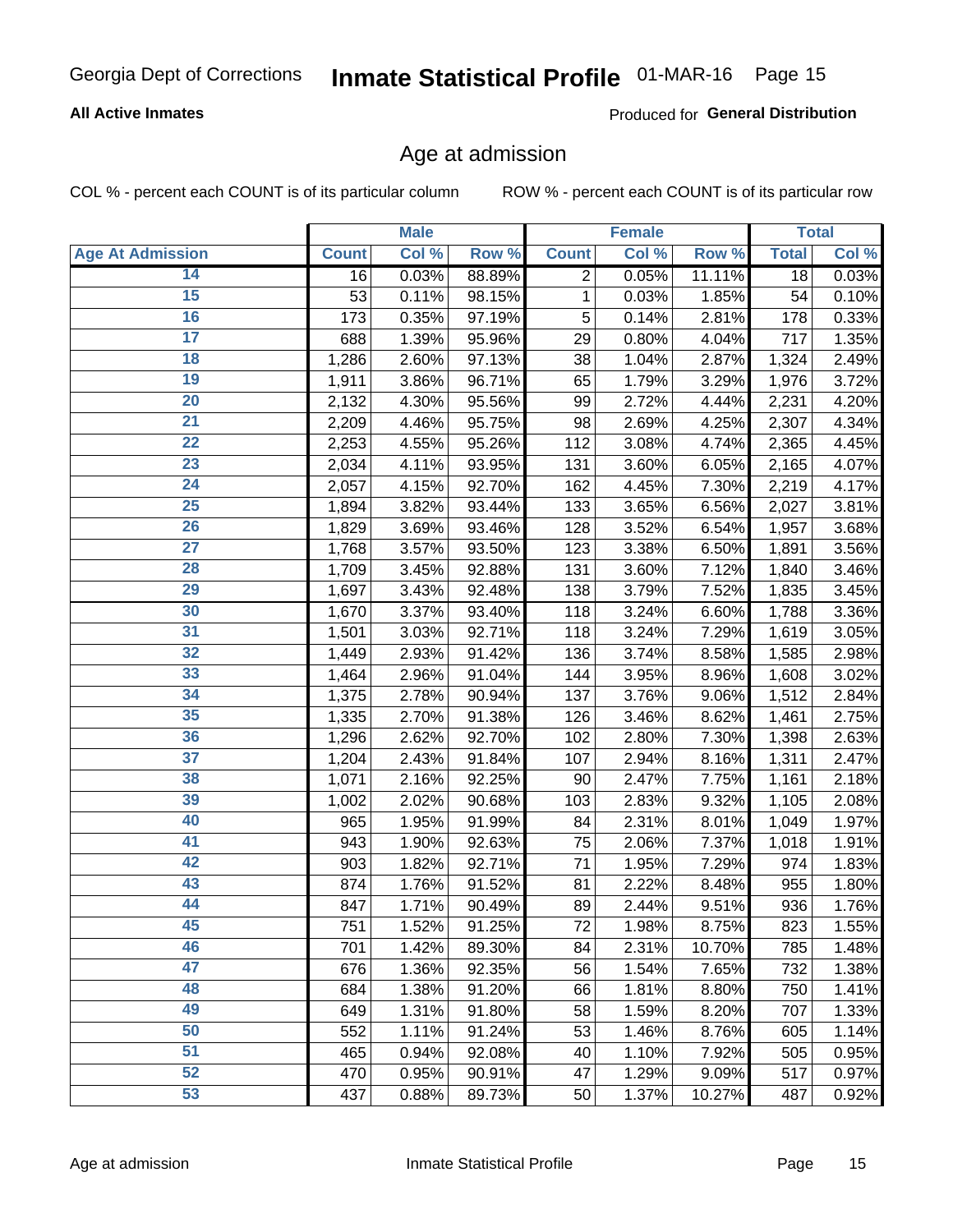#### **All Active Inmates**

Produced for General Distribution

## Age at admission

COL % - percent each COUNT is of its particular column

|                         |                | <b>Male</b> |         |                | <b>Female</b> |        |                 | <b>Total</b> |
|-------------------------|----------------|-------------|---------|----------------|---------------|--------|-----------------|--------------|
| <b>Age At Admission</b> | <b>Count</b>   | Col %       | Row %   | <b>Count</b>   | Col %         | Row %  | <b>Total</b>    | Col %        |
| 54                      | 405            | 0.82%       | 93.32%  | 29             | 0.80%         | 6.68%  | 434             | 0.82%        |
| 55                      | 340            | 0.69%       | 96.59%  | 12             | 0.33%         | 3.41%  | 352             | 0.66%        |
| 56                      | 314            | 0.63%       | 94.29%  | 19             | 0.52%         | 5.71%  | 333             | 0.63%        |
| 57                      | 229            | 0.46%       | 94.24%  | 14             | 0.38%         | 5.76%  | 243             | 0.46%        |
| 58                      | 207            | 0.42%       | 94.52%  | 12             | 0.33%         | 5.48%  | 219             | 0.41%        |
| 59                      | 183            | 0.37%       | 91.50%  | 17             | 0.47%         | 8.50%  | 200             | 0.38%        |
| 60                      | 141            | 0.28%       | 94.00%  | 9              | 0.25%         | 6.00%  | 150             | 0.28%        |
| 61                      | 135            | 0.27%       | 97.12%  | 4              | 0.11%         | 2.88%  | 139             | 0.26%        |
| 62                      | 112            | 0.23%       | 95.73%  | 5              | 0.14%         | 4.27%  | 117             | 0.22%        |
| 63                      | 76             | 0.15%       | 97.44%  | $\overline{2}$ | 0.05%         | 2.56%  | 78              | 0.15%        |
| 64                      | 87             | 0.18%       | 95.60%  | 4              | 0.11%         | 4.40%  | 91              | 0.17%        |
| 65                      | 49             | 0.10%       | 92.45%  | 4              | 0.11%         | 7.55%  | 53              | 0.10%        |
| 66                      | 47             | 0.09%       | 97.92%  | 1              | 0.03%         | 2.08%  | 48              | 0.09%        |
| 67                      | 39             | 0.08%       | 100.00% |                |               |        | 39              | 0.07%        |
| 68                      | 33             | 0.07%       | 97.06%  | 1              | 0.03%         | 2.94%  | 34              | 0.06%        |
| 69                      | 27             | 0.05%       | 100.00% |                |               |        | 27              | 0.05%        |
| 70                      | 27             | 0.05%       | 93.10%  | $\overline{2}$ | 0.05%         | 6.90%  | 29              | 0.05%        |
| $\overline{71}$         | 13             | 0.03%       | 100.00% |                |               |        | $\overline{13}$ | 0.02%        |
| $\overline{72}$         | 19             | 0.04%       | 95.00%  | 1              | 0.03%         | 5.00%  | 20              | 0.04%        |
| $\overline{73}$         | 8              | 0.02%       | 100.00% |                |               |        | 8               | 0.02%        |
| 74                      | $\overline{7}$ | 0.01%       | 77.78%  | $\overline{2}$ | 0.05%         | 22.22% | 9               | 0.02%        |
| 75                      | 8              | 0.02%       | 100.00% |                |               |        | 8               | 0.02%        |
| 76                      | 10             | 0.02%       | 100.00% |                |               |        | 10              | 0.02%        |
| $\overline{77}$         | 5              | 0.01%       | 100.00% |                |               |        | 5               | 0.01%        |
| 78                      | $\overline{2}$ | 0.01%       | 66.67%  | 1              | 0.03%         | 33.33% | 3               | 0.01%        |
| 79                      | $\overline{2}$ | 0.01%       | 100.00% |                |               |        | $\overline{2}$  | 0.01%        |
| 80                      | $\mathbf{1}$   | 0.01%       | 100.00% |                |               |        | $\mathbf{1}$    | 0.01%        |
| 81                      | $\overline{3}$ | 0.01%       | 100.00% |                |               |        | 3               | 0.01%        |
| $\overline{82}$         | 3              | 0.01%       | 100.00% |                |               |        | 3               | 0.01%        |
| 83                      | $\mathbf{1}$   | 0.01%       | 100.00% |                |               |        | 1               | 0.01%        |
| 84                      | $\overline{2}$ | 0.01%       | 100.00% |                |               |        | $\overline{2}$  | 0.01%        |
| <b>Total Reported</b>   | 49,528         | 100%        | 93.15%  | 3,641          | 100%          | 6.85%  | 53,169          | 100%         |

| keported<br><b>NOT</b> |        |       |     |
|------------------------|--------|-------|-----|
| ™ota⊾                  | 49,530 | 3,642 | 470 |

| Mean<br>(average)              | 32.42 | 34.18 | 32.54    |
|--------------------------------|-------|-------|----------|
| <b>Median (middle)</b>         | 30    | აა    | 30       |
| <b>Mode</b><br>(most frequent) | ∸∸    |       | n,<br>LL |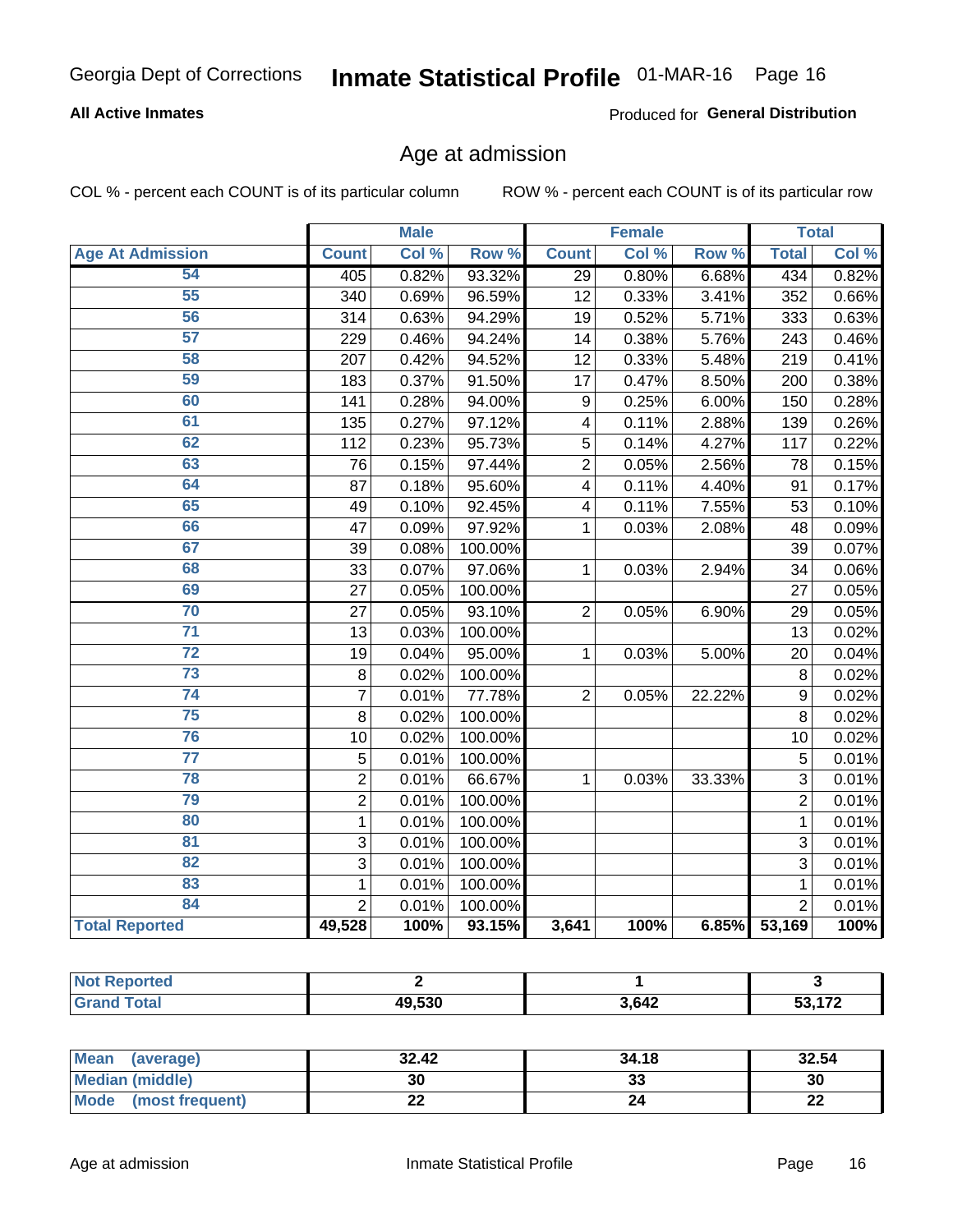#### **All Active Inmates**

#### Produced for General Distribution

### Height, measured at entry to prison

COL % - percent each COUNT is of its particular column

|                         |                  | <b>Male</b> |         |                | <b>Female</b> |         |                         | <b>Total</b> |
|-------------------------|------------------|-------------|---------|----------------|---------------|---------|-------------------------|--------------|
| <b>Height</b>           | <b>Count</b>     | Col %       | Row %   | <b>Count</b>   | Col %         | Row %   | <b>Total</b>            | Col %        |
| $\overline{\mathbf{0}}$ | $\overline{557}$ | 1.12%       | 98.58%  | 8              | 0.22%         | 1.42%   | 565                     | 1.06%        |
| 4'00"                   | 3                | 0.01%       | 75.00%  | 1              | 0.03%         | 25.00%  | 4                       | 0.01%        |
| 4'02''                  | $\mathbf{1}$     | 0.01%       | 100.00% |                |               |         | 1                       | 0.01%        |
| 4'03''                  | $\overline{c}$   | 0.01%       | 100.00% |                |               |         | $\overline{\mathbf{c}}$ | 0.01%        |
| 4'04"                   | $\mathbf{1}$     | 0.01%       | 100.00% |                |               |         | 1                       | 0.01%        |
| 4'05"                   |                  |             |         | 1              | 0.03%         | 100.00% | 1                       | 0.01%        |
| 4'06"                   | 1                | 0.01%       | 33.33%  | $\overline{2}$ | 0.05%         | 66.67%  | 3                       | 0.01%        |
| 4'07"                   | 1                | 0.01%       | 100.00% |                |               |         | 1                       | 0.01%        |
| 4'08"                   | 6                | 0.01%       | 75.00%  | 2              | 0.05%         | 25.00%  | 8                       | 0.02%        |
| 4'09"                   | $\overline{c}$   | 0.01%       | 16.67%  | 10             | 0.27%         | 83.33%  | 12                      | 0.02%        |
| 4'10"                   | 5                | 0.01%       | 27.78%  | 13             | 0.36%         | 72.22%  | 18                      | 0.03%        |
| 4'11''                  | 12               | 0.02%       | 17.65%  | 56             | 1.54%         | 82.35%  | 68                      | 0.13%        |
| 5'00''                  | 92               | 0.19%       | 38.49%  | 147            | 4.04%         | 61.51%  | 239                     | 0.45%        |
| 5'01"                   | 94               | 0.19%       | 33.22%  | 189            | 5.19%         | 66.78%  | 283                     | 0.53%        |
| 5'02"                   | 252              | 0.51%       | 38.47%  | 403            | 11.07%        | 61.53%  | 655                     | 1.23%        |
| 5'03''                  | 379              | 0.77%       | 48.40%  | 404            | 11.09%        | 51.60%  | 783                     | 1.47%        |
| 5'04"                   | 968              | 1.95%       | 62.69%  | 576            | 15.82%        | 37.31%  | 1,544                   | 2.90%        |
| 5'05"                   | 1,649            | 3.33%       | 79.78%  | 418            | 11.48%        | 20.22%  | 2,067                   | 3.89%        |
| 5'06''                  | 3,345            | 6.75%       | 87.59%  | 474            | 13.01%        | 12.41%  | 3,819                   | 7.18%        |
| 5'07''                  | 3,973            | 8.02%       | 90.65%  | 410            | 11.26%        | 9.35%   | 4,383                   | 8.24%        |
| 5'08''                  | 4,950            | 9.99%       | 96.36%  | 187            | 5.13%         | 3.64%   | 5,137                   | 9.66%        |
| 5'09''                  | 6,322            | 12.76%      | 97.31%  | 175            | 4.81%         | 2.69%   | 6,497                   | 12.22%       |
| 5'10''                  | 5,421            | 10.94%      | 98.62%  | 76             | 2.09%         | 1.38%   | 5,497                   | 10.34%       |
| 5'11"                   | 5,909            | 11.93%      | 99.09%  | 54             | 1.48%         | 0.91%   | 5,963                   | 11.21%       |
| 6'00''                  | 5,455            | 11.01%      | 99.73%  | 15             | 0.41%         | 0.27%   | 5,470                   | 10.29%       |
| 6'01''                  | 4,030            | 8.14%       | 99.63%  | 15             | 0.41%         | 0.37%   | 4,045                   | 7.61%        |
| 6'02"                   | 2,989            | 6.03%       | 99.97%  | 1              | 0.03%         | 0.03%   | 2,990                   | 5.62%        |
| 6'03''                  | 1,582            | 3.19%       | 99.81%  | 3              | 0.08%         | 0.19%   | 1,585                   | 2.98%        |
| 6'04"                   | 865              | 1.75%       | 99.88%  | 1              | 0.03%         | 0.12%   | 866                     | 1.63%        |
| 6'05"                   | 379              | 0.77%       | 99.74%  | 1              | 0.03%         | 0.26%   | 380                     | 0.71%        |
| 6'06"                   | 159              | 0.32%       | 100.00% |                |               |         | 159                     | 0.30%        |
| 6'07"                   | 46               | 0.09%       | 100.00% |                |               |         | 46                      | 0.09%        |
| 6'08''                  | 33               | 0.07%       | 100.00% |                |               |         | 33                      | 0.06%        |
| 6'09''                  | 29               | 0.06%       | 100.00% |                |               |         | 29                      | 0.05%        |
| 6'10''                  | 7                | 0.01%       | 100.00% |                |               |         | $\overline{7}$          | 0.01%        |
| 6'11''                  | 7                | 0.01%       | 100.00% |                |               |         | $\overline{7}$          | 0.01%        |
| 7'00"                   | 2                | 0.01%       | 100.00% |                |               |         | $\overline{2}$          | 0.01%        |
| 7'03''                  | 1                | 0.01%       | 100.00% |                |               |         | 1                       | 0.01%        |
| 7'05''                  | 1                | 0.01%       | 100.00% |                |               |         | 1                       | 0.01%        |
| <b>Total Reported</b>   | 49,530           | 100%        | 93.15%  | 3,642          | 100%          | 6.85%   | 53,172                  | 100%         |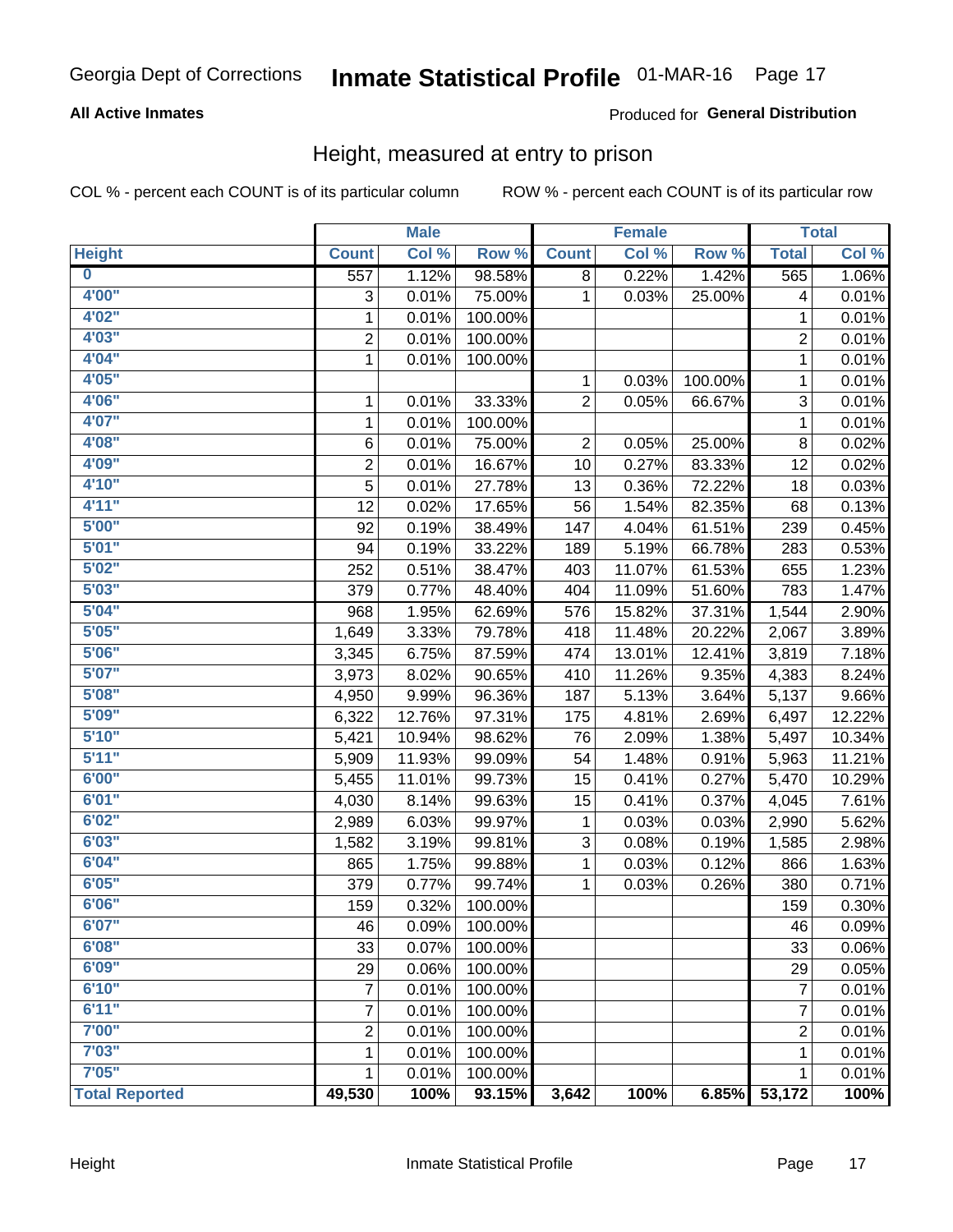#### **All Active Inmates**

Produced for General Distribution

### Height, measured at entry to prison

COL % - percent each COUNT is of its particular column

|                     | <b>Male</b> | Female | Total  |
|---------------------|-------------|--------|--------|
| <b>Not Reported</b> |             |        |        |
| <b>Grand Total</b>  | 49,530      | 3,642  | 53,172 |

| <b>Mean</b> | erage) | 5'10" | 5'05" | <b>CIA AIL</b><br>. . |
|-------------|--------|-------|-------|-----------------------|
|             |        |       |       |                       |
| <b>Mode</b> |        | 5'09" | 5'04" | 5'09"                 |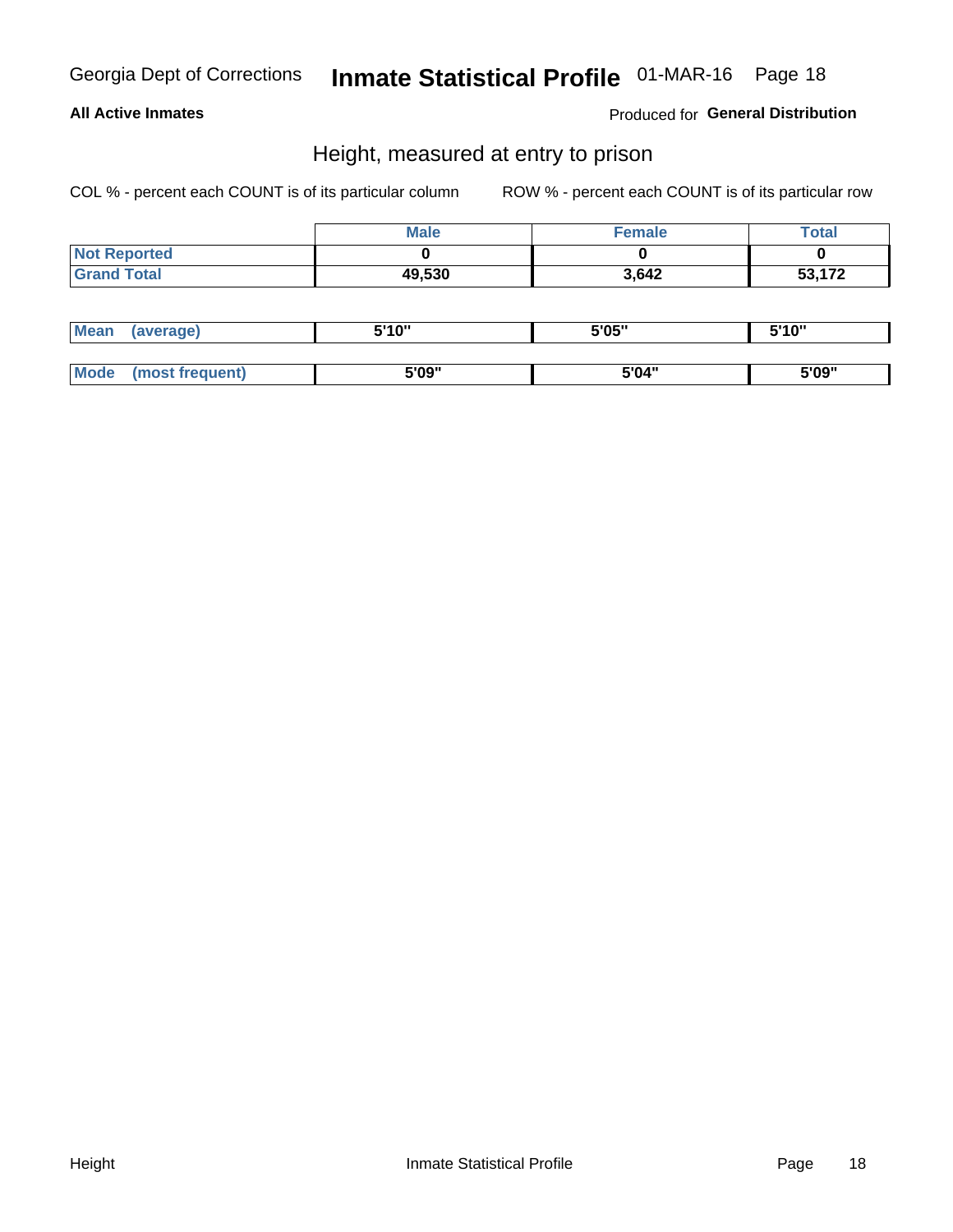**All Active Inmates** 

Produced for General Distribution

## Weight, measured at entry to prison

COL % - percent each COUNT is of its particular column

|                                                    |              | <b>Male</b> |         |                         | <b>Female</b>    |        |              | <b>Total</b>        |
|----------------------------------------------------|--------------|-------------|---------|-------------------------|------------------|--------|--------------|---------------------|
| Weight                                             | <b>Count</b> | Col %       | Row %   | <b>Count</b>            | Col %            | Row %  | <b>Total</b> | Col %               |
| <b>Under 80 pounds</b>                             | 9            | 0.02%       | 81.82%  | $\overline{2}$          | 0.06%            | 18.18% | 11           | 0.02%               |
| 80 - 89 pounds                                     | 1            | 0.01%       | 100.00% |                         |                  |        | 1            | 0.01%               |
| 90 - 99 pounds                                     | 5            | 0.01%       | 41.67%  | 7                       | 0.19%            | 58.33% | 12           | 0.02%               |
| 100 - 109 pounds                                   | 29           | 0.06%       | 47.54%  | 32                      | 0.88%            | 52.46% | 61           | 0.12%               |
| 110 - 119 pounds                                   | 117          | 0.24%       | 53.42%  | 102                     | 2.81%            | 46.58% | 219          | 0.42%               |
| 120 - 129 pounds                                   | 495          | 1.01%       | 73.01%  | 183                     | 5.04%            | 26.99% | 678          | 1.29%               |
| 130 - 139 pounds                                   | 1,581        | 3.23%       | 82.04%  | 346                     | 9.53%            | 17.96% | 1,927        | 3.66%               |
| 140 - 149 pounds                                   | 3,307        | 6.75%       | 89.31%  | 396                     | 10.91%           | 10.69% | 3,703        | 7.04%               |
| 150 - 159 pounds                                   | 5,086        | 10.39%      | 92.20%  | 430                     | 11.85%           | 7.80%  | 5,516        | 10.49%              |
| 160 - 169 pounds                                   | 6,515        | 13.30%      | 94.11%  | 408                     | 11.24%           | 5.89%  | 6,923        | 13.16%              |
| 170 - 179 pounds                                   | 6,154        | 12.57%      | 94.23%  | 377                     | 10.39%           | 5.77%  | 6,531        | 12.42%              |
| 180 - 189 pounds                                   | 6,488        | 13.25%      | 94.94%  | 346                     | 9.53%            | 5.06%  | 6,834        | 12.99%              |
| 190 - 199 pounds                                   | 4,419        | 9.02%       | 95.13%  | 226                     | 6.23%            | 4.87%  | 4,645        | 8.83%               |
| 200 - 209 pounds                                   | 3,922        | 8.01%       | 95.24%  | 196                     | 5.40%            | 4.76%  | 4,118        | 7.83%               |
| 210 - 219 pounds                                   | 2,963        | 6.05%       | 96.20%  | 117                     | 3.22%            | 3.80%  | 3,080        | 5.86%               |
| 220 - 229 pounds                                   | 2,341        | 4.78%       | 95.43%  | 112                     | 3.09%            | 4.57%  | 2,453        | 4.66%               |
| 230 - 239 pounds                                   | 1,551        | 3.17%       | 94.34%  | 93                      | 2.56%            | 5.66%  | 1,644        | 3.13%               |
| 240 - 249 pounds                                   | 1,185        | 2.42%       | 94.95%  | 63                      | 1.74%            | 5.05%  | 1,248        | 2.37%               |
| 250 - 259 pounds                                   | 876          | 1.79%       | 93.69%  | 59                      | 1.63%            | 6.31%  | 935          | 1.78%               |
| 260 - 269 pounds                                   | 567          | 1.16%       | 93.41%  | 40                      | 1.10%            | 6.59%  | 607          | 1.15%               |
| 270 - 279 pounds                                   | 412          | 0.84%       | 96.26%  | 16                      | 0.44%            | 3.74%  | 428          | 0.81%               |
| 280 - 289 pounds                                   | 284          | 0.58%       | 90.16%  | 31                      | 0.85%            | 9.84%  | 315          | 0.60%               |
| 290 - 299 pounds                                   | 170          | 0.35%       | 94.44%  | 10                      | 0.28%            | 5.56%  | 180          | 0.34%               |
| 300 - 309 pounds                                   | 142          | 0.29%       | 87.12%  | 21                      | 0.58%            | 12.88% | 163          | 0.31%               |
| 310 - 319 pounds                                   | 87           | 0.18%       | 94.57%  | 5                       | 0.14%            | 5.43%  | 92           | 0.17%               |
| 320 - 329 pounds                                   | 80           | 0.16%       | 96.39%  | 3                       | 0.08%            | 3.61%  | 83           | 0.16%               |
| 330 - 339 pounds                                   | 51           | 0.10%       | 100.00% |                         |                  |        | 51           | 0.10%               |
| 340 - 349 pounds                                   | 31           | 0.06%       | 93.94%  | $\overline{2}$          | 0.06%            | 6.06%  | 33           | 0.06%               |
| 350 - 359 pounds                                   | 35           | 0.07%       | 89.74%  | $\overline{\mathbf{4}}$ | 0.11%            | 10.26% | 39           | 0.07%               |
| 360 - 369 pounds                                   | 14           | 0.03%       | 100.00% |                         |                  |        | 14           | $\overline{0.03\%}$ |
| 370 - 379 pounds                                   | 13           | 0.03%       | 92.86%  | 1                       | 0.03%            | 7.14%  | 14           | 0.03%               |
| 380 - 389 pounds                                   | 13           | 0.03%       | 100.00% |                         |                  |        | 13           | 0.02%               |
| 390 - 399 pounds                                   | 4            | 0.01%       | 80.00%  | 1                       | 0.03%            | 20.00% | 5            | 0.01%               |
| 400 pounds and over                                | 25           | 0.05%       | 100.00% |                         |                  |        | 25           | 0.05%               |
| <b>Total Reported</b>                              | 48,972       | 100%        | 93.10%  | 3,629                   | 100%             | 6.90%  | 52,601       | 100.0%              |
|                                                    |              |             |         |                         |                  |        |              |                     |
| <b>Not Reported</b>                                |              | 558         |         |                         | $\overline{13}$  |        |              | 571                 |
| <b>Grand Total</b>                                 |              | 49,530      |         |                         | 3,642            |        |              | 53,172              |
|                                                    |              |             |         |                         |                  |        |              |                     |
| <b>Mean</b><br>(average)<br><b>Median (middle)</b> |              | 185         |         |                         | $\overline{172}$ |        |              | 184                 |
| <b>Mode</b><br>(most frequent)                     |              | 180<br>180  |         |                         | 165<br>150       |        |              | 180<br>180          |
|                                                    |              |             |         |                         |                  |        |              |                     |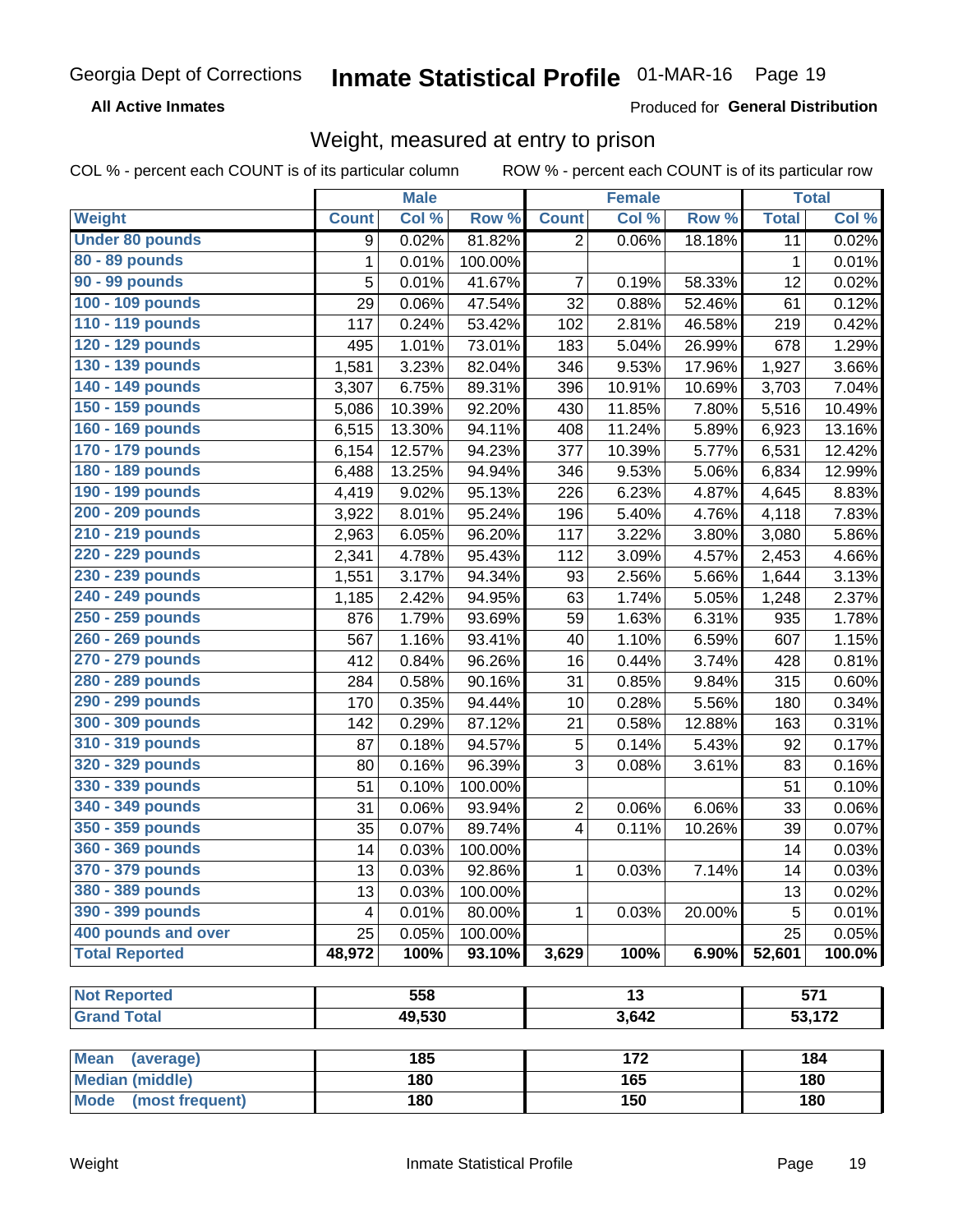# Inmate Statistical Profile 01-MAR-16 Page 20

**All Active Inmates** 

#### Produced for General Distribution

### Veterans validated by Veteran's Administration

COL % - percent each COUNT is of its particular column

|                             |              | <b>Male</b> |         |                    | <b>Female</b> |       |              | <b>Total</b> |  |
|-----------------------------|--------------|-------------|---------|--------------------|---------------|-------|--------------|--------------|--|
| <b>Military service</b>     | <b>Count</b> | Col %       |         | <b>Row % Count</b> | Col %         | Row % | <b>Total</b> | Col %        |  |
| <b>Others</b><br>0          | 955          | 32.59%      | 97.55%  | 24                 | 54.55%        | 2.45% | 979          | 32.92%       |  |
| <b>Air Force</b>            | 1,176        | 40.14%      | 98.74%  | 15                 | 34.09%        | 1.26% | 1,191        | 40.05%       |  |
| <b>Army</b><br>$\mathbf{2}$ | 171          | 5.84%       | 98.28%  | 3                  | 6.82%         | 1.72% | 174          | 5.85%        |  |
| <b>Navy</b><br>3            | 356          | 12.15%      | 99.72%  |                    | 2.27%         | .28%  | 357          | 12.00%       |  |
| <b>Marines</b><br>4         | 14           | .48%        | 100.00% |                    |               |       | 14           | .47%         |  |
| <b>Coast Guard</b><br>5.    | 258          | 8.81%       | 99.61%  |                    | 2.27%         | .39%  | 259          | 8.71%        |  |
| <b>Total Reported</b>       | 2,930        | 100%        | 98.52%  | 44                 | 100%          | 1.48% | 2,974        | 100%         |  |

| orted<br><b>NOT</b> | 46,600 | 3,598 | 50,198 |
|---------------------|--------|-------|--------|
| <b>ota</b>          | 49,530 | 3,642 | - 270  |

|  |  | <b>Mode (most frequent)</b> | <b>Force</b><br>Aır | วthers | orce |
|--|--|-----------------------------|---------------------|--------|------|
|--|--|-----------------------------|---------------------|--------|------|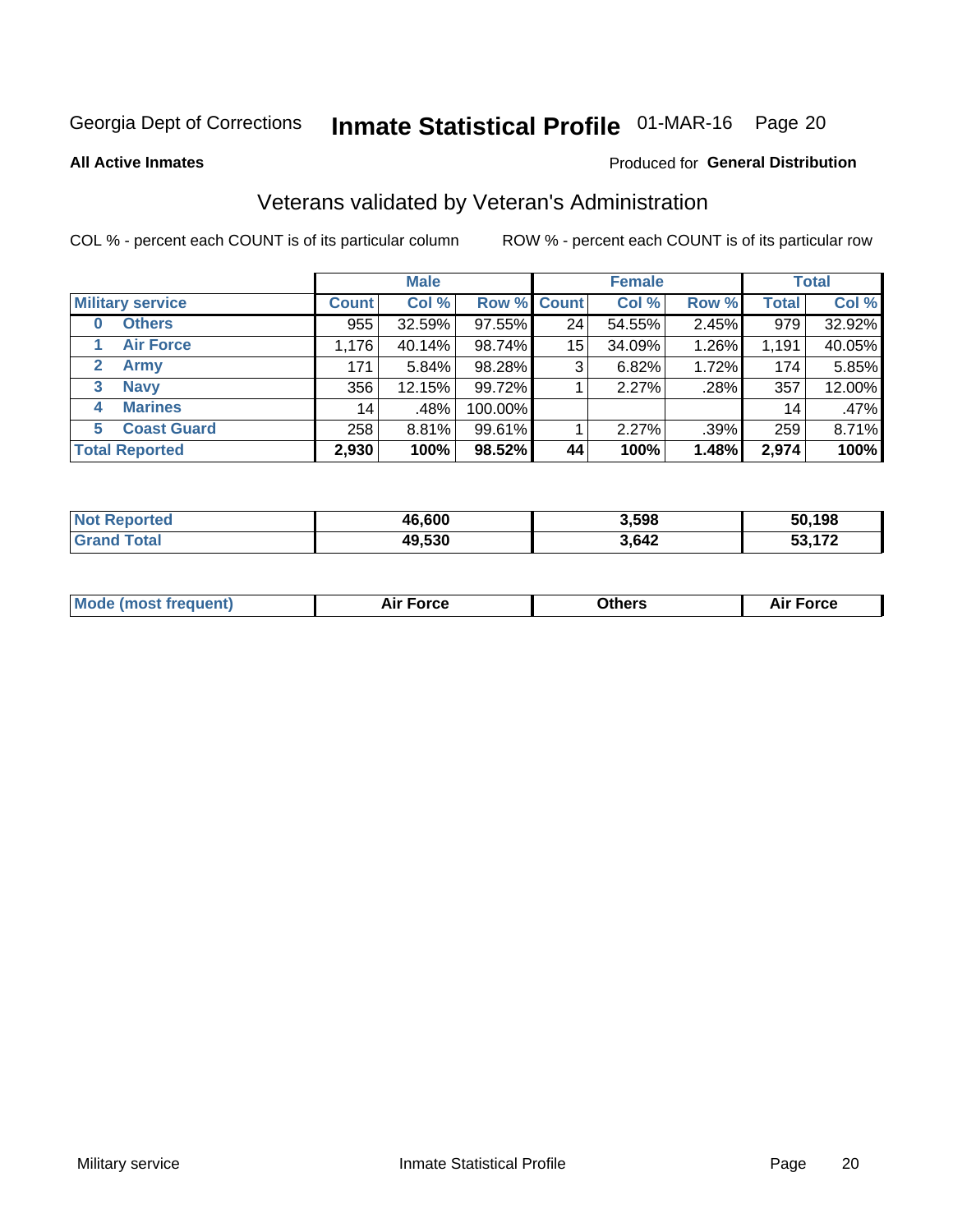# Inmate Statistical Profile 01-MAR-16 Page 21

**All Active Inmates** 

#### **Produced for General Distribution**

### Type of admission to prison

COL % - percent each COUNT is of its particular column

|    |                                  |              | <b>Male</b> |                    |     | <b>Female</b> |        |                | <b>Total</b> |
|----|----------------------------------|--------------|-------------|--------------------|-----|---------------|--------|----------------|--------------|
|    | <b>Type of Admission</b>         | <b>Count</b> | Col %       | <b>Row % Count</b> |     | Col %         | Row %  | <b>Total</b>   | Col %        |
| 16 | <b>Population Redistribution</b> | 8            | .02%        | 100.00%            |     |               |        | 8              | .02%         |
| 27 | <b>Boot Camp Plus</b>            |              | .01%        | 100.00%            |     |               |        |                | .01%         |
| 28 | <b>Initial Assignment</b>        | 15           | .03%        | 100.00%            |     |               |        | 15             | .03%         |
| 52 | <b>New Sentence</b>              | 40,272       | 81.70%      | 93.37% 2,860       |     | 78.72%        | 6.63%  | 43,132         | 81.50%       |
| 53 | <b>Probation Rev Partial</b>     | 1,934        | 3.92%       | 88.84%             | 243 | 6.69%         | 11.16% | 2,177          | 4.11%        |
| 54 | <b>Probation Rev Remainder</b>   | 2,737        | 5.55%       | 89.80%             | 311 | 8.56%         | 10.20% | 3,048          | 5.76%        |
| 55 | <b>Parole Rev New Sentence</b>   | 2,025        | 4.11%       | 94.76%             | 112 | 3.08%         | 5.24%  | 2,137          | 4.04%        |
| 56 | <b>Parole Rev No New</b>         | 2,228        | 4.52%       | 95.42%             | 107 | 2.95%         | 4.58%  | 2,335          | 4.41%        |
|    | <b>Sentence</b>                  |              |             |                    |     |               |        |                |              |
| 57 | <b>Released In Error</b>         | 9            | .02%        | 100.00%            |     |               |        | 9              | .02%         |
| 65 | <b>Return Appeal/Bond</b>        | 2            | .01%        | 100.00%            |     |               |        | 2              | .01%         |
| 66 | <b>Prob Viol/Total Rev</b>       |              | .01%        | 100.00%            |     |               |        |                | .01%         |
| 67 | <b>Admit Fm Other Cust</b>       | 7            | .01%        | 100.00%            |     |               |        |                | .01%         |
| 69 | <b>New Sent/Par Rev Pnd</b>      | 5            | .01%        | 100.00%            |     |               |        | 5              | .01%         |
| 70 | <b>Life W/O Parole</b>           | 14           | .03%        | 100.00%            |     |               |        | 14             | .03%         |
| 72 | <b>Par Rev/Rsn Unknown</b>       | 29           | .06%        | 100.00%            |     |               |        | 29             | .05%         |
| 74 | <b>Pb Parole Rescinded</b>       | 2            | .01%        | 100.00%            |     |               |        | $\overline{2}$ | .01%         |
| 76 | <b>Par Rev/Revoc Center</b>      |              | .01%        | 100.00%            |     |               |        |                | .01%         |
|    | <b>Total Reported</b>            | 49,290       | 100%        | $93.14\%$ 3,633    |     | 100%          | 6.86%  | 52,923         | 100%         |

| <b>Not</b><br><b><i><u>coorted</u></i></b> | 240<br>$\sim$ |       | 249    |
|--------------------------------------------|---------------|-------|--------|
| <b>cotal</b><br>Gra                        | 10 52C        | 3,642 | $\sim$ |

| <b>Mode (most frequent)</b> | New Sentence | <b>New Sentence</b> | <b>New Sentence</b> |
|-----------------------------|--------------|---------------------|---------------------|
|                             |              |                     |                     |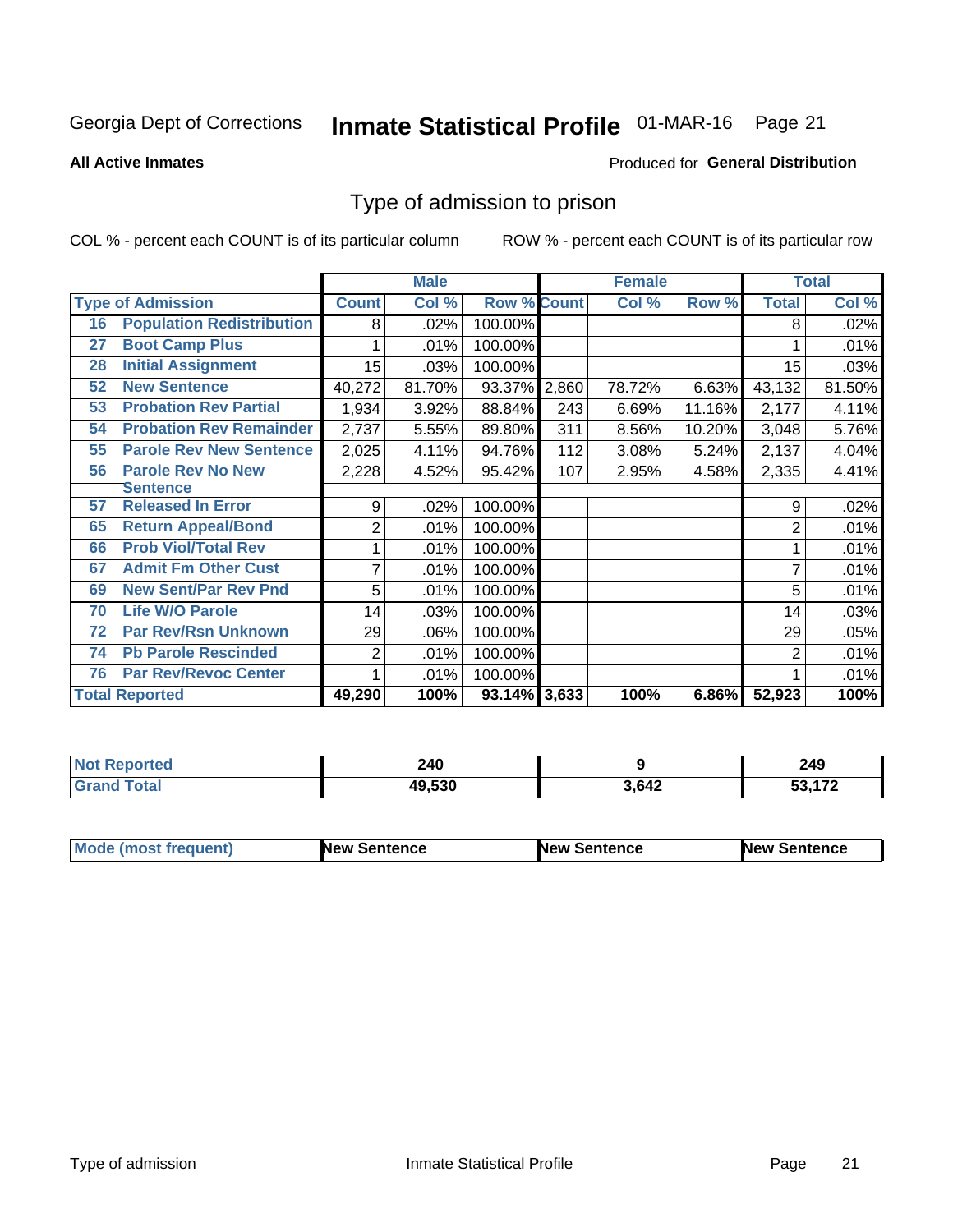# Inmate Statistical Profile 01-MAR-16 Page 22

**All Active Inmates** 

#### Produced for General Distribution

## Current / last supervision level

COL % - percent each COUNT is of its particular column

|                        |              | <b>Male</b> |                    |       | <b>Female</b> |          |        | <b>Total</b> |
|------------------------|--------------|-------------|--------------------|-------|---------------|----------|--------|--------------|
| <b>Security Status</b> | <b>Count</b> | Col %       | <b>Row % Count</b> |       | Col %         | Row %    | Total  | Col %        |
| 3 Minimum              | 3.403        | $6.87\%$    | 70.47%             | 1.426 | $39.17\%$     | 29.53%   | 4,829  | 9.08%        |
| 4 Medium               | 37,182       | 75.09%      | 94.91%             | .995  | 54.79%        | $5.09\%$ | 39,177 | 73.70%       |
| 5 Close                | 8,931        | 18.04%      | $97.60\%$          | 220   | 6.04%         | $2.40\%$ | 9,151  | 17.22%       |
| <b>Total Reported</b>  | 49,516       | 100%        | 93.15%             | 3,641 | 100%          | $6.85\%$ | 53,157 | 100%         |

| <b>Still being diagnosed</b> |        |       |        |
|------------------------------|--------|-------|--------|
| <b>Not Reported</b>          |        |       | 15     |
| <b>Grand Total</b>           | 49,530 | 3,642 | 53,172 |

| M | . | -- |
|---|---|----|
|   |   |    |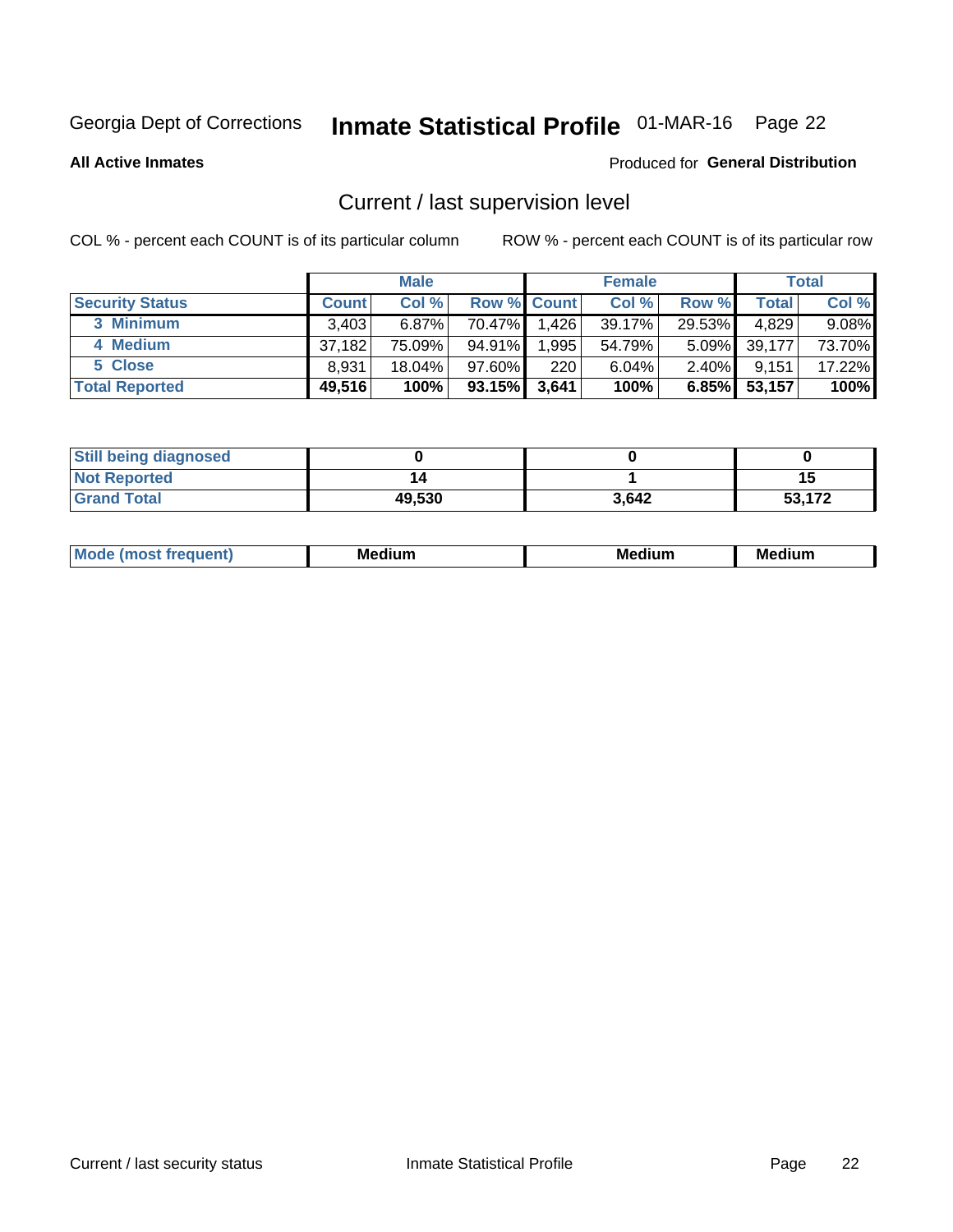# Inmate Statistical Profile 01-MAR-16 Page 23

**All Active Inmates** 

#### Produced for General Distribution

## Current / last type of institution

COL % - percent each COUNT is of its particular column

|                                   |              | <b>Male</b> |             |       | <b>Female</b> |         |              | <b>Total</b> |
|-----------------------------------|--------------|-------------|-------------|-------|---------------|---------|--------------|--------------|
| <b>Type of Institution</b>        | <b>Count</b> | Col %       | Row % Count |       | Col %         | Row %   | <b>Total</b> | Col %        |
| <b>County Ci</b>                  | 5,070        | 10.28%      | 99.98%      |       | $.03\%$       | .02%    | 5,071        | 9.58%        |
| <b>Probation Detention Center</b> |              |             |             |       | .03%          | 100.00% |              | .01%         |
| <b>State Prison</b>               | 34,105       | 69.17%      | 90.89%      | 3,418 | 93.85%        | 9.11%   | 37,523       | 70.87%       |
| <b>Transitional Center</b>        | 2,075        | 4.21%       | $90.45\%$   | 219   | 6.01%         | 9.55%   | 2,294        | 4.33%        |
| <b>Private Prison</b>             | 8,042        | 16.31%      | 100.00%     |       |               |         | 8,042        | 15.19%       |
| <b>County Jail</b>                | 11           | .02%        | 91.67%      |       | $.03\%$       | 8.33%   | 12           | .02%         |
| <b>Rsat - Center</b>              |              | $.01\%$     | 50.00%      |       | .03%          | 50.00%  | 2            | .01%         |
| <b>State Hospital</b>             | 3            | $.01\%$     | 75.00%      |       | .03%          | 25.00%  | 4            | .01%         |
| <b>Total Reported</b>             | 49,307       | 100%        | 93.12%      | 3,642 | 100%          | 6.88%   | 52,949       | 100%         |

| ported<br><b>Not</b> |        |       |        |
|----------------------|--------|-------|--------|
| `otal<br>. Grat      | 49,307 | 3,642 | 52,949 |

| Mode (most frequent) | <b>State Prison</b> | <b>State Prison</b> | <b>State Prisonl</b> |
|----------------------|---------------------|---------------------|----------------------|
|                      |                     |                     |                      |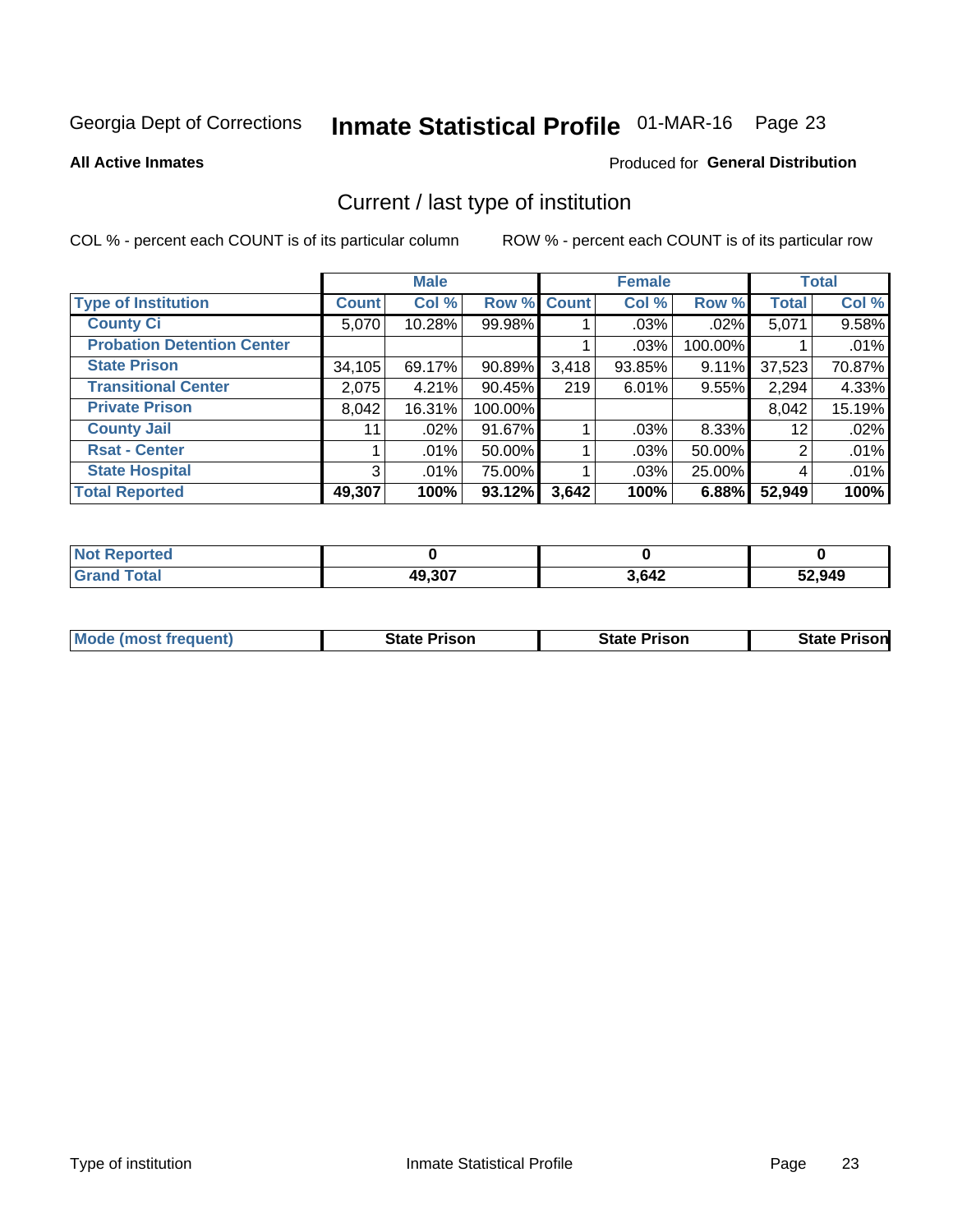# Inmate Statistical Profile 01-MAR-16 Page 24

**All Active Inmates** 

#### Produced for General Distribution

### Institution type - transitional centers

COL % - percent each COUNT is of its particular column

|                                          |              | <b>Male</b> |         |              | <b>Female</b> |         |              | <b>Total</b> |
|------------------------------------------|--------------|-------------|---------|--------------|---------------|---------|--------------|--------------|
| <b>Institution Type - Trans. Centers</b> | <b>Count</b> | Col %       | Row %   | <b>Count</b> | Col %         | Row %   | <b>Total</b> | Col %        |
| <b>Albany Tc</b>                         | 152          | 6.71%       | 100.00% |              |               |         | 152          | 5.87%        |
| <b>Arrendale State Prison</b>            |              |             |         | 104          | 32.20%        | 100.00% | 104          | 4.02%        |
| <b>Atlanta Tc</b>                        | 272          | 12.01%      | 100.00% |              |               |         | 272          | 10.51%       |
| <b>Augusta Tc</b>                        | 214          | 9.45%       | 100.00% |              |               |         | 214          | 8.27%        |
| <b>Charles D. Hudson Tc</b>              | 153          | 6.75%       | 100.00% |              |               |         | 153          | 5.91%        |
| <b>Clayton Tc</b>                        | 370          | 16.34%      | 100.00% |              |               |         | 370          | 14.30%       |
| <b>Coastal Tc</b>                        | 261          | 11.52%      | 100.00% |              |               |         | 261          | 10.09%       |
| <b>Columbus Tc</b>                       | 139          | 6.14%       | 100.00% |              |               |         | 139          | 5.37%        |
| <b>Macon Tc</b>                          | 155          | 6.84%       | 100.00% |              |               |         | 155          | 5.99%        |
| <b>Macon Womens Tc</b>                   |              |             |         | 2            | .62%          | 100.00% | 2            | .08%         |
| <b>Metro Tc</b>                          |              |             |         | 217          | 67.18%        | 100.00% | 217          | 8.38%        |
| <b>Phillips State Prison</b>             | 190          | 8.39%       | 100.00% |              |               |         | 190          | 7.34%        |
| <b>Savannah Mens Tc</b>                  |              | .04%        | 100.00% |              |               |         |              | .04%         |
| <b>Smith Tc</b>                          | 202          | 8.92%       | 100.00% |              |               |         | 202          | 7.81%        |
| <b>Valdosta Tc</b>                       | 156          | 6.89%       | 100.00% |              |               |         | 156          | 6.03%        |
| <b>Total Reported</b>                    | 2,265        | 100%        | 87.52%  | 323          | 100%          | 12.48%  | 2,588        | 100%         |

| τeι |       |             |      |
|-----|-------|-------------|------|
|     | 2,265 | ົາລາ<br>◡∸◡ | .588 |

| Mode (most frequent) | <b>Clayton Tc</b> | Metro Tc | <b>Clayton Tc</b> |
|----------------------|-------------------|----------|-------------------|
|                      |                   |          |                   |
|                      |                   |          |                   |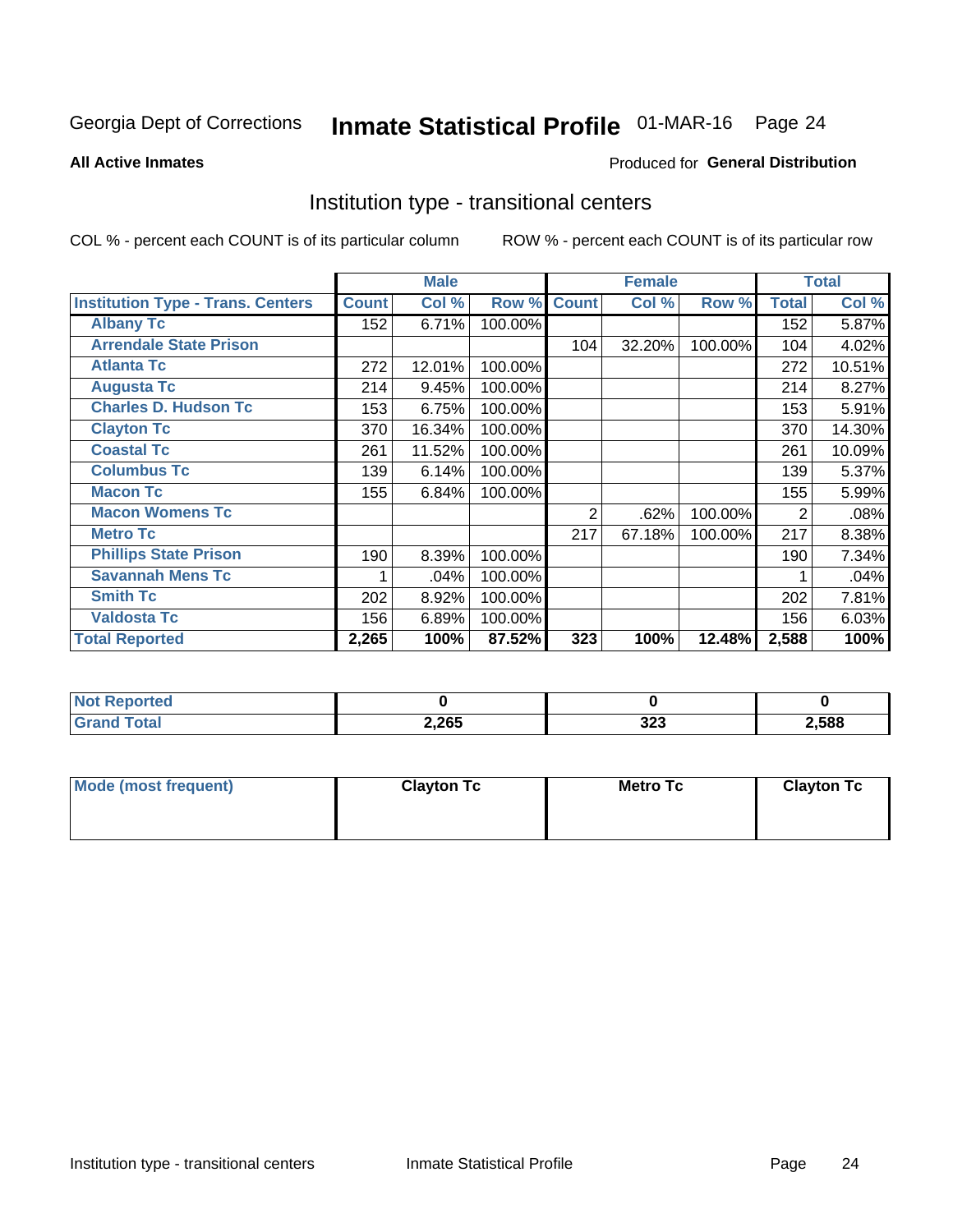# Inmate Statistical Profile 01-MAR-16 Page 25

#### **All Active Inmates**

#### Produced for General Distribution

### Institution type - county prisons

COL % - percent each COUNT is of its particular column

|                                          |                | <b>Male</b> |         |              | <b>Female</b> |       |                | <b>Total</b> |
|------------------------------------------|----------------|-------------|---------|--------------|---------------|-------|----------------|--------------|
| <b>Institution Type - County Prisons</b> | <b>Count</b>   | Col %       | Row %   | <b>Count</b> | Col %         | Row % | <b>Total</b>   | Col %        |
| <b>Baldwin County Ci</b>                 | $\mathbf{1}$   | .02%        | 100.00% |              |               |       | $\mathbf 1$    | .02%         |
| <b>Bulloch County Ci</b>                 | 157            | 3.10%       | 100.00% |              |               |       | 157            | 3.10%        |
| <b>Carroll County Ci</b>                 | 236            | 4.65%       | 100.00% |              |               |       | 236            | 4.65%        |
| <b>Clarke County Ci</b>                  | 107            | 2.11%       | 100.00% |              |               |       | 107            | 2.11%        |
| <b>Clayton County Ci</b>                 | 229            | 4.52%       | 100.00% |              |               |       | 229            | 4.52%        |
| <b>Colquitt County Ci</b>                | 184            | 3.63%       | 100.00% |              |               |       | 184            | 3.63%        |
| <b>Coweta County Ci</b>                  | 217            | 4.28%       | 100.00% |              |               |       | 217            | 4.28%        |
| <b>Decatur County Ci</b>                 | 130            | 2.56%       | 100.00% |              |               |       | 130            | 2.56%        |
| <b>Dougherty County Ci</b>               | 1              | .02%        | 100.00% |              |               |       | 1              | .02%         |
| <b>Effingham County Ci</b>               | 194            | 3.83%       | 100.00% |              |               |       | 194            | 3.83%        |
| <b>Floyd County Ci</b>                   | 428            | 8.44%       | 100.00% |              |               |       | 428            | 8.44%        |
| <b>Fulton County Ci</b>                  | 9              | .18%        | 100.00% |              |               |       | 9              | .18%         |
| <b>Gilmer County Ci</b>                  | 3              | .06%        | 100.00% |              |               |       | 3              | .06%         |
| <b>Grady County Ci</b>                   | $\overline{c}$ | .04%        | 100.00% |              |               |       | $\overline{2}$ | .04%         |
| <b>Gwinnett County Ci</b>                | 152            | 3.00%       | 100.00% |              |               |       | 152            | 3.00%        |
| <b>Hall County Ci</b>                    | 204            | 4.02%       | 100.00% |              |               |       | 204            | 4.02%        |
| <b>Hancock County Ci</b>                 | 1              | .02%        | 100.00% |              |               |       | 1              | .02%         |
| <b>Harris County Ci</b>                  | 144            | 2.84%       | 100.00% |              |               |       | 144            | 2.84%        |
| <b>Hart County Ci</b>                    | 5              | .10%        | 100.00% |              |               |       | 5              | .10%         |
| <b>Jackson County Ci</b>                 | 151            | 2.98%       | 100.00% |              |               |       | 151            | 2.98%        |
| <b>Jefferson County Ci</b>               | 137            | 2.70%       | 100.00% |              |               |       | 137            | 2.70%        |
| <b>Meriwether County Ci</b>              | 3              | .06%        | 100.00% |              |               |       | 3              | .06%         |
| <b>Miller County Ci</b>                  | $\overline{2}$ | .04%        | 100.00% |              |               |       | $\overline{2}$ | .04%         |
| <b>Mitchell County Ci</b>                | 133            | 2.62%       | 100.00% |              |               |       | 133            | 2.62%        |
| <b>Morgan County Ci</b>                  | 1              | .02%        | 100.00% |              |               |       | 1              | .02%         |
| <b>Muscogee County Ci</b>                | 530            | 10.45%      | 100.00% |              |               |       | 530            | 10.45%       |
| <b>Richmond County Ci</b>                | 234            | 4.62%       | 100.00% |              |               |       | 234            | 4.61%        |
| <b>Screven County Ci</b>                 | 147            | 2.90%       | 100.00% |              |               |       | 147            | 2.90%        |
| <b>Spalding County Ci</b>                | 375            | 7.40%       | 100.00% |              |               |       | 375            | 7.39%        |
| <b>Stewart County Ci</b>                 | $\overline{2}$ | .04%        | 100.00% |              |               |       | $\overline{2}$ | .04%         |
| <b>Sumter County Ci</b>                  | 347            | 6.84%       | 100.00% |              |               |       | 347            | 6.84%        |
| <b>Terrell County Ci</b>                 | 138            | 2.72%       | 100.00% |              |               |       | 138            | 2.72%        |
| <b>Thomas County Ci</b>                  | 183            | 3.61%       | 100.00% |              |               |       | 183            | 3.61%        |
| <b>Tift County Ci</b>                    | $\overline{2}$ | .04%        | 100.00% |              |               |       | $\overline{2}$ | .04%         |
| <b>Troup County Ci</b>                   | 271            | 5.35%       | 100.00% |              |               |       | 271            | 5.34%        |
| <b>Upson County Ci</b>                   | 1              | .02%        | 100.00% |              |               |       | 1              | .02%         |
| <b>Walker County Ci</b>                  | $\overline{4}$ | .08%        | 100.00% |              |               |       | 4              | .08%         |
| <b>Walton County Ci</b>                  | 3              | .06%        | 100.00% |              |               |       | 3              | .06%         |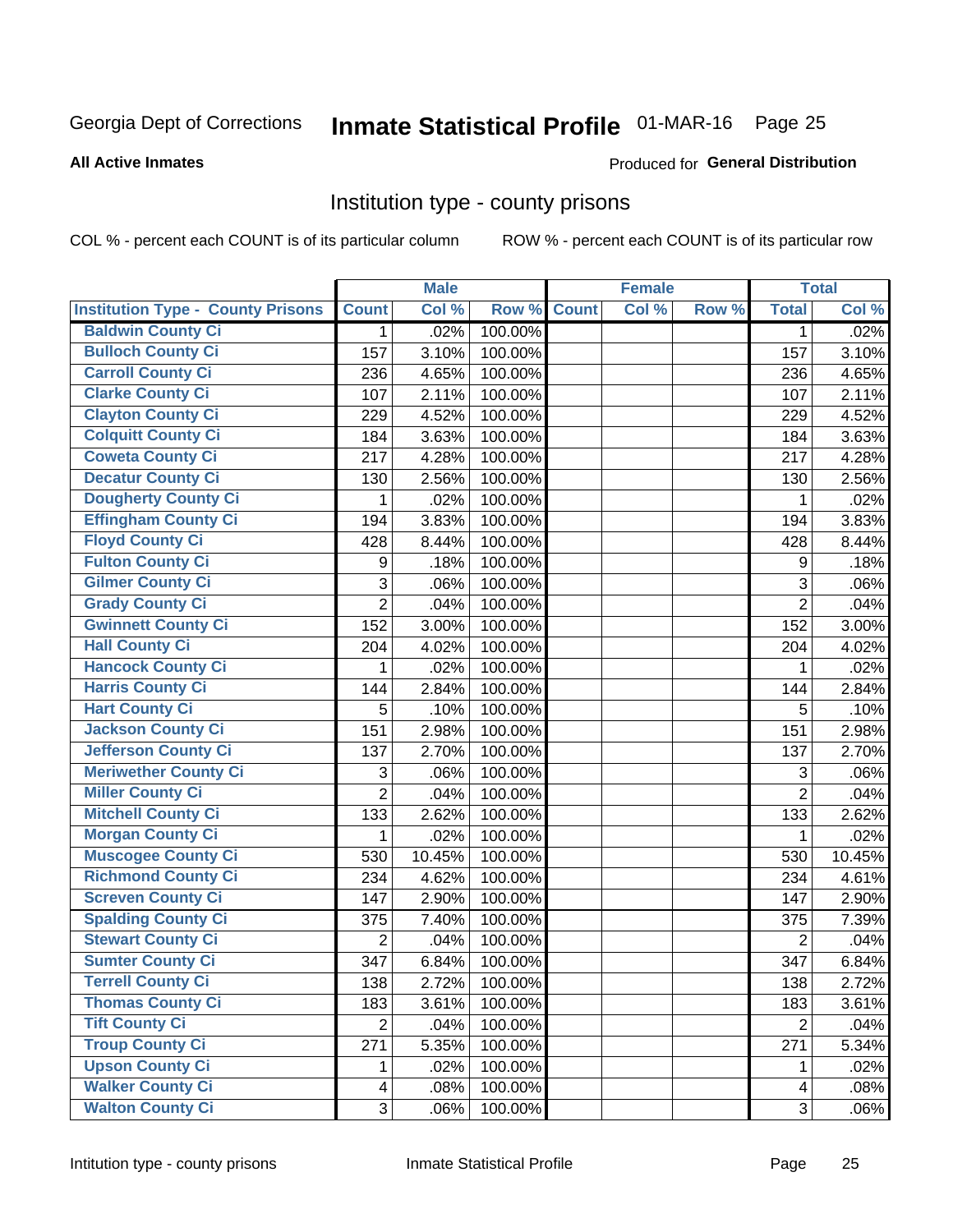# Inmate Statistical Profile 01-MAR-16 Page 26

**All Active Inmates** 

#### Produced for General Distribution

### Institution type - county prisons

COL % - percent each COUNT is of its particular column

|                                          | <b>Male</b>  |         |                    | <b>Female</b> |         | Total |       |
|------------------------------------------|--------------|---------|--------------------|---------------|---------|-------|-------|
| <b>Institution Type - County Prisons</b> | <b>Count</b> | Col%    | <b>Row % Count</b> | Col%          | Row %   | Total | Col % |
| <b>Wilkes County Ci</b>                  |              | .02%    | 100.00%            |               |         |       | .02%  |
| <b>Womens Ci</b>                         |              |         |                    | 100.00%       | 100.00% |       | .02%  |
| <b>Worth County Ci</b>                   |              | $.02\%$ | 100.00%            |               |         |       | .02%  |
| <b>Total Reported</b>                    | 5,070        | 100%    | 99.98%             | 100%          | $.02\%$ | 5,071 | 100%  |

| יס.   |       |   |
|-------|-------|---|
| _____ | 5.070 | . |

| Mode (most frequent) | <b>Muscogee County Ci</b> | <b>Womens Cil Muscogee County</b> |
|----------------------|---------------------------|-----------------------------------|
|                      |                           |                                   |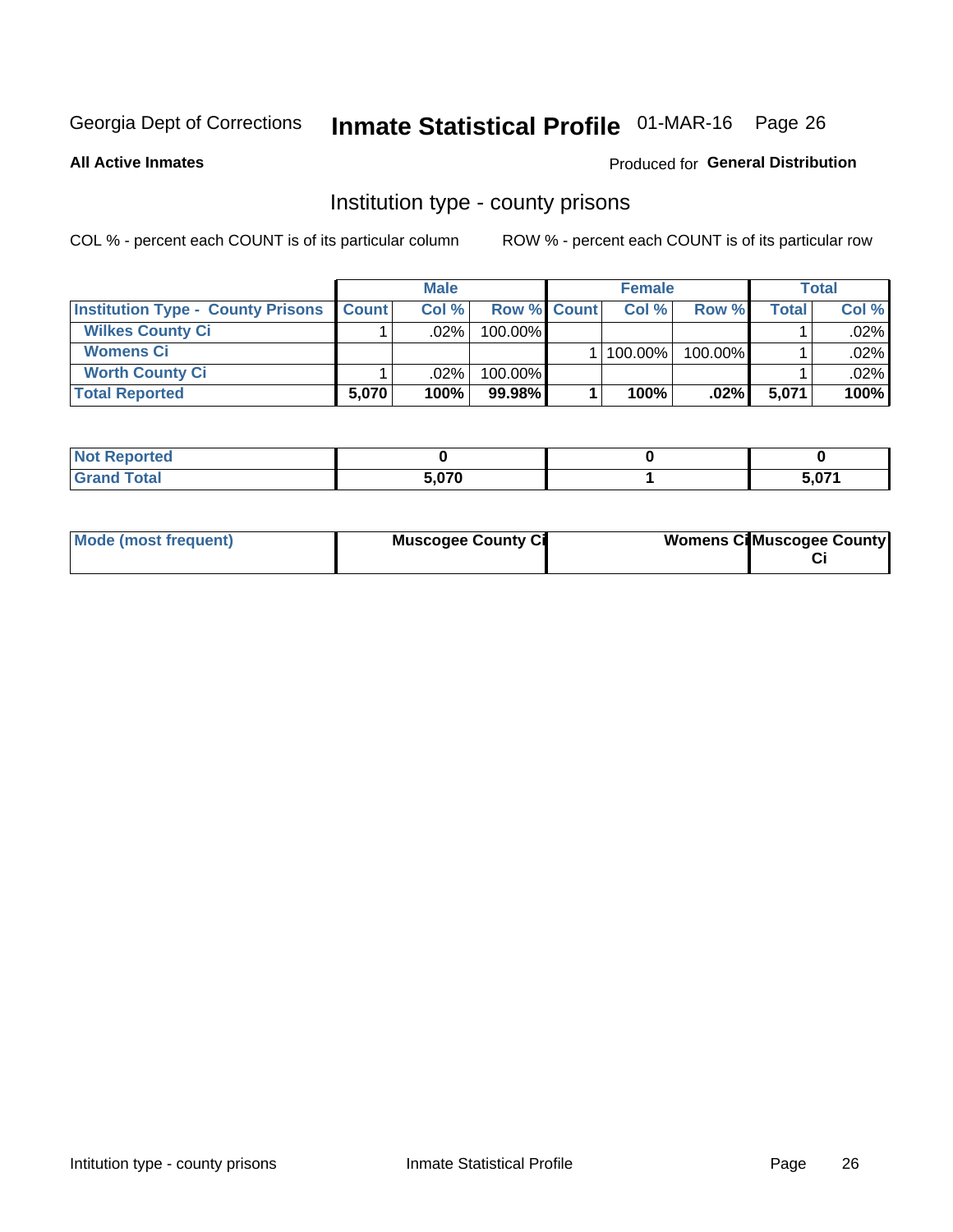# Inmate Statistical Profile 01-MAR-16 Page 27

**All Active Inmates** 

#### Produced for General Distribution

### Institution type - state prisons

COL % - percent each COUNT is of its particular column

|                                         |                | <b>Male</b> |               |              | <b>Female</b> |         | <b>Total</b> |       |
|-----------------------------------------|----------------|-------------|---------------|--------------|---------------|---------|--------------|-------|
| <b>Institution Type - State Prisons</b> | <b>Count</b>   | Col %       | Row %         | <b>Count</b> | Col %         | Row %   | <b>Total</b> | Col % |
| <b>Arrendale State Prison</b>           | 1              | .01%        | .07%          | 1,509        | 44.15%        | 99.93%  | 1,510        | 4.02% |
| <b>Augusta State Med. Prison</b>        | 1,259          | 3.69%       | 100.00%       |              |               |         | 1,259        | 3.36% |
| <b>Autry State Prison</b>               | 1,678          | 4.92%       | 100.00%       |              |               |         | 1,678        | 4.47% |
| <b>Baldwin State Prison</b>             | 931            | 2.73%       | 100.00%       |              |               |         | 931          | 2.48% |
| <b>Burruss Correctional Training</b>    | 667            | 1.96%       | 100.00%       |              |               |         | 667          | 1.78% |
| <b>Ctr</b>                              |                |             |               |              |               |         |              |       |
| <b>Calhoun State Prison</b>             | 1,583          | 4.64%       | 100.00%       |              |               |         | 1,583        | 4.22% |
| <b>Central State Prison</b>             | 1,100          | 3.23%       | 100.00%       |              |               |         | 1,100        | 2.93% |
| <b>Chatham State Prison</b>             | 6              | .02%        | 100.00%       |              |               |         | 6            | .02%  |
| <b>Coastal State Prison</b>             | 1,092          | 3.20%       | 100.00%       |              |               |         | 1,092        | 2.91% |
| <b>Dodge State Prison</b>               | 1,222          | 3.58%       | 100.00%       |              |               |         | 1,222        | 3.26% |
| <b>Dooly State Prison</b>               | 1,659          | 4.86%       | 100.00%       |              |               |         | 1,659        | 4.42% |
| <b>Emanuel - Swainsboro</b>             |                |             |               | 311          | 9.10%         | 100.00% | 311          | .83%  |
| <b>Ga Diag Class Prison</b>             | 3,066          | 8.99%       | 100.00%       |              |               |         | 3,066        | 8.17% |
| <b>Ga State Prison</b>                  | 1,486          | 4.36%       | 100.00%       |              |               |         | 1,486        | 3.96% |
| <b>Hancock State Prison</b>             | 1,153          | 3.38%       | 100.00%       |              |               |         | 1,153        | 3.07% |
| <b>Hays State Prison</b>                | 1,054          | 3.09%       | 100.00%       |              |               |         | 1,054        | 2.81% |
| <b>Helms Facility</b>                   | 15             | .04%        | 57.69%        | 11           | .32%          | 42.31%  | 26           | .07%  |
| <b>Johnson State Prison</b>             | 1,524          | 4.47%       | 100.00%       |              |               |         | 1,524        | 4.06% |
| <b>Lee State Prison</b>                 | 659            | 1.93%       | 100.00%       |              |               |         | 659          | 1.76% |
| Long                                    | 199            | .58%        | 100.00%       |              |               |         | 199          | .53%  |
| <b>Lowndes Unit</b>                     | 6              | .02%        | 100.00%       |              |               |         | 6            | .02%  |
| <b>Macon State Prison</b>               | 1,716          | 5.03%       | 100.00%       |              |               |         | 1,716        | 4.57% |
| <b>Metro State Prison (W)</b>           |                |             |               | $\mathbf 1$  | .03%          | 100.00% | 1            | .01%  |
| <b>Montgomery State Prison</b>          | 405            | 1.19%       | 100.00%       |              |               |         | 405          | 1.08% |
| <b>Phillips State Prison</b>            | 1,024          | 3.00%       | 100.00%       |              |               |         | 1,024        | 2.73% |
| <b>Pulaski State Prison</b>             |                |             |               | 1,151        | 33.67%        | 100.00% | 1,151        | 3.07% |
| <b>Putnam State Prison</b>              | 2              | .01%        | 100.00%       |              |               |         | 2            | .01%  |
| <b>Rivers State Prison</b>              | $\mathbf{1}$   | .01%        | 100.00%       |              |               |         | 1            | .01%  |
| <b>Rogers State Prison</b>              | 1,379          | 4.04%       | 100.00%       |              |               |         | 1,379        | 3.68% |
| <b>Rutledge State Prison</b>            | 608            | 1.78%       | 100.00%       |              |               |         | 608          | 1.62% |
| <b>Smith State Prison</b>               | 1,492          |             | 4.37% 100.00% |              |               |         | 1,492        | 3.98% |
| <b>Telfair State Prison</b>             | 1,332          | 3.91%       | 100.00%       |              |               |         | 1,332        | 3.55% |
| <b>Valdosta State Prison</b>            | 986            | 2.89%       | 100.00%       |              |               |         | 986          | 2.63% |
| <b>Walker State Prison</b>              | 413            | 1.21%       | 100.00%       |              |               |         | 413          | 1.10% |
| <b>Ware State Prison</b>                | 1,380          | 4.05%       | 100.00%       |              |               |         | 1,380        | 3.68% |
| <b>Washington State Prison</b>          | 1,239          | 3.63%       | 100.00%       |              |               |         | 1,239        | 3.30% |
| <b>Wayne State Prison</b>               | $\overline{2}$ | .01%        | 100.00%       |              |               |         | 2            | .01%  |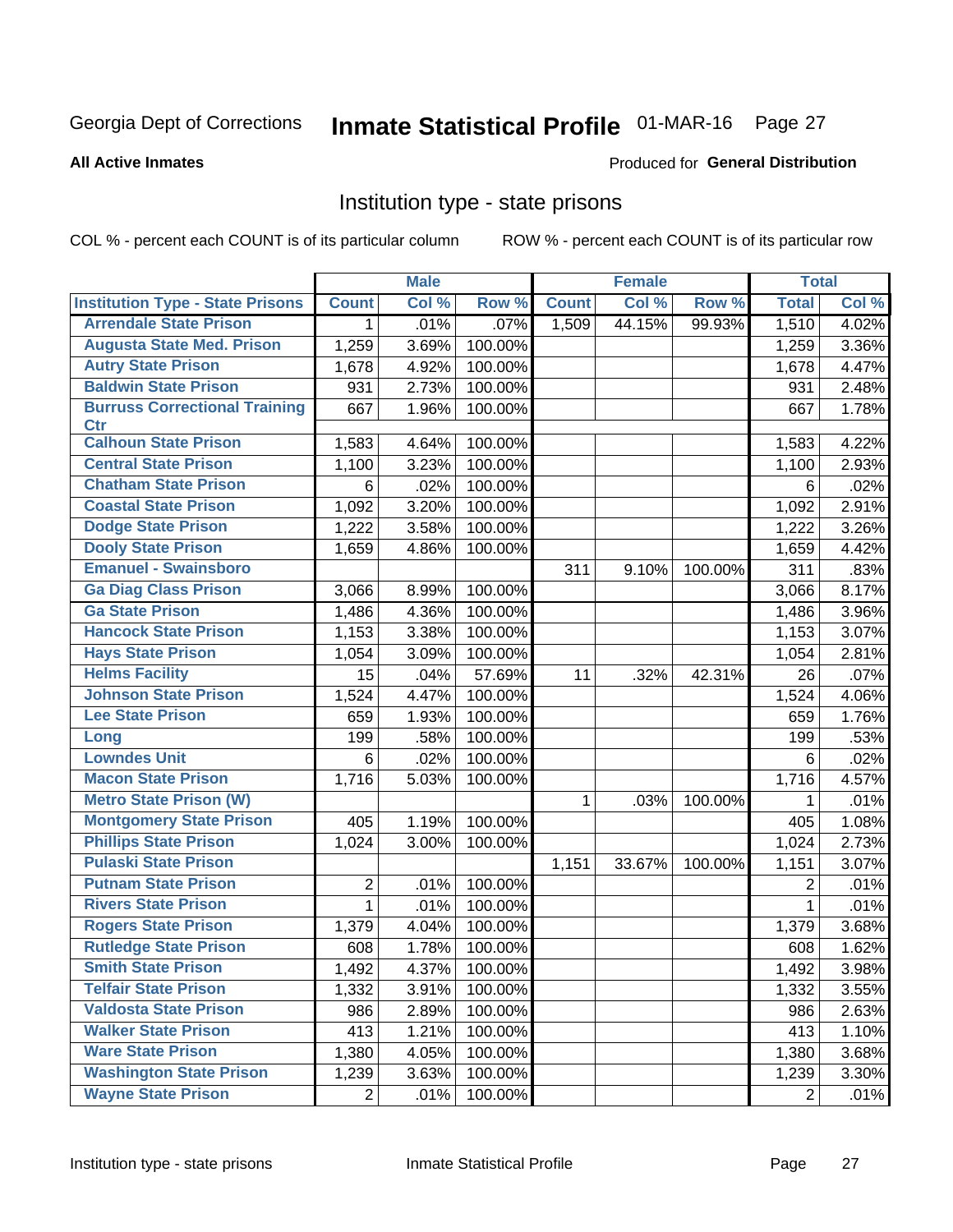# Inmate Statistical Profile 01-MAR-16 Page 28

**All Active Inmates** 

Produced for General Distribution

### Institution type - state prisons

COL % - percent each COUNT is of its particular column

|                                         |              | <b>Male</b>                 |           |              | <b>Female</b>                 |          | <b>Total</b>                   |       |
|-----------------------------------------|--------------|-----------------------------|-----------|--------------|-------------------------------|----------|--------------------------------|-------|
| <b>Institution Type - State Prisons</b> | <b>Count</b> | Col %                       | Row %     | <b>Count</b> | Col %                         | Row %    | Total                          | Col % |
| <b>Whitworth Facility</b>               |              |                             |           | 435          | 12.73%                        | 100.00%  | 435                            | 1.16% |
| <b>Wilcox State Prison</b>              | 1,766        | 5.18%                       | 100.00%   |              |                               |          | 1,766                          | 4.71% |
| <b>Total Reported</b>                   | 34,105       | 100%                        | $90.89\%$ | 3,418        | 100%                          | $9.11\%$ | 37,523                         | 100%  |
| <b>Not Reported</b>                     |              |                             |           |              |                               |          |                                |       |
|                                         |              | 0                           |           |              | 0                             |          | 0                              |       |
| <b>Grand Total</b>                      |              | 34,105                      |           |              | 3,418                         |          | 37,523                         |       |
| <b>Mode (most frequent)</b>             |              | <b>Ga Diag Class Prison</b> |           |              | <b>Arrendale State Prison</b> |          | <b>Ga Diag Class</b><br>Prison |       |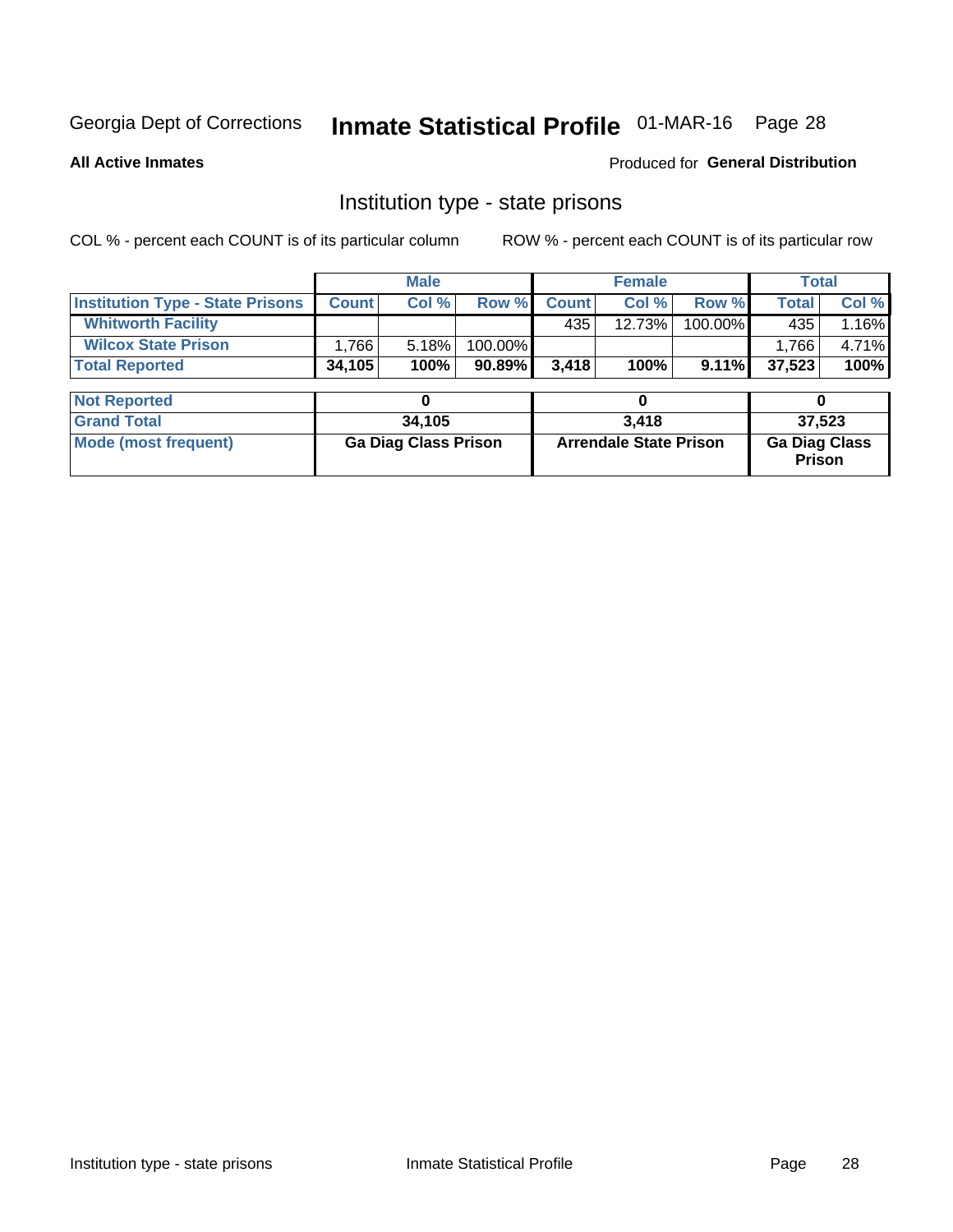# Inmate Statistical Profile 01-MAR-16 Page 29

**All Active Inmates** 

#### Produced for General Distribution

### Institution type - private prisons

COL % - percent each COUNT is of its particular column

|                                           | <b>Male</b>  |           |                    | <b>Female</b> |       |       | <b>Total</b> |  |
|-------------------------------------------|--------------|-----------|--------------------|---------------|-------|-------|--------------|--|
| <b>Institution Type - Private Prisons</b> | <b>Count</b> | Col %     | <b>Row % Count</b> | Col %         | Row % | Total | Col %        |  |
| <b>Coffee Corr Facility</b>               | 2.666        | 33.15%    | 100.00%            |               |       | 2,666 | 33.15%       |  |
| <b>Jenkins Corr Facility</b>              | $.150+$      | 14.30%    | 100.00%            |               |       | 1,150 | 14.30%       |  |
| <b>Riverbend Corr Facility</b>            | l.497        | $18.61\%$ | 100.00%            |               |       | 1,497 | 18.61%       |  |
| <b>Wheeler Corr Facility</b>              | 2.729        | $33.93\%$ | 100.00%            |               |       | 2,729 | 33.93%       |  |
| <b>Total Reported</b>                     | 8,042        | 100%      | $100\%$            |               | %     | 8,042 | 100%         |  |

| <b>Not Reported</b> |       |       |
|---------------------|-------|-------|
| <b>Total</b>        | 8,042 | 8,042 |

| <b>Mode (most frequent)</b> | <b>Wheeler Corr Facility</b> | <b>Null</b> | <b>Wheeler Corr</b><br><b>Facility</b> |
|-----------------------------|------------------------------|-------------|----------------------------------------|
|-----------------------------|------------------------------|-------------|----------------------------------------|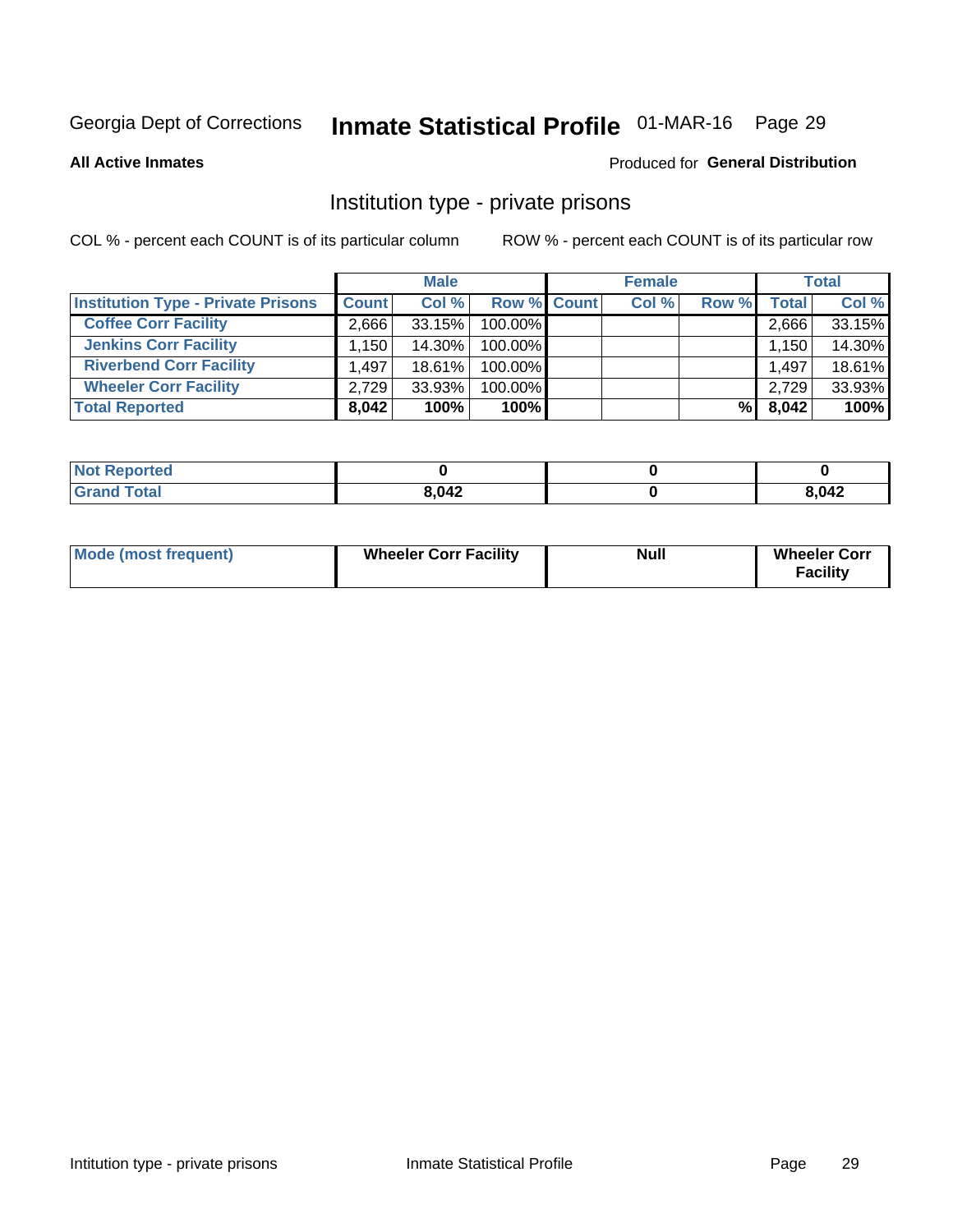# Inmate Statistical Profile 01-MAR-16 Page 30

**All Active Inmates** 

#### Produced for General Distribution

### Institution type - inmate boot camp

COL % - percent each COUNT is of its particular column

|                                      |              | <b>Male</b> |               |              | <b>Female</b> |             | <b>Total</b> |
|--------------------------------------|--------------|-------------|---------------|--------------|---------------|-------------|--------------|
| <b>Institution Type - Boot Camps</b> | <b>Count</b> | Col %       | <b>Row %I</b> | <b>Count</b> | Col %         | Row % Total | Col %        |
| <b>Total Rported</b>                 |              |             |               |              |               |             |              |

| <b>Not Reported</b>            |  |  |
|--------------------------------|--|--|
| <b>Total</b><br>C <sub>r</sub> |  |  |

| Mod<br>uamo | Nul.<br>$- - - - - -$ | <b>Null</b> | . .<br>uu.<br>------ |
|-------------|-----------------------|-------------|----------------------|
|             |                       |             |                      |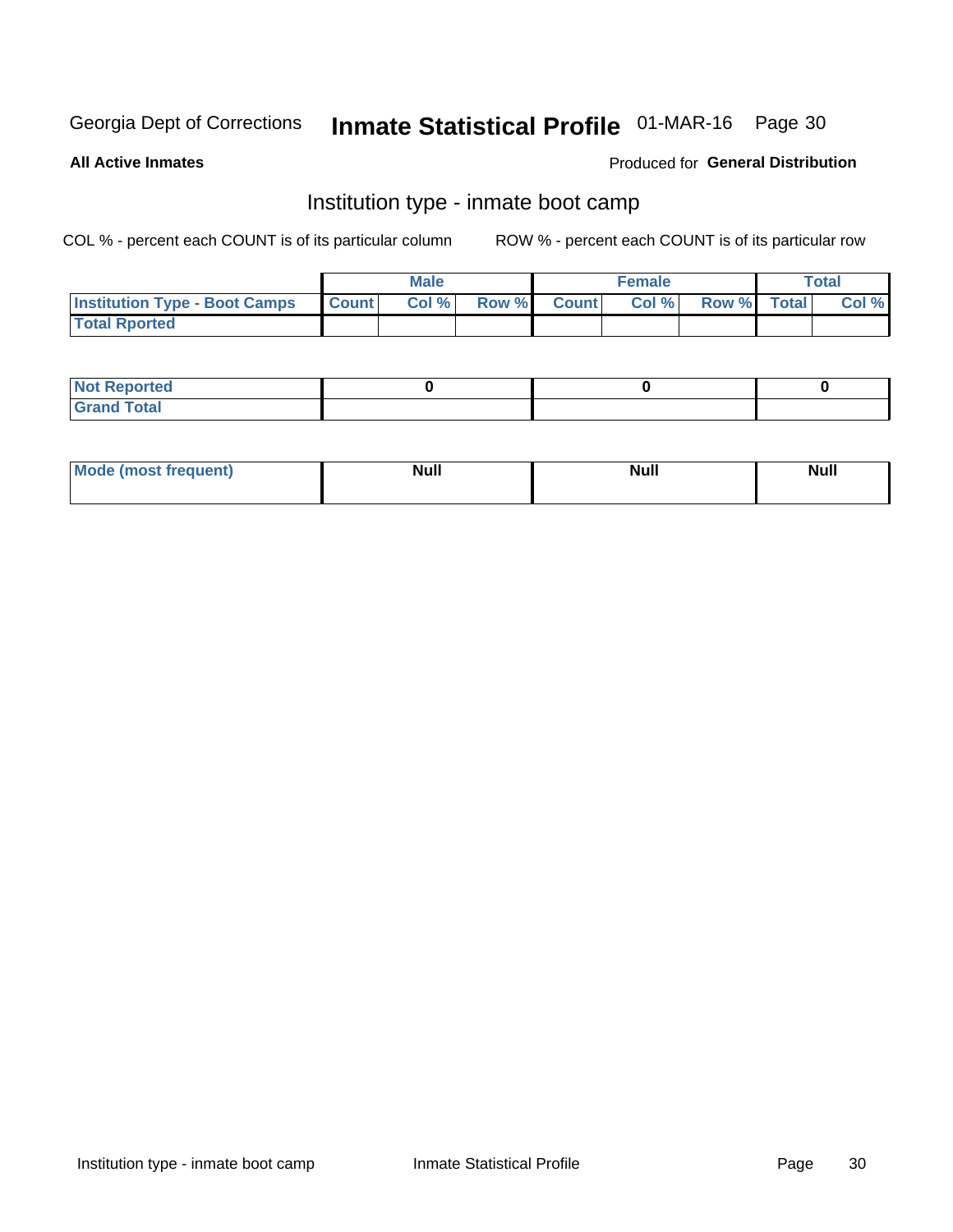# Inmate Statistical Profile 01-MAR-16 Page 31

#### **All Active Inmates**

#### **Produced for General Distribution**

### Number of disciplinary reports

COL % - percent each COUNT is of its particular column

|                                       |              | <b>Male</b> |           |             | <b>Female</b> |       |        | <b>Total</b> |
|---------------------------------------|--------------|-------------|-----------|-------------|---------------|-------|--------|--------------|
| <b>Number of Disciplinary Reports</b> | <b>Count</b> | Col %       |           | Row % Count | Col %         | Row % | Total  | Col %        |
| $\bf{0}$                              | 19,917       | 40.21%      | $90.40\%$ | 2,115       | 58.07%        | 9.60% | 22,032 | 41.44%       |
|                                       | 6,442        | 13.01%      | $93.01\%$ | 484         | 13.29%        | 6.99% | 6,926  | 13.03%       |
| $\mathbf{2}$                          | 4,079        | 8.24%       | 94.66%    | 230         | 6.32%         | 5.34% | 4,309  | 8.10%        |
| 3                                     | 2,906        | 5.87%       | 95.00%    | 153         | 4.20%         | 5.00% | 3,059  | 5.75%        |
|                                       | 2,171        | 4.38%       | 95.18%    | 110         | 3.02%         | 4.82% | 2,281  | 4.29%        |
| 5                                     | 1,712        | 3.46%       | 95.75%    | 76          | 2.09%         | 4.25% | 1,788  | 3.36%        |
| <b>More Than 5</b>                    | 12,303       | 24.84%      | 96.29%    | 474         | 13.01%        | 3.71% | 12,777 | 24.03%       |
| <b>Total Reported</b>                 | 49,530       | 100%        | 93.15%    | 3,642       | 100%          | 6.85% | 53,172 | 100%         |

| <b>Reported</b><br><b>NOT</b> |        |       |     |
|-------------------------------|--------|-------|-----|
| Total                         | 49.530 | 3,642 | 170 |

| Mean (average)         | 5.55 | 2.97 | 5.38 |
|------------------------|------|------|------|
| <b>Median (middle)</b> |      |      |      |
| Mode (most frequent)   |      |      |      |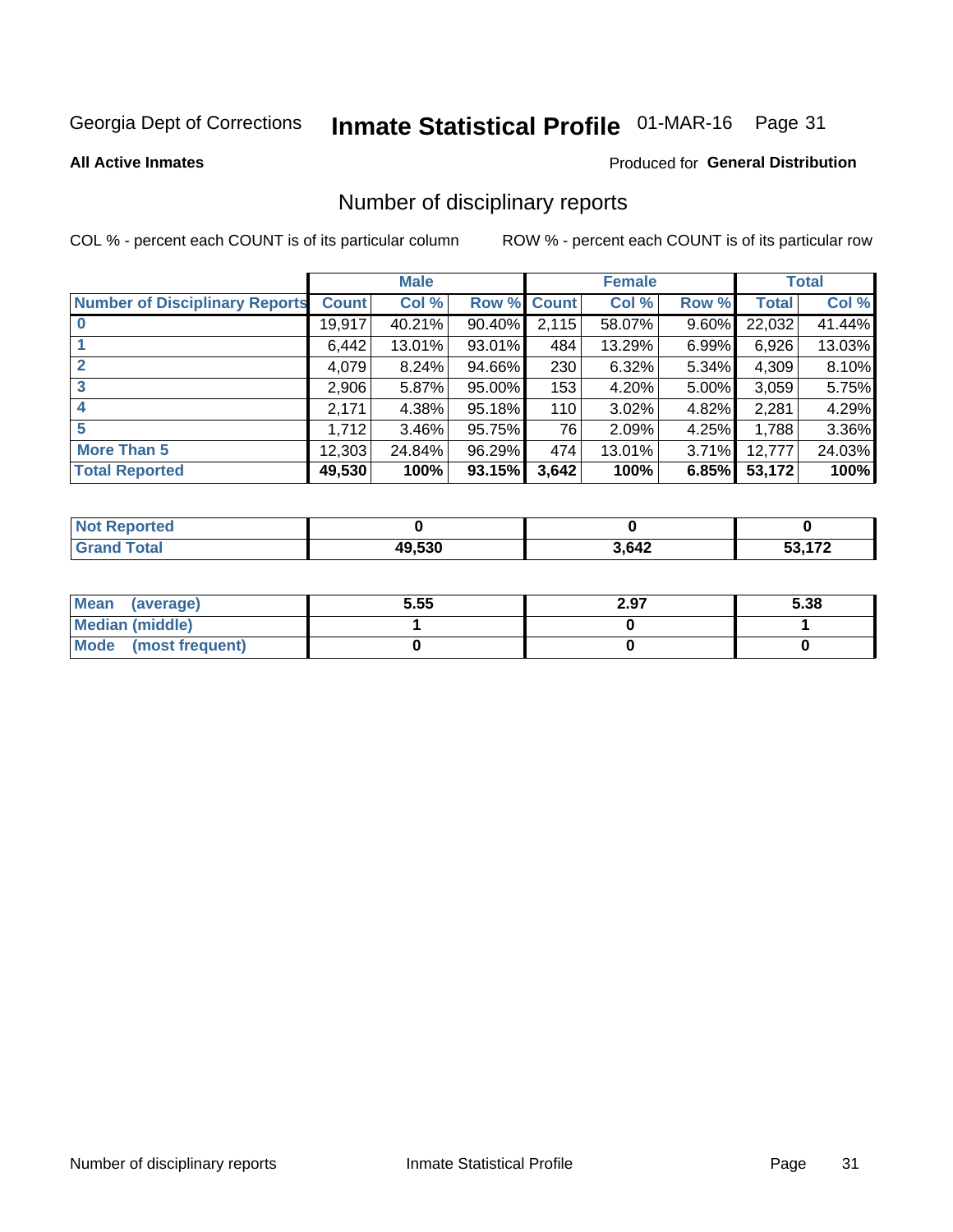# Inmate Statistical Profile 01-MAR-16 Page 32

#### **All Active Inmates**

#### **Produced for General Distribution**

### Number of transfers

COL % - percent each COUNT is of its particular column

|                            |         | <b>Male</b> |        |              | <b>Female</b> |          |              | <b>Total</b> |
|----------------------------|---------|-------------|--------|--------------|---------------|----------|--------------|--------------|
| <b>Number of Transfers</b> | Count l | Col %       | Row %  | <b>Count</b> | Col %         | Row %    | <b>Total</b> | Col %        |
|                            | 3,786   | 7.64%       | 81.54% | 857          | 23.53%        | 18.46%   | 4,643        | 8.73%        |
|                            | 14,630  | 29.54%      | 91.22% | 1,409        | 38.69%        | 8.78%    | 16,039       | 30.16%       |
| $\mathbf{2}$               | 8,647   | 17.46%      | 92.92% | 659          | 18.09%        | 7.08%    | 9,306        | 17.50%       |
| 3                          | 4,929   | 9.95%       | 95.01% | 259          | 7.11%         | 4.99%    | 5,188        | 9.76%        |
| 4                          | 3,291   | 6.64%       | 95.67% | 149          | 4.09%         | 4.33%    | 3,440        | 6.47%        |
| 5                          | 2,443   | 4.93%       | 96.26% | 95           | 2.61%         | 3.74%    | 2,538        | 4.77%        |
| <b>More Than 5</b>         | 11,804  | 23.83%      | 98.22% | 214          | 5.88%         | $1.78\%$ | 12,018       | 22.60%       |
| <b>Total Reported</b>      | 49,530  | 100%        | 93.15% | 3,642        | 100%          | 6.85%    | 53,172       | 100%         |

| orted<br>NO1 |        |       |               |
|--------------|--------|-------|---------------|
| <b>Total</b> | 49.530 | 3,642 | $\rightarrow$ |

| Mean (average)         | 4.26 | 4.09 |
|------------------------|------|------|
| <b>Median (middle)</b> |      |      |
| Mode (most frequent)   |      |      |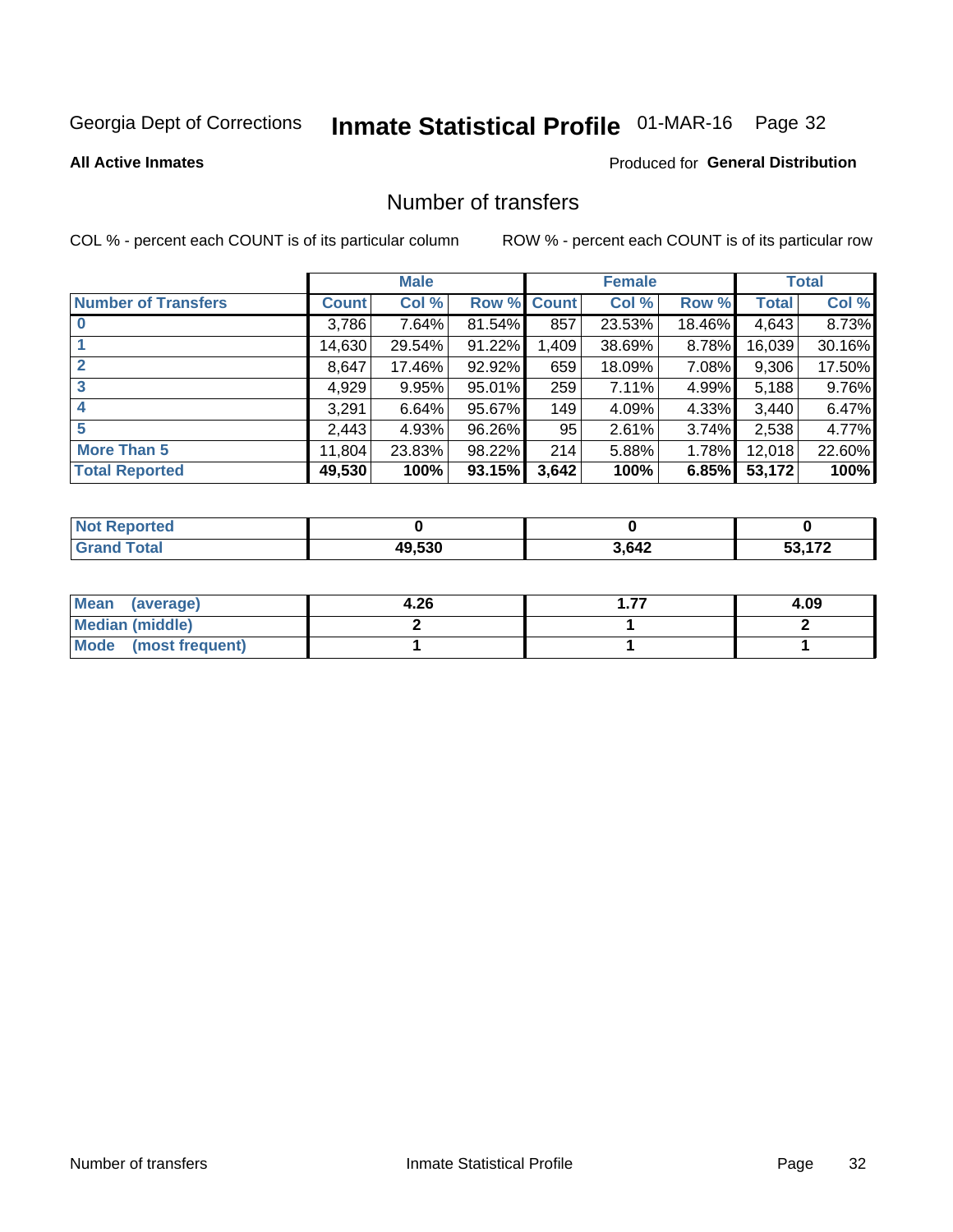# Inmate Statistical Profile 01-MAR-16 Page 33

**All Active Inmates** 

#### Produced for General Distribution

## Number of escapes

COL % - percent each COUNT is of its particular column

|                          | <b>Male</b>  |        | <b>Female</b> |       |        | <b>Total</b> |        |        |
|--------------------------|--------------|--------|---------------|-------|--------|--------------|--------|--------|
| <b>Number of Escapes</b> | <b>Count</b> | Col %  | Row % Count   |       | Col %  | Row %        | Total  | Col %  |
|                          | 48,981       | 98.89% | 93.09%        | 3,633 | 99.75% | 6.91%        | 52,614 | 98.95% |
|                          | 511          | 1.03%  | 98.27%        | 9     | 0.25%  | 1.73%        | 520    | 0.98%  |
|                          | 31           | 0.06%  | 100.00%       |       |        |              | 31     | 0.06%  |
|                          | 6            | 0.01%  | 100.00%       |       |        |              | 6      | 0.01%  |
|                          |              | 0.01%  | 100.00%       |       |        |              |        | 0.01%  |
| <b>Total Reported</b>    | 49,530       | 100%   | 93.15%        | 3,642 | 100%   | 6.85%        | 53,172 | 100.0% |

| <b>Not Reported</b> |        |       |     |
|---------------------|--------|-------|-----|
| Total               | 49.530 | 3,642 | 170 |

| Mean (average)         |  | .ט |
|------------------------|--|----|
| <b>Median (middle)</b> |  |    |
| Mode (most frequent)   |  |    |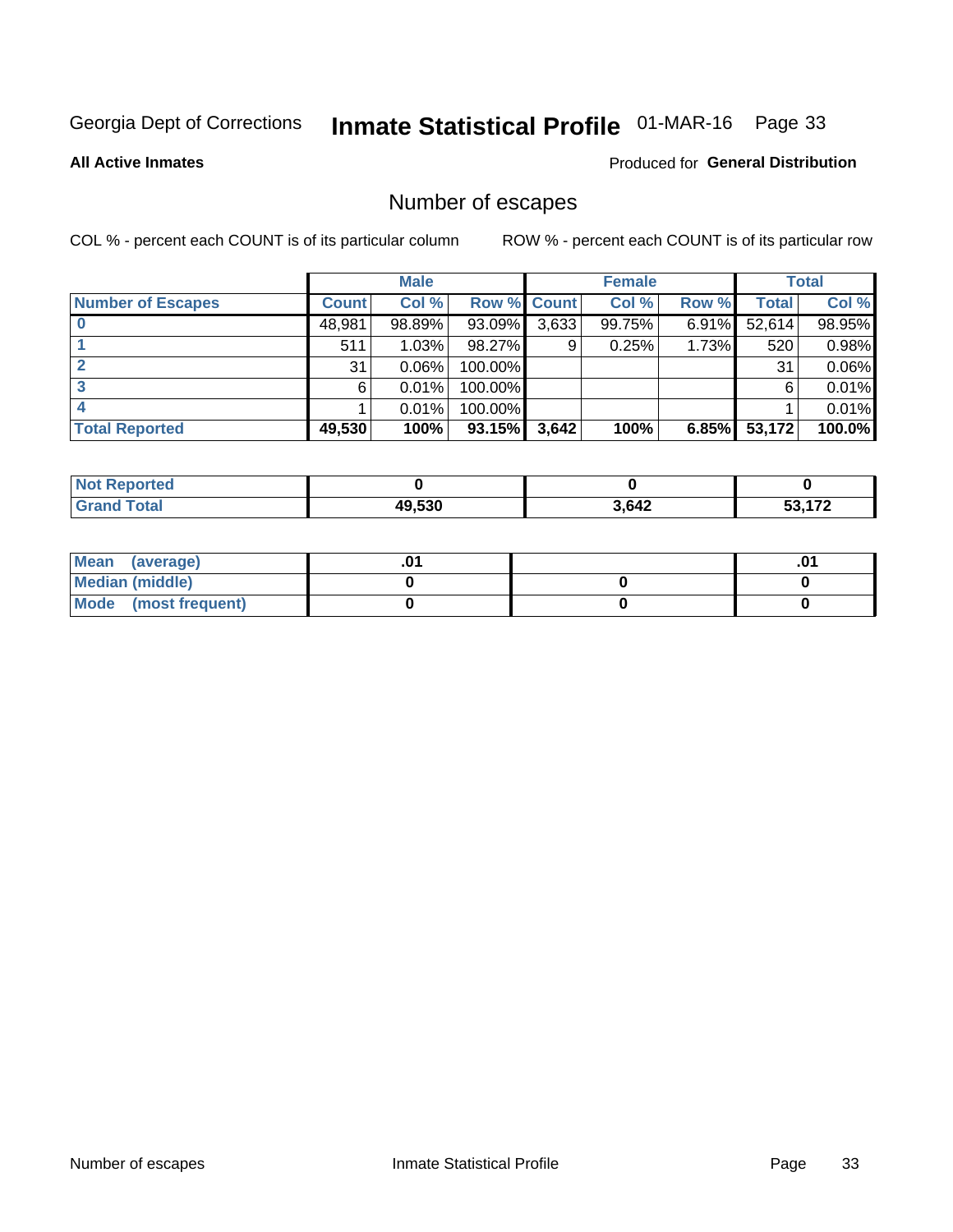# Inmate Statistical Profile 01-MAR-16 Page 34

**All Active Inmates** 

#### Produced for General Distribution

## Split sentences - Probation to follow

COL % - percent each COUNT is of its particular column

|                            | <b>Male</b>  |           |                    | <b>Female</b> |           |       | <b>Total</b>      |        |
|----------------------------|--------------|-----------|--------------------|---------------|-----------|-------|-------------------|--------|
| <b>Probation to follow</b> | <b>Count</b> | Col%      | <b>Row % Count</b> |               | Col %     | Row % | <b>Total</b>      | Col %  |
| <b>Yes</b>                 | 36.152       | 72.99%    | $92.79\%$ 2,810    |               | 77.16%    |       | 7.21% 38,962      | 73.28% |
| <b>No</b>                  | 13.378       | $27.01\%$ | 94.14%             | 832           | $22.84\%$ |       | $5.86\%$   14,210 | 26.72% |
| <b>Total Reported</b>      | 49,530       | 100%      | $93.15\%$ 3,642    |               | 100%      |       | $6.85\%$ 53,172   | 100%   |

|  | ----- | 49.530 | 3,642 | $1 - c$<br><u>. . –</u> |
|--|-------|--------|-------|-------------------------|
|--|-------|--------|-------|-------------------------|

| <b>Mode</b><br>reauent)<br>Yes<br>v.c<br>0٥<br>.<br>. .<br>$\sim$ |
|-------------------------------------------------------------------|
|-------------------------------------------------------------------|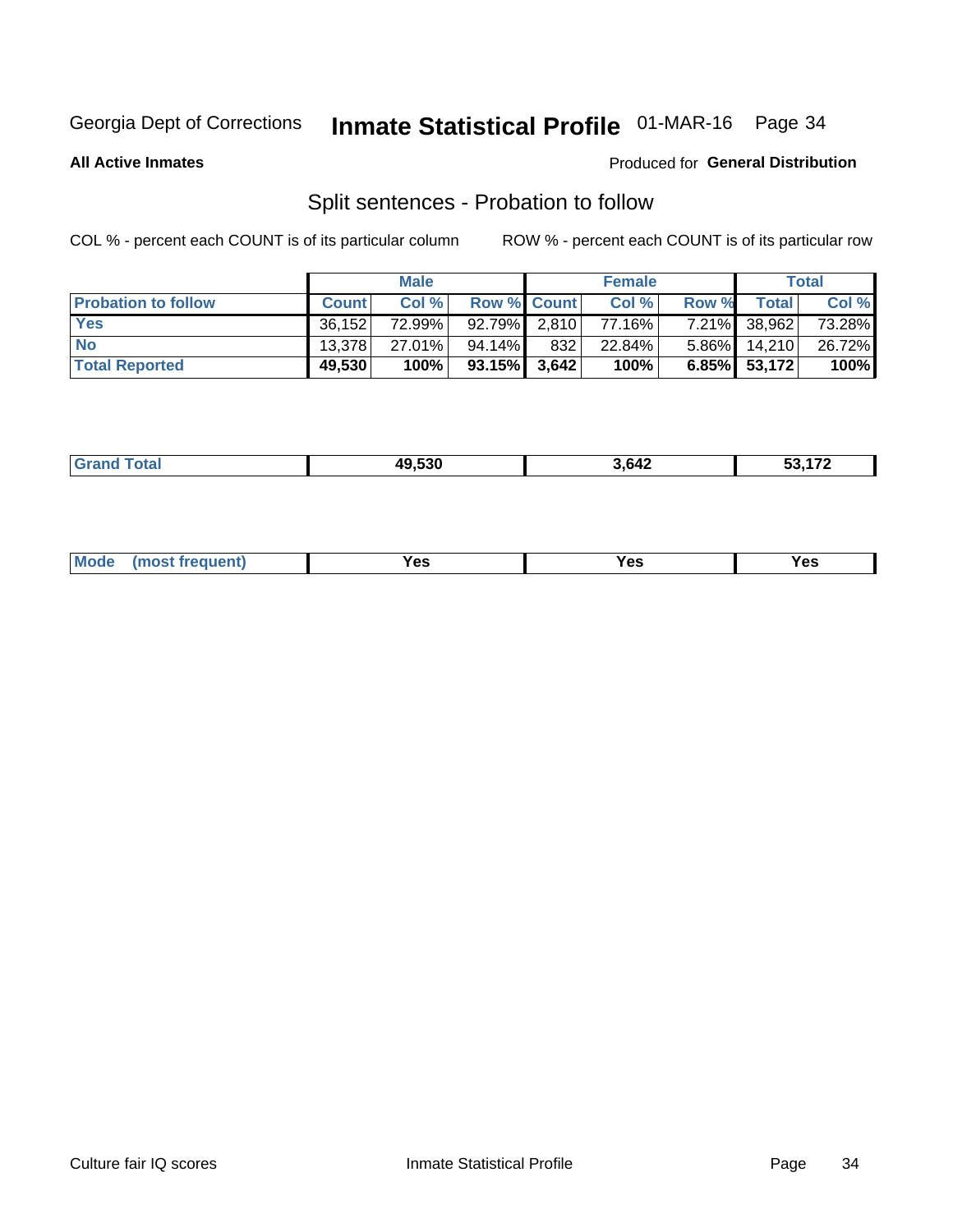# Inmate Statistical Profile 01-MAR-16 Page 35

**All Active Inmates** 

#### Produced for General Distribution

## Probable future release type of still active inmates

COL % - percent each COUNT is of its particular column

|                                         |              | <b>Male</b> |                    |     | <b>Female</b> |          | <b>Total</b> |        |
|-----------------------------------------|--------------|-------------|--------------------|-----|---------------|----------|--------------|--------|
| <b>Probable Future Release Type</b>     | <b>Count</b> | Col %       | <b>Row % Count</b> |     | Col %         | Row %    | <b>Total</b> | Col %  |
| <b>Paroled with probation to follow</b> | 20,785       | 43.49%      | 91.71% 1,879       |     | 52.78%        | 8.29%    | 22,664       | 44.13% |
| Paroled w/o probation to follow         | 6,556        | 13.72%      | 92.48%             | 533 | 14.97%        | 7.52%    | 7,089        | 13.80% |
| <b>Maxout with probation to follow</b>  | 12,913       | 27.02%      | 93.84%             | 848 | 23.82%        | 6.16%    | 13,761       | 26.80% |
| <b>Maxout w/o probation to follow</b>   | 2,670        | 5.59%       | 95.73%             | 119 | 3.34%         | $4.27\%$ | 2,789        | 5.43%  |
| Life, LWOP or death sentence            | 4,870        | 10.19%      | 96.42%             | 181 | 5.08%         | 3.58%    | 5,051        | 9.84%  |
| <b>Total Reported</b>                   | 47,794       | 100%        | $93.07\%$ 3,560    |     | 100%          | 6.93%    | 51,354       | 100%   |

| eleased |        |       |       |  |
|---------|--------|-------|-------|--|
| 'otal   | 17.794 | 3.560 | 1,354 |  |

| <b>Mode (most frequent)</b> | <b>PAR with PROB follow</b> | <b>PAR with PROB follow</b> | <b>PAR with PROB</b> |
|-----------------------------|-----------------------------|-----------------------------|----------------------|
|                             |                             |                             | follow               |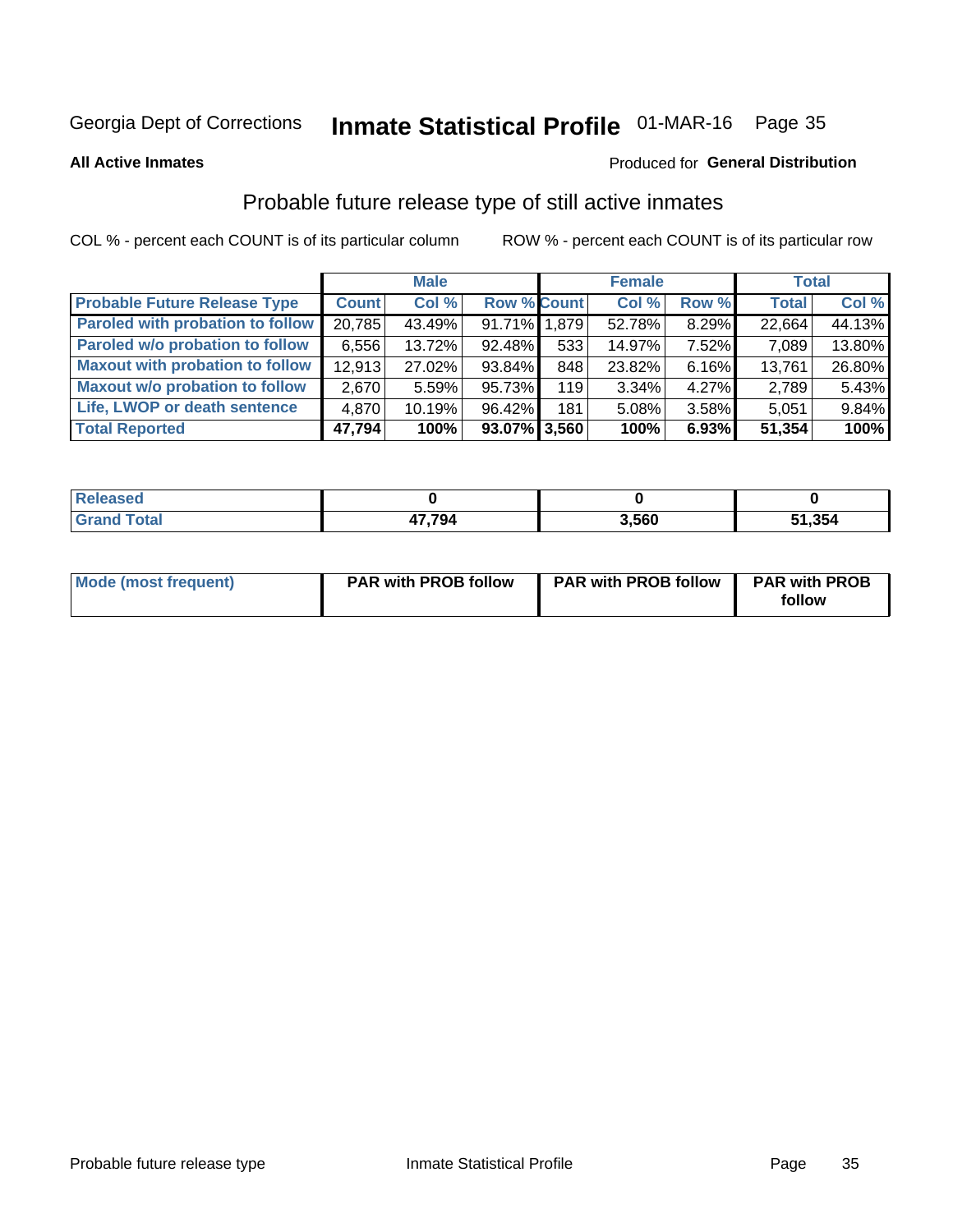#### **All Active Inmates**

### **Produced for General Distribution**

# Time served in current (or last) institution

COL % - percent each COUNT is of its particular column

|                            |              | <b>Male</b> |        |              | <b>Female</b> |        |              | <b>Total</b> |
|----------------------------|--------------|-------------|--------|--------------|---------------|--------|--------------|--------------|
| <b>Time In Institution</b> | <b>Count</b> | Col %       | Row %  | <b>Count</b> | Col %         | Row %  | <b>Total</b> | Col %        |
| 0 to 3 months              | 12,670       | 25.58%      | 92.13% | 1,083        | 29.74%        | 7.87%  | 13,753       | 25.87%       |
| 3.01 to 6 months           | 7,004        | 14.14%      | 93.54% | 484          | 13.29%        | 6.46%  | 7,488        | 14.08%       |
| 6.01 to 9 months           | 5,397        | 10.90%      | 92.00% | 469          | 12.88%        | 8.00%  | 5,866        | 11.03%       |
| 9.01 to 12 months          | 4,060        | 8.20%       | 94.37% | 242          | 6.64%         | 5.63%  | 4,302        | 8.09%        |
| 12.01 to 18 months         | 6,256        | 12.63%      | 94.86% | 339          | 9.31%         | 5.14%  | 6,595        | 12.40%       |
| <b>18.01 to 24 months</b>  | 3,329        | 6.72%       | 93.83% | 219          | 6.01%         | 6.17%  | 3,548        | 6.67%        |
| $2.01$ to 3 years          | 3,924        | 7.92%       | 94.01% | 250          | 6.86%         | 5.99%  | 4,174        | 7.85%        |
| 3.01 to 4 years            | 2,442        | 4.93%       | 94.00% | 156          | 4.28%         | 6.00%  | 2,598        | 4.89%        |
| $4.01$ to 5 years          | 1,466        | 2.96%       | 89.55% | 171          | 4.70%         | 10.45% | 1,637        | 3.08%        |
| 5.01 to 6 years            | 914          | 1.85%       | 93.36% | 65           | 1.78%         | 6.64%  | 979          | 1.84%        |
| 6.01 to 7 years            | 554          | 1.12%       | 92.49% | 45           | 1.24%         | 7.51%  | 599          | 1.13%        |
| 7.01 to 8 years            | 415          | 0.84%       | 92.84% | 32           | 0.88%         | 7.16%  | 447          | 0.84%        |
| $8.01$ to 9 years          | 191          | 0.39%       | 93.63% | 13           | 0.36%         | 6.37%  | 204          | 0.38%        |
| 9.01 to 10 years           | 122          | 0.25%       | 92.42% | 10           | 0.27%         | 7.58%  | 132          | 0.25%        |
| Over 10 years              | 786          | 1.59%       | 92.47% | 64           | 1.76%         | 7.53%  | 850          | 1.60%        |
| <b>Total Reported</b>      | 49,530       | 100%        | 93.15% | 3,642        | 100%          | 6.85%  | 53,172       | 100%         |

| <b>Penorted</b><br><b>Not</b> |        |      |     |
|-------------------------------|--------|------|-----|
| rotal.                        | 49,530 | .642 | 470 |

| <b>Mean</b><br>(average) | 22 months | 18 months | 22 months |  |
|--------------------------|-----------|-----------|-----------|--|
| Median (middle)          | 9 months  | 7 months  | 9 months  |  |
| Mode<br>(most frequent)  | 0 months  | months    | ∖ months  |  |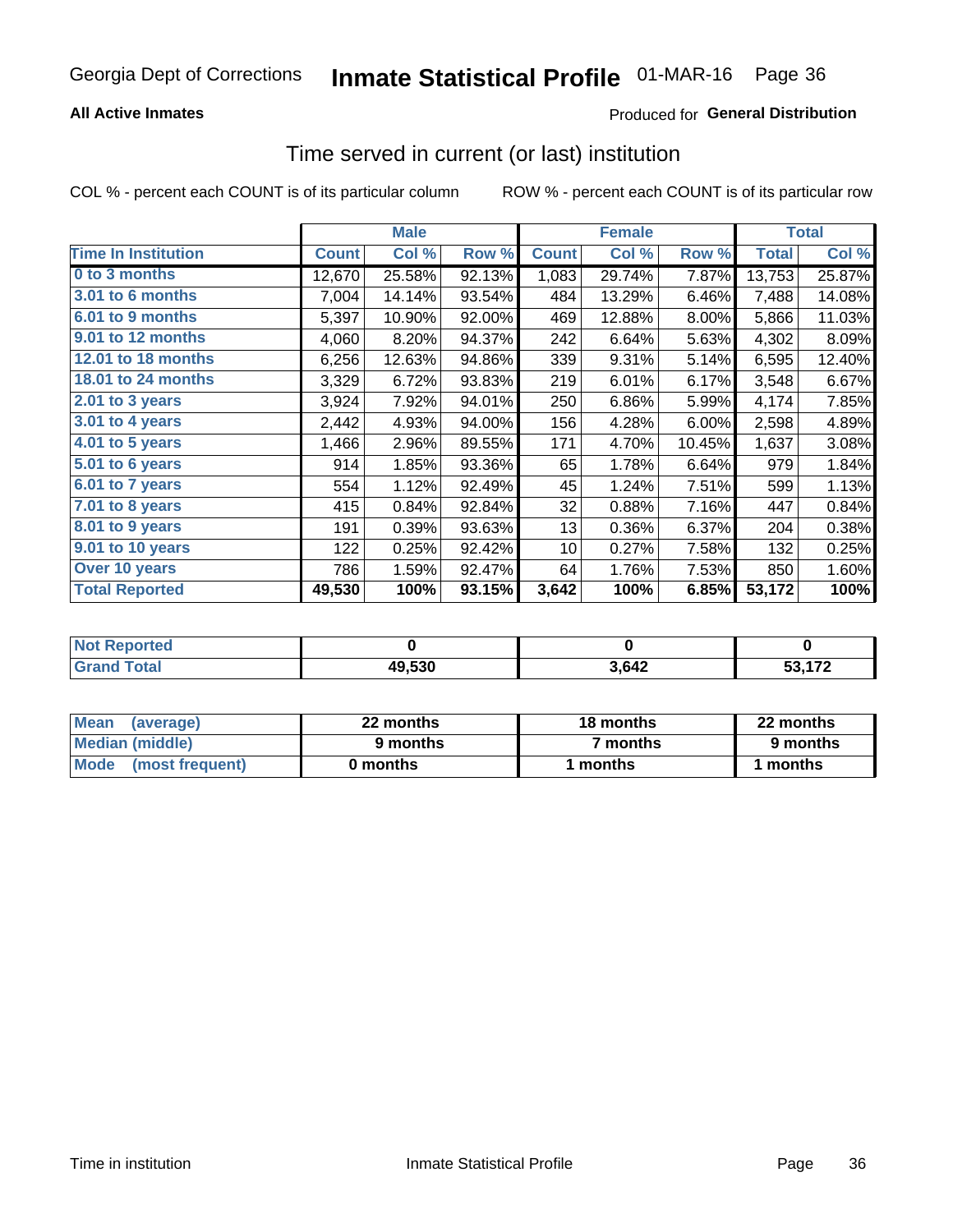## Inmate Statistical Profile 01-MAR-16 Page 37

#### **All Active Inmates**

### Produced for General Distribution

### Highest grade level attained

COL % - percent each COUNT is of its particular column

|                              |                 | <b>Male</b> |         |              | <b>Female</b> |                  |                 | <b>Total</b> |
|------------------------------|-----------------|-------------|---------|--------------|---------------|------------------|-----------------|--------------|
| <b>Grade Level</b>           | <b>Count</b>    | Col %       | Row %   | <b>Count</b> | Col %         | Row <sub>%</sub> | <b>Total</b>    | Col %        |
| No school at all             | $\overline{16}$ | 0.04%       | 100.00% |              |               |                  | $\overline{16}$ | 0.04%        |
| <b>Grade 1</b>               | 18              | 0.05%       | 100.00% |              |               |                  | 18              | 0.04%        |
| <b>Grade 2</b>               | 37              | 0.09%       | 92.50%  | 3            | 0.11%         | 7.50%            | 40              | 0.09%        |
| Grade 3                      | 89              | 0.22%       | 98.89%  | $\mathbf{1}$ | 0.04%         | 1.11%            | 90              | 0.21%        |
| <b>Grade 4</b>               | 98              | 0.25%       | 96.08%  | 4            | 0.15%         | 3.92%            | 102             | 0.24%        |
| <b>Grade 5</b>               | 115             | 0.29%       | 96.64%  | 4            | 0.15%         | 3.36%            | 119             | 0.28%        |
| Grade 6                      | 418             | 1.05%       | 95.43%  | 20           | 0.74%         | 4.57%            | 438             | 1.03%        |
| <b>Grade 7</b>               | 770             | 1.94%       | 94.94%  | 41           | 1.53%         | 5.06%            | 811             | 1.91%        |
| Grade 8                      | 2,758           | 6.95%       | 94.36%  | 165          | 6.14%         | 5.64%            | 2,923           | 6.90%        |
| Grade 9                      | 5,156           | 12.99%      | 95.34%  | 252          | 9.38%         | 4.66%            | 5,408           | 12.76%       |
| Grade 10                     | 7,126           | 17.96%      | 95.70%  | 320          | 11.91%        | 4.30%            | 7,446           | 17.57%       |
| Grade 11                     | 6,977           | 17.58%      | 94.96%  | 370          | 13.77%        | 5.04%            | 7,347           | 17.34%       |
| <b>Grade 12 or GED</b>       | 12,229          | 30.82%      | 92.82%  | 946          | 35.21%        | 7.18%            | 13,175          | 31.09%       |
| <b>Some tech school</b>      | 304             | 0.77%       | 82.16%  | 66           | 2.46%         | 17.84%           | 370             | 0.87%        |
| <b>Completed tech school</b> | 326             | 0.82%       | 84.68%  | 59           | 2.20%         | 15.32%           | 385             | 0.91%        |
| College, 1 year              | 1,046           | 2.64%       | 89.02%  | 129          | 4.80%         | 10.98%           | 1,175           | 2.77%        |
| College, 2 year              | 1,294           | 3.26%       | 88.39%  | 170          | 6.33%         | 11.61%           | 1,464           | 3.46%        |
| College, 3 year              | 331             | 0.83%       | 88.03%  | 45           | 1.67%         | 11.97%           | 376             | 0.89%        |
| <b>Bachelor's degree</b>     | 453             | 1.14%       | 85.96%  | 74           | 2.75%         | 14.04%           | 527             | 1.24%        |
| <b>Master's degree</b>       | 85              | 0.21%       | 86.73%  | 13           | 0.48%         | 13.27%           | 98              | 0.23%        |
| Ph.D. degree                 | 15              | 0.04%       | 93.75%  | 1            | 0.04%         | 6.25%            | 16              | 0.04%        |
| Law degree                   | 13              | 0.03%       | 76.47%  | 4            | 0.15%         | 23.53%           | 17              | 0.04%        |
| <b>Some medical school</b>   | 1               | 0.01%       | 100.00% |              |               |                  | 1               | 0.01%        |
| <b>Medical degree</b>        | 9               | 0.02%       | 100.00% |              |               |                  | 9               | 0.02%        |
|                              | 1               | 0.01%       | 100.00% |              |               |                  | $\mathbf{1}$    | 0.01%        |
| <b>Total Reported</b>        | 39,685          | 100%        | 93.66%  | 2,687        | 100.0%        | 6.34%            | 42,372          | 100%         |

| 9,845  | 955         | 000<br>J.8UU |
|--------|-------------|--------------|
| 49.530 | 3,642<br>-- | $1 - \alpha$ |

| Mean<br>(average)    | 10.76           | 11.39           | 10.80           |
|----------------------|-----------------|-----------------|-----------------|
| Median (middle)      | Grade 11        | Grade 12 or GED | Grade 11        |
| Mode (most frequent) | Grade 12 or GED | Grade 12 or GED | Grade 12 or GED |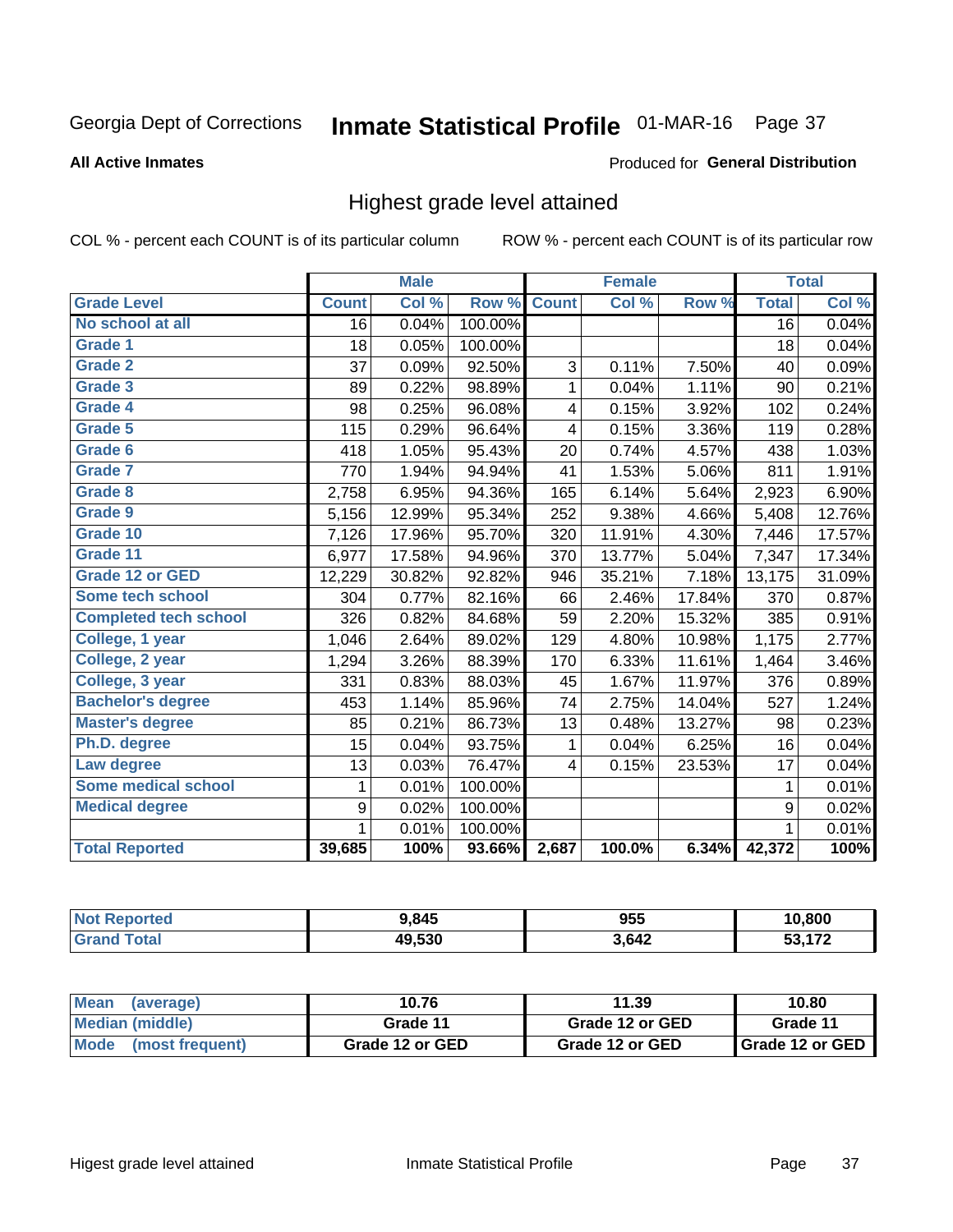## Inmate Statistical Profile 01-MAR-16 Page 38

Produced for General Distribution

#### **All Active Inmates**

### Culture fair IQ scores

COL % - percent each COUNT is of its particular column

|                       |              | <b>Male</b> |             |       | <b>Female</b> |        |              | <b>Total</b> |
|-----------------------|--------------|-------------|-------------|-------|---------------|--------|--------------|--------------|
| <b>IQ Scores</b>      | <b>Count</b> | Col %       | Row % Count |       | Col %         | Row %  | <b>Total</b> | Col %        |
| $60 - 69$             | 971          | 2.23%       | 94.00%      | 62    | 2.07%         | 6.00%  | 1,033        | 2.22%        |
| $70 - 79$             | 2,976        | 6.85%       | 93.38%      | 211   | 7.04%         | 6.62%  | 3,187        | 6.86%        |
| $80 - 89$             | 6,342        | 14.59%      | 90.06%      | 700   | 23.36%        | 9.94%  | 7,042        | 15.16%       |
| $90 - 99$             | 12,100       | 27.84%      | 91.85%      | 1,074 | 35.85%        | 8.15%  | 13,174       | 28.36%       |
| $100 - 109$           | 12,098       | 27.84%      | 95.96%      | 509   | 16.99%        | 4.04%  | 12,607       | 27.14%       |
| $110 - 119$           | 7,477        | 17.20%      | 97.15%      | 219   | 7.31%         | 2.85%  | 7,696        | 16.57%       |
| $120 - 129$           | 1,433        | 3.30%       | 91.45%      | 134   | 4.47%         | 8.55%  | 1,567        | 3.37%        |
| $130 - 139$           | 56           | 0.13%       | 48.70%      | 59    | 1.97%         | 51.30% | 115          | 0.25%        |
| 140 & Up              | 8            | 0.02%       | 22.22%      | 28    | 0.93%         | 77.78% | 36           | 0.08%        |
| <b>Total Reported</b> | 43,461       | 100%        | 93.55%      | 2,996 | 100%          | 6.45%  | 46,457       | 100.0%       |

| <b>Not Reported</b>         | 5.214  | 523   | 5,737  |
|-----------------------------|--------|-------|--------|
| <b>Not Valid (under 60)</b> | 855    | 123   | 978    |
| <b>Grand Total</b>          | 49,530 | 3,642 | 53,172 |

| <b>Mean</b><br>(average) | 98  | כח | 98 |
|--------------------------|-----|----|----|
| <b>Median (middle)</b>   | 99  | 96 | 99 |
| Mode<br>(most frequent)  | 101 | 96 | 99 |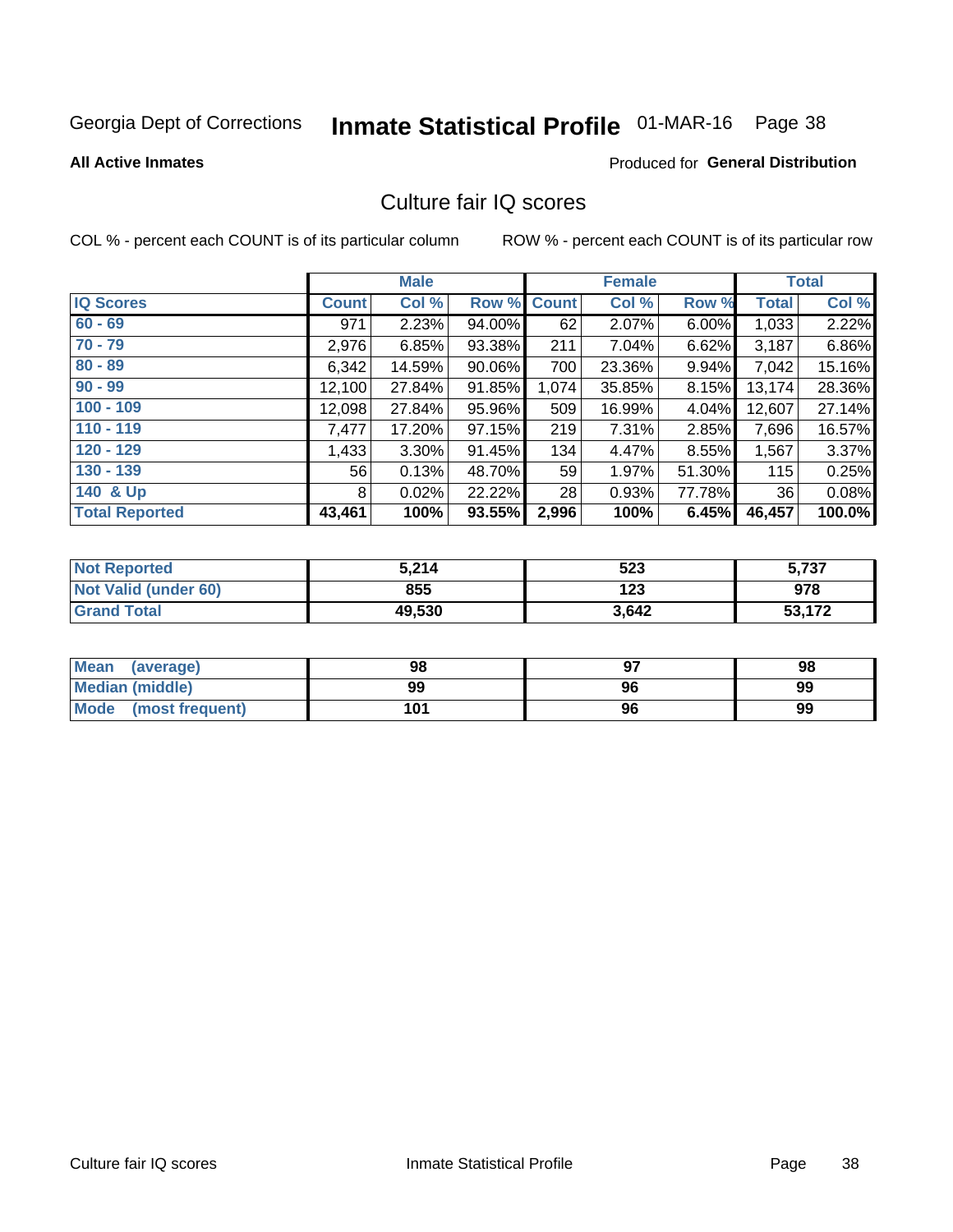## Inmate Statistical Profile 01-MAR-16 Page 39

**All Active Inmates** 

### Produced for General Distribution

### Wide Range Achievement Test (WRAT) reading score

COL % - percent each COUNT is of its particular column

|                           |              | <b>Male</b> |        |              | <b>Female</b> |        |              | <b>Total</b> |
|---------------------------|--------------|-------------|--------|--------------|---------------|--------|--------------|--------------|
| <b>WRAT Reading Score</b> | <b>Count</b> | Col %       | Row %  | <b>Count</b> | Col %         | Row %  | <b>Total</b> | Col %        |
| $0.1$ to $0.9$            | 961          | 2.15%       | 99.38% | 6            | 0.19%         | 0.62%  | 967          | 2.02%        |
| 1.0 to 1.9                | 875          | 1.96%       | 98.54% | 13           | 0.42%         | 1.46%  | 888          | 1.86%        |
| 2.0 to 2.9                | 1,581        | 3.54%       | 96.88% | 51           | 1.63%         | 3.13%  | 1,632        | 3.42%        |
| 3.0 to 3.9                | 3,574        | 8.01%       | 96.78% | 119          | 3.81%         | 3.22%  | 3,693        | 7.73%        |
| 4.0 to 4.9                | 4,170        | 9.34%       | 95.05% | 217          | 6.94%         | 4.95%  | 4,387        | 9.18%        |
| 5.0 to 5.9                | 3,641        | 8.16%       | 94.57% | 209          | 6.69%         | 5.43%  | 3,850        | 8.06%        |
| 6.0 to 6.9                | 4,161        | 9.32%       | 93.93% | 269          | 8.61%         | 6.07%  | 4,430        | 9.27%        |
| 7.0 to 7.9                | 1,613        | 3.61%       | 93.02% | 121          | 3.87%         | 6.98%  | 1,734        | 3.63%        |
| 8.0 to 8.9                | 3,227        | 7.23%       | 92.44% | 264          | 8.45%         | 7.56%  | 3,491        | 7.31%        |
| 9.0 to 9.9                | 2,041        | 4.57%       | 93.24% | 148          | 4.74%         | 6.76%  | 2,189        | 4.58%        |
| 10.0 to 10.9              | 2,756        | 6.17%       | 91.50% | 256          | 8.19%         | 8.50%  | 3,012        | 6.30%        |
| 11.0 to 11.9              | 4,104        | 9.19%       | 90.26% | 443          | 14.18%        | 9.74%  | 4,547        | 9.52%        |
| 12.0 to 12.9              | 11,171       | 25.02%      | 92.45% | 912          | 29.18%        | 7.55%  | 12,083       | 25.29%       |
| 13                        | 772          | 1.73%       | 88.84% | 97           | 3.10%         | 11.16% | 869          | 1.82%        |
| <b>Total Reported</b>     | 44,647       | 100%        | 93.46% | 3,125        | 100%          | 6.54%  | 47,772       | 100%         |

| <b>orted</b><br>'NOL   | 4,883  | E 4 7 | 5,400         |
|------------------------|--------|-------|---------------|
| <b>Total</b><br>'Grand | 49,530 | 3,642 | <b>FA 450</b> |

| Mean<br>(average)       | 8.30 | 9.47 | 8.38 |
|-------------------------|------|------|------|
| Median (middle)         | 8.5  | 10.8 | 8.9  |
| Mode<br>(most frequent) | 12.9 | 12.9 | 12.9 |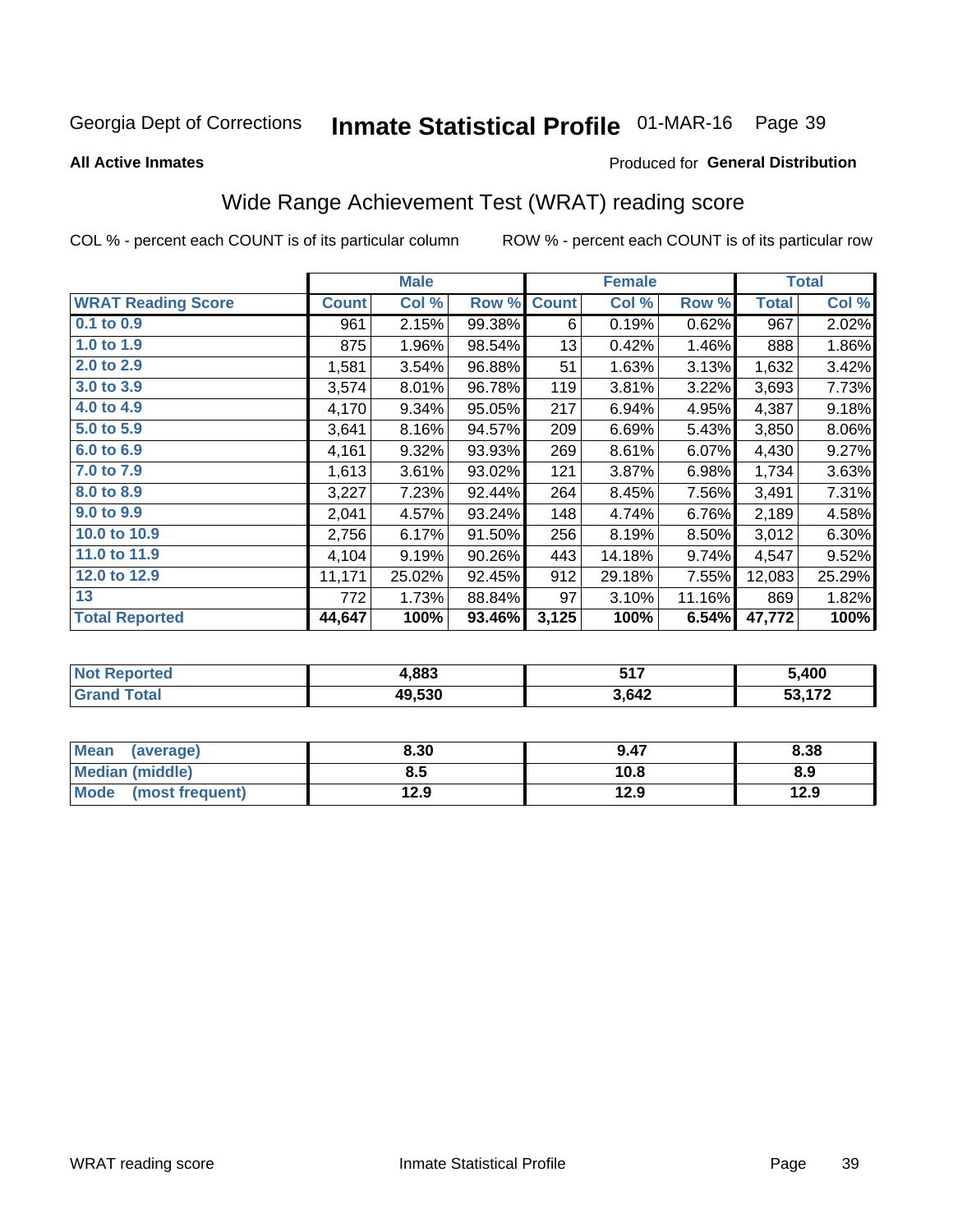## Inmate Statistical Profile 01-MAR-16 Page 40

**All Active Inmates** 

### Produced for General Distribution

### Wide Range Achievement Test (WRAT) math score

COL % - percent each COUNT is of its particular column

| <b>WRAT Mathematic Score</b><br>Col %<br>Row %<br><b>Count</b><br>Col %<br>Row %<br><b>Count</b><br>0.1 to 0.9<br>0.03%<br>0.20%<br>1.10%<br>90 <br>98.90%<br>1<br>1.0 to 1.9<br>306<br>0.69%<br>97.45%<br>8<br>0.26%<br>2.55%<br>2.0 to 2.9<br>2.03%<br>96.60%<br>32<br>1.02%<br>3.40%<br>908<br>3.0 to 3.9<br>2,161<br>4.84%<br>88<br>2.82%<br>3.91%<br>96.09%<br>4.0 to 4.9<br>276<br>5,411<br>12.12%<br>95.15%<br>8.83%<br>4.85%<br>5.0 to 5.9<br>6,963<br>15.59%<br>94.54%<br>402<br>12.86%<br>5.46%<br>6.0 to 6.9<br>9,284<br>593<br>18.97%<br>6.00%<br>20.79%<br>94.00%<br>7.0 to 7.9<br>7.68%<br>3,775<br>8.45%<br>94.02%<br>240<br>5.98%<br>8.0 to 8.9<br>4,735<br>10.60%<br>92.10%<br>406<br>12.99%<br>7.90%<br>9.0 to 9.9<br>2,577<br>211<br>5.77%<br>92.43%<br>6.75%<br>7.57%<br>10.0 to 10.9<br>1.27%<br>17<br>566<br>97.08%<br>0.54%<br>2.92% | <b>Total</b><br>91<br>314<br>940<br>2,249 | Col %<br>0.19%<br>0.66%<br>1.97% |
|-------------------------------------------------------------------------------------------------------------------------------------------------------------------------------------------------------------------------------------------------------------------------------------------------------------------------------------------------------------------------------------------------------------------------------------------------------------------------------------------------------------------------------------------------------------------------------------------------------------------------------------------------------------------------------------------------------------------------------------------------------------------------------------------------------------------------------------------------------------|-------------------------------------------|----------------------------------|
|                                                                                                                                                                                                                                                                                                                                                                                                                                                                                                                                                                                                                                                                                                                                                                                                                                                             |                                           |                                  |
|                                                                                                                                                                                                                                                                                                                                                                                                                                                                                                                                                                                                                                                                                                                                                                                                                                                             |                                           |                                  |
|                                                                                                                                                                                                                                                                                                                                                                                                                                                                                                                                                                                                                                                                                                                                                                                                                                                             |                                           |                                  |
|                                                                                                                                                                                                                                                                                                                                                                                                                                                                                                                                                                                                                                                                                                                                                                                                                                                             |                                           |                                  |
|                                                                                                                                                                                                                                                                                                                                                                                                                                                                                                                                                                                                                                                                                                                                                                                                                                                             |                                           | 4.71%                            |
|                                                                                                                                                                                                                                                                                                                                                                                                                                                                                                                                                                                                                                                                                                                                                                                                                                                             | 5,687                                     | 11.90%                           |
|                                                                                                                                                                                                                                                                                                                                                                                                                                                                                                                                                                                                                                                                                                                                                                                                                                                             | 7,365                                     | 15.41%                           |
|                                                                                                                                                                                                                                                                                                                                                                                                                                                                                                                                                                                                                                                                                                                                                                                                                                                             | 9,877                                     | 20.67%                           |
|                                                                                                                                                                                                                                                                                                                                                                                                                                                                                                                                                                                                                                                                                                                                                                                                                                                             | 4,015                                     | 8.40%                            |
|                                                                                                                                                                                                                                                                                                                                                                                                                                                                                                                                                                                                                                                                                                                                                                                                                                                             | 5,141                                     | 10.76%                           |
|                                                                                                                                                                                                                                                                                                                                                                                                                                                                                                                                                                                                                                                                                                                                                                                                                                                             | 2,788                                     | 5.83%                            |
|                                                                                                                                                                                                                                                                                                                                                                                                                                                                                                                                                                                                                                                                                                                                                                                                                                                             | 583                                       | 1.22%                            |
| 11.0 to 11.9<br>1,835<br>4.11%<br>91.34%<br>174<br>5.57%<br>8.66%                                                                                                                                                                                                                                                                                                                                                                                                                                                                                                                                                                                                                                                                                                                                                                                           | 2,009                                     | 4.20%                            |
| 12.0 to 12.9<br>13.33%<br>658<br>9.95%<br>5,953<br>90.05%<br>21.05%                                                                                                                                                                                                                                                                                                                                                                                                                                                                                                                                                                                                                                                                                                                                                                                         | 6,611                                     | 13.83%                           |
| 13<br>95<br>0.21%<br>20<br>17.39%<br>82.61%<br>0.64%                                                                                                                                                                                                                                                                                                                                                                                                                                                                                                                                                                                                                                                                                                                                                                                                        | 115                                       | 0.24%                            |
| <b>Total Reported</b><br>44,659<br>100%<br>3,126<br>6.54%<br>93.46%<br>100.0%                                                                                                                                                                                                                                                                                                                                                                                                                                                                                                                                                                                                                                                                                                                                                                               | 47,785                                    | 100%                             |

| <b>Not Reported</b> | 074<br>1.O/I | E4C<br>ບ⊥ບ | 5,387              |
|---------------------|--------------|------------|--------------------|
| Total               | 49,530       | 3,642      | E9 479<br>1 L<br>◡ |

| Mean (average)         | 7.38 | 8.23 | 7.44 |
|------------------------|------|------|------|
| <b>Median (middle)</b> | 6.9  |      | 6.9  |
| Mode (most frequent)   | 12.9 | 12.9 | 12.9 |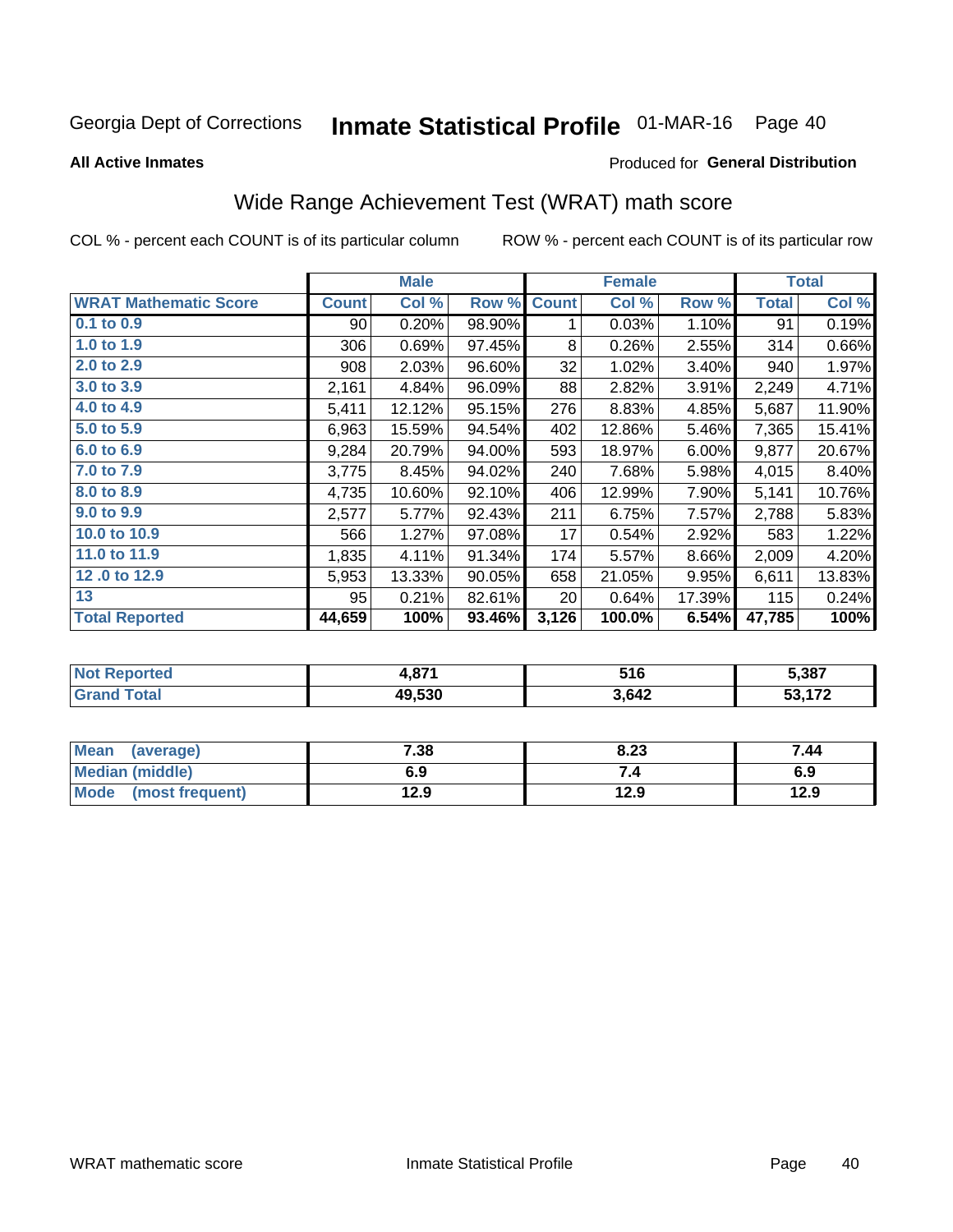#### **Inmate Statistical Profile 01-MAR-16** Page 41

#### **All Active Inmates**

### **Produced for General Distribution**

### Wide Range Achievement Test (WRAT) spelling score

COL % - percent each COUNT is of its particular column

|                            |              | <b>Male</b> |        |              | <b>Female</b> |        |        | <b>Total</b> |
|----------------------------|--------------|-------------|--------|--------------|---------------|--------|--------|--------------|
| <b>WRAT Spelling Score</b> | <b>Count</b> | Col %       | Row %  | <b>Count</b> | Col %         | Row %  | Total  | Col %        |
| $0.1$ to $0.9$             | 962          | 2.15%       | 99.59% | 4            | 0.13%         | 0.41%  | 966    | 2.02%        |
| 1.0 to 1.9                 | 1,189        | 2.66%       | 99.25% | 9            | 0.29%         | 0.75%  | 1,198  | 2.51%        |
| 2.0 to 2.9                 | 2,155        | 4.82%       | 97.87% | 47           | 1.50%         | 2.13%  | 2,202  | 4.61%        |
| 3.0 to 3.9                 | 3,203        | 7.17%       | 97.62% | 78           | 2.50%         | 2.38%  | 3,281  | 6.86%        |
| 4.0 to 4.9                 | 3,101        | 6.94%       | 96.63% | 108          | 3.45%         | 3.37%  | 3,209  | 6.71%        |
| 5.0 to 5.9                 | 5,152        | 11.53%      | 96.53% | 185          | 5.92%         | 3.47%  | 5,337  | 11.17%       |
| 6.0 to 6.9                 | 4,342        | 9.72%       | 95.55% | 202          | 6.46%         | 4.45%  | 4,544  | 9.51%        |
| 7.0 to 7.9                 | 3,920        | 8.78%       | 94.16% | 243          | 7.77%         | 5.84%  | 4,163  | 8.71%        |
| 8.0 to 8.9                 | 3,773        | 8.45%       | 94.23% | 231          | 7.39%         | 5.77%  | 4,004  | 8.38%        |
| 9.0 to 9.9                 | 2,275        | 5.09%       | 93.85% | 149          | 4.77%         | 6.15%  | 2,424  | 5.07%        |
| 10.0 to 10.9               | 2,125        | 4.76%       | 93.98% | 136          | 4.35%         | 6.02%  | 2,261  | 4.73%        |
| 11.0 to 11.9               | 3,210        | 7.19%       | 92.37% | 265          | 8.48%         | 7.63%  | 3,475  | 7.27%        |
| 12.0 to 12.9               | 8,896        | 19.92%      | 86.29% | 1,413        | 45.20%        | 13.71% | 10,309 | 21.57%       |
| 13                         | 366          | 0.82%       | 86.73% | 56           | 1.79%         | 13.27% | 422    | 0.88%        |
| <b>Total Reported</b>      | 44,669       | 100%        | 93.46% | 3,126        | 100%          | 6.54%  | 47,795 | 100%         |

| $\lnot$ orted                | 1,861  | E 4 C        | - ^ - -                            |
|------------------------------|--------|--------------|------------------------------------|
| ' NO).                       |        | <u>ບ ເ</u> ບ | . J.J I .                          |
| <b>Total</b><br><b>Grand</b> | 49,530 | 3,642        | $F^{\wedge}$ $F^{\wedge}$<br>- - - |

| Mean<br>(average)       | 7.81 | 10.13 | 7.96 |
|-------------------------|------|-------|------|
| Median (middle)         | .    | 11.6  | .    |
| Mode<br>(most frequent) | 12.9 | 12.9  | 12.9 |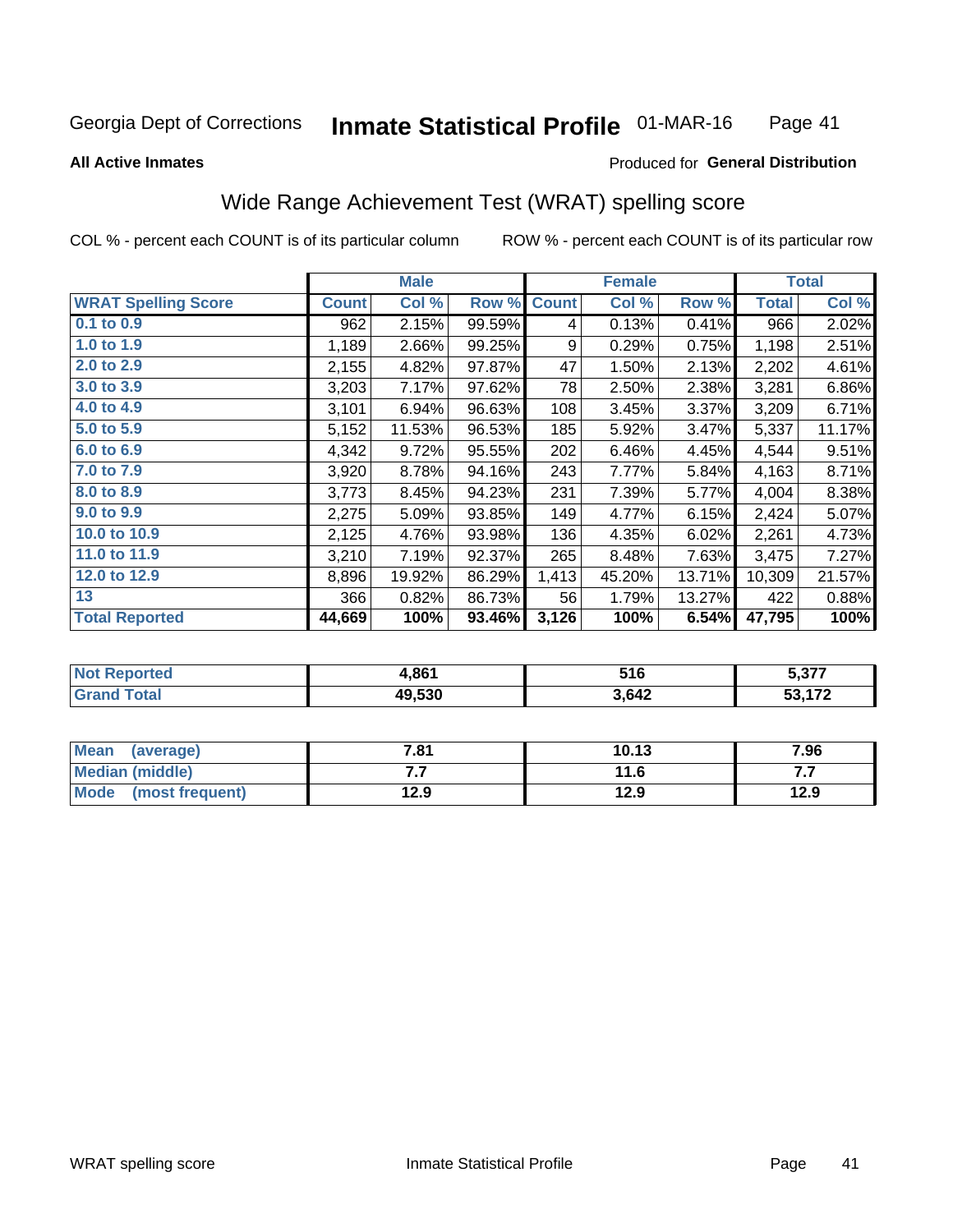## Inmate Statistical Profile 01-MAR-16 Page 42

#### **All Active Inmates**

### **Produced for General Distribution**

### Current / last mental health treatment level

COL % - percent each COUNT is of its particular column

|                                    |              | <b>Male</b> |         |              | <b>Female</b> |        |                 | <b>Total</b> |
|------------------------------------|--------------|-------------|---------|--------------|---------------|--------|-----------------|--------------|
| <b>Mental Health Treatment Lev</b> | <b>Count</b> | Col%        | Row %   | <b>Count</b> | Col %         | Row %  | <b>Total</b>    | Col %        |
| 1 No problem at current time       | 8,405        | 53.41%      | 92.40%  | 691          | 27.03%        | 7.60%  | 9,096           | 49.72%       |
| 2 Receiving outpatient             | 5,525        | 35.11%      | 75.38%  | 1,805        | 70.62%        | 24.62% | 7,330           | 40.07%       |
| <b>Treatment</b>                   |              |             |         |              |               |        |                 |              |
| 3 Inpatient, moderate              | 1,469        | 9.33%       | 96.90%  | 47           | 1.84%         | 3.10%  | 1,516           | 8.29%        |
| Treatment                          |              |             |         |              |               |        |                 |              |
| 4 Inpatient, intensive             | 323          | 2.05%       | 96.13%  | 13           | 0.51%         | 3.87%  | 336             | 1.84%        |
| <b>Treatment</b>                   |              |             |         |              |               |        |                 |              |
| 5 Undergoing crisis                | 15           | 0.10%       | 100.00% |              |               |        | 15 <sub>2</sub> | 0.08%        |
| <b>stabilization</b>               |              |             |         |              |               |        |                 |              |
| <b>6 Hospital for criminally</b>   |              | 0.01%       | 100.00% |              |               |        |                 | 0.01%        |
| <b>Tinsane</b>                     |              |             |         |              |               |        |                 |              |
| <b>Total Evaluated</b>             | 15,738       | 100%        | 86.03%  | 2,556        | 100%          | 13.97% | 18,294          | 100.0%       |

| Never had MH evaluation | 33,792 | ,086  | 34,878     |
|-------------------------|--------|-------|------------|
| <b>Grand Total</b>      | 49,530 | 3.642 | .172<br>ეკ |

| Median (middle) | No problem at current time | <b>Receiving outpatient</b><br>treatment | <b>Receiving</b><br>outpatient<br>treatment |  |  |
|-----------------|----------------------------|------------------------------------------|---------------------------------------------|--|--|
| <b>Mode</b>     | No problem at current time | <b>Receiving outpatient</b>              | No problem at                               |  |  |
| (most frequent) |                            | treatment                                | current time                                |  |  |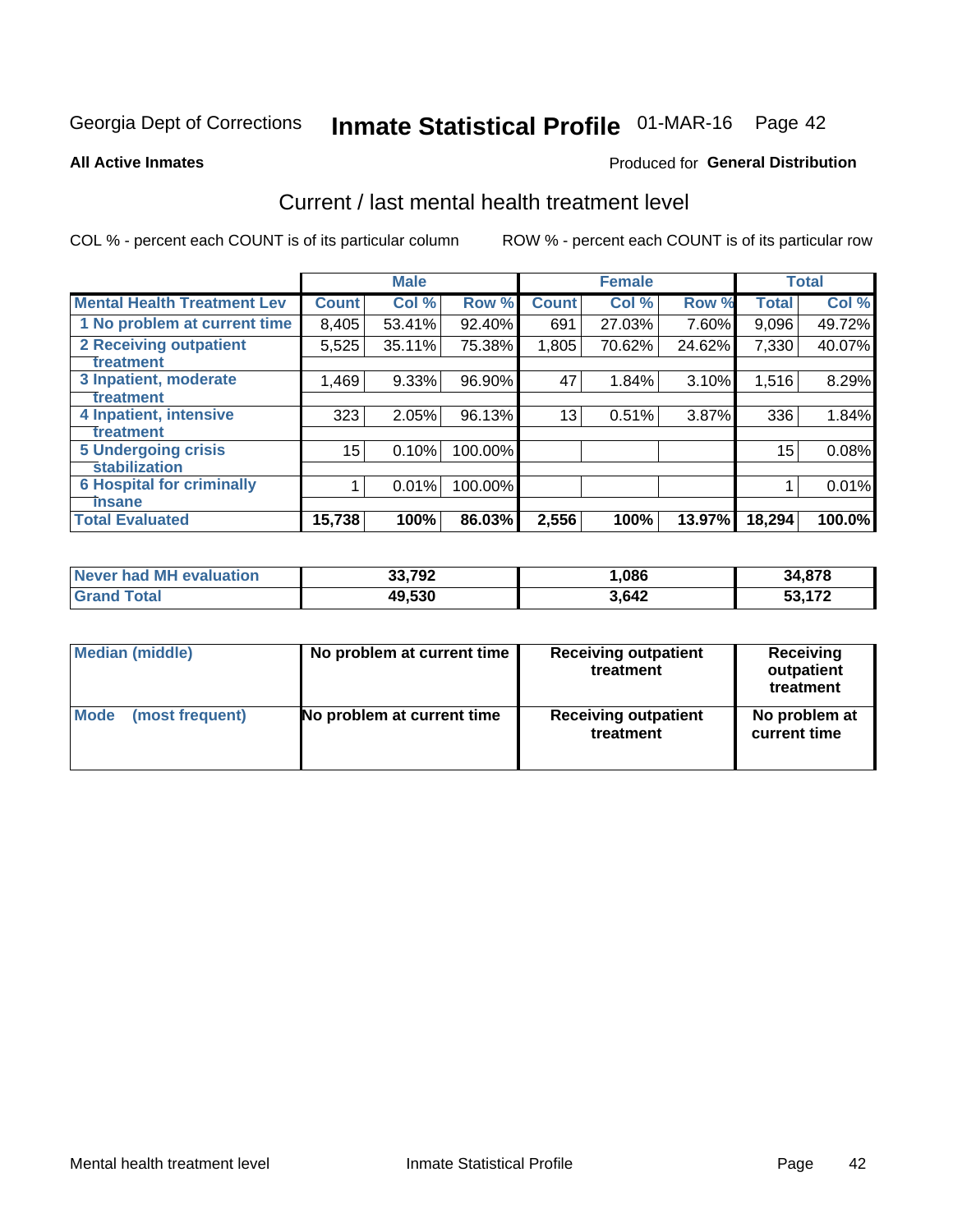### **All Active Inmates**

### Produced for General Distribution

## PULHESDWIT medical scale - 'P' overall condition ('P'hysical)

COL % - percent each COUNT is of its particular column

|                                  |              | <b>Male</b> |         |              | <b>Female</b> |          |              | <b>Total</b> |
|----------------------------------|--------------|-------------|---------|--------------|---------------|----------|--------------|--------------|
| 'P' Overall Condition            | <b>Count</b> | Col %       | Row %   | <b>Count</b> | Col %         | Row %    | <b>Total</b> | Col %        |
| 1 No medical illness             | 33,723       | 74.46%      | 94.19%  | 2,081        | 62.53%        | 5.81%    | 35,804       | 73.64%       |
| 2 Well-controlled chronic        | 10,689       | 23.60%      | 90.60%  | 1,109        | 33.32%        | $9.40\%$ | 11,798       | 24.27%       |
| <b>illness</b>                   |              |             |         |              |               |          |              |              |
| 3 Poorly-controlled chronic      | 806          | 1.78%       | 91.59%  | 74           | 2.22%         | 8.41%    | 880          | 1.81%        |
| <b>lillness</b>                  |              |             |         |              |               |          |              |              |
| 4 Significant problems requiring | 69           | 0.15%       | 78.41%  | 19           | 0.57%         | 21.59%   | 88           | 0.18%        |
| special housing                  |              |             |         |              |               |          |              |              |
| 5 Terminal illness, < 6 months   | 5            | 0.01%       | 100.00% |              |               |          | 5            | 0.01%        |
| to live                          |              |             |         |              |               |          |              |              |
| 6 Inmate is pregnant             |              |             |         | 45           | 1.35%         | 100.00%  | 45           | 0.09%        |
| <b>Total Reported</b>            | 45,292       | 100%        | 93.16%  | 3,328        | 100%          | 6.84%    | 48,620       | 100%         |

| тео | റാറ<br>4.ZJO | 94   | ,552     |
|-----|--------------|------|----------|
|     | 10 E90<br>л. | -642 | 170<br>. |

| Mode | (most frequent) | 1 No medical illness | 1 No medical illness | 1 No medical<br>illness |
|------|-----------------|----------------------|----------------------|-------------------------|
|------|-----------------|----------------------|----------------------|-------------------------|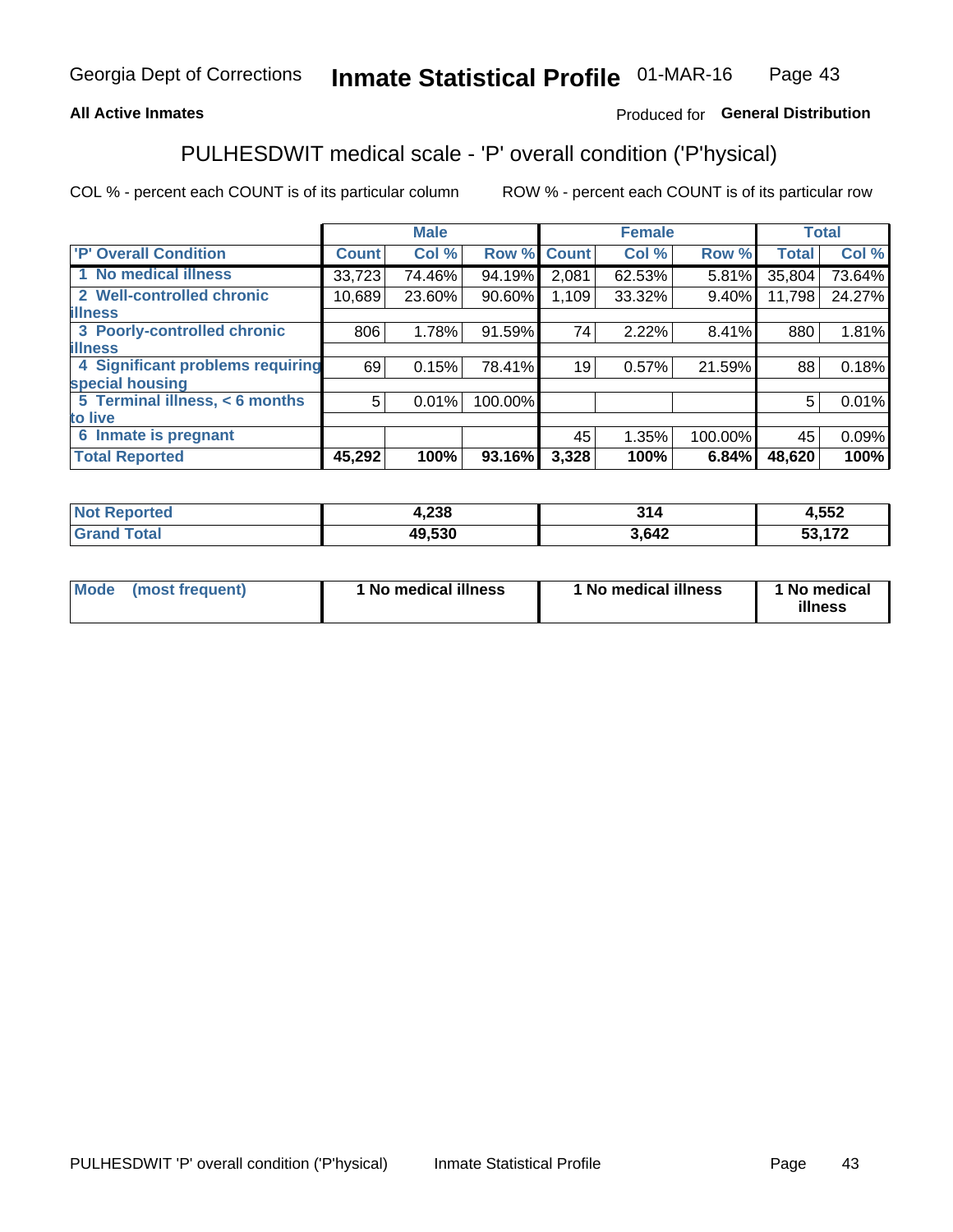### **All Active Inmates**

### Produced for General Distribution

## PULHESDWIT medical scale - 'U' upper body

COL % - percent each COUNT is of its particular column

|                              |              | <b>Male</b> |        |              | <b>Female</b> |        |              | <b>Total</b> |
|------------------------------|--------------|-------------|--------|--------------|---------------|--------|--------------|--------------|
| <b>U' Upper Body</b>         | <b>Count</b> | Col %       | Row %  | <b>Count</b> | Col %         | Row %  | <b>Total</b> | Col %        |
| 1 Upper bones, joints,       | 43,241       | 95.63%      | 93.24% | 3,136        | 94.26%        | 6.76%  | 46,377       | 95.54%       |
| muscles all OK               |              |             |        |              |               |        |              |              |
| 2 One or both arms minimally | 1,697        | 3.75%       | 91.48% | 158          | 4.75%         | 8.52%  | 1,855        | 3.82%        |
| limited                      |              |             |        |              |               |        |              |              |
| 3 One or both arms           | 235          | 0.52%       | 90.38% | 25           | 0.75%         | 9.62%  | 260          | 0.54%        |
| <b>moderately limited</b>    |              |             |        |              |               |        |              |              |
| 4 One arm disabled,          | 39           | 0.09%       | 84.78% |              | 0.21%         | 15.22% | 46           | 0.09%        |
| paralyzed, or amputated      |              |             |        |              |               |        |              |              |
| 5 Both arms disabled,        | 3            | 0.01%       | 75.00% |              | 0.03%         | 25.00% | 4            | 0.01%        |
| paralyzed, or amputated      |              |             |        |              |               |        |              |              |
| <b>Total Reported</b>        | 45,215       | 100%        | 93.15% | 3,327        | 100%          | 6.85%  | 48,542       | 100%         |

| <b>Not Reported</b> | 4,315  | 315   | 4,630         |
|---------------------|--------|-------|---------------|
| <b>Grand Total</b>  | 49,530 | 3,642 | 52 172<br>აა. |

| Mode (most frequent) | 1 Upper bones, joints,<br>muscles all OK | 1 Upper bones, joints,<br>muscles all OK | 1 Upper bones,<br>joints, muscles all<br>ΟK |
|----------------------|------------------------------------------|------------------------------------------|---------------------------------------------|
|----------------------|------------------------------------------|------------------------------------------|---------------------------------------------|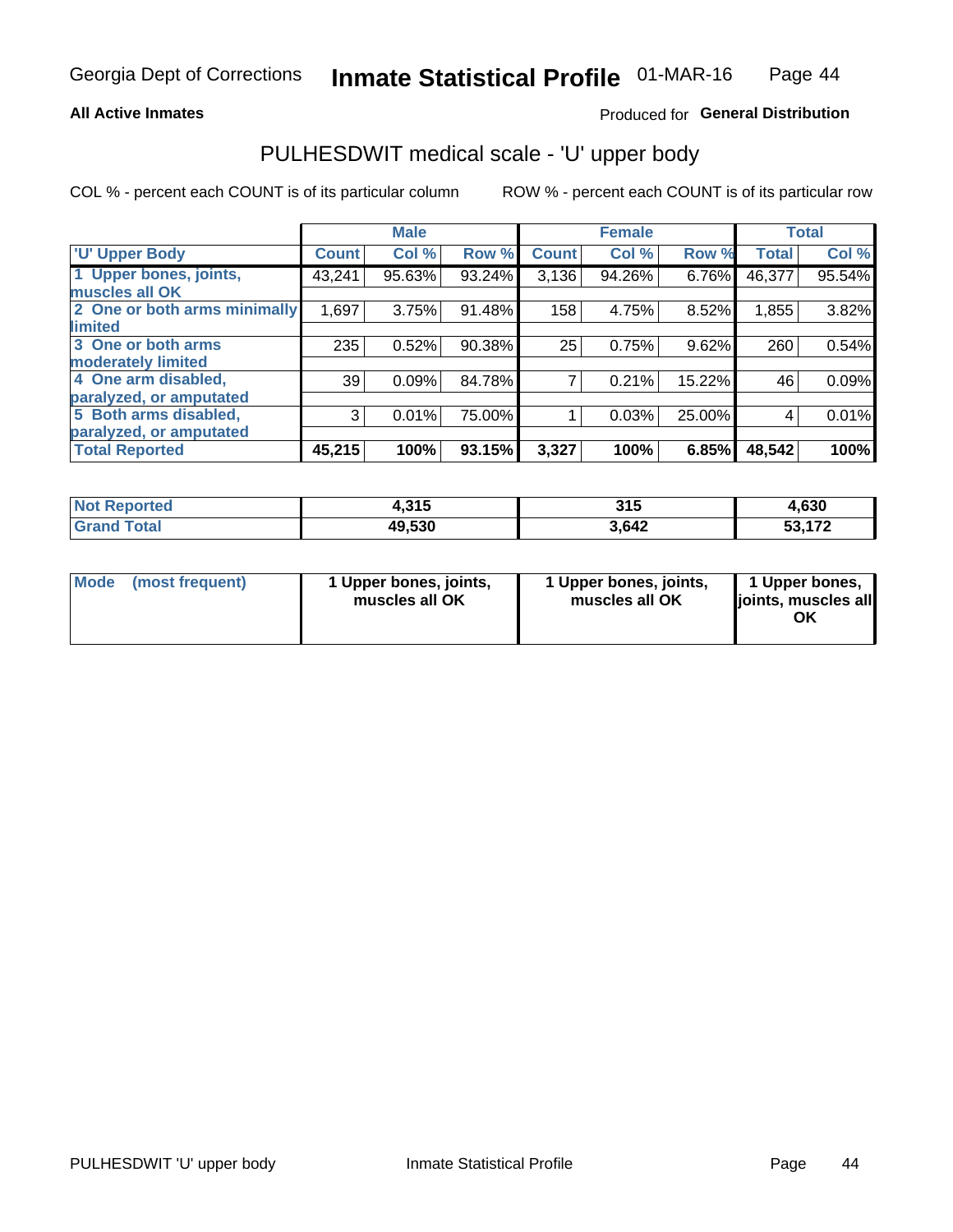### **All Active Inmates**

### Produced for General Distribution

### PULHESDWIT medical scale - 'L' lower body

COL % - percent each COUNT is of its particular column

|                                |              | <b>Male</b> |         |              | <b>Female</b> |       |                 | <b>Total</b> |
|--------------------------------|--------------|-------------|---------|--------------|---------------|-------|-----------------|--------------|
| 'L' Lower Body                 | <b>Count</b> | Col %       | Row %   | <b>Count</b> | Col %         | Row % | <b>Total</b>    | Col %        |
| 1 Lower bones, joints,         | 40,643       | 89.91%      | 93.06%  | 3,030        | 91.10%        | 6.94% | 43,673          | 89.99%       |
| muscles all OK                 |              |             |         |              |               |       |                 |              |
| 2 One or both legs minimally   | 3,874        | 8.57%       | 93.96%  | 249          | 7.49%         | 6.04% | 4,123           | 8.50%        |
| limited                        |              |             |         |              |               |       |                 |              |
| 3 One or both legs             | 572          | 1.27%       | 93.77%  | 38           | 1.14%         | 6.23% | 610             | 1.26%        |
| moderately limited             |              |             |         |              |               |       |                 |              |
| 4 One leg disabled, paralyzed, | 100          | 0.22%       | 91.74%  | 9            | 0.27%         | 8.26% | 109             | 0.22%        |
| or amputated                   |              |             |         |              |               |       |                 |              |
| 5 Both legs disabled,          | 16           | 0.04%       | 100.00% |              |               |       | 16 <sub>1</sub> | 0.03%        |
| paralyzed, or amputated        |              |             |         |              |               |       |                 |              |
| <b>Total Reported</b>          | 45,205       | 100%        | 93.15%  | 3,326        | 100%          | 6.85% | 48,531          | 100%         |

| <b>Not Reported</b>   | 4,325  | 316   | 4,641                           |
|-----------------------|--------|-------|---------------------------------|
| <b>Total</b><br>Grand | 49,530 | 3,642 | $F^{\alpha}$ $F^{\alpha}$<br>JJ |

| Mode | (most frequent) | 1 Lower bones, joints,<br>muscles all OK | I Lower bones, joints,<br>muscles all OK | 1 Lower bones,<br>joints, muscles all<br>ΟK |
|------|-----------------|------------------------------------------|------------------------------------------|---------------------------------------------|
|------|-----------------|------------------------------------------|------------------------------------------|---------------------------------------------|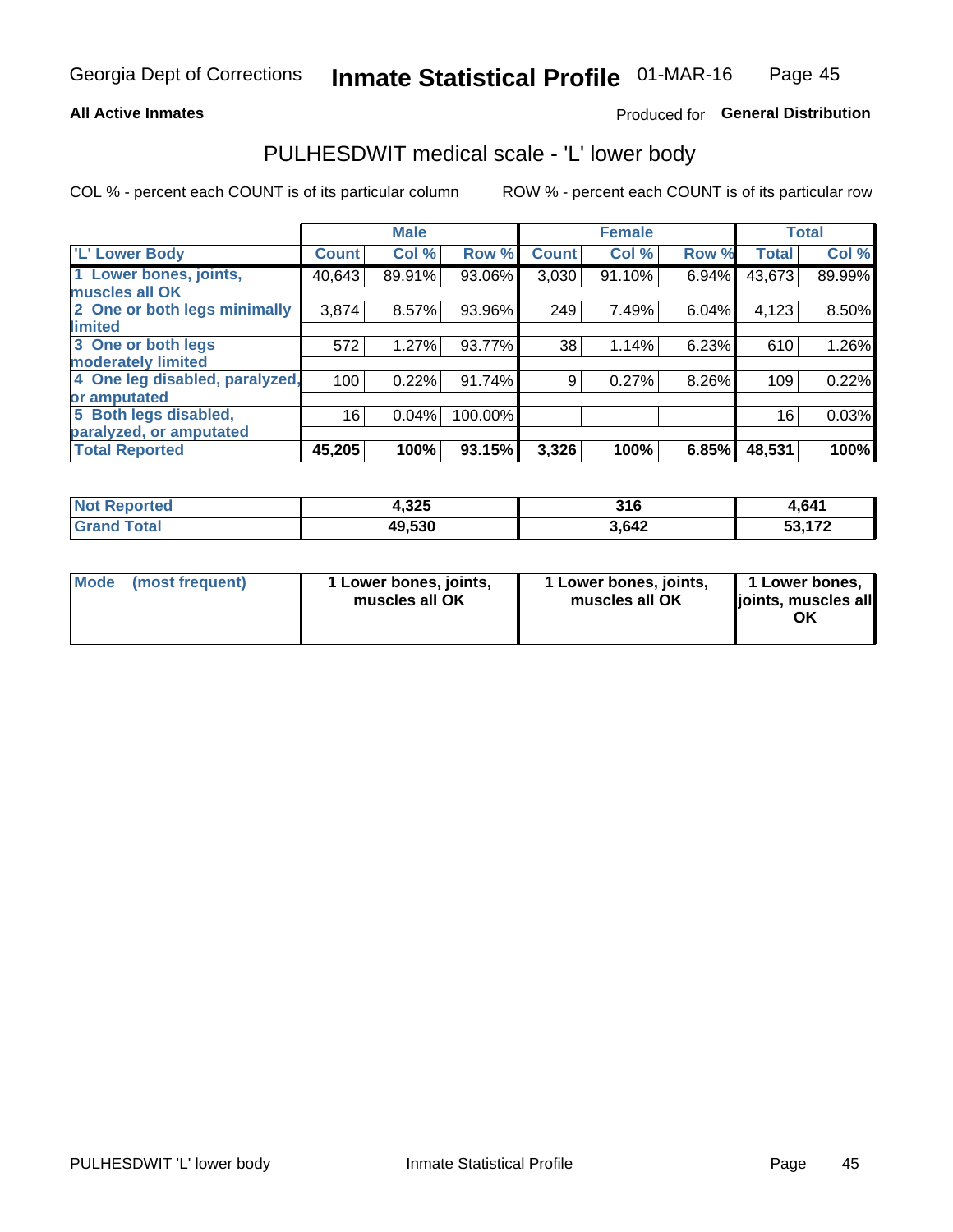### **All Active Inmates**

### Produced for General Distribution

### PULHESDWIT medical scale - 'H' hearing

COL % - percent each COUNT is of its particular column

|                                |              | <b>Male</b> |             |       | <b>Female</b> |       | <b>Total</b> |        |
|--------------------------------|--------------|-------------|-------------|-------|---------------|-------|--------------|--------|
| <b>'H' Hearing</b>             | <b>Count</b> | Col %       | Row % Count |       | Col %         | Row % | <b>Total</b> | Col %  |
| 1 Normal hearing both ears     | 44,690       | 98.88%      | 93.13%      | 3,295 | 99.19%        | 6.87% | 47,985       | 98.90% |
| 2 Some loss in one ear with    | 390          | 0.86%       | 94.43%      | 23    | 0.69%         | 5.57% | 413          | 0.85%  |
| other OK, or mild loss in both |              |             |             |       |               |       |              |        |
| 3 Total loss in one ear with   | 80           | 0.18%       | 96.39%      | 3     | 0.09%         | 3.61% | 83           | 0.17%  |
| mild loss in other             |              |             |             |       |               |       |              |        |
| 4 Severe loss in both ears     | 24           | 0.05%       | 100.00%     |       |               |       | 24           | 0.05%  |
| 5 Total loss in both ears,     | 12           | 0.03%       | 92.31%      |       | 0.03%         | 7.69% | 13           | 0.03%  |
| requiring special housing      |              |             |             |       |               |       |              |        |
| <b>Total Reported</b>          | 45,196       | 100%        | 93.15%      | 3,322 | 100%          | 6.85% | 48,518       | 100%   |

| <b>Not Reno</b><br>ື∩rted | 1,334  | 320   | <b>I.654</b>      |
|---------------------------|--------|-------|-------------------|
| <b>Total</b>              | 49,530 | 3,642 | 170<br>17Z<br>JJ. |

| Mode (most frequent) | 1 Normal hearing both ears 11 Normal hearing both ears 1 Normal hearing | both ears |
|----------------------|-------------------------------------------------------------------------|-----------|
|                      |                                                                         |           |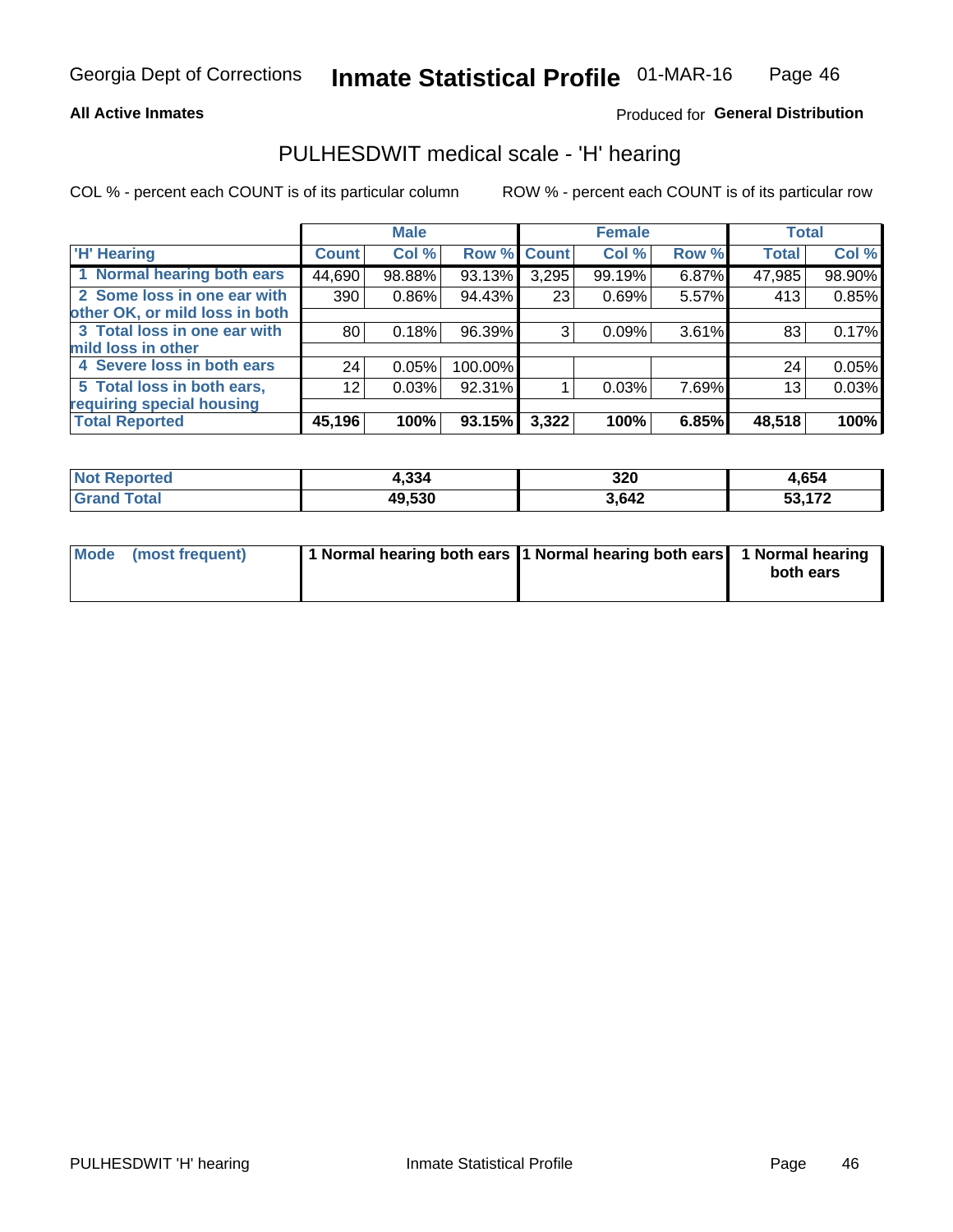### **All Active Inmates**

### Produced for General Distribution

### PULHESDWIT medical scale - 'E' vision

COL % - percent each COUNT is of its particular column

|                                 |              | <b>Male</b> |        |              | <b>Female</b> |        |              | <b>Total</b> |
|---------------------------------|--------------|-------------|--------|--------------|---------------|--------|--------------|--------------|
| 'E' Vision                      | <b>Count</b> | Col %       | Row %  | <b>Count</b> | Col %         | Row %  | <b>Total</b> | Col %        |
| 1 Correctable to 20/40 in both  | 35,111       | 78.52%      | 95.47% | 666.         | 51.32%        | 4.53%  | 36,777       | 76.68%       |
| eyes                            |              |             |        |              |               |        |              |              |
| 2 Correctable to 20/70 in one   | 8,695        | 19.44%      | 86.50% | 1,357        | 41.81%        | 13.50% | 10,052       | 20.96%       |
| eye, may be blind in other      |              |             |        |              |               |        |              |              |
| 3 Correctable to 20/200 in one  | 757          | 1.69%       | 80.70% | 181          | 5.58%         | 19.30% | 938          | 1.96%        |
| eye, may be blind in other      |              |             |        |              |               |        |              |              |
| 4 One eye not correctable to    | 135          | $0.30\%$    | 78.03% | 38           | 1.17%         | 21.97% | 173          | 0.36%        |
| 20/200, other may be blind      |              |             |        |              |               |        |              |              |
| 5 Blind in both eyes, requiring | 18           | 0.04%       | 81.82% | 4            | 0.12%         | 18.18% | 22           | 0.05%        |
| special housing                 |              |             |        |              |               |        |              |              |
| <b>Total Reported</b>           | 44,716       | 100%        | 93.23% | 3,246        | 100%          | 6.77%  | 47,962       | 100.0%       |

| <b>Not Reported</b> | 4,814  | 396   | 5,210         |
|---------------------|--------|-------|---------------|
| <b>Total</b>        | 49,530 | 3,642 | $\sim$ $\sim$ |

| Mode (most frequent) | 1 Correctable to 20/40 in both<br>eves | 1 Correctable to 20/40 in   1 Correctable to  <br>both eves | 20/40 in both eyes |
|----------------------|----------------------------------------|-------------------------------------------------------------|--------------------|
|                      |                                        |                                                             |                    |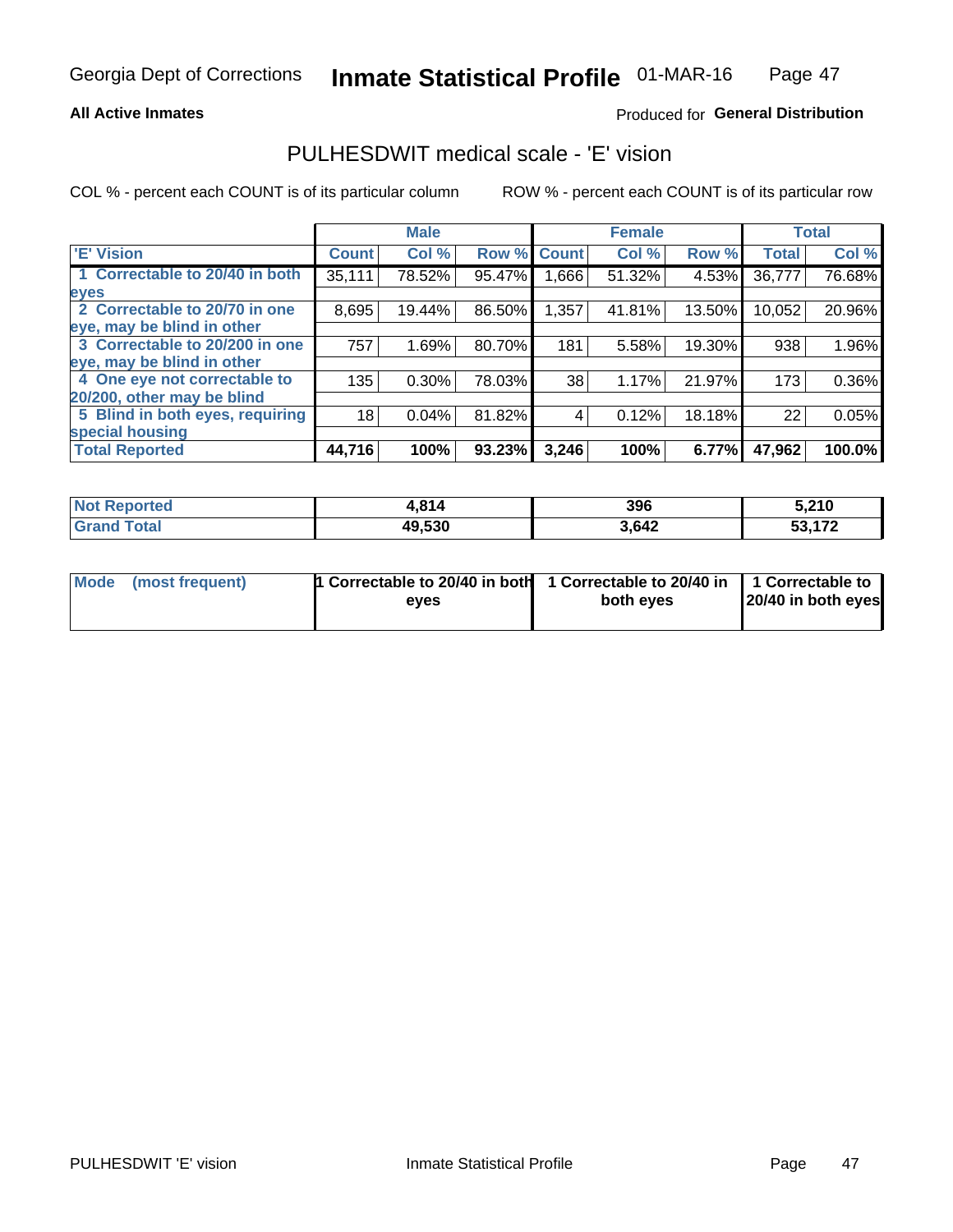### **All Active Inmates**

### Produced for General Distribution

### PULHESDWIT medical scale - 'S' pSychiatric

COL % - percent each COUNT is of its particular column

|                                        |              | <b>Male</b> |           |              | <b>Female</b> |        |              | <b>Total</b> |
|----------------------------------------|--------------|-------------|-----------|--------------|---------------|--------|--------------|--------------|
| 'S' pSychiatric                        | <b>Count</b> | Col %       | Row %     | <b>Count</b> | Col %         | Row %  | <b>Total</b> | Col %        |
| 1 No impairment or disorders           | 39,032       | 87.58%      | 96.53%    | .402         | 46.94%        | 3.47%  | 40,434       | 85.02%       |
| 2 Stable, or in remission, or          | 4,350        | 9.76%       | 73.60%    | ,560         | 52.23%        | 26.40% | 5,910        | 12.43%       |
| mild impairment or retardation         |              |             |           |              |               |        |              |              |
| 3 Requires moderate inpatient          | 982          | 2.20%       | 98.00%    | 20           | 0.67%         | 2.00%  | 1,002        | 2.11%        |
| treatment                              |              |             |           |              |               |        |              |              |
| 4 Requires intensive inpatient         | 197          | 0.44%       | $97.52\%$ | 5            | 0.17%         | 2.48%  | 202          | 0.42%        |
| treatment                              |              |             |           |              |               |        |              |              |
| <b>5 Requires Crisis Stabilization</b> | 8            | 0.02%       | 100.00%   |              |               |        | 8            | 0.02%        |
| Unit (CSU) inpatient care              |              |             |           |              |               |        |              |              |
| <b>Total Reported</b>                  | 44,569       | 100%        | 93.72%    | 2,987        | 100%          | 6.28%  | 47,556       | 100%         |

| <b>Not Reported</b>   | 4,961  | 655   | 5,616 |
|-----------------------|--------|-------|-------|
| <b>Total</b><br>Grand | 49,530 | 3,642 | 472   |

| Mode (most frequent) | <b>1 No impairment or disorders 2 Stable, or in remission, 1 No impairment or</b> |                       |           |
|----------------------|-----------------------------------------------------------------------------------|-----------------------|-----------|
|                      |                                                                                   | or mild impairment or | disorders |
|                      |                                                                                   | retardation           |           |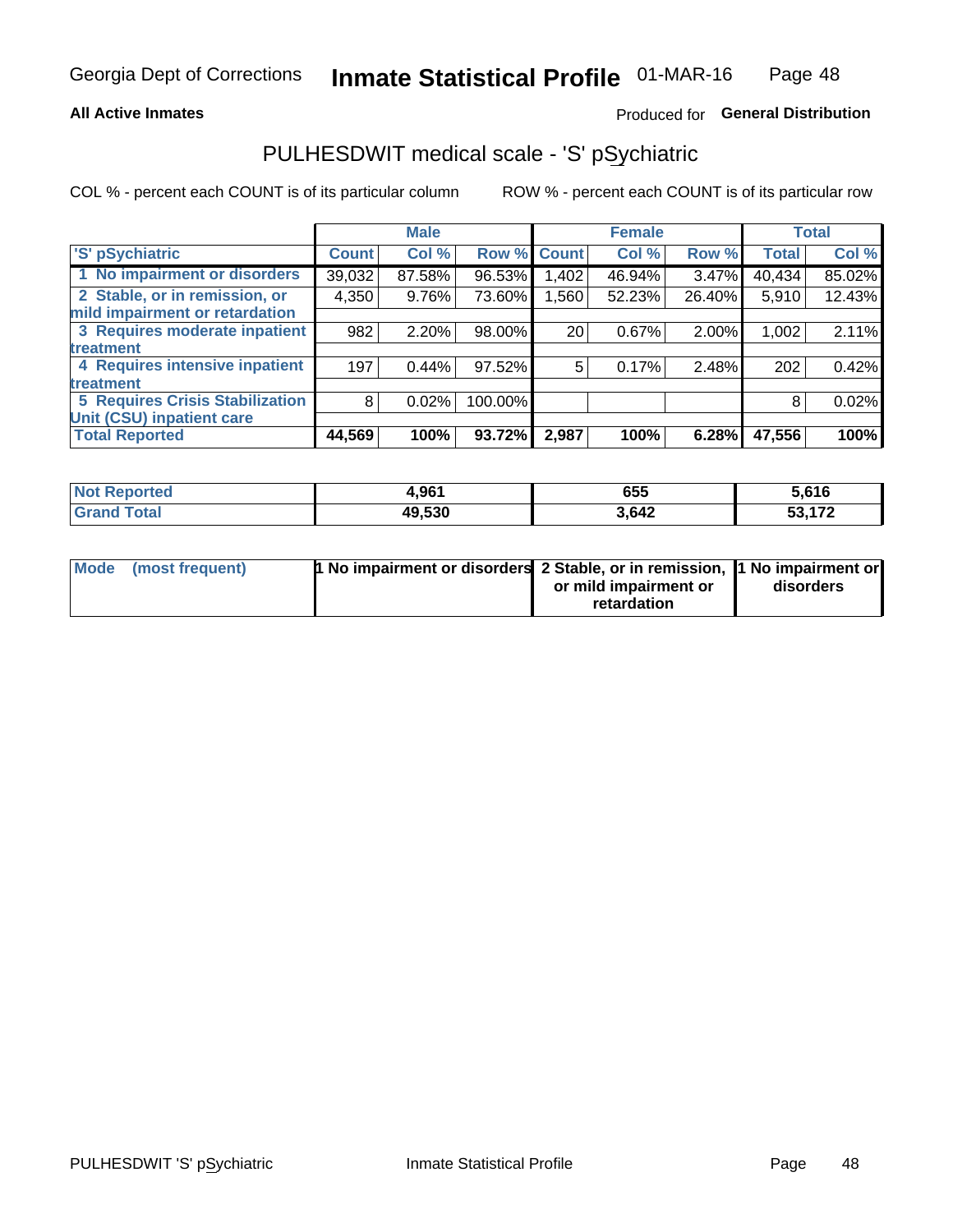### **All Active Inmates**

### Produced for General Distribution

### PULHESDWIT medical scale - 'D' dental

COL % - percent each COUNT is of its particular column

|                                 |              | <b>Male</b> |        |              | <b>Female</b> |          |              | <b>Total</b> |
|---------------------------------|--------------|-------------|--------|--------------|---------------|----------|--------------|--------------|
| <b>D'</b> Dental                | <b>Count</b> | Col %       | Row %  | <b>Count</b> | Col %         | Row %    | <b>Total</b> | Col %        |
| 1 Minimal routine dental health | 25,401       | 59.62%      | 92.71% | .997         | 64.25%        | 7.29%    | 27,398       | 59.93%       |
| <b>needs</b>                    |              |             |        |              |               |          |              |              |
| 2 Moderate cavities and/or gum  | 14,109       | 33.12%      | 94.42% | 834          | 26.83%        | 5.58%    | 14,943       | 32.69%       |
| disease                         |              |             |        |              |               |          |              |              |
| 3 Extensive gum disease         | 3,058        | 7.18%       | 91.75% | 275          | 8.85%         | 8.25%    | 3,333        | 7.29%        |
| and/or widespread decay         |              |             |        |              |               |          |              |              |
| 4 Urgent need for dental        | 37           | 0.09%       | 94.87% |              | 0.06%         | $5.13\%$ | 39           | 0.09%        |
| <b>services</b>                 |              |             |        |              |               |          |              |              |
| <b>Total Reported</b>           | 42,605       | 100%        | 93.20% | 3,108        | 100%          | 6.80%    | 45,713       | 100%         |

| Reported<br>NO. | 6,925  | E91<br>უკ4 | ,459                      |
|-----------------|--------|------------|---------------------------|
| `otal<br>Grand  | 49,530 | 3,642      | $F^{\prime}$ $F^{\prime}$ |

| Mode | (most frequent) | <b>Minimal routine dental</b><br>health needs | 1 Minimal routine dental 1 Minimal routine<br>health needs | dental health<br>needs |
|------|-----------------|-----------------------------------------------|------------------------------------------------------------|------------------------|
|------|-----------------|-----------------------------------------------|------------------------------------------------------------|------------------------|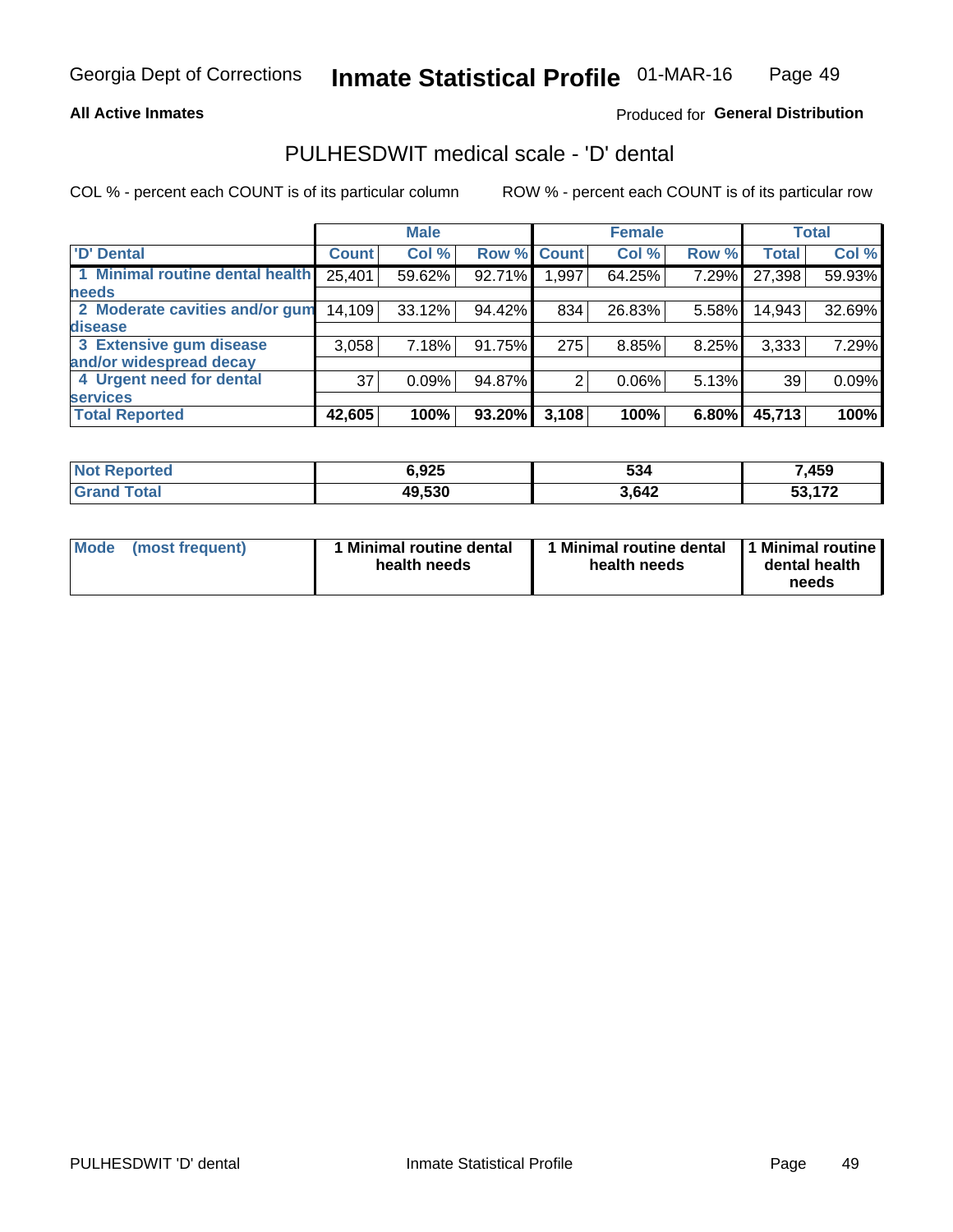### **All Active Inmates**

### Produced for General Distribution

### PULHESDWIT medical scale - 'W' work ability

COL % - percent each COUNT is of its particular column

|                                 |              | <b>Male</b> |        |             | <b>Female</b> |        |              | <b>Total</b> |
|---------------------------------|--------------|-------------|--------|-------------|---------------|--------|--------------|--------------|
| 'W' work ability                | <b>Count</b> | Col %       |        | Row % Count | Col %         | Row %  | <b>Total</b> | Col %        |
| 1 Unrestricted work or activity | 38,301       | 84.72%      | 93.36% | 2,724       | 81.88%        | 6.64%  | 41,025       | 84.52%       |
| 2 Minor restrictions on type of | 5,446        | 12.05%      | 92.24% | 458         | 13.77%        | 7.76%  | 5,904        | 12.16%       |
| <b>work</b>                     |              |             |        |             |               |        |              |              |
| 3 Moderate restrictions on type | 982          | 2.17%       | 94.33% | 59          | 1.77%         | 5.67%  | 1,041        | 2.14%        |
| lof work                        |              |             |        |             |               |        |              |              |
| 4 Major restrictions on type of | 343          | 0.76%       | 88.63% | 44          | 1.32%         | 11.37% | 387          | 0.80%        |
| <b>work</b>                     |              |             |        |             |               |        |              |              |
| 5 Cannot work under any         | 139          | 0.31%       | 76.80% | 42          | 1.26%         | 23.20% | 181          | 0.37%        |
| <b>circumstances</b>            |              |             |        |             |               |        |              |              |
| <b>Total Reported</b>           | 45,211       | 100%        | 93.15% | 3,327       | 100%          | 6.85%  | 48,538       | 100%         |

| NotR        | ,319   | 21 F  | C <sub>2</sub>                   |
|-------------|--------|-------|----------------------------------|
| anorted and |        | UIJ   | 4,634                            |
| Total       | 49,530 | 3,642 | $F^{\wedge}$ $F^{\wedge}$<br>''' |

| Mode            | 1 Unrestricted work or | 1 Unrestricted work or | 1 Unrestricted   |
|-----------------|------------------------|------------------------|------------------|
| (most frequent) | activity               | activity               | work or activity |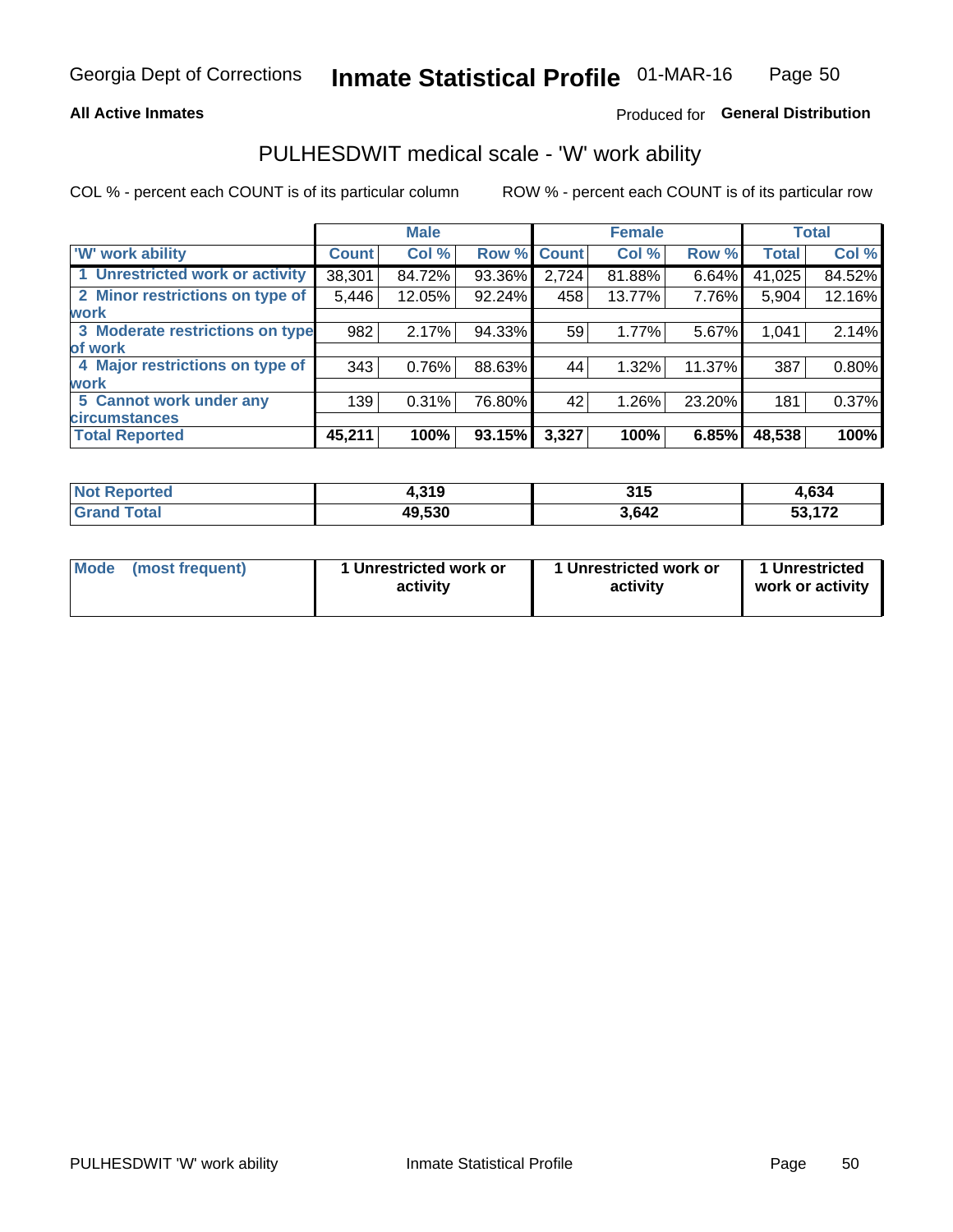### **All Active Inmates**

### Produced for General Distribution

### PULHESDWIT medical scale - 'I' impairment

COL % - percent each COUNT is of its particular column

|                                                              |              | <b>Male</b> |        |             | <b>Female</b> |       |              | <b>Total</b> |
|--------------------------------------------------------------|--------------|-------------|--------|-------------|---------------|-------|--------------|--------------|
| <b>T' Impairment</b>                                         | <b>Count</b> | Col %       |        | Row % Count | Col %         | Row % | <b>Total</b> | Col %        |
| 1 No impairments or<br>disabilities                          | 44,873       | 99.27%      | 93.14% | 3,305       | 99.34%        | 6.86% | 48,178       | 99.27%       |
| 2 Wheelchair-bound but                                       | 226          | 0.50%       | 93.78% | 15          | 0.45%         | 6.22% | 241          | 0.50%        |
| otherwise OK<br><b>3 Needs low-level Assisted</b>            | 40           | 0.09%       | 90.91% | 4           | 0.12%         | 9.09% | 44           | 0.09%        |
| Living (level I)<br>4 Needs moderate Assisted                | 13           | 0.03%       | 92.86% |             | 0.03%         | 7.14% | 14           | 0.03%        |
| <b>Living (level II)</b>                                     |              |             |        |             |               |       |              |              |
| <b>5 Needs maximal Assisted</b><br><b>Living (level III)</b> | 53           | 0.12%       | 96.36% | 2           | 0.06%         | 3.64% | 55           | 0.11%        |
| <b>Total Reported</b>                                        | 45,205       | 100%        | 93.14% | 3,327       | 100%          | 6.86% | 48,532       | 100%         |

| <b>Not</b><br>Reported | 4,325  | 215<br>JIJ | 4,640 |
|------------------------|--------|------------|-------|
| Total<br>Grai          | 49,530 | 3,642      | 472   |

| Mode | (most frequent) | 1 No impairments or<br>disabilities | 1 No impairments or<br>disabilities | 1 No impairments<br>or disabilities |
|------|-----------------|-------------------------------------|-------------------------------------|-------------------------------------|
|------|-----------------|-------------------------------------|-------------------------------------|-------------------------------------|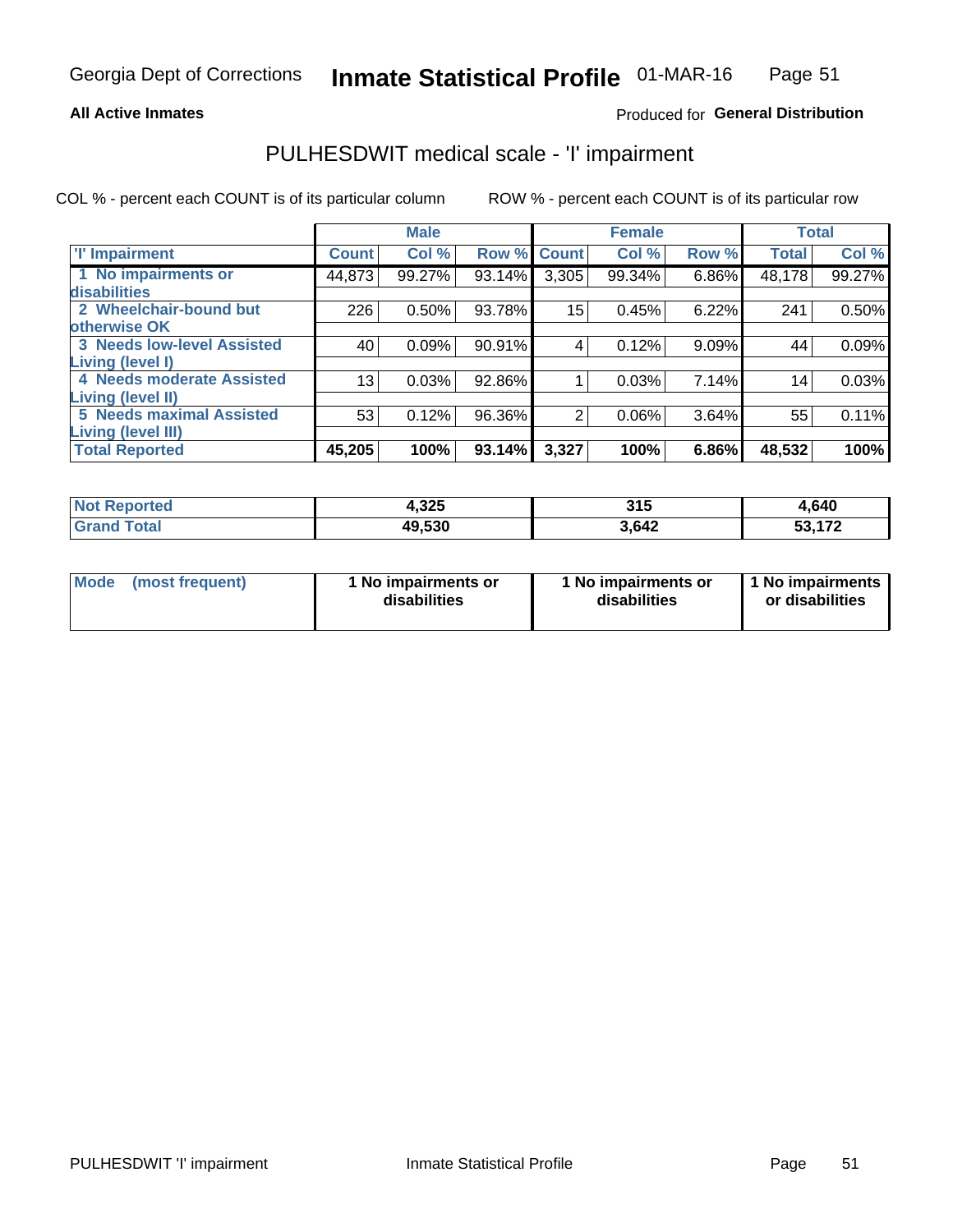### **All Active Inmates**

### Produced fo General Distribution

### PULHESDWIT medical scale - 'T' transportability

COL % - percent each COUNT is of its particular column

|                              |              | <b>Male</b> |         |              | <b>Female</b> |        |              | <b>Total</b> |
|------------------------------|--------------|-------------|---------|--------------|---------------|--------|--------------|--------------|
| <b>T' Transportability</b>   | <b>Count</b> | Col %       | Row %   | <b>Count</b> | Col %         | Row %  | <b>Total</b> | Col %        |
| 1 Can be transported in any  | 45,007       | 99.52%      | 93.16%  | 3,302        | 99.64%        | 6.84%  | 48,309       | 99.53%       |
| ordinary approved vehicle    |              |             |         |              |               |        |              |              |
| 2 Wheelchair-bound, not      | 43           | 0.10%       | 93.48%  | 3            | 0.09%         | 6.52%  | 46           | 0.09%        |
| needing special vehicle      |              |             |         |              |               |        |              |              |
| 3 Wheelchair-bound, requires | 8            | 0.02%       | 100.00% |              |               |        | 8            | 0.02%        |
| special vehicle              |              |             |         |              |               |        |              |              |
| 4 Needs specially-equipped   | 6            | 0.01%       | 85.71%  |              | 0.03%         | 14.29% |              | 0.01%        |
| medical vehicle              |              |             |         |              |               |        |              |              |
| <b>5 Requires ambulance</b>  | 159          | 0.35%       | 95.21%  | 8            | 0.24%         | 4.79%  | 167          | 0.34%        |
| transport                    |              |             |         |              |               |        |              |              |
| <b>Total Reported</b>        | 45,223       | 100%        | 93.17%  | 3,314        | 100%          | 6.83%  | 48,537       | 100%         |

| <b>Not</b><br><b>eported</b> | 4,307  | 328   | 4,635 |
|------------------------------|--------|-------|-------|
| <b>otal</b>                  | 49.530 | 3.642 | 470   |

|  | Mode (most frequent) | 1 Can be transported in any 1 Can be transported in any<br>ordinary approved vehicle   ordinary approved vehicle   transported in any |  | 1 Can be<br>  ordinary approved  <br>vehicle |
|--|----------------------|---------------------------------------------------------------------------------------------------------------------------------------|--|----------------------------------------------|
|--|----------------------|---------------------------------------------------------------------------------------------------------------------------------------|--|----------------------------------------------|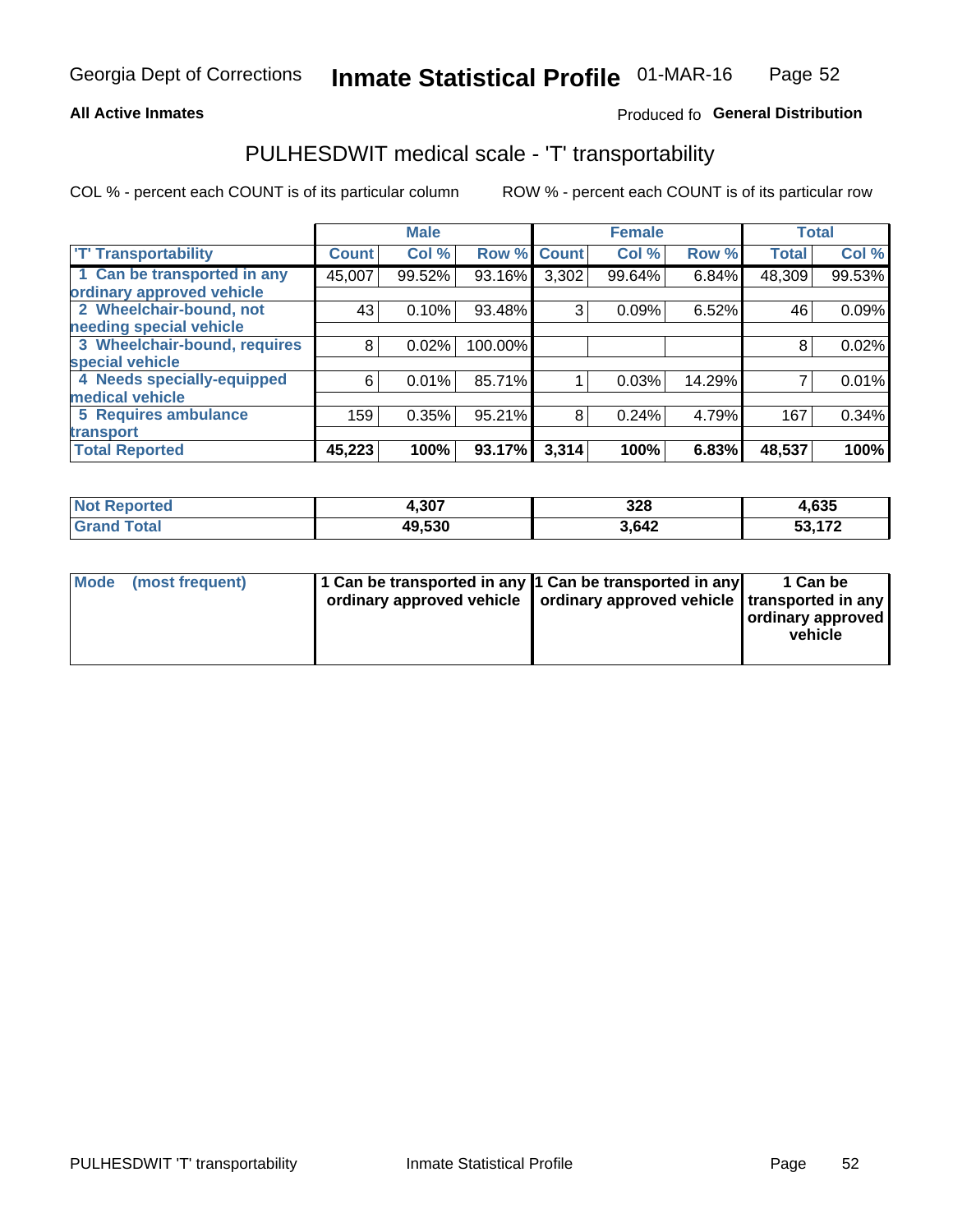## Inmate Statistical Profile 01-MAR-16 Page 53

#### **All Active Inmates**

### Produced for General Distribution

### Number of prior Georgia incarcerations

COL % - percent each COUNT is of its particular column

|                                       |              | <b>Male</b> |             |       | <b>Female</b> |       |        | <b>Total</b> |
|---------------------------------------|--------------|-------------|-------------|-------|---------------|-------|--------|--------------|
| <b>Num of Prior GA Incarcerations</b> | <b>Count</b> | Col %       | Row % Count |       | Col %         | Row % | Total  | Col %        |
| $\bf{0}$                              | 27,668       | 55.86%      | 91.48%      | 2,578 | 70.79%        | 8.52% | 30,246 | 56.88%       |
|                                       | 9,232        | 18.64%      | 94.42%      | 546   | 14.99%        | 5.58% | 9,778  | 18.39%       |
| $\mathbf{2}$                          | 5,204        | 10.51%      | 96.26%      | 202   | 5.55%         | 3.74% | 5,406  | 10.17%       |
| 3                                     | 3,088        | 6.23%       | 95.96%      | 130   | 3.57%         | 4.04% | 3,218  | 6.05%        |
| $\boldsymbol{4}$                      | 1,745        | 3.52%       | 96.14%      | 70    | 1.92%         | 3.86% | 1,815  | 3.41%        |
| 5                                     | 1,093        | 2.21%       | 95.54%      | 51    | 1.40%         | 4.46% | 1.144  | 2.15%        |
| <b>More Than 5</b>                    | 1.500        | 3.03%       | 95.85%      | 65    | 1.78%         | 4.15% | 1,565  | 2.94%        |
| <b>Total Reported</b>                 | 49,530       | 100%        | 93.15%      | 3,642 | 100%          | 6.85% | 53,172 | 100%         |

| orted<br>NO. |        |       |                 |
|--------------|--------|-------|-----------------|
| 'otal<br>Gr  | 49.530 | 3,642 | 170<br><u>.</u> |

| Mean (average)       | .05 | -04 | 1.03 |
|----------------------|-----|-----|------|
| Median (middle)      |     |     |      |
| Mode (most frequent) |     |     |      |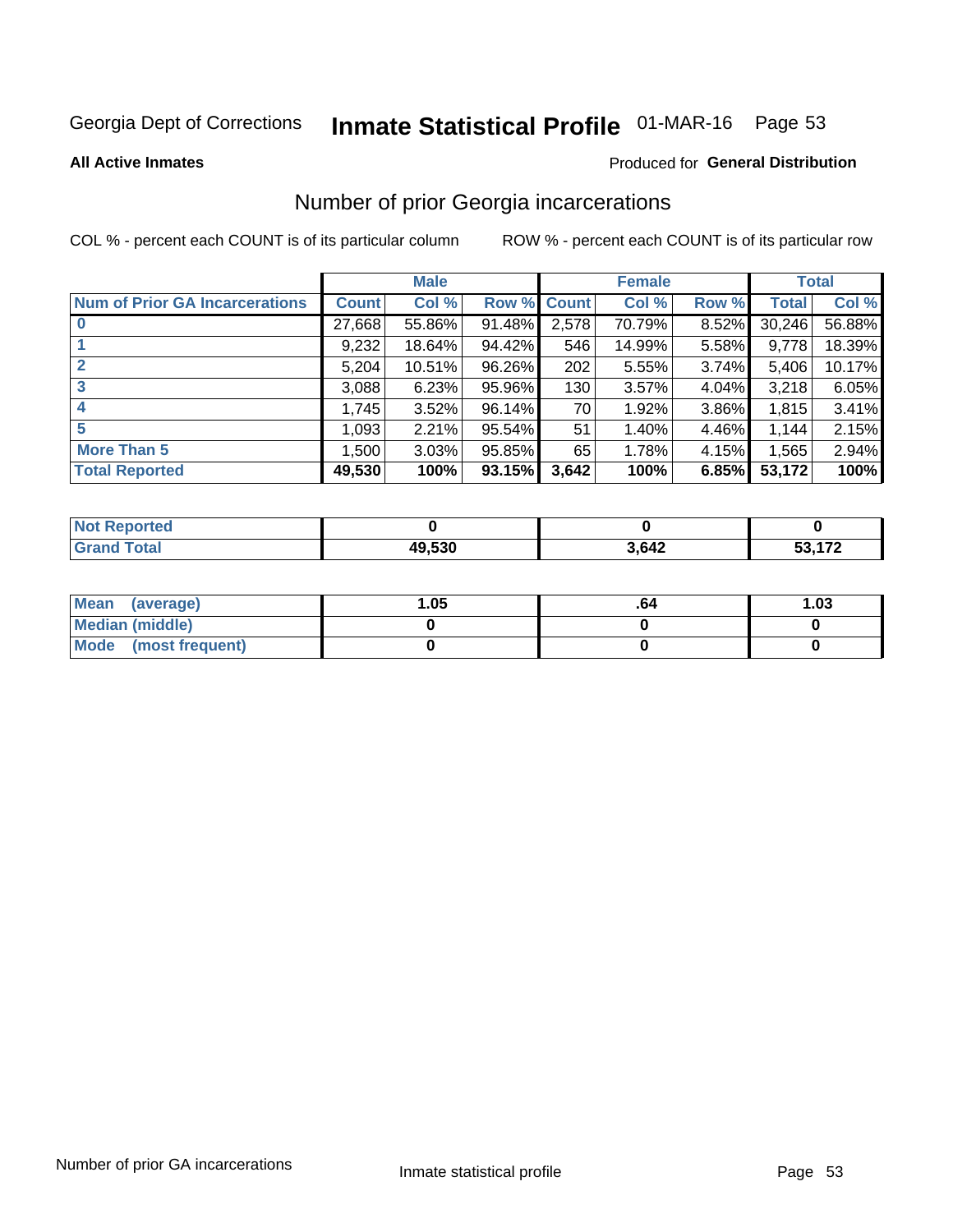## Inmate Statistical Profile 01-MAR-16 Page 54

#### **All Active Inmates**

### Produced for General Distribution

### Prison sentence in years

COL % - percent each COUNT is of its particular column

ROW % - percent each COUNT is of its particular row

|                                 |              | <b>Male</b> |         |              | <b>Female</b> |        |              | <b>Total</b> |
|---------------------------------|--------------|-------------|---------|--------------|---------------|--------|--------------|--------------|
| <b>Prison Sentence In Years</b> | <b>Count</b> | Col %       | Row %   | <b>Count</b> | Col %         | Row %  | <b>Total</b> | Col %        |
| $0 - 1$                         | 419          | 0.85%       | 94.16%  | 26           | 0.71%         | 5.84%  | 445          | 0.84%        |
| $1.1 - 2$                       | 634          | 1.28%       | 91.22%  | 61           | 1.67%         | 8.78%  | 695          | 1.31%        |
| $2.1 - 3$                       | 959          | 1.94%       | 89.46%  | 113          | 3.10%         | 10.54% | 1,072        | 2.02%        |
| $3.1 - 4$                       | 897          | 1.81%       | 90.42%  | 95           | 2.61%         | 9.58%  | 992          | 1.87%        |
| $4.1 - 5$                       | 1,859        | 3.75%       | 89.98%  | 207          | 5.68%         | 10.02% | 2,066        | 3.89%        |
| $5.1 - 6$                       | 1,113        | 2.25%       | 89.61%  | 129          | 3.54%         | 10.39% | 1,242        | 2.34%        |
| $6.1 - 7$                       | 1,120        | 2.26%       | 92.11%  | 96           | 2.64%         | 7.89%  | 1,216        | 2.29%        |
| $7.1 - 8$                       | 1,167        | 2.36%       | 92.69%  | 92           | 2.53%         | 7.31%  | 1,259        | 2.37%        |
| $8.1 - 9$                       | 1,239        | 2.50%       | 92.95%  | 94           | 2.58%         | 7.05%  | 1,333        | 2.51%        |
| $9.1 - 10$                      | 4,402        | 8.89%       | 90.30%  | 473          | 12.99%        | 9.70%  | 4,875        | 9.17%        |
| $10.1 - 12$                     | 2,544        | 5.14%       | 91.38%  | 240          | 6.59%         | 8.62%  | 2,784        | 5.24%        |
| $12.1 - 15$                     | 5,160        | 10.42%      | 92.13%  | 441          | 12.11%        | 7.87%  | 5,601        | 10.53%       |
| $15.1 - 20$                     | 9,471        | 19.12%      | 93.65%  | 642          | 17.63%        | 6.35%  | 10, 113      | 19.02%       |
| 20.1 - Over                     | 10,081       | 20.35%      | 95.07%  | 523          | 14.36%        | 4.93%  | 10,604       | 19.94%       |
| <b>Life</b>                     | 7,101        | 14.34%      | 95.09%  | 367          | 10.08%        | 4.91%  | 7,468        | 14.04%       |
| <b>Life Without Parole</b>      | 1,138        | 2.30%       | 96.69%  | 39           | 1.07%         | 3.31%  | 1,177        | 2.21%        |
| <b>Death</b>                    | 151          | 0.30%       | 100.00% |              |               |        | 151          | 0.28%        |
| <b>Youthful Offenders</b>       | 75           | 0.15%       | 94.94%  | 4            | 0.11%         | 5.06%  | 79           | 0.15%        |
| <b>Total Reported</b>           | 49,530       | 100%        | 93.15%  | 3,642        | 100%          | 6.85%  | 53,172       | 100.0%       |

| Reported<br>I NOT F |        |       |     |
|---------------------|--------|-------|-----|
|                     | 19.530 | 3,642 | 170 |

#### **Determinate (numeric) sentences only**

| <b>Mean</b> | .<br>. .<br>41.J | מד הו<br>-19.70 | 21.46<br>-94 |
|-------------|------------------|-----------------|--------------|
|             |                  |                 |              |

All sentences (including determinate), with life, life without parole, and death sentences figured at 45 years

| <b>Mea</b><br>. .<br>38. ا<br>1.40<br>-94<br>. .<br>J4.IJ |  |      |  |
|-----------------------------------------------------------|--|------|--|
|                                                           |  | $ -$ |  |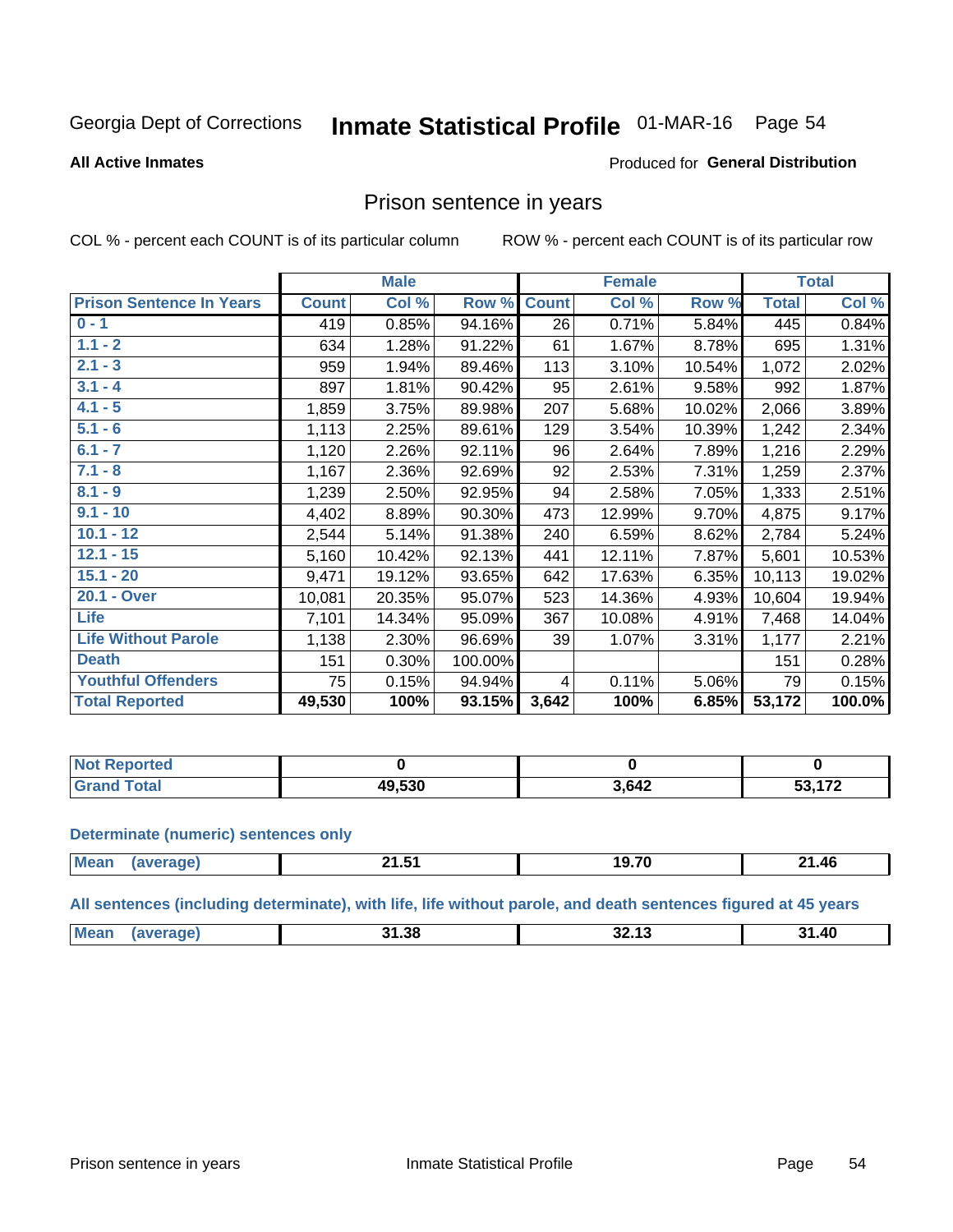## Inmate Statistical Profile 01-MAR-16 Page 55

### **All Active Inmates**

### Produced for General Distribution

### Primary offense, broken out into felonies vs misdemeanors

COL % - percent each COUNT is of its particular column

|                                  |              | <b>Male</b> |                 |                    | <b>Female</b> |          | Total        |        |
|----------------------------------|--------------|-------------|-----------------|--------------------|---------------|----------|--------------|--------|
| <b>Felonies and Misdemeanors</b> | <b>Count</b> | Col%        |                 | <b>Row % Count</b> | Col%          | Row %    | <b>Total</b> | Col %  |
| <b>Felonies</b>                  | 49,319       | 99.82%      | 93.14%          | 3,631              | 99.92%        | 6.86%    | 52,950       | 99.82% |
| <b>Misdemeanors</b>              | 90           | 18%         | 96.77%          |                    | .08%          | $3.23\%$ | 93           | 18%    |
| <b>Total Reported</b>            | 49,409       | 100%        | $93.15\%$ 3,634 |                    | 100%          | 6.85%    | 53.043       | 100%   |

| <b>Not</b>    | 4Λ.    |               | 29        |
|---------------|--------|---------------|-----------|
| rted.         | .      |               | __        |
| Grar<br>™otar | 10 520 | <b>10 117</b> | 170<br>JJ |

| Mo | ____ | 11 C.S<br>. | onies<br>. |
|----|------|-------------|------------|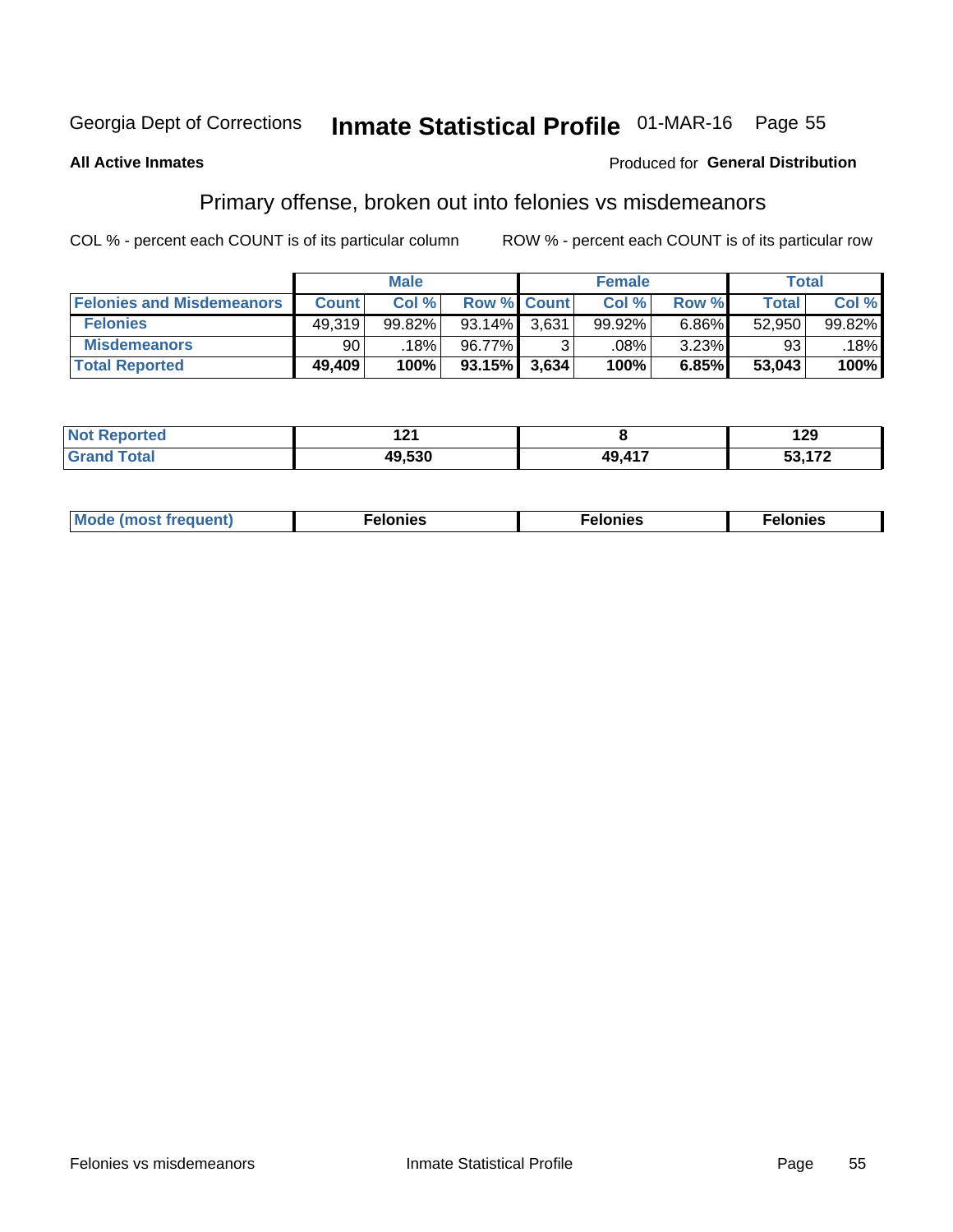## Inmate Statistical Profile 01-MAR-16 Page 56

#### **All Active Inmates**

### Produced for General Distribution

### Primary offense, broken out into six broad crime categories

COL % - percent each COUNT is of its particular column

|                                  |              | <b>Male</b> |        |             | <b>Female</b> |        |              | <b>Total</b> |
|----------------------------------|--------------|-------------|--------|-------------|---------------|--------|--------------|--------------|
| <b>Crime Categories</b>          | <b>Count</b> | Col %       |        | Row % Count | Col %         | Row %  | <b>Total</b> | Col %        |
| <b>Violent</b>                   | 25,280       | 51.12%      | 94.07% | 1,594       | 43.78%        | 5.93%  | 26,874       | 50.61%       |
| <b>Sex Crime</b><br>$\mathbf{2}$ | 8,194        | 16.57%      | 98.41% | 132         | 3.63%         | 1.59%  | 8,326        | 15.68%       |
| 3<br><b>Property</b>             | 8,354        | 16.89%      | 89.13% | 1,019       | 27.99%        | 10.87% | 9,373        | 17.65%       |
| <b>Drug</b><br>4                 | 5,434        | 10.99%      | 88.39% | 714         | 19.61%        | 11.61% | 6,148        | 11.58%       |
| <b>Habit/DUI</b><br>5            | 97           | .20%        | 89.81% | 11          | .30%          | 10.19% | 108          | .20%         |
| <b>Other</b><br>6                | 2,097        | 4.24%       | 92.46% | 171         | 4.70%         | 7.54%  | 2,268        | 4.27%        |
| <b>Total Reported</b>            | 49,456       | 100%        | 93.14% | 3,641       | 100%          | 6.86%  | 53,097       | 100%         |

| rtea<br>NO |        |       | --<br>-    |
|------------|--------|-------|------------|
|            | 49,530 | 3,642 | 170<br>- - |

| Mo<br>uent)<br>nos | .<br>/iolent | <br>Violent | - --<br><b>Tiolent</b> |
|--------------------|--------------|-------------|------------------------|
|                    |              |             |                        |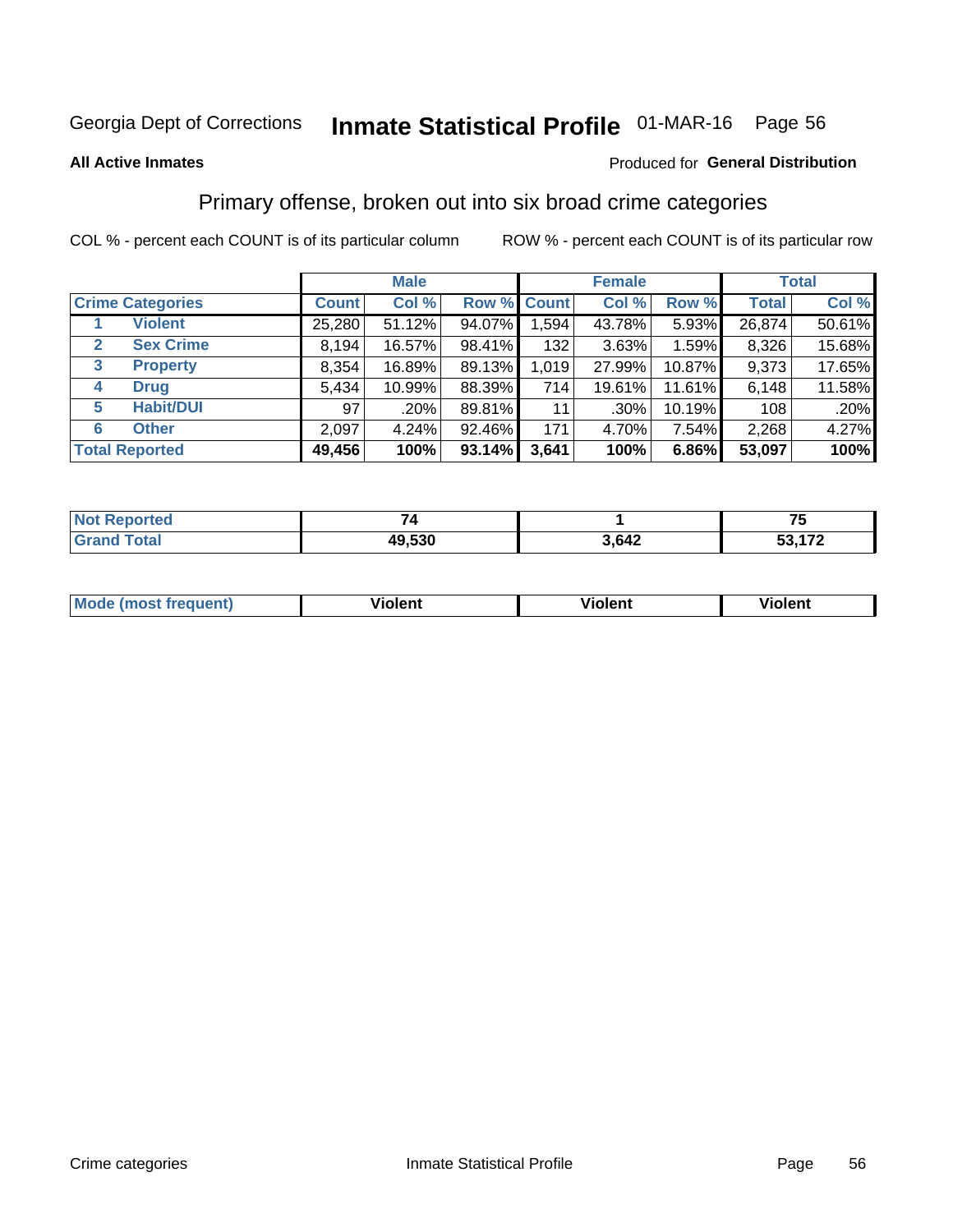## Inmate Statistical Profile 01-MAR-16 Page 57

#### **All Active Inmates**

### Produced for General Distribution

### Primary offense, detailed offense code

COL % - percent each COUNT is of its particular column

|                                            |                 | <b>Male</b> |         |                         | <b>Female</b> |        |                  | <b>Total</b> |
|--------------------------------------------|-----------------|-------------|---------|-------------------------|---------------|--------|------------------|--------------|
| <b>Primary Offense</b>                     | <b>Count</b>    | Col %       | Row %   | <b>Count</b>            | Col %         | Row %  | <b>Total</b>     | Col %        |
| <b>Abuse Neglect Elder/Disab (2812)</b>    | 29              | .06%        | 60.42%  | 19                      | .52%          | 39.58% | 48               | .09%         |
| Agg Aslt W Intnt To Rape (2095)            | 63              | .13%        | 100.00% |                         |               |        | 63               | .12%         |
| <b>Agg Sex Battery Atmpt (2099)</b>        | 1               | .01%        | 100.00% |                         |               |        | 1                | .01%         |
| <b>Aggrav Assault (1302)</b>               | 4,906           | 9.92%       | 94.42%  | 290                     | 7.96%         | 5.58%  | 5,196            | 9.79%        |
| <b>Aggrav Assault Peace Ofcr</b><br>(1314) | 290             | .59%        | 95.08%  | 15                      | .41%          | 4.92%  | 305              | .57%         |
| <b>Aggrav Battery (1305)</b>               | 1,183           | 2.39%       | 94.19%  | 73                      | 2.00%         | 5.81%  | 1,256            | 2.37%        |
| <b>Aggrav Battery Peace Ofcr</b><br>(1315) | 26              | .05%        | 100.00% |                         |               |        | 26               | .05%         |
| <b>Aggrav Ch Molest Atmpt (2096)</b>       | 1               | .01%        | 100.00% |                         |               |        | 1                | .01%         |
| <b>Aggrav Child Molestation (2021)</b>     | 1,242           | 2.51%       | 98.42%  | 20                      | .55%          | 1.58%  | 1,262            | 2.38%        |
| <b>Aggrav Cruelty To Animals</b><br>(2972) | 8               | .02%        | 100.00% |                         |               |        | 8                | .02%         |
| <b>Aggrav Sexual Battery (2009)</b>        | 200             | .40%        | 99.50%  | 1                       | .03%          | .50%   | 201              | .38%         |
| <b>Aggrav Sodomy (2003)</b>                | 201             | .41%        | 98.53%  | 3                       | .08%          | 1.47%  | 204              | .38%         |
| <b>Aggrav Stalking (1321)</b>              | 286             | .58%        | 96.95%  | 9                       | .25%          | 3.05%  | 295              | .56%         |
| <b>Aggravated Assault On 65+</b><br>(1304) | 4               | .01%        | 80.00%  | 1                       | .03%          | 20.00% | 5                | .01%         |
| <b>Alter Id (1506)</b>                     | 3               | .01%        | 100.00% |                         |               |        | 3                | .01%         |
| <b>Armed Robbery (1902)</b>                | 5,751           | 11.63%      | 96.53%  | 207                     | 5.69%         | 3.47%  | 5,958            | 11.22%       |
| Arson 1st Degree (1401)                    | 61              | .12%        | 85.92%  | 10                      | .27%          | 14.08% | 71               | .13%         |
| <b>Arson 2nd Degree (1402)</b>             | 11              | .02%        | 91.67%  | 1                       | .03%          | 8.33%  | 12               | .02%         |
| <b>Arson 3rd Degree (1403)</b>             | 3               | .01%        | 75.00%  | 1                       | .03%          | 25.00% | 4                | .01%         |
| <b>Arson Misc (1400)</b>                   | 1               | .01%        | 100.00% |                         |               |        | 1                | .01%         |
| Ass W/ Int Transmit Hiv (1313)             | 1               | .01%        | 50.00%  | 1                       | .03%          | 50.00% | $\overline{2}$   | .01%         |
| <b>Atmpt Aggrav Assault (1303)</b>         | 8               | .02%        | 88.89%  | 1                       | .03%          | 11.11% | $\boldsymbol{9}$ | .02%         |
| <b>Atmpt Aggrav Sodomy (2093)</b>          | 3               | .01%        | 100.00% |                         |               |        | 3                | .01%         |
| <b>Atmpt Armed Robbery (1992)</b>          | 93              | .19%        | 95.88%  | $\overline{\mathbf{4}}$ | .11%          | 4.12%  | 97               | .18%         |
| <b>Atmpt Burglary (1690)</b>               | 26              | .05%        | 96.30%  | 1                       | .03%          | 3.70%  | 27               | .05%         |
| <b>Atmpt Child Molestation (2094)</b>      | 23              | .05%        | 100.00% |                         |               |        | 23               | .04%         |
| <b>Atmpt Escape (2590)</b>                 | 1               | .01%        | 100.00% |                         |               |        | 1                | .01%         |
| <b>Atmpt Kidnap (1390)</b>                 | 4               | .01%        | 100.00% |                         |               |        | 4                | .01%         |
| <b>Atmpt Murder (1190)</b>                 | $\overline{81}$ | .16%        | 92.05%  | $\overline{7}$          | .19%          | 7.95%  | $\overline{88}$  | .17%         |
| Atmpt Rape (2091)                          | 41              | .08%        | 97.62%  | 1                       | .03%          | 2.38%  | 42               | .08%         |
| <b>Atmpt Robbery (1991)</b>                | 44              | .09%        | 95.65%  | $\overline{2}$          | .05%          | 4.35%  | 46               | .09%         |
| <b>Atmpt Sodomy (2092)</b>                 | 4               | .01%        | 100.00% |                         |               |        | 4                | .01%         |
| <b>Atmpt Theft By Taking (1812)</b>        | 5               | .01%        | 100.00% |                         |               |        | 5                | .01%         |
| <b>Atmpt Viol Substance Act (4090)</b>     | 23              | .05%        | 82.14%  | 5                       | .14%          | 17.86% | 28               | .05%         |
| <b>Att/Consprcy Commt C/S/Of</b><br>(4134) | 38              | .08%        | 90.48%  | $\overline{4}$          | $.11\%$       | 9.52%  | 42               | .08%         |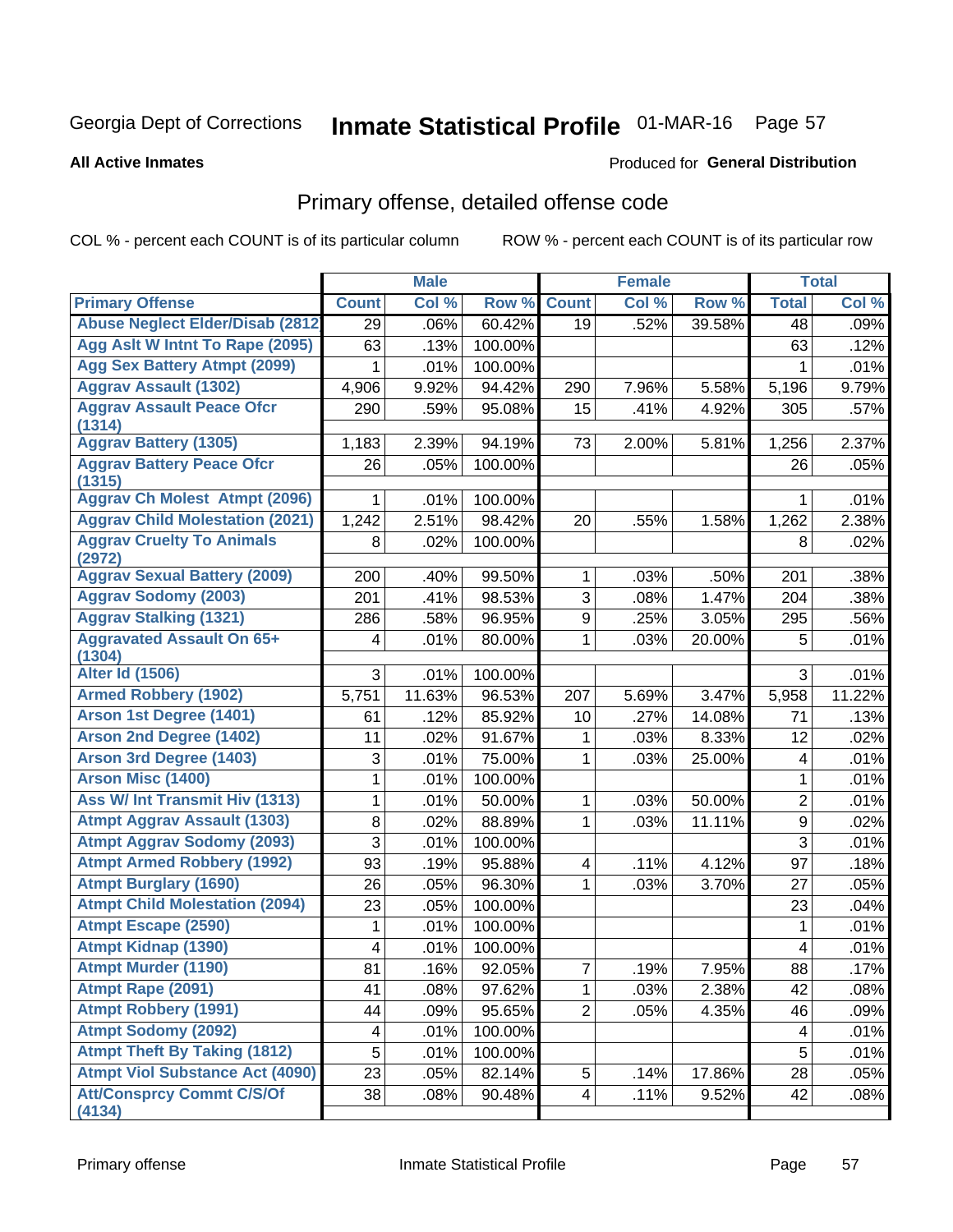## Inmate Statistical Profile 01-MAR-16 Page 58

#### **All Active Inmates**

### Produced for General Distribution

### Primary offense, detailed offense code

COL % - percent each COUNT is of its particular column

|                                            |                 | <b>Male</b> |         |                         | <b>Female</b> |         |                | <b>Total</b> |
|--------------------------------------------|-----------------|-------------|---------|-------------------------|---------------|---------|----------------|--------------|
| <b>Primary Offense</b>                     | <b>Count</b>    | Col %       | Row %   | <b>Count</b>            | Col %         | Row %   | <b>Total</b>   | Col %        |
| <b>Bad Checks (1704)</b>                   | 1.              | .01%        | 100.00% |                         |               |         | 1              | .01%         |
| <b>Bail Jumping (2511)</b>                 | 1               | .01%        | 33.33%  | $\overline{2}$          | .05%          | 66.67%  | 3              | .01%         |
| <b>Bigamy (2007)</b>                       | 1               | .01%        | 100.00% |                         |               |         | 1              | .01%         |
| <b>Bribery Govt Officer (2301)</b>         | 1               | .01%        | 50.00%  | 1                       | .03%          | 50.00%  | $\overline{2}$ | .01%         |
| Burg 1st Aft 6/30/12 (1611)                | 1,467           | 2.97%       | 92.79%  | 114                     | 3.13%         | 7.21%   | 1,581          | 2.98%        |
| Burg 2nd Aft 6/30/12 (1612)                | 498             | 1.01%       | 95.22%  | 25                      | .69%          | 4.78%   | 523            | .98%         |
| Burg Bef 7/1/12 (1601)                     | 3,429           | 6.93%       | 96.43%  | 127                     | 3.49%         | 3.57%   | 3,556          | 6.70%        |
| <b>Carry Concealed Weapon (2901)</b>       | 3               | .01%        | 100.00% |                         |               |         | 3              | .01%         |
| <b>Carry Weapon At School (2915)</b>       | 4               | .01%        | 80.00%  | 1                       | .03%          | 20.00%  | 5              | .01%         |
| <b>Child Molestation (2019)</b>            | 2,576           | 5.21%       | 97.91%  | 55                      | 1.51%         | 2.09%   | 2,631          | 4.96%        |
| <b>Chop Shop Violation (5003)</b>          | 1               | .01%        | 100.00% |                         |               |         | 1              | .01%         |
| <b>Cnspire Traffic Cntrl Sub (4130)</b>    | 11              | .02%        | 91.67%  | $\mathbf 1$             | .03%          | 8.33%   | 12             | .02%         |
| <b>Computer Pornography (1760)</b>         | 60              | .12%        | 100.00% |                         |               |         | 60             | .11%         |
| <b>Computer Theft (1761)</b>               | 6               | .01%        | 46.15%  | $\overline{7}$          | .19%          | 53.85%  | 13             | .02%         |
| <b>Computer Trespass (1762)</b>            | $\overline{2}$  | .01%        | 100.00% |                         |               |         | $\overline{2}$ | .01%         |
| <b>Conceal Death Of Another (1125)</b>     | 14              | .03%        | 60.87%  | 9                       | .25%          | 39.13%  | 23             | .04%         |
| <b>Conspiracy (9901)</b>                   | 34              | .07%        | 79.07%  | 9                       | .25%          | 20.93%  | 43             | .08%         |
| <b>Convsn Paymnts Real Propy</b><br>(1811) | 1               | .01%        | 100.00% |                         |               |         | 1              | .01%         |
| Crmnl Atmpt (9905)                         | 1               | .01%        | 100.00% |                         |               |         | 1              | .01%         |
| <b>Crmnl Damage 1st Degree (1501)</b>      | $\overline{30}$ | .06%        | 93.75%  | $\overline{2}$          | .05%          | 6.25%   | 32             | .06%         |
| <b>Crmnl Damage 2nd Degree</b><br>(1502)   | 64              | .13%        | 95.52%  | 3                       | .08%          | 4.48%   | 67             | .13%         |
| <b>Crmnl Interfere Govt Prop (2613)</b>    | 13              | .03%        | 81.25%  | 3                       | .08%          | 18.75%  | 16             | .03%         |
| <b>Crmnl Solicitation (9910)</b>           | 1               | .01%        | 33.33%  | $\overline{2}$          | .05%          | 66.67%  | 3              | .01%         |
| <b>Cruelty To Children (2801)</b>          | 285             | .58%        | 75.60%  | 92                      | 2.53%         | 24.40%  | 377            | .71%         |
| <b>Cruelty To Elder Person (2811)</b>      | 14              | .03%        | 60.87%  | 9                       | .25%          | 39.13%  | 23             | .04%         |
| <b>Damage Destroy Secr Prop</b><br>(1504)  | 2               | .01%        | 66.67%  | 1                       | .03%          | 33.33%  | 3              | .01%         |
| <b>Defrauding State (2307)</b>             | 1               | .01%        | 100.00% |                         |               |         | 1              | .01%         |
| <b>Distributing Obscene Mat (2101)</b>     | 1               | .01%        | 100.00% |                         |               |         | $\mathbf{1}$   | .01%         |
| <b>Drvng Habtl Violator (5004)</b>         | 9               | .02%        | 100.00% |                         |               |         | 9              | .02%         |
| <b>Eavesdrop &amp; Surveillance (3001)</b> | 1               | .01%        | 100.00% |                         |               |         | 1              | .01%         |
| <b>Entering Vehicle (1880)</b>             | 99              | .20%        | 97.06%  | 3 <sup>1</sup>          | .08%          | 2.94%   | 102            | .19%         |
| <b>Entice Child Attempted (2090)</b>       | $\overline{7}$  | .01%        | 100.00% |                         |               |         | 7              | .01%         |
| <b>Enticing Child-Indec Purp (2020)</b>    | 81              | .16%        | 94.19%  | 5                       | .14%          | 5.81%   | 86             | .16%         |
| <b>Escape (2501)</b>                       | 25              | .05%        | 86.21%  | $\overline{\mathbf{4}}$ | .11%          | 13.79%  | 29             | .05%         |
| <b>False Certificates (2311)</b>           |                 |             |         | 1                       | .03%          | 100.00% | 1              | .01%         |
| <b>False Imprisonment (1308)</b>           | 178             | .36%        | 96.22%  | $\overline{7}$          | .19%          | 3.78%   | 185            | .35%         |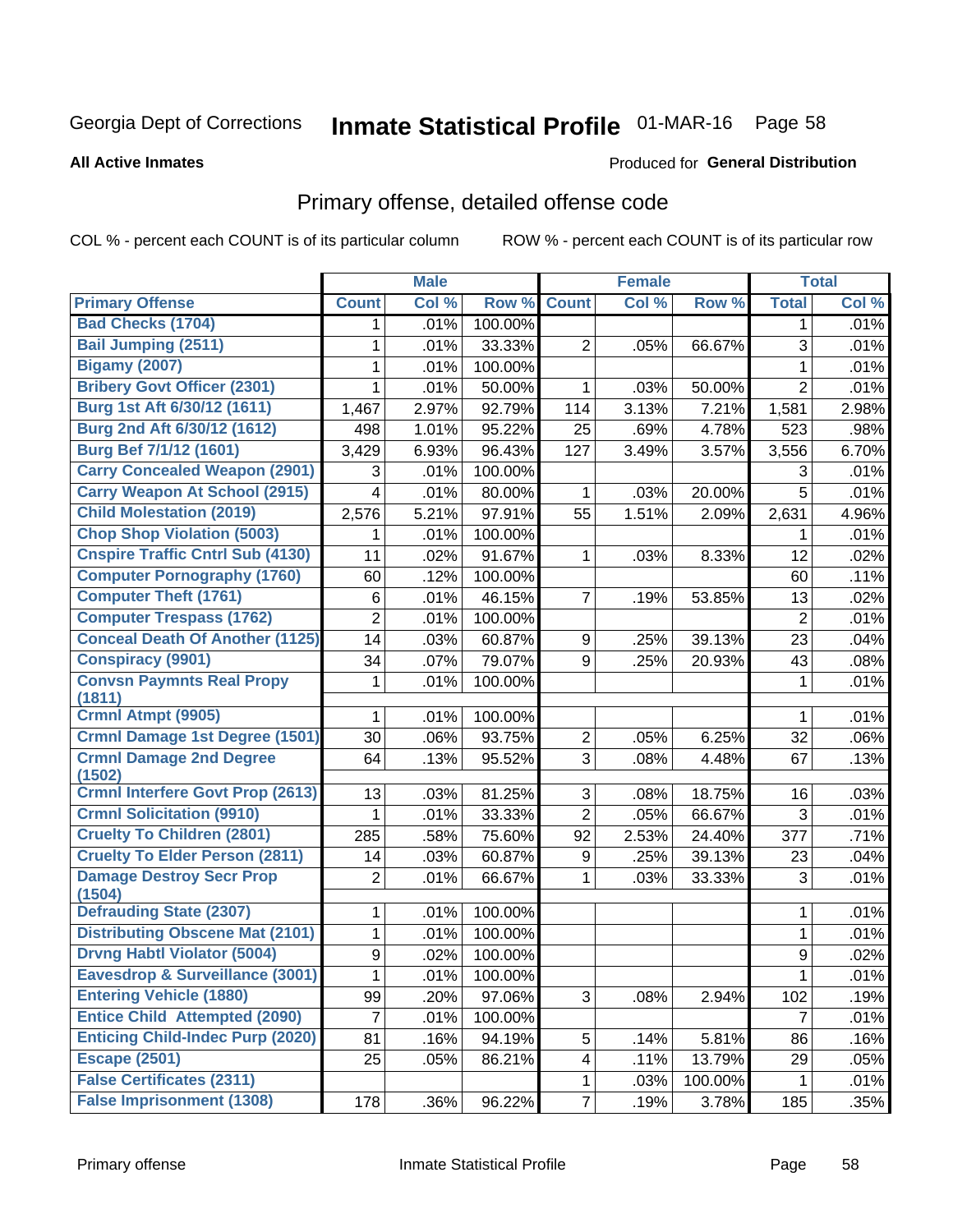## Inmate Statistical Profile 01-MAR-16 Page 59

#### **All Active Inmates**

### Produced for General Distribution

### Primary offense, detailed offense code

COL % - percent each COUNT is of its particular column

|                                            |                 | <b>Male</b> |         |                | <b>Female</b> |         |                | <b>Total</b> |
|--------------------------------------------|-----------------|-------------|---------|----------------|---------------|---------|----------------|--------------|
| <b>Primary Offense</b>                     | <b>Count</b>    | Col %       | Row %   | <b>Count</b>   | Col %         | Row %   | <b>Total</b>   | Col %        |
| <b>False Statements Govt (2408)</b>        | $\overline{24}$ | .05%        | 80.00%  | 6              | .16%          | 20.00%  | 30             | .06%         |
| <b>False Swearing (2402)</b>               | 1               | .01%        | 100.00% |                |               |         | 1              | .01%         |
| <b>False Swearng Writtn Stmt</b>           | 4               | .01%        | 80.00%  | 1              | .03%          | 20.00%  | 5              | .01%         |
| (2205)                                     |                 |             |         |                |               |         |                |              |
| <b>Family Violence Battery (1301)</b>      | 135             | .27%        | 96.43%  | 5              | .14%          | 3.57%   | 140            | .26%         |
| Feticide (1121)                            | 1               | .01%        | 100.00% |                |               |         | 1              | .01%         |
| <b>Feticide By Vehicle (1118)</b>          | 3               | .01%        | 75.00%  | 1              | .03%          | 25.00%  | 4              | .01%         |
| <b>Financial Identity Fraud (1756)</b>     | 44              | .09%        | 52.38%  | 40             | 1.10%         | 47.62%  | 84             | .16%         |
| <b>Fleeing/Eluding Police (2316)</b>       | 305             | .62%        | 95.61%  | 14             | .38%          | 4.39%   | 319            | .60%         |
| Forg 1st Aft 6/30/12 (1711)                | 74              | .15%        | 66.67%  | 37             | 1.02%         | 33.33%  | 111            | .21%         |
| Forg 1st Bef 7/1/12 (1701)                 | 410             | .83%        | 73.08%  | 151            | 4.15%         | 26.92%  | 561            | 1.06%        |
| Forg 2nd Aft 6/30/12 (1712)                | 30              | .06%        | 85.71%  | 5              | .14%          | 14.29%  | 35             | .07%         |
| Forg 2nd Bef 7/1/12 (1702)                 | 12              | .02%        | 92.31%  | 1              | .03%          | 7.69%   | 13             | .02%         |
| Forg 3rd Aft 6/30/12 (1713)                | 25              | .05%        | 65.79%  | 13             | .36%          | 34.21%  | 38             | .07%         |
| Forg 4th Aft 6/30/12 (1714)                | 5               | .01%        | 33.33%  | 10             | .27%          | 66.67%  | 15             | .03%         |
| <b>Forgery Credit Card (1752)</b>          | 3               | .01%        | 100.00% |                |               |         | 3              | .01%         |
| <b>Fraudulent Access Compute</b>           | 4               | .01%        | 66.67%  | $\overline{2}$ | .05%          | 33.33%  | 6              | .01%         |
| (1796)                                     |                 |             |         |                |               |         |                |              |
| <b>Fraudulent Checks (1750)</b>            | 1               | .01%        | 100.00% |                |               |         | $\mathbf 1$    | .01%         |
| <b>Fraudulent Credit Card (1753)</b>       | 49              | .10%        | 65.33%  | 26             | .71%          | 34.67%  | 75             | .14%         |
| <b>Gang Participation (9914)</b>           | 27              | .05%        | 100.00% |                |               |         | 27             | .05%         |
| <b>Guard Line W/Weapon/Drugs</b><br>(2963) | 16              | .03%        | 76.19%  | 5              | .14%          | 23.81%  | 21             | .04%         |
| <b>Habit Traf Viol/Impaired (5005)</b>     | 13              | .03%        | 100.00% |                |               |         | 13             | .02%         |
| <b>Habit Traf Viol/Other (5006)</b>        | 10              | .02%        | 90.91%  | $\mathbf{1}$   | .03%          | 9.09%   | 11             | .02%         |
| <b>Hijacking Motor Vehicle (1911)</b>      | 31              | .06%        | 96.88%  | 1              | .03%          | 3.13%   | 32             | .06%         |
| <b>Hindering Appreh Or Pun (2503)</b>      | 3               | .01%        | 100.00% |                |               |         | $\mathfrak{S}$ | .01%         |
| Hit-Run W/Injury/Fatality (5007)           | 23              | .05%        | 76.67%  | 7              | .19%          | 23.33%  | 30             | .06%         |
| <b>Homicide By Vessel (1124)</b>           | 40              | .08%        | 88.89%  | 5              | .14%          | 11.11%  | 45             | .08%         |
| <b>Illegal Attm To Obt Drugs (4011)</b>    |                 |             |         | 3              | .08%          | 100.00% | 3              | .01%         |
| <b>Impersonating Officer (2405)</b>        | 1               | .01%        | 50.00%  | 1              | .03%          | 50.00%  | $\overline{2}$ | .01%         |
| <b>Impersonation (2404)</b>                | $\overline{2}$  | .01%        | 100.00% |                |               |         | $\overline{2}$ | .01%         |
| <b>Incest (2006)</b>                       | 197             | .40%        | 98.99%  | $\overline{2}$ | .05%          | 1.01%   | 199            | .37%         |
| <b>Incest Atmpt (2098)</b>                 | 1               | .01%        | 100.00% |                |               |         | 1              | .01%         |
| <b>Inciting To Insurrection (2203)</b>     | $\overline{c}$  | .01%        | 66.67%  | 1              | .03%          | 33.33%  | 3              | .01%         |
| <b>Influencing Witness (2313)</b>          | 5               | .01%        | 83.33%  | 1              | .03%          | 16.67%  | 6              | .01%         |
| <b>Injury By Vehicle (1318)</b>            | 80              | .16%        | 85.11%  | 14             | .38%          | 14.89%  | 94             | .18%         |
| <b>Insurrection (2202)</b>                 | $\overline{2}$  | .01%        | 100.00% |                |               |         | $\overline{2}$ | .01%         |
| <b>Interference With Custody (1312)</b>    | 10              | .02%        | 100.00% |                |               |         | 10             | .02%         |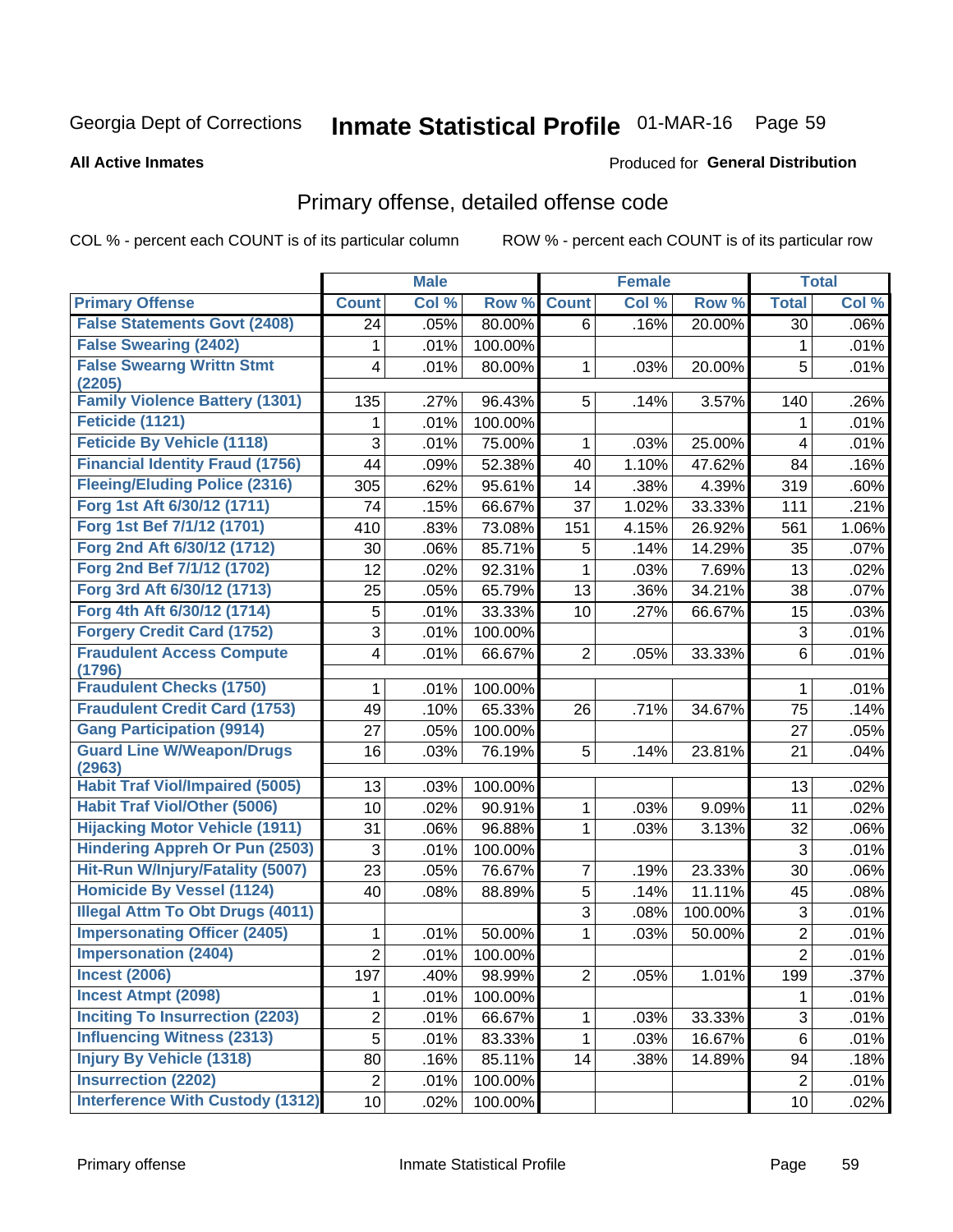## Inmate Statistical Profile 01-MAR-16 Page 60

#### **All Active Inmates**

### Produced for General Distribution

### Primary offense, detailed offense code

COL % - percent each COUNT is of its particular column

|                                            |              | <b>Male</b> |         |                         | <b>Female</b> |         |                | <b>Total</b> |
|--------------------------------------------|--------------|-------------|---------|-------------------------|---------------|---------|----------------|--------------|
| <b>Primary Offense</b>                     | <b>Count</b> | Col %       | Row %   | <b>Count</b>            | Col %         | Row %   | <b>Total</b>   | Col %        |
| <b>Involuntary Manslaughter (1103)</b>     | 156          | .32%        | 86.19%  | $\overline{25}$         | .69%          | 13.81%  | 181            | .34%         |
| Kidnapping (1311)                          | 1,495        | 3.02%       | 97.58%  | 37                      | 1.02%         | 2.42%   | 1,532          | 2.89%        |
| <b>Livestock Theft (1817)</b>              | 3            | .01%        | 100.00% |                         |               |         | 3              | .01%         |
| <b>Lottery Violation (2730)</b>            | 1            | .01%        | 100.00% |                         |               |         | 1              | .01%         |
| <b>Malicious Conf Sane Pers (1310)</b>     |              |             |         | $\mathbf 1$             | .03%          | 100.00% | $\mathbf{1}$   | .01%         |
| Manf Methamph 200-399 Gm                   | 10           | .02%        | 100.00% |                         |               |         | 10             | .02%         |
| (4144)                                     |              |             |         |                         |               |         |                |              |
| <b>Manf Methamph 28-199 Gm</b><br>(4143)   | 15           | .03%        | 78.95%  | $\overline{4}$          | .11%          | 21.05%  | 19             | .04%         |
| Manf Methamph 400+ Gm (4145)               | 1            | .01%        | 100.00% |                         |               |         | 1              | .01%         |
| <b>Manf Methamph Unspec Amt</b>            | 135          | .27%        | 92.47%  | 11                      | .30%          | 7.53%   | 146            | .27%         |
| (4147)                                     |              |             |         |                         |               |         |                |              |
| <b>Manufact Meth Near Child (2803)</b>     | 14           | .03%        | 82.35%  | 3                       | .08%          | 17.65%  | 17             | .03%         |
| <b>Misc Assault/Battery (1300)</b>         | 9            | .02%        | 100.00% |                         |               |         | $9\,$          | .02%         |
| <b>Misc Correctionl Inst Off (6200)</b>    | 4            | .01%        | 57.14%  | 3                       | .08%          | 42.86%  | $\overline{7}$ | .01%         |
| <b>Misc Drugs Trafficking (4100)</b>       | 8            | .02%        | 100.00% |                         |               |         | 8              | .02%         |
| <b>Misc Family Violence (1306)</b>         | 1            | .01%        | 100.00% |                         |               |         | 1              | .01%         |
| <b>Misc Forgery (1700)</b>                 | 5            | .01%        | 83.33%  | 1                       | .03%          | 16.67%  | 6              | .01%         |
| <b>Misc Fraud (1799)</b>                   | 9            | .02%        | 52.94%  | 8                       | .22%          | 47.06%  | 17             | .03%         |
| <b>Misc Homicide Offense (1100)</b>        | 7            | .01%        | 87.50%  | 1                       | .03%          | 12.50%  | 8              | .02%         |
| <b>Misc Invasion Of Privacy (3000)</b>     | 7            | .01%        | 100.00% |                         |               |         | 7              | .01%         |
| <b>Misc Mrals/Pblic H/Safty (6000)</b>     | 1            | .01%        | 100.00% |                         |               |         | 1              | .01%         |
| <b>Misc Sexual Offense (2000)</b>          | 19           | .04%        | 82.61%  | $\overline{\mathbf{4}}$ | .11%          | 17.39%  | 23             | .04%         |
| <b>Misc Weapon/Explosive Off</b>           | 3            | .01%        | 100.00% |                         |               |         | 3              | .01%         |
| (2900)                                     |              |             |         |                         |               |         |                |              |
| <b>Murder (1101)</b>                       | 5,747        | 11.62%      | 93.81%  | 379                     | 10.41%        | 6.19%   | 6,126          | 11.54%       |
| <b>Murder Conspire To Commit</b><br>(1191) | 9            | .02%        | 100.00% |                         |               |         | 9              | .02%         |
| <b>Mutiny In Penal Inst (2507)</b>         | 7            | .01%        | 100.00% |                         |               |         | $\overline{7}$ | .01%         |
| <b>Obstr Of Law Enf Officer (2314)</b>     | 383          | .77%        | 92.07%  | 33                      | .91%          | 7.93%   | 416            | .78%         |
| <b>Pandering By Compulsion (2017)</b>      | 3            | .01%        | 100.00% |                         |               |         | 3              | .01%         |
| Peeping Tom (3002)                         | 19           | .04%        | 100.00% |                         |               |         | 19             | .04%         |
| Perjury (2401)                             | 4            | .01%        | 100.00% |                         |               |         | $\overline{4}$ | .01%         |
| <b>Pimping A Minor Under 18 (2016)</b>     | 12           | .02%        | 85.71%  | $\overline{2}$          | .05%          | 14.29%  | 14             | .03%         |
| <b>Poss Contraband Articles (5171)</b>     | 5            | .01%        | 100.00% |                         |               |         | 5              | .01%         |
| <b>Poss Dep Stim Cntrf Drugs</b>           | 78           | .16%        | 73.58%  | 28                      | .77%          | 26.42%  | 106            | .20%         |
| (4007)                                     |              |             |         |                         |               |         |                |              |
| Poss Drug Related Matrl (4016)             | 22           | .04%        | 78.57%  | 6                       | .16%          | 21.43%  | 28             | .05%         |
| Poss Ephedrine (4030)                      | 5            | .01%        | 83.33%  | $\mathbf{1}$            | .03%          | 16.67%  | 6              | .01%         |
| Poss Firearm 1st Offender (2913)           | 91           | .18%        | 95.79%  | $\vert 4 \vert$         | .11%          | 4.21%   | 95             | .18%         |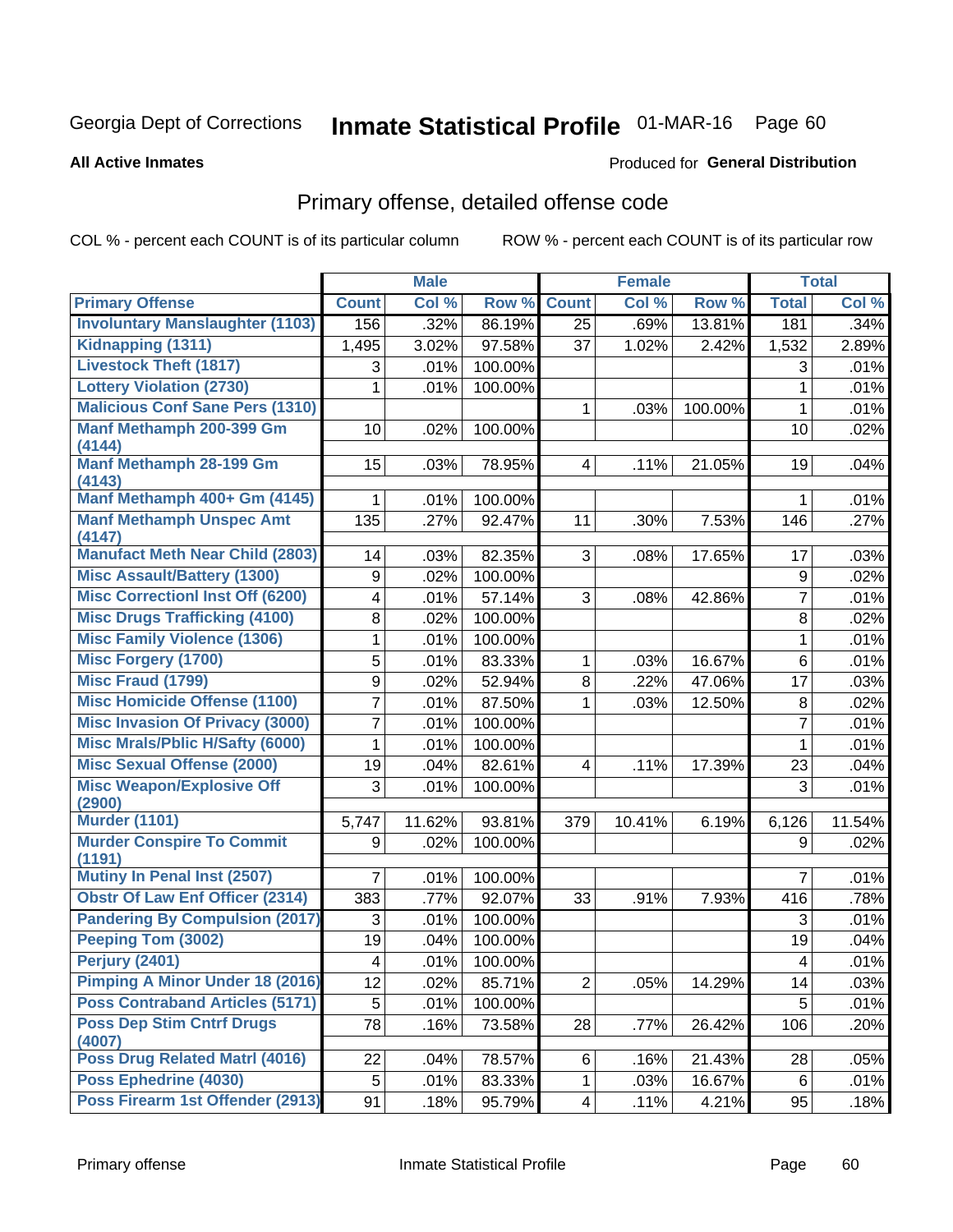## Inmate Statistical Profile 01-MAR-16 Page 61

#### **All Active Inmates**

### Produced for General Distribution

### Primary offense, detailed offense code

COL % - percent each COUNT is of its particular column

|                                            |                | <b>Male</b> |         |                | <b>Female</b> |        |              | <b>Total</b> |
|--------------------------------------------|----------------|-------------|---------|----------------|---------------|--------|--------------|--------------|
| <b>Primary Offense</b>                     | <b>Count</b>   | Col %       | Row %   | <b>Count</b>   | Col %         | Row %  | <b>Total</b> | Col %        |
| <b>Poss Firearm Convct Felon</b>           | 929            | 1.88%       | 96.17%  | 37             | 1.02%         | 3.83%  | 966          | 1.82%        |
| (2914)                                     |                |             |         |                |               |        |              |              |
| <b>Poss Knife During Crime (2911)</b>      | 3              | .01%        | 100.00% |                |               |        | 3            | .01%         |
| Poss Mda/Extsy (4033)                      | $\overline{2}$ | .01%        | 66.67%  | 1              | .03%          | 33.33% | 3            | .01%         |
| Poss Methamphetamine (4031)                | 445            | .90%        | 77.66%  | 128            | 3.52%         | 22.34% | 573          | 1.08%        |
| <b>Poss Narcotics Opiates (4006)</b>       | 74             | .15%        | 80.43%  | 18             | .49%          | 19.57% | 92           | .17%         |
| <b>Poss Of Certain Weapons (2912)</b>      | 29             | .06%        | 96.67%  | 1              | .03%          | 3.33%  | 30           | .06%         |
| Poss Of Cocaine (4022)                     | 486            | .98%        | 89.01%  | 60             | 1.65%         | 10.99% | 546          | 1.03%        |
| <b>Poss Of Firearm Dur Crime</b><br>(2910) | 597            | 1.21%       | 95.06%  | 31             | .85%          | 4.94%  | 628          | 1.18%        |
| <b>Poss Of Lsd (4008)</b>                  | 1              | .01%        | 100.00% |                |               |        | 1            | .01%         |
| Poss Of Marijuana (4009)                   | 64             | .13%        | 96.97%  | $\overline{2}$ | .05%          | 3.03%  | 66           | .12%         |
| <b>Poss Tools Commit Crime (1602)</b>      | 24             | .05%        | 96.00%  | $\mathbf{1}$   | .03%          | 4.00%  | 25           | .05%         |
| Poss W Int Dis Other Drug (4053)           | 114            | .23%        | 85.71%  | 19             | .52%          | 14.29% | 133          | .25%         |
| <b>Poss W Int Dist Cocaine (4050)</b>      | 361            | .73%        | 95.76%  | 16             | .44%          | 4.24%  | 377          | .71%         |
| Poss W Int Dist Marijuana (4051)           | 649            | 1.31%       | 95.86%  | 28             | .77%          | 4.14%  | 677          | 1.28%        |
| Poss W Int Dist Meth (4052)                | 385            | .78%        | 78.09%  | 108            | 2.97%         | 21.91% | 493          | .93%         |
| <b>Poss Wpn Drugs By Prisnr</b><br>(2965)  | 45             | .09%        | 84.91%  | 8              | .22%          | 15.09% | 53           | .10%         |
| <b>Prov Sex Mater To Minors (2110)</b>     | 1              | .01%        | 100.00% |                |               |        | 1            | .01%         |
| <b>Racketeering (3404)</b>                 | 82             | .17%        | 66.13%  | 42             | 1.15%         | 33.87% | 124          | .23%         |
| Rape (2001)                                | 1,762          | 3.56%       | 99.49%  | 9              | .25%          | .51%   | 1,771        | 3.34%        |
| <b>Reck Cond Infected Person</b>           | 7              | .01%        | 77.78%  | $\overline{2}$ | .05%          | 22.22% | 9            | .02%         |
| (1317)                                     |                |             |         |                |               |        |              |              |
| <b>Reckless Abandonment (1120)</b>         | 1              | .01%        | 100.00% |                |               |        | 1            | .01%         |
| <b>Recv Gds Srvs Fraud Obtnd</b>           | 1              | .01%        | 100.00% |                |               |        | $\mathbf{1}$ | .01%         |
| (1755)                                     |                |             |         |                |               |        |              |              |
| Robbery (1901)                             | 1,401          | 2.83%       | 92.84%  | 108            | 2.97%         | 7.16%  | 1,509        | 2.84%        |
| <b>Robbery By Force (1903)</b>             | 233            | .47%        | 93.95%  | 15             | .41%          | 6.05%  | 248          | .47%         |
| <b>Robbery By Intimidation (1904)</b>      | 244            | .49%        | 91.39%  | 23             | .63%          | 8.61%  | 267          | .50%         |
| <b>Robbery By Sudden Snatch</b><br>(1905)  | 138            | .28%        | 96.50%  | 5              | .14%          | 3.50%  | 143          | .27%         |
| <b>S/D Cocaine (4021)</b>                  | 550            | 1.11%       | 95.16%  | 28             | .77%          | 4.84%  | 578          | 1.09%        |
| <b>S/D Cont Sub Public (4017)</b>          | 41             | .08%        | 95.35%  | $\overline{2}$ | .05%          | 4.65%  | 43           | .08%         |
| S/D Cont Sub School (4018)                 | 35             | .07%        | 100.00% |                |               |        | 35           | .07%         |
| S/D Dep Stim Cntrf Drugs (4002)            | 46             | .09%        | 79.31%  | 12             | .33%          | 20.69% | 58           | .11%         |
| <b>S/D Narcotics Opiates (4001)</b>        | 15             | .03%        | 83.33%  | 3              | .08%          | 16.67% | 18           | .03%         |
| S/D Of Marijuana (4004)                    | 257            | .52%        | 96.25%  | 10             | .27%          | 3.75%  | 267          | .50%         |
| Sale Mda/Extsy (4034)                      | 1              | .01%        | 100.00% |                |               |        | 1            | .01%         |
| Sale Methamphetamine (4032)                | 199            | .40%        | 80.57%  | 48             | 1.32%         | 19.43% | 247          | .47%         |
|                                            |                |             |         |                |               |        |              |              |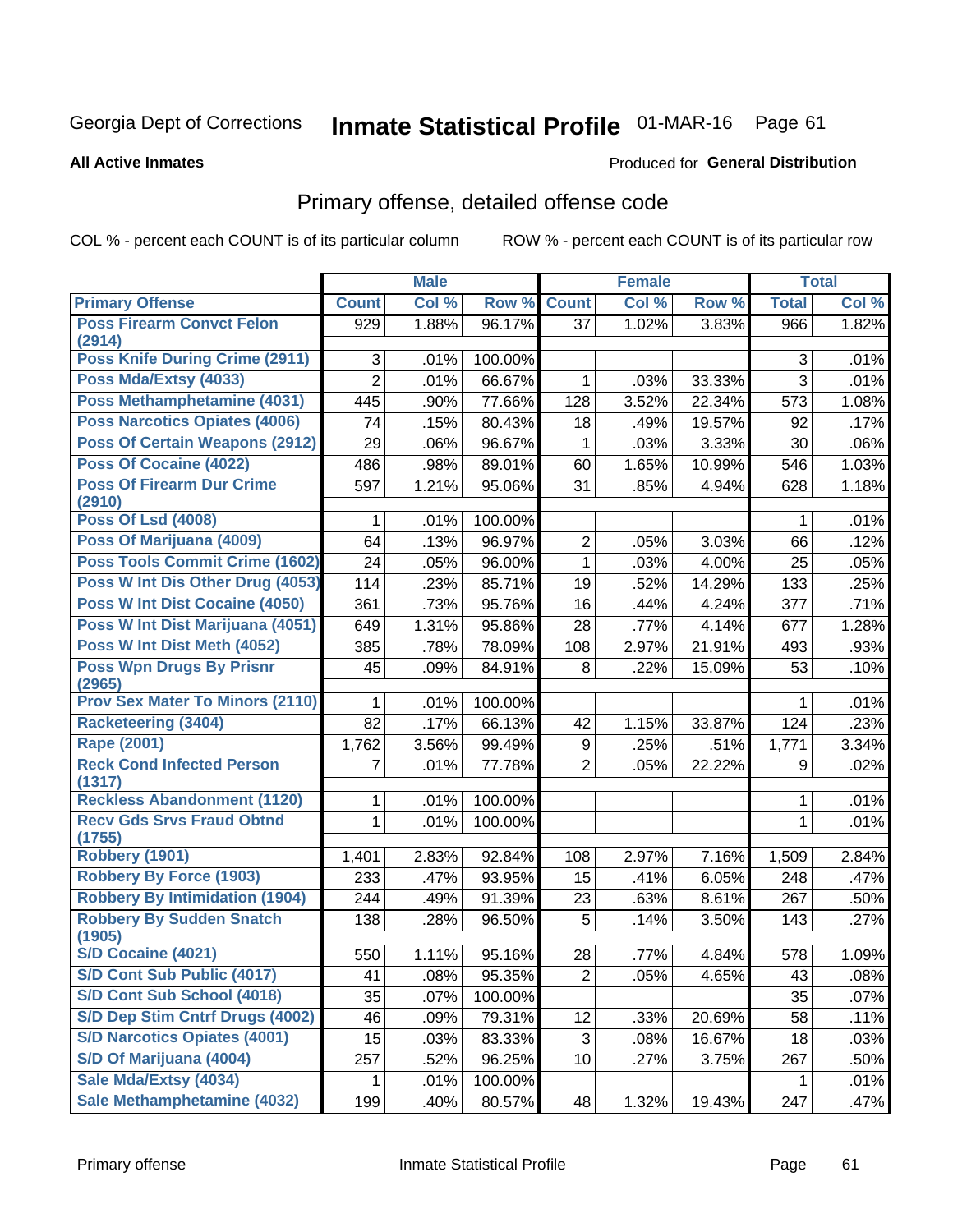## Inmate Statistical Profile 01-MAR-16 Page 62

**All Active Inmates** 

### **Produced for General Distribution**

### Primary offense, detailed offense code

COL % - percent each COUNT is of its particular column

|                                            |                | <b>Male</b> |         |                         | <b>Female</b> |         |                | <b>Total</b> |
|--------------------------------------------|----------------|-------------|---------|-------------------------|---------------|---------|----------------|--------------|
| <b>Primary Offense</b>                     | <b>Count</b>   | Col %       | Row %   | <b>Count</b>            | Col %         | Row %   | <b>Total</b>   | Col %        |
| <b>Sex Exploitation Child (2843)</b>       | 194            | .39%        | 98.48%  | 3                       | .08%          | 1.52%   | 197            | .37%         |
| <b>Sex Offender Fail Registr (2026)</b>    | 498            | 1.01%       | 99.20%  | $\overline{\mathbf{4}}$ | .11%          | .80%    | 502            | .95%         |
| <b>Sex Offender Fail To Move (2028)</b>    | 3              | .01%        | 100.00% |                         |               |         | 3              | .01%         |
| Sexl/Asslt/Agn/Pers/Cstdy (2023)           | 15             | .03%        | 93.75%  | 1                       | .03%          | 6.25%   | 16             | .03%         |
| <b>Sexual Aslt By Therapist (2024)</b>     |                |             |         | $\mathbf{1}$            | .03%          | 100.00% | 1              | .01%         |
| <b>Sexual Battery (2011)</b>               | 187            | .38%        | 98.94%  | 2                       | .05%          | 1.06%   | 189            | .36%         |
| <b>Simple Battery (1316)</b>               | 17             | .03%        | 94.44%  | 1                       | .03%          | 5.56%   | 18             | .03%         |
| <b>Sodomy (2002)</b>                       | 12             | .02%        | 92.31%  | 1                       | .03%          | 7.69%   | 13             | .02%         |
| <b>Solicit Sodomy From Minor</b>           | 5              | .01%        | 100.00% |                         |               |         | 5              | .01%         |
| (2025)                                     |                |             |         |                         |               |         |                |              |
| <b>Solicit/Accepting Bribe (2712)</b>      | 1              | .01%        | 100.00% |                         |               |         | 1              | .01%         |
| <b>Stalking (1320)</b>                     | 4              | .01%        | 100.00% |                         |               |         | 4              | .01%         |
| <b>Statutory Rape (2018)</b>               | 758            | 1.53%       | 97.81%  | 17                      | .47%          | 2.19%   | 775            | 1.46%        |
| <b>Tampering With Evidence (2315)</b>      | 7              | .01%        | 63.64%  | $\overline{\mathbf{4}}$ | .11%          | 36.36%  | 11             | .02%         |
| <b>Terrorist Threats &amp; Acts (1307)</b> | 367            | .74%        | 95.57%  | 17                      | .47%          | 4.43%   | 384            | .72%         |
| <b>Theft Bring Prop In State (1815)</b>    | 9              | .02%        | 90.00%  | 1                       | .03%          | 10.00%  | 10             | .02%         |
| <b>Theft By Conversion (1808)</b>          | 16             | .03%        | 69.57%  | $\overline{7}$          | .19%          | 30.43%  | 23             | .04%         |
| <b>Theft By Deception (1803)</b>           | 39             | .08%        | 88.64%  | $\overline{5}$          | .14%          | 11.36%  | 44             | .08%         |
| <b>Theft By Extortion (1804)</b>           | $\overline{2}$ | .01%        | 100.00% |                         |               |         | $\overline{2}$ | .01%         |
| <b>Theft By Rec Stolen Prop (1806)</b>     | 553            | 1.12%       | 90.51%  | 58                      | 1.59%         | 9.49%   | 611            | 1.15%        |
| <b>Theft By Shoplifting (1821)</b>         | 367            | .74%        | 67.96%  | 173                     | 4.75%         | 32.04%  | 540            | 1.02%        |
| <b>Theft By Taking (1802)</b>              | 769            | 1.55%       | 85.25%  | 133                     | 3.65%         | 14.75%  | 902            | 1.70%        |
| <b>Theft Credit Card (1751)</b>            | 14             | .03%        | 82.35%  | 3                       | .08%          | 17.65%  | 17             | .03%         |
| <b>Theft Motorveh Or Part (1813)</b>       | 45             | .09%        | 93.75%  | $\overline{3}$          | .08%          | 6.25%   | 48             | .09%         |
| <b>Theft Of Lost Property (1805)</b>       | 1              | .01%        | 50.00%  | 1                       | .03%          | 50.00%  | $\sqrt{2}$     | .01%         |
| <b>Theft Of Services (1807)</b>            | $\overline{2}$ | .01%        | 100.00% |                         |               |         | $\overline{2}$ | .01%         |
| <b>Theft Recv Prop Out State (1816)</b>    | $\overline{2}$ | $.01\%$     | 100.00% |                         |               |         | $\overline{c}$ | .01%         |
| <b>Traf Amphtmine 200-399 Gm</b><br>(4127) | $\overline{2}$ | .01%        | 100.00% |                         |               |         | $\overline{2}$ | .01%         |
| <b>Traf Amphtmine 28-199 Gm</b><br>(4126)  | $\overline{2}$ | .01%        | 100.00% |                         |               |         | $\overline{2}$ | .01%         |
| Traf Amphtmine 400+ Gm (4128)              | 6              | .01%        | 100.00% |                         |               |         | 6              | .01%         |
| <b>Traf Cocaine 201-400 Gm (4102)</b>      | 125            | .25%        | 98.43%  | $\overline{c}$          | .05%          | 1.57%   | 127            | .24%         |
| <b>Traf Cocaine 401+ Gm (4103)</b>         | 109            | .22%        | 94.78%  | 6                       | .16%          | 5.22%   | 115            | .22%         |
| Traf Cocaine Less 200 Gm (4101)            | 284            | .57%        | 96.60%  | 10                      | .27%          | 3.40%   | 294            | .55%         |
| <b>Traf Marijna 10-2000 Lb (4121)</b>      | 66             | .13%        | 88.00%  | 9                       | .25%          | 12.00%  | 75             | .14%         |
| <b>Traf Marijna 10001+ Lb (4123)</b>       | 3              | .01%        | 100.00% |                         |               |         | 3              | .01%         |
| Traf Mda/Extsy 200-399gm                   | $\overline{2}$ | .01%        | 100.00% |                         |               |         | $\overline{2}$ | .01%         |
| (4151)                                     |                |             |         |                         |               |         |                |              |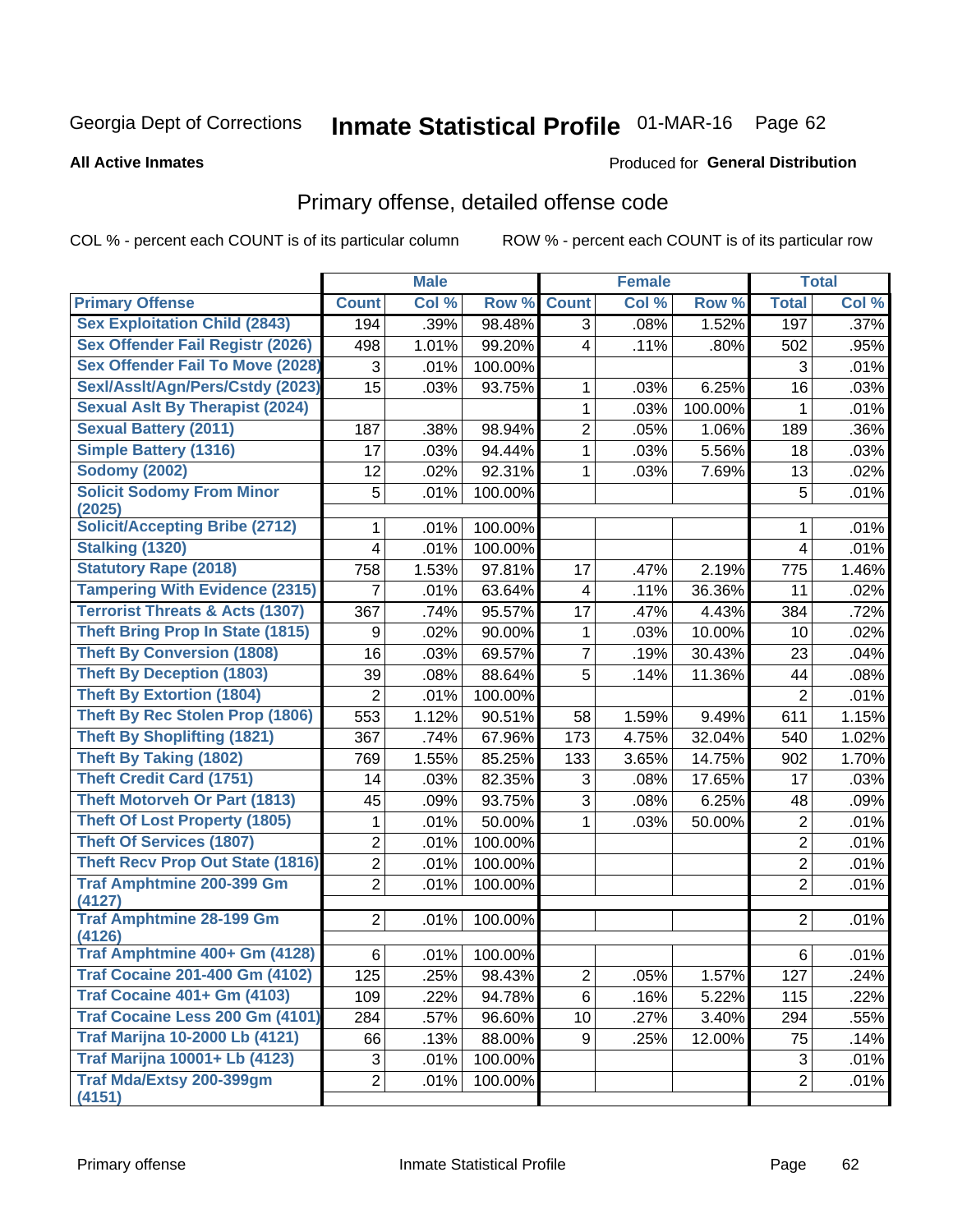## Inmate Statistical Profile 01-MAR-16 Page 63

#### **All Active Inmates**

### **Produced for General Distribution**

### Primary offense, detailed offense code

COL % - percent each COUNT is of its particular column

|                                         |                     | <b>Male</b> |         |                | <b>Female</b> |        |                           | <b>Total</b> |
|-----------------------------------------|---------------------|-------------|---------|----------------|---------------|--------|---------------------------|--------------|
| <b>Primary Offense</b>                  | <b>Count</b>        | Col %       | Row %   | <b>Count</b>   | Col %         | Row %  | <b>Total</b>              | Col %        |
| <b>Traf Mda/Extsy 28-199gm (4150)</b>   | 13                  | .03%        | 86.67%  | $\overline{2}$ | .05%          | 13.33% | $\overline{15}$           | .03%         |
| Traf Mda/Extsy 400+Gm (4152)            | 1                   | .01%        | 100.00% |                |               |        | 1                         | .01%         |
| Traf Methamph 200-399 Gm                | 81                  | .16%        | 88.04%  | 11             | .30%          | 11.96% | 92                        | .17%         |
| (4141)                                  |                     |             |         |                |               |        |                           |              |
| <b>Traf Methamph 28-199 Gm</b>          | 242                 | .49%        | 82.88%  | 50             | 1.37%         | 17.12% | 292                       | .55%         |
| (4140)<br>Traf Methamph 400+ Gm (4142)  | 51                  | .10%        | 83.61%  | 10             | .27%          | 16.39% | 61                        | .11%         |
| <b>Traf Methamph Unspec Amt</b>         | 81                  | .16%        | 78.64%  | 22             | .60%          | 21.36% | 103                       | .19%         |
| (4146)                                  |                     |             |         |                |               |        |                           |              |
| <b>Traf Methaqualone&lt; 400 Gm</b>     | $\overline{2}$      | .01%        | 100.00% |                |               |        | 2                         | .01%         |
| (4124)                                  |                     |             |         |                |               |        |                           |              |
| <b>Traf Narcotic 15-28 Gm (4112)</b>    | 18                  | .04%        | 94.74%  | 1              | .03%          | 5.26%  | 19                        | .04%         |
| Traf Narcotic 29+ Gm (4113)             | 18                  | .04%        | 100.00% |                |               |        | 18                        | .03%         |
| Traf Narcotic Less 14 Gm (4111)         | 20                  | .04%        | 95.24%  | 1              | .03%          | 4.76%  | 21                        | .04%         |
| <b>Unauth Dist Recrd Devices</b>        | 1                   | .01%        | 100.00% |                |               |        | 1                         | .01%         |
| (9907)<br><b>Unknown Offense (9999)</b> |                     |             |         |                |               |        |                           |              |
| Uniwfl Mfg/Del/Dist N-C S (4014)        | 15                  | .03%        | 93.75%  | 1              | .03%          | 6.25%  | 16                        | .03%         |
| <b>Use Comm Facity Vio C Sub</b>        | 10                  | .02%        | 90.91%  | 1              | .03%          | 9.09%  | 11                        | .02%         |
| (4133)                                  | 10                  | .02%        | 83.33%  | $\overline{2}$ | .05%          | 16.67% | 12                        | .02%         |
| <b>Vehicular Homicide (1123)</b>        | 273                 | .55%        | 82.73%  | 57             | 1.57%         | 17.27% | 330                       | .62%         |
| <b>Viol Dngrous Drgs Act (4013)</b>     | 180                 | .36%        | 83.33%  | 36             | .99%          | 16.67% | 216                       | .41%         |
| Viol Ga Cntrl Sbst Act (4012)           | 22                  | .04%        | 91.67%  | $\overline{2}$ | .05%          | 8.33%  | 24                        | .05%         |
| <b>Viol Motor Vehicle Laws (5001)</b>   | 34                  | .07%        | 91.89%  | 3              | .08%          | 8.11%  | 37                        | .07%         |
| <b>Viol Oath Public Offcr (2302)</b>    | 3                   | .01%        | 100.00% |                |               |        | 3                         | .01%         |
| <b>Violatn Othr States Law (8001)</b>   | 30                  | .06%        | 75.00%  | 10             | .27%          | 25.00% | 40                        | .08%         |
| <b>Vol Manslaughter Of Fetus</b>        | $\overline{2}$      | .01%        | 100.00% |                |               |        | $\overline{2}$            | .01%         |
| (1119)                                  |                     |             |         |                |               |        |                           |              |
| <b>Voluntary Manslaughter (1102)</b>    | 1,079               | 2.18%       | 88.59%  | 139            | 3.82%         | 11.41% | 1,218                     | 2.29%        |
| <b>Abandonment Of Dep Child (11)</b>    | 4                   | .01%        | 100.00% |                |               |        | 4                         | .01%         |
| <b>Agg Assault With Knife (26)</b>      | 1                   | .01%        | 100.00% |                |               |        | 1                         | .01%         |
| <b>Assault &amp; Battery (21)</b>       | 7                   | .01%        | 100.00% |                |               |        | 7                         | .01%         |
| <b>Bad Checks (52)</b>                  | $\overline{2}$      | .01%        | 66.67%  | 1              | .03%          | 33.33% | 3                         | .01%         |
| <b>Burglary (45)</b>                    | $\overline{5}$      | .01%        | 100.00% |                |               |        | $\overline{5}$            | .01%         |
| <b>Cheating &amp; Swindling (51)</b>    | 1                   | .01%        | 100.00% |                |               |        | 1                         | .01%         |
| <b>Cpwl &amp; Concealed Weapon (93)</b> | 5                   | .01%        | 100.00% |                |               |        | 5                         | .01%         |
| <b>Crmnl Attempt (98)</b>               | $\overline{2}$      | .01%        | 100.00% |                |               |        | $\overline{2}$            | .01%         |
| <b>Dui</b> (72)                         | 8                   | .02%        | 100.00% |                |               |        | 8                         | .02%         |
| Escape (92)                             | $\overline{3}$      | .01%        | 100.00% |                |               |        | $\ensuremath{\mathsf{3}}$ | .01%         |
| Forgery (55)                            | $\overline{\omega}$ | .01%        | 100.00% |                |               |        | 3                         | .01%         |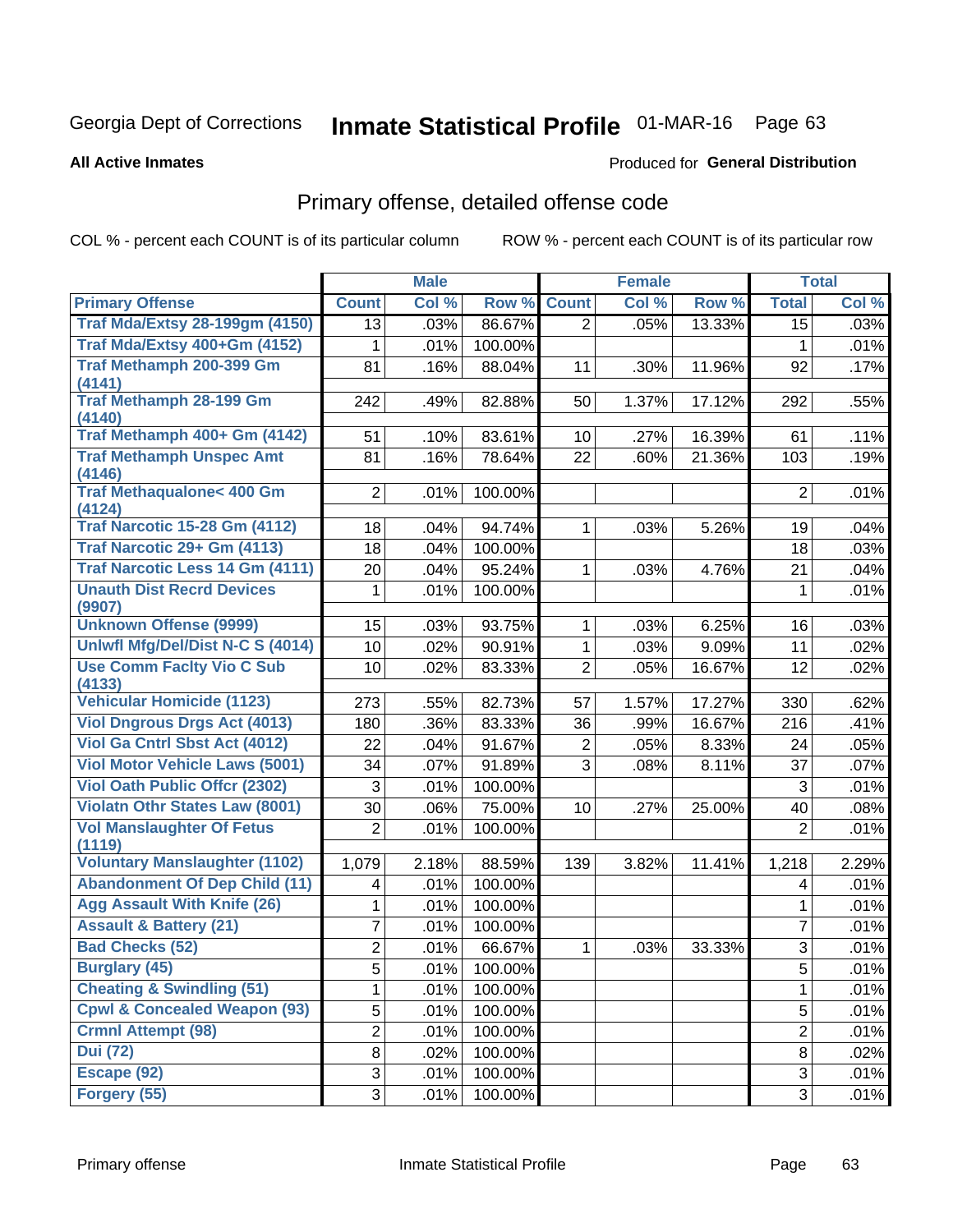## Inmate Statistical Profile 01-MAR-16 Page 64

**All Active Inmates** 

### Produced for General Distribution

### Primary offense, detailed offense code

COL % - percent each COUNT is of its particular column

|                                        |              | <b>Male</b> |         |              | <b>Female</b> |         | <b>Total</b> |       |
|----------------------------------------|--------------|-------------|---------|--------------|---------------|---------|--------------|-------|
| <b>Primary Offense</b>                 | <b>Count</b> | Col %       | Row %   | <b>Count</b> | Col %         | Row %   | <b>Total</b> | Col % |
| <b>Misc Misdemeanor (500)</b>          | 3            | .01%        | 100.00% |              |               |         | 3            | .01%  |
| <b>Obstr Of Law Enf Officer (73)</b>   |              | .01%        | 100.00% |              |               |         |              | .01%  |
| <b>Obtn/Attmpt Drugs Illegly (165)</b> |              | .01%        | 100.00% |              |               |         |              | .01%  |
| <b>Other Misdemeanor (99)</b>          | 9            | .02%        | 100.00% |              |               |         | 9            | .02%  |
| <b>Pointing Gun At Another (96)</b>    |              | .01%        | 100.00% |              |               |         |              | .01%  |
| <b>Poss Ntp Whiskey (64)</b>           |              | .01%        | 100.00% |              |               |         |              | .01%  |
| <b>Prostitution (81)</b>               |              |             |         |              | .03%          | 100.00% |              | .01%  |
| <b>Public Drunkenness (61)</b>         | 2            | .01%        | 100.00% |              |               |         | 2            | .01%  |
| <b>Public Indecency (83)</b>           | 4            | .01%        | 100.00% |              |               |         | 4            | .01%  |
| <b>Shoplifting (94)</b>                |              |             |         |              | .03%          | 100.00% |              | .01%  |
| <b>Simple Assault (24)</b>             |              | .01%        | 100.00% |              |               |         |              | .01%  |
| <b>Simple Battery (25)</b>             |              | .01%        | 100.00% |              |               |         |              | .01%  |
| <b>Theft By Taking (43)</b>            |              | .01%        | 100.00% |              |               |         |              | .01%  |
| <b>Theft By Taking - Larceny (41)</b>  | 23           | .05%        | 100.00% |              |               |         | 23           | .04%  |
| <b>Viol Motor Veh Law (71)</b>         | 2            | .01%        | 100.00% |              |               |         |              | .01%  |
| <b>Wife Beating (28)</b>               | 2            | .01%        | 100.00% |              |               |         | 2            | .01%  |
| <b>Worthless Checks (56)</b>           |              | .01%        | 100.00% |              |               |         |              | .01%  |
| <b>Total Rported</b>                   | 49,456       | 100%        | 93.14%  | 3,641        | 100%          | 6.86%   | 53,097       | 101%  |

| <b>Not</b><br>Reported | -      |       | --<br>$\sim$              |
|------------------------|--------|-------|---------------------------|
| <b>Total</b>           | 49.530 | 3.642 | $F^{\wedge}$ $F^{\wedge}$ |

| Mode (most frequent) | 1902 Armed Robbery | 1101 Murder | 1101 Murder |
|----------------------|--------------------|-------------|-------------|
|----------------------|--------------------|-------------|-------------|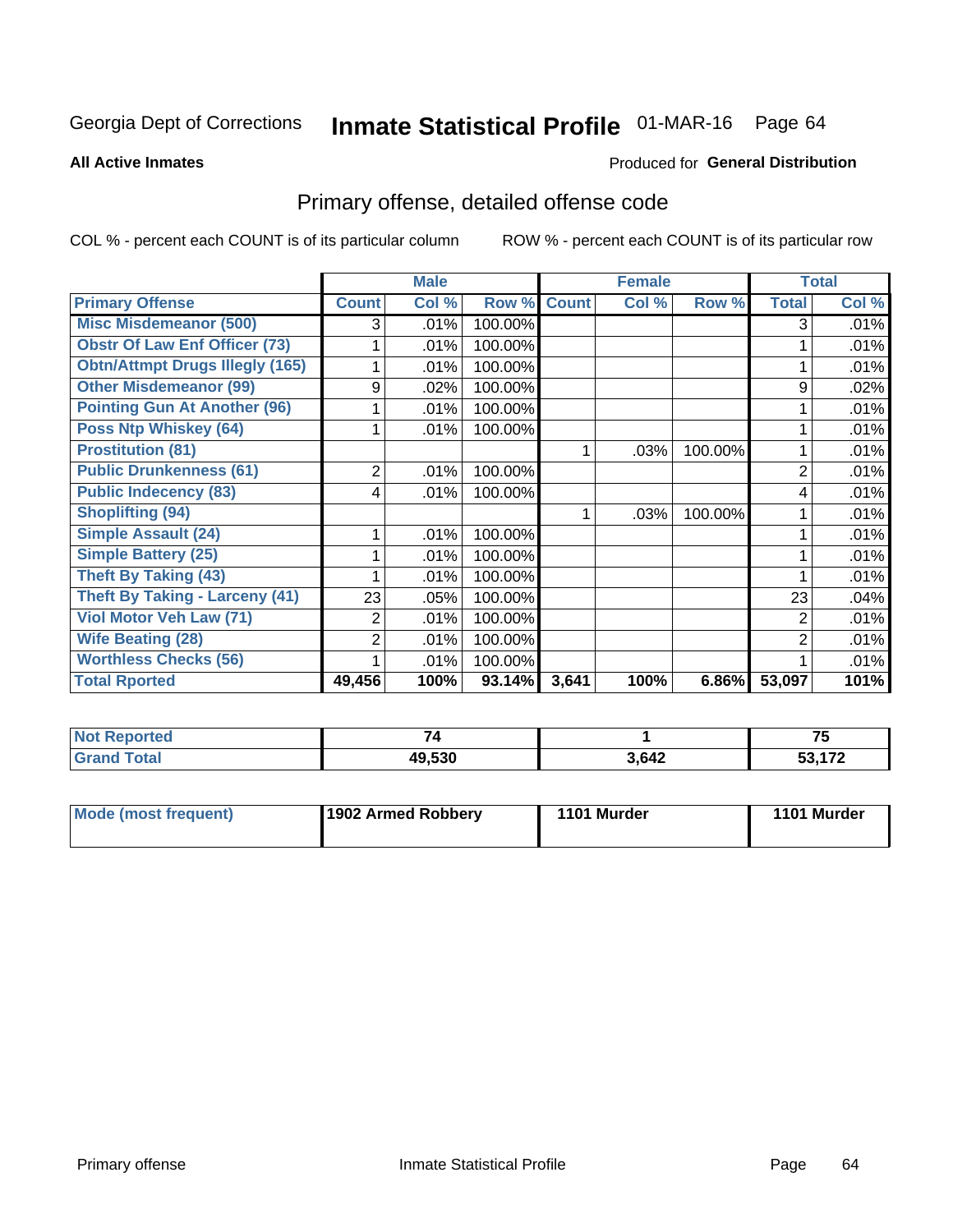## Inmate Statistical Profile 01-MAR-16 Page 65

#### **All Active Inmates**

### Produced for General Distribution

### County of conviction of primary offense

COL % - percent each COUNT is of its particular column

|     |                             |              | <b>Male</b> |        |                          | <b>Female</b> |        |              | <b>Total</b> |
|-----|-----------------------------|--------------|-------------|--------|--------------------------|---------------|--------|--------------|--------------|
|     | <b>County of Conviction</b> | <b>Count</b> | Col %       | Row %  | <b>Count</b>             | Col %         | Row %  | <b>Total</b> | Col %        |
| 000 | <b>Unknown</b>              | 168          | .34%        | 92.31% | 14                       | .38%          | 7.69%  | 182          | .34%         |
| 001 | <b>Appling County</b>       | 92           | .19%        | 93.88% | 6                        | .16%          | 6.12%  | 98           | .18%         |
| 002 | <b>Atkinson County</b>      | 46           | .09%        | 92.00% | 4                        | .11%          | 8.00%  | 50           | .09%         |
| 003 | <b>Bacon County</b>         | 71           | .14%        | 92.21% | 6                        | .16%          | 7.79%  | 77           | .14%         |
| 004 | <b>Baker County</b>         | 10           | .02%        | 83.33% | $\overline{2}$           | .05%          | 16.67% | 12           | .02%         |
| 005 | <b>Baldwin County</b>       | 290          | .59%        | 93.25% | 21                       | .58%          | 6.75%  | 311          | .58%         |
| 006 | <b>Banks County</b>         | 53           | .11%        | 91.38% | 5                        | .14%          | 8.62%  | 58           | .11%         |
| 007 | <b>Barrow County</b>        | 255          | .51%        | 91.73% | 23                       | .63%          | 8.27%  | 278          | .52%         |
| 008 | <b>Bartow County</b>        | 625          | 1.26%       | 88.15% | 84                       | 2.31%         | 11.85% | 709          | 1.33%        |
| 009 | <b>Ben Hill County</b>      | 243          | .49%        | 92.40% | 20                       | .55%          | 7.60%  | 263          | .49%         |
| 010 | <b>Berrien County</b>       | 93           | .19%        | 95.88% | $\overline{\mathbf{4}}$  | .11%          | 4.12%  | 97           | .18%         |
| 011 | <b>Bibb County</b>          | 1,107        | 2.24%       | 94.62% | 63                       | 1.73%         | 5.38%  | 1,170        | 2.20%        |
| 012 | <b>Bleckley County</b>      | 56           | .11%        | 93.33% | 4                        | .11%          | 6.67%  | 60           | .11%         |
| 013 | <b>Brantley County</b>      | 53           | .11%        | 91.38% | 5                        | .14%          | 8.62%  | 58           | .11%         |
| 014 | <b>Brooks County</b>        | 73           | .15%        | 94.81% | 4                        | .11%          | 5.19%  | 77           | .14%         |
| 015 | <b>Bryan County</b>         | 79           | .16%        | 98.75% | $\mathbf 1$              | .03%          | 1.25%  | 80           | .15%         |
| 016 | <b>Bulloch County</b>       | 525          | 1.06%       | 93.42% | 37                       | 1.02%         | 6.58%  | 562          | 1.06%        |
| 017 | <b>Burke County</b>         | 209          | .42%        | 96.31% | 8                        | .22%          | 3.69%  | 217          | .41%         |
| 018 | <b>Butts County</b>         | 114          | .23%        | 95.00% | 6                        | .16%          | 5.00%  | 120          | .23%         |
| 019 | <b>Calhoun County</b>       | 30           | .06%        | 96.77% | $\mathbf{1}$             | .03%          | 3.23%  | 31           | .06%         |
| 020 | <b>Camden County</b>        | 198          | .40%        | 97.06% | 6                        | .16%          | 2.94%  | 204          | .38%         |
| 021 | <b>Candler County</b>       | 114          | .23%        | 92.68% | 9                        | .25%          | 7.32%  | 123          | .23%         |
| 022 | <b>Carroll County</b>       | 553          | 1.12%       | 90.21% | 60                       | 1.65%         | 9.79%  | 613          | 1.15%        |
| 023 | <b>Catoosa County</b>       | 336          | .68%        | 89.60% | 39                       | 1.07%         | 10.40% | 375          | .71%         |
| 024 | <b>Charlton County</b>      | 57           | .12%        | 93.44% | 4                        | .11%          | 6.56%  | 61           | .11%         |
| 025 | <b>Chatham County</b>       | 1,969        | 3.98%       | 96.24% | 77                       | 2.11%         | 3.76%  | 2,046        | 3.85%        |
| 026 | <b>Chattahoochee County</b> | 31           | .06%        | 93.94% | $\overline{2}$           | .05%          | 6.06%  | 33           | .06%         |
| 027 | <b>Chattooga County</b>     | 256          | .52%        | 87.07% | 38                       | 1.04%         | 12.93% | 294          | .55%         |
| 028 | <b>Cherokee County</b>      | 531          | 1.07%       | 89.09% | 65                       | 1.78%         | 10.91% | 596          | 1.12%        |
| 029 | <b>Clarke County</b>        | 459          | .93%        | 93.48% | 32                       | .88%          | 6.52%  | 491          | .92%         |
| 030 | <b>Clay County</b>          | 25           | .05%        | 86.21% | $\overline{\mathcal{A}}$ | .11%          | 13.79% | 29           | .05%         |
| 031 | <b>Clayton County</b>       | 1,456        | 2.94%       | 93.75% | 97                       | 2.66%         | 6.25%  | 1,553        | 2.92%        |
| 032 | <b>Clinch County</b>        | 41           | .08%        | 95.35% | $\overline{2}$           | .05%          | 4.65%  | 43           | .08%         |
| 033 | <b>Cobb County</b>          | 2,509        | 5.07%       | 91.24% | 241                      | 6.62%         | 8.76%  | 2,750        | 5.17%        |
| 034 | <b>Coffee County</b>        | 247          | .50%        | 93.21% | 18                       | .49%          | 6.79%  | 265          | .50%         |
| 035 | <b>Colquitt County</b>      | 214          | .43%        | 95.54% | 10                       | .27%          | 4.46%  | 224          | .42%         |
| 036 | <b>Columbia County</b>      | 397          | .80%        | 90.02% | 44                       | 1.21%         | 9.98%  | 441          | .83%         |
| 037 | <b>Cook County</b>          | 130          | .26%        | 93.53% | 9                        | .25%          | 6.47%  | 139          | .26%         |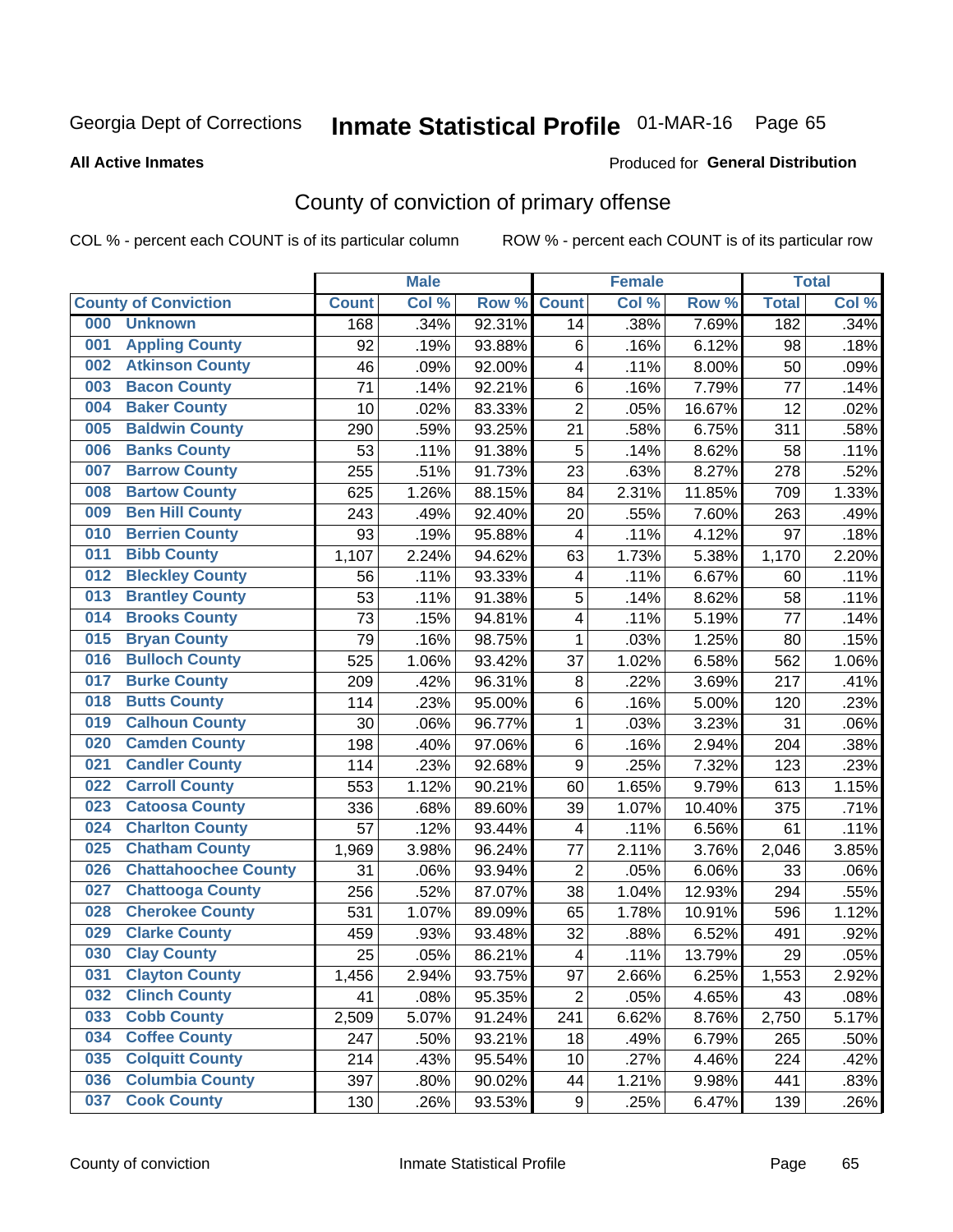## Inmate Statistical Profile 01-MAR-16 Page 66

**All Active Inmates** 

### Produced for General Distribution

### County of conviction of primary offense

COL % - percent each COUNT is of its particular column

|     |                             |                 | <b>Male</b> |         |                         | <b>Female</b> |        |                | <b>Total</b> |
|-----|-----------------------------|-----------------|-------------|---------|-------------------------|---------------|--------|----------------|--------------|
|     | <b>County of Conviction</b> | <b>Count</b>    | Col %       | Row %   | <b>Count</b>            | Col %         | Row %  | <b>Total</b>   | Col %        |
| 038 | <b>Coweta County</b>        | 570             | 1.15%       | 94.53%  | 33                      | .91%          | 5.47%  | 603            | 1.13%        |
| 039 | <b>Crawford County</b>      | 20              | .04%        | 100.00% |                         |               |        | 20             | .04%         |
| 040 | <b>Crisp County</b>         | 281             | .57%        | 94.61%  | 16                      | .44%          | 5.39%  | 297            | .56%         |
| 041 | <b>Dade County</b>          | 97              | .20%        | 94.17%  | $\,6\,$                 | .16%          | 5.83%  | 103            | .19%         |
| 042 | <b>Dawson County</b>        | 94              | .19%        | 91.26%  | 9                       | .25%          | 8.74%  | 103            | .19%         |
| 043 | <b>Decatur County</b>       | 248             | .50%        | 95.75%  | 11                      | .30%          | 4.25%  | 259            | .49%         |
| 044 | <b>Dekalb County</b>        | 3,114           | 6.29%       | 95.23%  | 156                     | 4.28%         | 4.77%  | 3,270          | 6.15%        |
| 045 | <b>Dodge County</b>         | 164             | .33%        | 94.25%  | 10                      | .27%          | 5.75%  | 174            | .33%         |
| 046 | <b>Dooly County</b>         | 97              | .20%        | 96.04%  | $\overline{\mathbf{4}}$ | .11%          | 3.96%  | 101            | .19%         |
| 047 | <b>Dougherty County</b>     | 979             | 1.98%       | 94.59%  | 56                      | 1.54%         | 5.41%  | 1,035          | 1.95%        |
| 048 | <b>Douglas County</b>       | 1,080           | 2.18%       | 89.85%  | 122                     | 3.35%         | 10.15% | 1,202          | 2.26%        |
| 049 | <b>Early County</b>         | 96              | .19%        | 93.20%  | $\overline{7}$          | .19%          | 6.80%  | 103            | .19%         |
| 050 | <b>Echols County</b>        | 8               | .02%        | 100.00% |                         |               |        | 8              | .02%         |
| 051 | <b>Effingham County</b>     | 207             | .42%        | 92.41%  | 17                      | .47%          | 7.59%  | 224            | .42%         |
| 052 | <b>Elbert County</b>        | 132             | .27%        | 91.03%  | 13                      | .36%          | 8.97%  | 145            | .27%         |
| 053 | <b>Emanuel County</b>       | 172             | .35%        | 94.51%  | 10                      | .27%          | 5.49%  | 182            | .34%         |
| 054 | <b>Evans County</b>         | 92              | .19%        | 94.85%  | 5                       | .14%          | 5.15%  | 97             | .18%         |
| 055 | <b>Fannin County</b>        | 90              | .18%        | 87.38%  | 13                      | .36%          | 12.62% | 103            | .19%         |
| 056 | <b>Fayette County</b>       | 338             | .68%        | 88.25%  | 45                      | 1.24%         | 11.75% | 383            | .72%         |
| 057 | <b>Floyd County</b>         | 915             | 1.85%       | 89.71%  | 105                     | 2.88%         | 10.29% | 1,020          | 1.92%        |
| 058 | <b>Forsyth County</b>       | 377             | .76%        | 89.55%  | 44                      | 1.21%         | 10.45% | 421            | .79%         |
| 059 | <b>Franklin County</b>      | 143             | .29%        | 94.08%  | 9                       | .25%          | 5.92%  | 152            | .29%         |
| 060 | <b>Fulton County</b>        | 4,911           | 9.92%       | 96.14%  | 197                     | 5.41%         | 3.86%  | 5,108          | 9.61%        |
| 061 | <b>Gilmer County</b>        | 95              | .19%        | 95.00%  | 5                       | .14%          | 5.00%  | 100            | .19%         |
| 062 | <b>Glascock County</b>      | $6\phantom{1}6$ | .01%        | 85.71%  | $\mathbf{1}$            | .03%          | 14.29% | $\overline{7}$ | .01%         |
| 063 | <b>Glynn County</b>         | 539             | 1.09%       | 92.14%  | 46                      | 1.26%         | 7.86%  | 585            | 1.10%        |
| 064 | <b>Gordon County</b>        | 382             | .77%        | 87.82%  | 53                      | 1.46%         | 12.18% | 435            | .82%         |
| 065 | <b>Grady County</b>         | 162             | .33%        | 94.19%  | 10                      | .27%          | 5.81%  | 172            | .32%         |
| 066 | <b>Greene County</b>        | 119             | .24%        | 95.20%  | $6\phantom{1}$          | .16%          | 4.80%  | 125            | .24%         |
| 067 | <b>Gwinnett County</b>      | 2,363           | 4.77%       | 92.52%  | 191                     | 5.24%         | 7.48%  | 2,554          | 4.80%        |
| 068 | <b>Habersham County</b>     | 104             | .21%        | 93.69%  | $\overline{7}$          | .19%          | 6.31%  | 111            | .21%         |
| 069 | <b>Hall County</b>          | 695             | 1.40%       | 91.69%  | 63                      | 1.73%         | 8.31%  | 758            | 1.43%        |
| 070 | <b>Hancock County</b>       | 30              | .06%        | 93.75%  | $\overline{2}$          | .05%          | 6.25%  | 32             | .06%         |
| 071 | <b>Haralson County</b>      | 143             | .29%        | 94.08%  | 9                       | .25%          | 5.92%  | 152            | .29%         |
| 072 | <b>Harris County</b>        | 101             | .20%        | 88.60%  | 13                      | .36%          | 11.40% | 114            | .21%         |
| 073 | <b>Hart County</b>          | 155             | .31%        | 94.51%  | 9                       | .25%          | 5.49%  | 164            | .31%         |
| 074 | <b>Heard County</b>         | 49              | .10%        | 92.45%  | $\overline{4}$          | .11%          | 7.55%  | 53             | .10%         |
| 075 | <b>Henry County</b>         | 517             | 1.04%       | 90.38%  | 55                      | 1.51%         | 9.62%  | 572            | 1.08%        |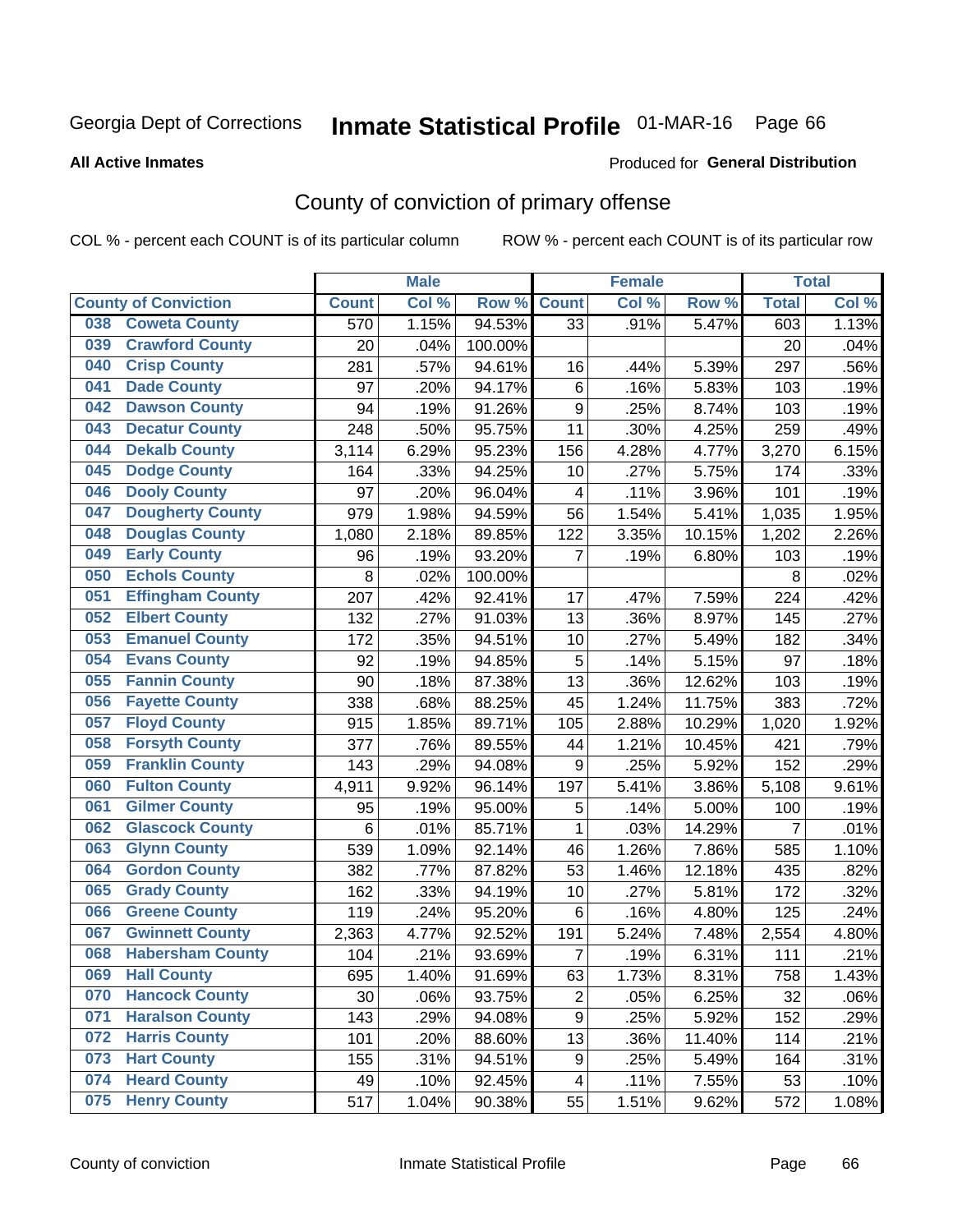## Inmate Statistical Profile 01-MAR-16 Page 67

#### **All Active Inmates**

### Produced for General Distribution

### County of conviction of primary offense

COL % - percent each COUNT is of its particular column

|       |                             |              | <b>Male</b> |         |                           | <b>Female</b> |        |              | <b>Total</b> |
|-------|-----------------------------|--------------|-------------|---------|---------------------------|---------------|--------|--------------|--------------|
|       | <b>County of Conviction</b> | <b>Count</b> | Col %       | Row %   | <b>Count</b>              | Col%          | Row %  | <b>Total</b> | Col %        |
| 076   | <b>Houston County</b>       | 705          | 1.42%       | 93.75%  | 47                        | 1.29%         | 6.25%  | 752          | 1.41%        |
| 077   | <b>Irwin County</b>         | 75           | .15%        | 98.68%  | 1                         | .03%          | 1.32%  | 76           | .14%         |
| 078   | <b>Jackson County</b>       | 245          | .49%        | 94.96%  | 13                        | .36%          | 5.04%  | 258          | .49%         |
| 079   | <b>Jasper County</b>        | 56           | .11%        | 94.92%  | $\ensuremath{\mathsf{3}}$ | .08%          | 5.08%  | 59           | .11%         |
| 080   | <b>Jeff Davis County</b>    | 92           | .19%        | 94.85%  | 5                         | .14%          | 5.15%  | 97           | .18%         |
| 081   | <b>Jefferson County</b>     | 158          | .32%        | 96.93%  | 5                         | .14%          | 3.07%  | 163          | .31%         |
| 082   | <b>Jenkins County</b>       | 87           | .18%        | 95.60%  | 4                         | .11%          | 4.40%  | 91           | .17%         |
| 083   | <b>Johnson County</b>       | 42           | .08%        | 97.67%  | 1                         | .03%          | 2.33%  | 43           | .08%         |
| 084   | <b>Jones County</b>         | 190          | .38%        | 88.79%  | 24                        | .66%          | 11.21% | 214          | .40%         |
| 085   | <b>Lamar County</b>         | 72           | .15%        | 90.00%  | 8                         | .22%          | 10.00% | 80           | .15%         |
| 086   | <b>Lanier County</b>        | 55           | .11%        | 100.00% |                           |               |        | 55           | .10%         |
| 087   | <b>Laurens County</b>       | 269          | .54%        | 94.39%  | 16                        | .44%          | 5.61%  | 285          | .54%         |
| 088   | <b>Lee County</b>           | 64           | .13%        | 90.14%  | $\overline{7}$            | .19%          | 9.86%  | 71           | .13%         |
| 089   | <b>Liberty County</b>       | 245          | .49%        | 92.45%  | 20                        | .55%          | 7.55%  | 265          | .50%         |
| 090   | <b>Lincoln County</b>       | 28           | .06%        | 96.55%  | 1                         | .03%          | 3.45%  | 29           | .05%         |
| 091   | <b>Long County</b>          | 74           | .15%        | 89.16%  | 9                         | .25%          | 10.84% | 83           | .16%         |
| 092   | <b>Lowndes County</b>       | 515          | 1.04%       | 96.08%  | 21                        | .58%          | 3.92%  | 536          | 1.01%        |
| 093   | <b>Lumpkin County</b>       | 88           | .18%        | 94.62%  | 5                         | .14%          | 5.38%  | 93           | .17%         |
| 094   | <b>Macon County</b>         | 64           | .13%        | 100.00% |                           |               |        | 64           | .12%         |
| 095   | <b>Madison County</b>       | 137          | .28%        | 91.33%  | 13                        | .36%          | 8.67%  | 150          | .28%         |
| 096   | <b>Marion County</b>        | 24           | .05%        | 92.31%  | $\overline{2}$            | .05%          | 7.69%  | 26           | .05%         |
| 097   | <b>Mcduffie County</b>      | 188          | .38%        | 94.00%  | 12                        | .33%          | 6.00%  | 200          | .38%         |
| 098   | <b>Mcintosh County</b>      | 54           | .11%        | 100.00% |                           |               |        | 54           | .10%         |
| 099   | <b>Meriwether County</b>    | 173          | .35%        | 91.05%  | 17                        | .47%          | 8.95%  | 190          | .36%         |
| 100   | <b>Miller County</b>        | 30           | .06%        | 96.77%  | 1                         | .03%          | 3.23%  | 31           | .06%         |
| 101   | <b>Mitchell County</b>      | 158          | .32%        | 91.86%  | 14                        | .38%          | 8.14%  | 172          | .32%         |
| 102   | <b>Monroe County</b>        | 134          | .27%        | 88.16%  | 18                        | .49%          | 11.84% | 152          | .29%         |
| 103   | <b>Montgomery County</b>    | 30           | .06%        | 90.91%  | $\ensuremath{\mathsf{3}}$ | .08%          | 9.09%  | 33           | .06%         |
| 104   | <b>Morgan County</b>        | 154          | .31%        | 90.59%  | 16                        | .44%          | 9.41%  | 170          | .32%         |
| 105   | <b>Murray County</b>        | 166          | .34%        | 93.26%  | 12                        | .33%          | 6.74%  | 178          | .33%         |
| 106   | <b>Muscogee County</b>      | 1,238        | 2.50%       | 94.87%  | 67                        | 1.84%         | 5.13%  | 1,305        | 2.45%        |
| 107   | <b>Newton County</b>        | 703          | 1.42%       | 92.38%  | 58                        | 1.59%         | 7.62%  | 761          | 1.43%        |
| 108   | <b>Oconee County</b>        | 51           | .10%        | 98.08%  | 1                         | .03%          | 1.92%  | 52           | .10%         |
| 109   | <b>Oglethorpe County</b>    | 64           | .13%        | 96.97%  | $\overline{c}$            | .05%          | 3.03%  | 66           | .12%         |
| 110   | <b>Paulding County</b>      | 239          | .48%        | 93.00%  | 18                        | .49%          | 7.00%  | 257          | .48%         |
| 111   | <b>Peach County</b>         | 90           | .18%        | 95.74%  | 4                         | .11%          | 4.26%  | 94           | .18%         |
| 112   | <b>Pickens County</b>       | 80           | .16%        | 87.91%  | 11                        | .30%          | 12.09% | 91           | .17%         |
| $113$ | <b>Pierce County</b>        | 90           | .18%        | 97.83%  | $\overline{c}$            | .05%          | 2.17%  | 92           | .17%         |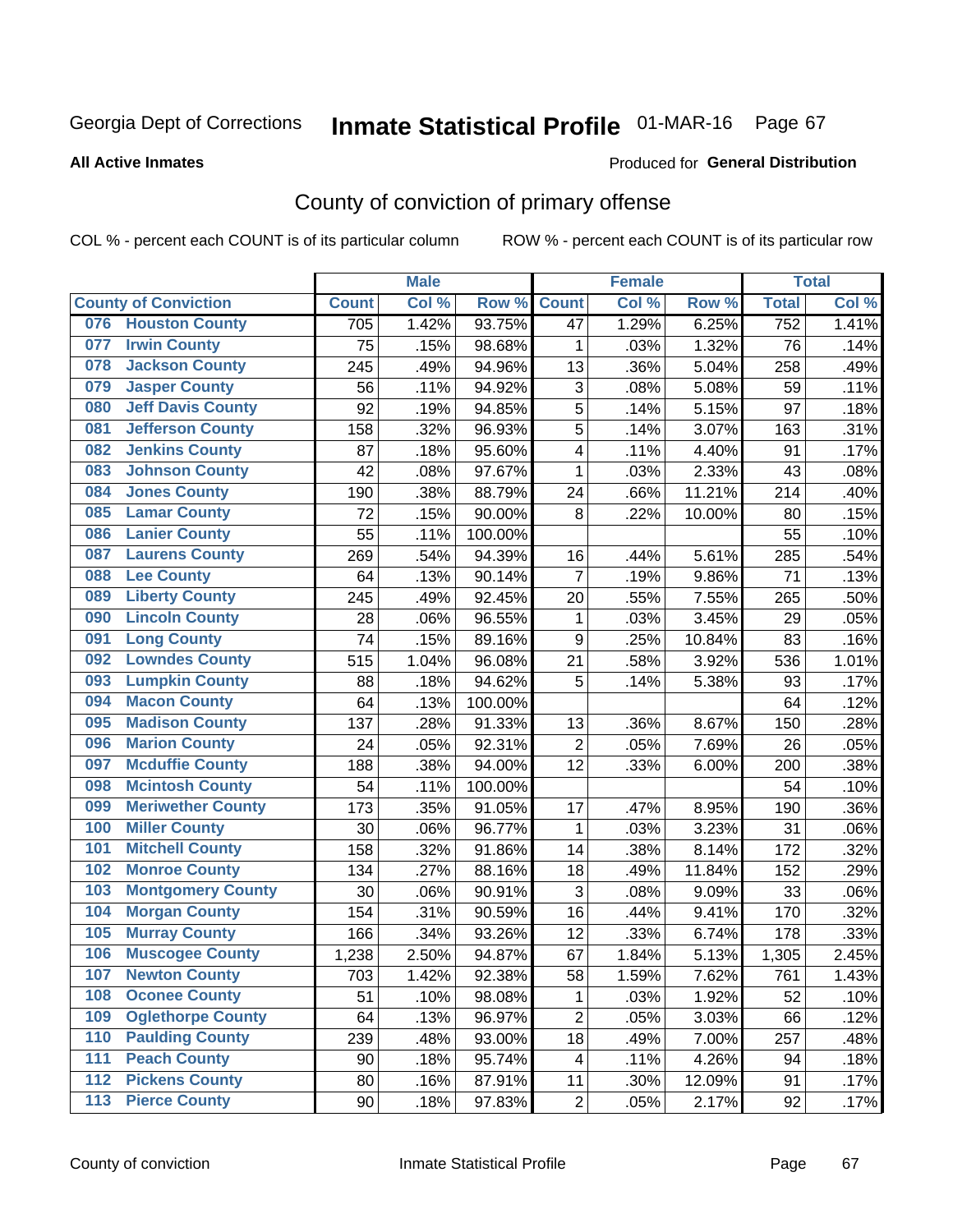## Inmate Statistical Profile 01-MAR-16 Page 68

**All Active Inmates** 

### Produced for General Distribution

### County of conviction of primary offense

COL % - percent each COUNT is of its particular column

|                                        |              | <b>Male</b> |         |                           | <b>Female</b> |        |                 | <b>Total</b> |
|----------------------------------------|--------------|-------------|---------|---------------------------|---------------|--------|-----------------|--------------|
| <b>County of Conviction</b>            | <b>Count</b> | Col %       | Row %   | <b>Count</b>              | Col %         | Row %  | <b>Total</b>    | Col %        |
| <b>Pike County</b><br>114              | 43           | .09%        | 86.00%  | $\overline{7}$            | .19%          | 14.00% | $\overline{50}$ | .09%         |
| <b>Polk County</b><br>$\overline{115}$ | 172          | .35%        | 93.99%  | 11                        | .30%          | 6.01%  | 183             | .34%         |
| <b>Pulaski County</b><br>116           | 50           | .10%        | 94.34%  | $\ensuremath{\mathsf{3}}$ | .08%          | 5.66%  | 53              | .10%         |
| <b>Putnam County</b><br>117            | 146          | .29%        | 96.69%  | 5                         | .14%          | 3.31%  | 151             | .28%         |
| 118<br><b>Quitman County</b>           | 14           | .03%        | 100.00% |                           |               |        | 14              | .03%         |
| <b>Rabun County</b><br>119             | 46           | .09%        | 85.19%  | 8                         | .22%          | 14.81% | 54              | .10%         |
| <b>Randolph County</b><br>120          | 64           | .13%        | 95.52%  | 3                         | .08%          | 4.48%  | 67              | .13%         |
| <b>Richmond County</b><br>121          | 1,966        | 3.97%       | 94.38%  | 117                       | 3.21%         | 5.62%  | 2,083           | 3.92%        |
| <b>Rockdale County</b><br>122          | 447          | .90%        | 91.79%  | 40                        | 1.10%         | 8.21%  | 487             | .92%         |
| <b>Schley County</b><br>123            | 14           | .03%        | 100.00% |                           |               |        | 14              | .03%         |
| <b>Screven County</b><br>124           | 135          | .27%        | 93.75%  | 9                         | .25%          | 6.25%  | 144             | .27%         |
| <b>Seminole County</b><br>125          | 67           | .14%        | 88.16%  | 9                         | .25%          | 11.84% | 76              | .14%         |
| <b>Spalding County</b><br>126          | 511          | 1.03%       | 91.58%  | 47                        | 1.29%         | 8.42%  | 558             | 1.05%        |
| <b>Stephens County</b><br>127          | 161          | .33%        | 92.00%  | 14                        | .38%          | 8.00%  | 175             | .33%         |
| <b>Stewart County</b><br>128           | 38           | .08%        | 97.44%  | 1                         | .03%          | 2.56%  | 39              | .07%         |
| <b>Sumter County</b><br>129            | 196          | .40%        | 94.69%  | 11                        | .30%          | 5.31%  | 207             | .39%         |
| <b>Talbot County</b><br>130            | 42           | .08%        | 95.45%  | $\mathbf 2$               | .05%          | 4.55%  | 44              | .08%         |
| <b>Taliaferro County</b><br>131        | 18           | .04%        | 94.74%  | $\mathbf{1}$              | .03%          | 5.26%  | 19              | .04%         |
| <b>Tattnall County</b><br>132          | 183          | .37%        | 92.42%  | 15                        | .41%          | 7.58%  | 198             | .37%         |
| <b>Taylor County</b><br>133            | 61           | .12%        | 95.31%  | 3                         | .08%          | 4.69%  | 64              | .12%         |
| <b>Telfair County</b><br>134           | 95           | .19%        | 91.35%  | $\boldsymbol{9}$          | .25%          | 8.65%  | 104             | .20%         |
| <b>Terrell County</b><br>135           | 89           | .18%        | 96.74%  | 3                         | .08%          | 3.26%  | 92              | .17%         |
| <b>Thomas County</b><br>136            | 230          | .46%        | 93.50%  | 16                        | .44%          | 6.50%  | 246             | .46%         |
| <b>Tift County</b><br>137              | 351          | .71%        | 94.86%  | 19                        | .52%          | 5.14%  | 370             | .70%         |
| <b>Toombs County</b><br>138            | 336          | .68%        | 92.56%  | 27                        | .74%          | 7.44%  | 363             | .68%         |
| <b>Towns County</b><br>139             | 40           | .08%        | 78.43%  | 11                        | .30%          | 21.57% | 51              | .10%         |
| <b>Treutlen County</b><br>140          | 86           | .17%        | 93.48%  | 6                         | .16%          | 6.52%  | 92              | .17%         |
| <b>Troup County</b><br>141             | 555          | 1.12%       | 91.28%  | 53                        | 1.46%         | 8.72%  | 608             | 1.14%        |
| <b>Turner County</b><br>142            | 70           | .14%        | 97.22%  | $\overline{2}$            | .05%          | 2.78%  | 72              | .14%         |
| <b>Twiggs County</b><br>143            | 61           | .12%        | 93.85%  | $\overline{\mathbf{4}}$   | .11%          | 6.15%  | 65              | .12%         |
| <b>Union County</b><br>144             | 76           | .15%        | 90.48%  | 8                         | .22%          | 9.52%  | 84              | .16%         |
| 145<br><b>Upson County</b>             | 159          | .32%        | 93.53%  | 11                        | .30%          | 6.47%  | 170             | .32%         |
| <b>Walker County</b><br>146            | 428          | .86%        | 89.17%  | 52                        | 1.43%         | 10.83% | 480             | .90%         |
| <b>Walton County</b><br>147            | 507          | 1.02%       | 91.68%  | 46                        | 1.26%         | 8.32%  | 553             | 1.04%        |
| <b>Ware County</b><br>148              | 339          | .68%        | 91.62%  | 31                        | .85%          | 8.38%  | 370             | .70%         |
| <b>Warren County</b><br>149            | 39           | .08%        | 95.12%  | $\overline{2}$            | .05%          | 4.88%  | 41              | .08%         |
| <b>Washington County</b><br>150        | 189          | .38%        | 91.75%  | 17                        | .47%          | 8.25%  | 206             | .39%         |
| <b>Wayne County</b><br>151             | 159          | .32%        | 92.98%  | 12                        | .33%          | 7.02%  | 171             | .32%         |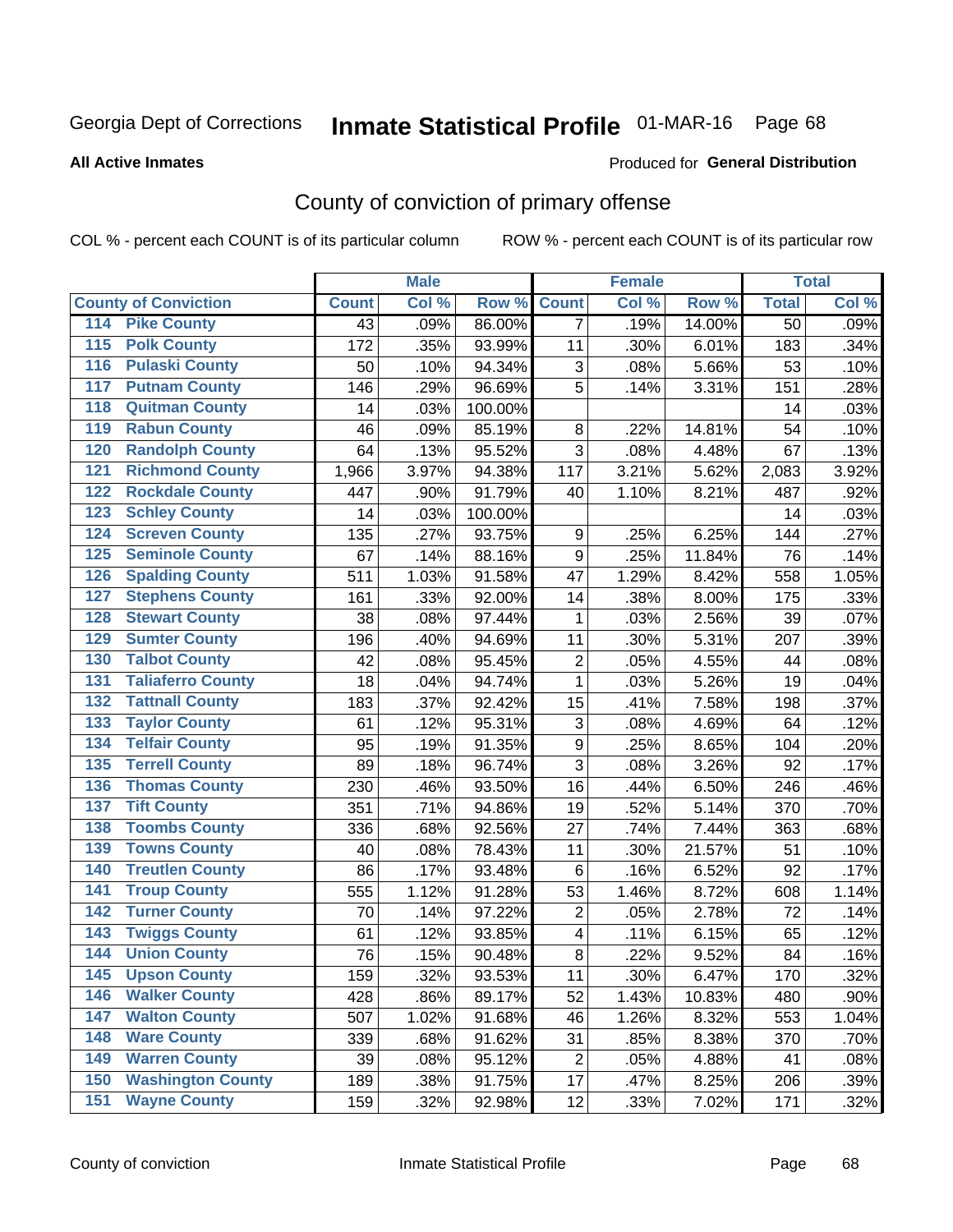## Inmate Statistical Profile 01-MAR-16 Page 69

**All Active Inmates** 

### Produced for General Distribution

### County of conviction of primary offense

COL % - percent each COUNT is of its particular column

|                                |              | <b>Male</b> |         |                | <b>Female</b> |        |              | <b>Total</b> |
|--------------------------------|--------------|-------------|---------|----------------|---------------|--------|--------------|--------------|
| <b>County of Conviction</b>    | <b>Count</b> | Col %       |         | Row % Count    | Col %         | Row %  | <b>Total</b> | Col %        |
| <b>Webster County</b><br>152   | 6            | .01%        | 100.00% |                |               |        | 6            | .01%         |
| <b>Wheeler County</b><br>153   | 25           | $.05\%$     | 96.15%  |                | .03%          | 3.85%  | 26           | .05%         |
| <b>White County</b><br>154     | 110          | .22%        | 86.61%  | 17             | .47%          | 13.39% | 127          | .24%         |
| <b>Whitfield County</b><br>155 | 587          | 1.19%       | 88.14%  | 79             | 2.17%         | 11.86% | 666          | 1.25%        |
| <b>Wilcox County</b><br>156    | 41           | $.08\%$     | 97.62%  |                | .03%          | 2.38%  | 42           | .08%         |
| <b>Wilkes County</b><br>157    | 74           | .15%        | 98.67%  |                | .03%          | 1.33%  | 75           | .14%         |
| <b>Wilkinson County</b><br>158 | 50           | .10%        | 96.15%  | $\overline{2}$ | .05%          | 3.85%  | 52           | .10%         |
| <b>Worth County</b><br>159     | 126          | .25%        | 94.03%  | 8              | $.22\%$       | 5.97%  | 134          | .25%         |
| <b>Troup County Ci</b><br>447  |              | $.01\%$     | 100.00% |                |               |        |              | .01%         |
| <b>Total Rported</b>           | 49,530       | 100%        | 93.15%  | 3,642          | 100%          | 6.85%  | 53,172       | 100%         |

| <b>Not Reported</b> |        |       |                    |
|---------------------|--------|-------|--------------------|
| <b>Grand Total</b>  | 49,530 | 3,642 | $E_2$ $472$<br>--- |

|  | <b>Mode (most frequent)</b> | <b>Fulton County</b> | <b>Cobb County</b> | <b>Fulton County</b> |
|--|-----------------------------|----------------------|--------------------|----------------------|
|--|-----------------------------|----------------------|--------------------|----------------------|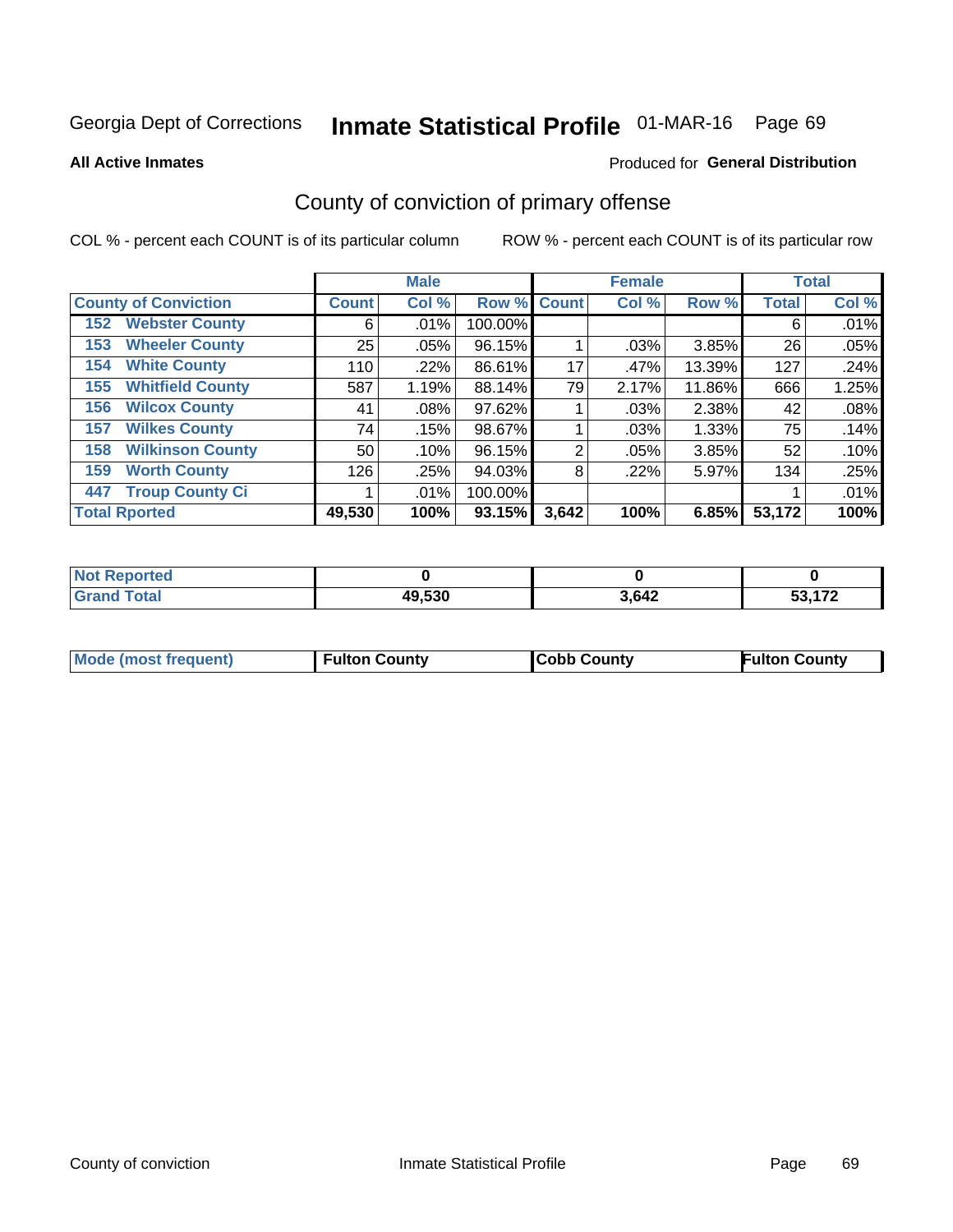### Georgia Dept of Corrections **All Active Inmates**

# Inmate Statistical Profile 01-MAR-16 Page 70

Produced for General Distribution

## Circuit of conviction of primary offense

COL % - percent each COUNT is of its particular column ROW % - percent each COUNT is of its particular row

|                         |                                 |              | <b>Male</b> |        |                 | <b>Female</b> |        |                    | <b>Total</b> |
|-------------------------|---------------------------------|--------------|-------------|--------|-----------------|---------------|--------|--------------------|--------------|
|                         | <b>Circuit of Conviction</b>    | <b>Count</b> | Col %       | Row %  | <b>Count</b>    | Col %         | Row %  | <b>Total</b>       | Col %        |
| 1                       | <b>Alapaha Circuit</b>          | 365          | .74%        | 95.05% | $\overline{19}$ | .52%          | 4.95%  | 384                | .72%         |
| $\overline{2}$          | <b>Alcovy Circuit</b>           | 1,210        | 2.45%       | 92.09% | 104             | 2.87%         | 7.91%  | 1,314              | 2.48%        |
| $\overline{\mathbf{3}}$ | <b>Atlanta Circuit</b>          | 4,911        | 9.95%       | 96.14% | 197             | 5.43%         | 3.86%  | 5,108              | 9.64%        |
| 4                       | <b>Atlantic Circuit</b>         | 727          | 1.47%       | 93.56% | 50              | 1.38%         | 6.44%  | 777                | 1.47%        |
| 5                       | <b>Augusta Circuit</b>          | 2,572        | 5.21%       | 93.83% | 169             | 4.66%         | 6.17%  | 2,741              | 5.17%        |
| $\overline{\mathbf{6}}$ | <b>Blue Ridge Circuit</b>       | 531          | 1.08%       | 89.09% | 65              | 1.79%         | 10.91% | 596                | 1.12%        |
| $\overline{\mathbf{7}}$ | <b>Brunswick Circuit</b>        | 1,080        | 2.19%       | 93.51% | 75              | 2.07%         | 6.49%  | 1,155              | 2.18%        |
| 8                       | <b>Chattahoochee Circuit</b>    | 1,497        | 3.03%       | 94.39% | 89              | 2.45%         | 5.61%  | 1,586              | 2.99%        |
| $\overline{9}$          | <b>Cherokee Circuit</b>         | 1,007        | 2.04%       | 88.02% | 137             | 3.78%         | 11.98% | 1,144              | 2.16%        |
| 10                      | <b>Clayton Circuit</b>          | 1,456        | 2.95%       | 93.75% | 97              | 2.67%         | 6.25%  | 1,553              | 2.93%        |
| $\overline{11}$         | <b>Cobb Circuit</b>             | 2,509        | 5.08%       | 91.24% | 241             | 6.64%         | 8.76%  | 2,750              | 5.19%        |
| 12                      | <b>Conasauga Circuit</b>        | 753          | 1.53%       | 89.22% | 91              | 2.51%         | 10.78% | 844                | 1.59%        |
| $\overline{13}$         | <b>Cordele Circuit</b>          | 662          | 1.34%       | 94.17% | 41              | 1.13%         | 5.83%  | 703                | 1.33%        |
| $\overline{14}$         | <b>Coweta Circuit</b>           | 1,900        | 3.85%       | 91.92% | 167             | 4.60%         | 8.08%  | 2,067              | 3.90%        |
| 15                      | <b>Dougherty Circuit</b>        | 979          | 1.98%       | 94.59% | 56              | 1.54%         | 5.41%  | 1,035              | 1.95%        |
| 16                      | <b>Dublin Circuit</b>           | 458          | .93%        | 94.43% | 27              | .74%          | 5.57%  | 485                | .92%         |
| $\overline{17}$         | <b>Eastern Circuit</b>          | 1,969        | 3.99%       | 96.24% | 77              | 2.12%         | 3.76%  | $\overline{2,}046$ | 3.86%        |
| 18                      | <b>Flint Circuit</b>            | 517          | 1.05%       | 90.38% | 55              | 1.52%         | 9.62%  | 572                | 1.08%        |
| 19                      | <b>Griffin Circuit</b>          | 1,051        | 2.13%       | 90.53% | 110             | 3.03%         | 9.47%  | 1,161              | 2.19%        |
| 20                      | <b>Gwinnett Circuit</b>         | 2,363        | 4.79%       | 92.52% | 191             | 5.26%         | 7.48%  | 2,554              | 4.82%        |
| $\overline{21}$         | <b>Houston Circuit</b>          | 705          | 1.43%       | 93.75% | 47              | 1.30%         | 6.25%  | 752                | 1.42%        |
| $\overline{22}$         | <b>Lookout Mountain Circuit</b> | 1,117        | 2.26%       | 89.22% | 135             | 3.72%         | 10.78% | 1,252              | 2.36%        |
| 23                      | <b>Macon Circuit</b>            | 1,217        | 2.47%       | 94.78% | 67              | 1.85%         | 5.22%  | 1,284              | 2.42%        |
| 24                      | <b>Middle Circuit</b>           | 969          | 1.96%       | 93.44% | 68              | 1.87%         | 6.56%  | 1,037              | 1.96%        |
| $\overline{25}$         | <b>Mountain Circuit</b>         | 311          | .63%        | 91.47% | 29              | .80%          | 8.53%  | 340                | .64%         |
| 26                      | <b>Northeastern Circuit</b>     | 789          | 1.60%       | 91.64% | 72              | 1.98%         | 8.36%  | 861                | 1.62%        |
| 27                      | <b>Northern Circuit</b>         | 631          | 1.28%       | 93.21% | 46              | 1.27%         | 6.79%  | 677                | 1.28%        |
| 28                      | <b>Ocmulgee Circuit</b>         | 1,035        | 2.10%       | 92.91% | 79              | 2.18%         | 7.09%  | 1,114              | 2.10%        |
| 29                      | <b>Oconee Circuit</b>           | 420          | .85%        | 93.33% | 30              | .83%          | 6.67%  | 450                | .85%         |
| 30                      | <b>Ogeechee Circuit</b>         | 954          | 1.93%       | 93.44% | 67              | 1.85%         | 6.56%  | 1,021              | 1.93%        |
| $\overline{31}$         | <b>Pataula Circuit</b>          | 385          | .78%        | 93.45% | 27              | .74%          | 6.55%  | 412                | .78%         |
| 32                      | <b>Piedmont Circuit</b>         | 553          | 1.12%       | 93.10% | 41              | 1.13%         | 6.90%  | 594                | 1.12%        |
| 33                      | <b>Rome Circuit</b>             | 915          | 1.85%       | 89.71% | 105             | 2.89%         | 10.29% | 1,020              | 1.92%        |
| 34                      | <b>South Georgia Circuit</b>    | 608          | 1.23%       | 94.12% | 38              | 1.05%         | 5.88%  | 646                | 1.22%        |
| 35                      | <b>Southern Circuit</b>         | 1,040        | 2.11%       | 95.33% | 51              | 1.41%         | 4.67%  | 1,091              | 2.06%        |
| 36                      | <b>Southwestern Circuit</b>     | 382          | .77%        | 95.26% | 19              | .52%          | 4.74%  | 401                | .76%         |
| 37                      | <b>Stone Mountain Circuit</b>   | 3,114        | 6.31%       | 95.23% | 156             | 4.30%         | 4.77%  | 3,270              | 6.17%        |
| 38                      | <b>Tallapoosa Circuit</b>       | 315          | .64%        | 94.03% | 20              | .55%          | 5.97%  | 335                | .63%         |
| 39                      | <b>Tifton Circuit</b>           | 622          | 1.26%       | 95.40% | 30              | .83%          | 4.60%  | 652                | 1.23%        |
| 40                      | <b>Toombs Circuit</b>           | 353          | .72%        | 95.15% | 18              | .50%          | 4.85%  | 371                | .70%         |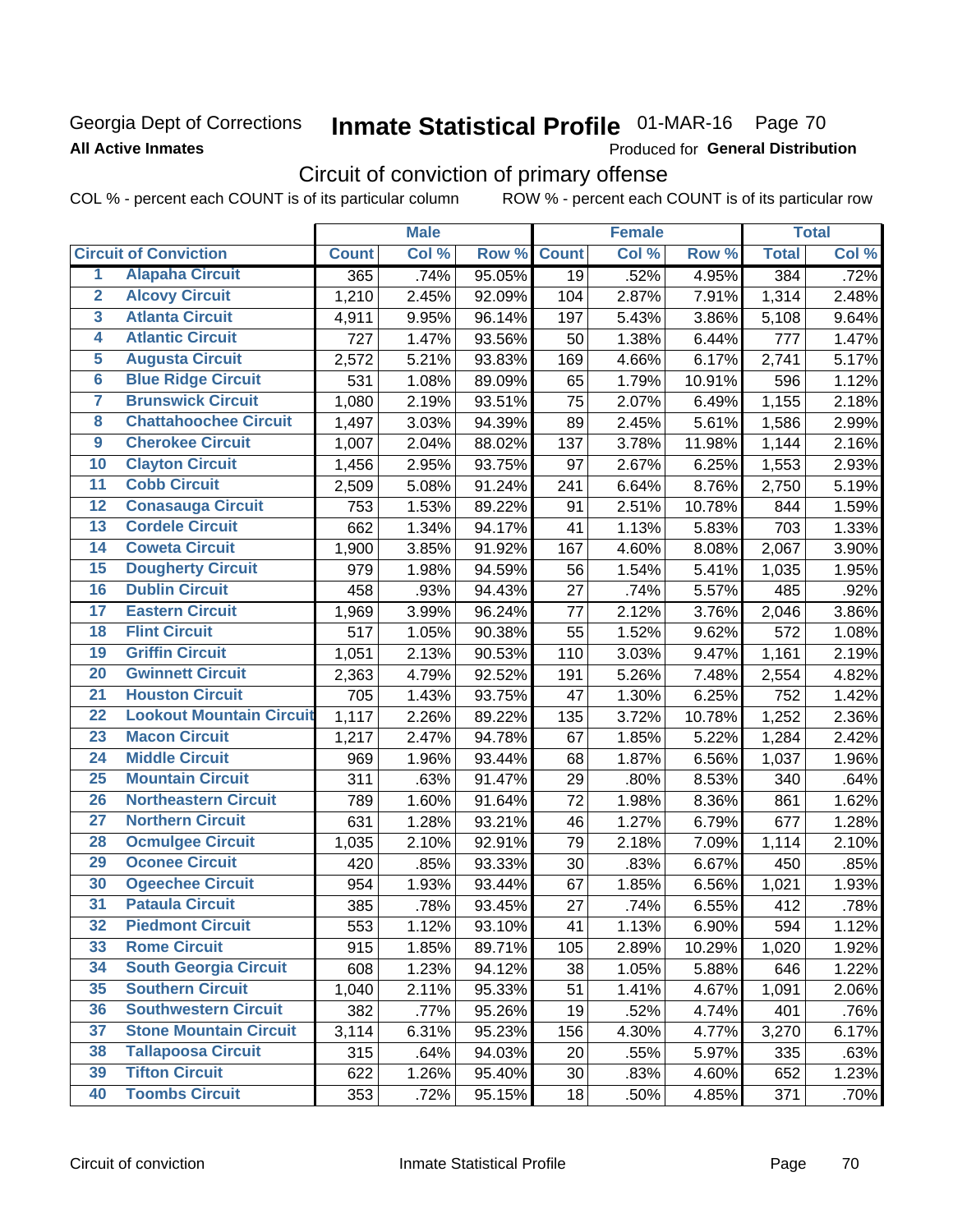### Georgia Dept of Corrections **All Active Inmates**

# Inmate Statistical Profile 01-MAR-16 Page 71

Produced for General Distribution

### Circuit of conviction of primary offense

COL % - percent each COUNT is of its particular column ROW % - percent each COUNT is of its particular row

|    |                                  |              | <b>Male</b> |        |              | <b>Female</b> |        |        | <b>Total</b> |
|----|----------------------------------|--------------|-------------|--------|--------------|---------------|--------|--------|--------------|
|    | <b>Circuit of Conviction</b>     | <b>Count</b> | Col %       | Row %  | <b>Count</b> | Col %         | Row %  | Total  | Col %        |
| 41 | <b>Waycross Circuit</b>          | 857          | 1.74%       | 92.85% | 66           | 1.82%         | 7.15%  | 923    | 1.74%        |
| 42 | <b>Western Circuit</b>           | 510          | 1.03%       | 93.92% | 33           | .91%          | 6.08%  | 543    | 1.02%        |
| 43 | <b>Rockdale Circuit</b>          | 447          | .91%        | 91.79% | 40           | 1.10%         | 8.21%  | 487    | .92%         |
| 44 | <b>Douglas Circuit</b>           | 1,080        | 2.19%       | 89.85% | 122          | 3.36%         | 10.15% | 1,202  | 2.27%        |
| 45 | <b>Appalachian Circuit</b>       | 265          | .54%        | 90.14% | 29           | $.80\%$       | 9.86%  | 294    | .55%         |
| 46 | <b>Enotah Circuit</b>            | 314          | .64%        | 88.45% | 41           | 1.13%         | 11.55% | 355    | .67%         |
| 47 | <b>Bell-Forsyth J.C.</b>         | 377          | .76%        | 89.55% | 44           | 1.21%         | 10.45% | 421    | .79%         |
| 48 | <b>Towaliga Judicial Circuit</b> | 320          | .65%        | 90.91% | 32           | .88%          | 9.09%  | 352    | .66%         |
| 49 | <b>Paulding Circuit</b>          | 239          | .48%        | 93.00% | 18           | .50%          | 7.00%  | 257    | .49%         |
|    | <b>Total Rported</b>             | 49,361       | 100%        | 93.15% | 3,628        | 100%          | 6.85%  | 52,989 | 100%         |
|    | <b>Not Reported</b>              |              | 169         |        |              | 14            |        |        | 183          |
|    | Concert Tradell                  |              | 10 F00      |        |              | <b>0000</b>   |        | FA 470 |              |

| $\mathbf{r}$ = $\mathbf{r}$<br>240 | 49.530  | 3.642 | $- \cdot$ |
|------------------------------------|---------|-------|-----------|
| Mode<br>'equent)<br>.              | ⊿tlanta | Cobb  | Atlanta   |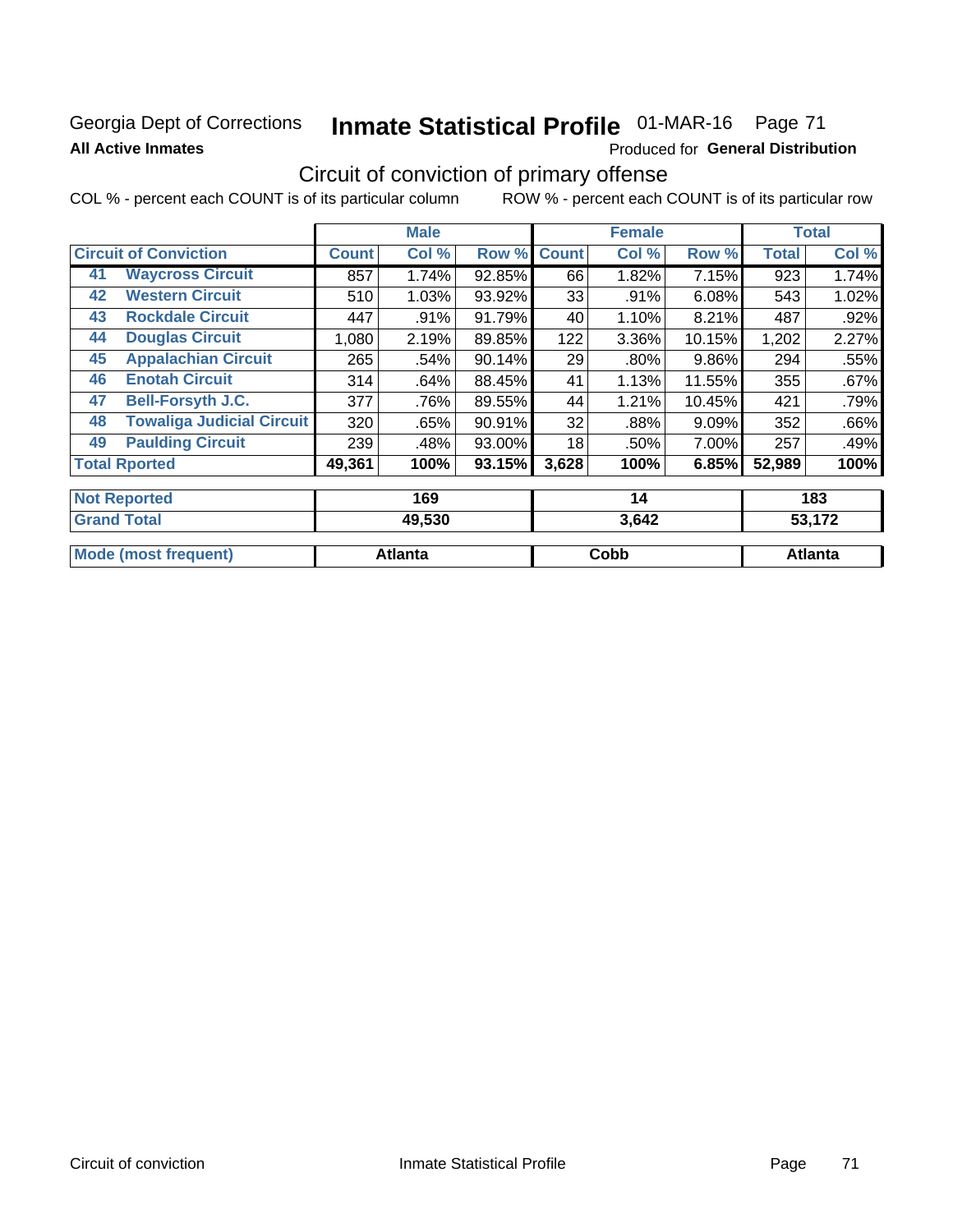## Georgia Dept of Corrections **Inmate Statistical Profile** 01-MAR-16 Page 72

### **All Active Inmates**

### Produced for **General Distribution**

### Years served (jail + prison) in this incarceration

COL % - percent each COUNT is of its particular column ROW % - percent each COUNT is of its particular row

|                       |              | <b>Male</b> |                  |                  | <b>Female</b> |       |              | <b>Total</b> |
|-----------------------|--------------|-------------|------------------|------------------|---------------|-------|--------------|--------------|
| <b>Years Served</b>   | <b>Count</b> | Col %       | Row <sup>%</sup> | <b>Count</b>     | Col %         | Row % | <b>Total</b> | Col %        |
| Less than one year    | 9,516        | 19.23%      | 90.63%           | 984              | 27.03%        | 9.37% | 10,500       | 19.76%       |
| 1 to 1.99 years       | 7,411        | 14.97%      | 91.74%           | 667              | 18.32%        | 8.26% | 8,078        | 15.20%       |
| 2 to 2.99 years       | 5,087        | 10.28%      | 91.49%           | 473              | 12.99%        | 8.51% | 5,560        | 10.46%       |
| $3$ to $3.99$ years   | 4,136        | 8.36%       | 92.51%           | 335              | 9.20%         | 7.49% | 4,471        | 8.41%        |
| 4 to 4.99 years       | 3,599        | 7.27%       | 92.95%           | 273              | 7.50%         | 7.05% | 3,872        | 7.29%        |
| 5 to 5.99 years       | 2,575        | 5.20%       | 94.01%           | 164              | 4.50%         | 5.99% | 2,739        | 5.15%        |
| 6 to 6.99 years       | 2,263        | 4.57%       | 94.92%           | 121              | 3.32%         | 5.08% | 2,384        | 4.49%        |
| 7 to 7.99 years       | 1,802        | 3.64%       | 94.69%           | 101              | 2.77%         | 5.31% | 1,903        | 3.58%        |
| 8 to 8.99 years       | 1,856        | 3.75%       | 95.72%           | 83               | 2.28%         | 4.28% | 1,939        | 3.65%        |
| 9 to 9.99 years       | 1,557        | 3.15%       | 95.23%           | 78               | 2.14%         | 4.77% | 1,635        | 3.08%        |
| 10 to 10.99 years     | 1,006        | 2.03%       | 94.73%           | 56               | 1.54%         | 5.27% | 1,062        | 2.00%        |
| 11 to 11.99 years     | 815          | 1.65%       | 95.88%           | 35               | 0.96%         | 4.12% | 850          | 1.60%        |
| 12 to 12.99 years     | 759          | 1.53%       | 95.23%           | 38               | 1.04%         | 4.77% | 797          | 1.50%        |
| 13 to 13.99 years     | 728          | 1.47%       | 95.92%           | 31               | 0.85%         | 4.08% | 759          | 1.43%        |
| 14 to 14.99 years     | 678          | 1.37%       | 96.31%           | 26               | 0.71%         | 3.69% | 704          | 1.32%        |
| 15 to 15.99 years     | 547          | 1.11%       | 96.81%           | 18               | 0.49%         | 3.19% | 565          | 1.06%        |
| 16 to 16.99 years     | 529          | 1.07%       | 94.80%           | 29               | 0.80%         | 5.20% | 558          | 1.05%        |
| 17 to 17.99 years     | 497          | 1.00%       | 95.03%           | 26               | 0.71%         | 4.97% | 523          | 0.98%        |
| 18 to 18.99 years     | 557          | 1.13%       | 97.72%           | 13               | 0.36%         | 2.28% | 570          | 1.07%        |
| 19 to 19.99 years     | 505          | 1.02%       | 97.68%           | 12               | 0.33%         | 2.32% | 517          | 0.97%        |
| 20 to 20.99 years     | 387          | 0.78%       | 96.03%           | 16               | 0.44%         | 3.97% | 403          | 0.76%        |
| 21 to 21.99 years     | 362          | 0.73%       | 97.57%           | 9                | 0.25%         | 2.43% | 371          | 0.70%        |
| 22 to 22.99 years     | 324          | 0.65%       | 96.14%           | 13               | 0.36%         | 3.86% | 337          | 0.63%        |
| 23 to 23.99 years     | 253          | 0.51%       | 97.68%           | $\,6$            | 0.16%         | 2.32% | 259          | 0.49%        |
| 24 to 24.99 years     | 248          | 0.50%       | 96.50%           | $\boldsymbol{9}$ | 0.25%         | 3.50% | 257          | 0.48%        |
| 25 to 25.99 years     | 185          | 0.37%       | 96.86%           | 6                | 0.16%         | 3.14% | 191          | 0.36%        |
| 26 to 26.99 years     | 142          | 0.29%       | 97.93%           | 3                | 0.08%         | 2.07% | 145          | 0.27%        |
| 27 to 27.99 years     | 154          | 0.31%       | 98.72%           | 2                | 0.05%         | 1.28% | 156          | 0.29%        |
| 28 to 28.99 years     | 137          | 0.28%       | 97.86%           | 3                | 0.08%         | 2.14% | 140          | 0.26%        |
| 29 to 29.99 years     | 91           | 0.18%       | 100.00%          |                  |               |       | 91           | 0.17%        |
| Thirty + years        | 789          | 1.59%       | 98.63%           | 11               | 0.30%         | 1.38% | 800          | 1.51%        |
| <b>Total Reported</b> | 49,495       | 100%        | 93.15%           | 3,641            | 100%          | 6.85% | 53,136       | 100%         |

| <b>Not Reported</b> | 35     |       | 36                     |
|---------------------|--------|-------|------------------------|
| <b>Grand Total</b>  | 49,530 | 3,642 | <b>A70</b><br>гη<br>vu |
|                     |        |       |                        |

| <b>Mean</b><br>(average) | 6.44               | 4.05               | 6.28          |
|--------------------------|--------------------|--------------------|---------------|
| <b>Median (middle)</b>   | 3.64               | 2.34               | 3.52          |
| Mode (most frequent)     | Less than one year | Less than one year | Less than one |
|                          |                    |                    | vear          |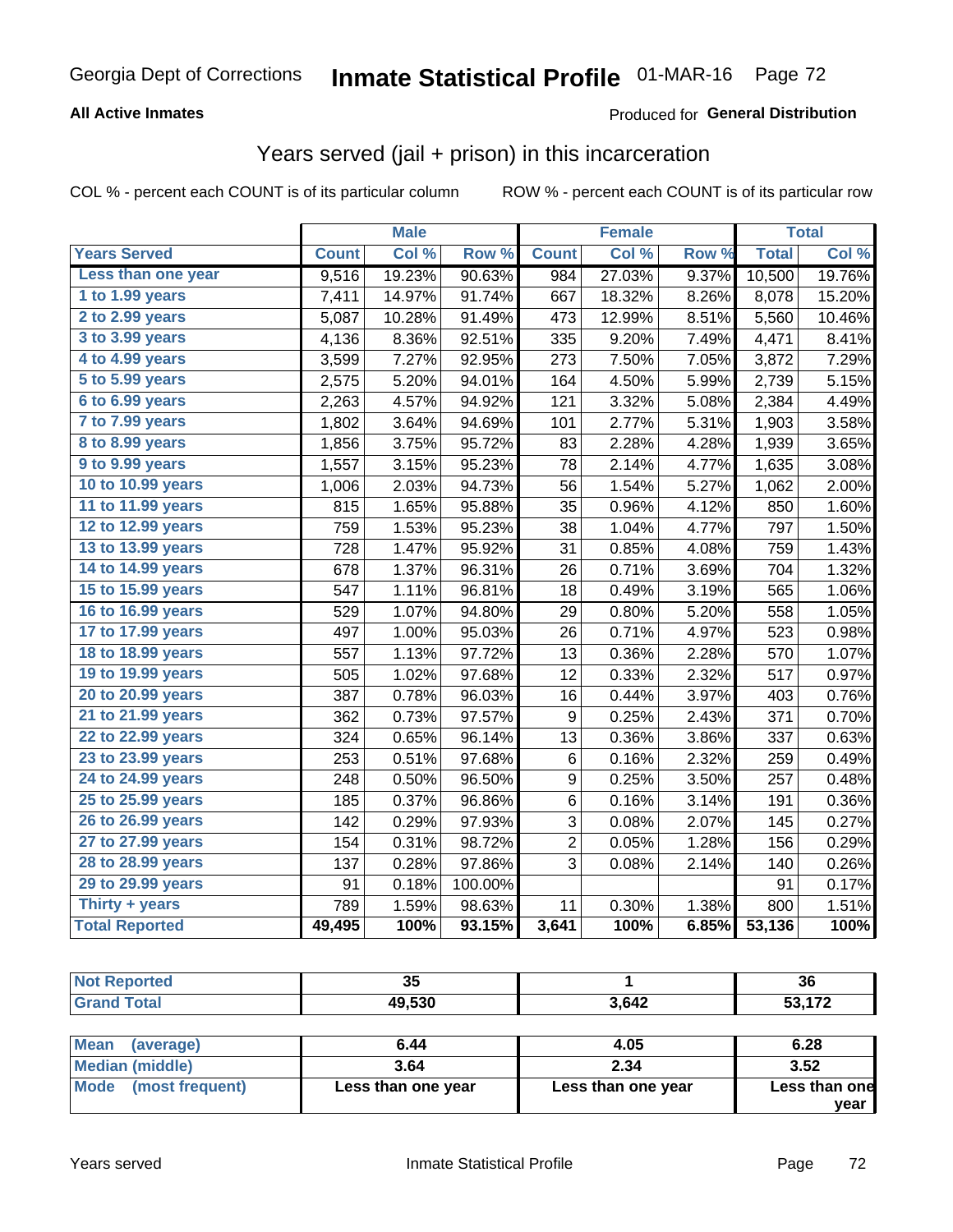#### **All Active Inmates**

Produced for **General Distribution**

## Results of most recent HIV tests

|                         | <b>Male</b>  |        |           | <b>Female</b> |        |          | Total  |        |
|-------------------------|--------------|--------|-----------|---------------|--------|----------|--------|--------|
| <b>HIV Test Results</b> | <b>Count</b> | Col%   | Row %I    | <b>Count</b>  | Col %  | Row %    | Total  | Col %  |
| <b>Positive</b>         | 681          | 1.57%  | 91.66%    | 62            | 1.89%  | $8.34\%$ | 743    | 1.59%  |
| <b>Negative</b>         | 42,793       | 98.43% | 92.99%    | 3,224         | 98.11% | 7.01%    | 46,017 | 98.40% |
| <b>Indeterminate</b>    | ົ            | 0.01%  | 100.00%   |               |        |          |        | 0.01%  |
| <b>Total Reported</b>   | 43,477       | 100%   | $92.97\%$ | 3,286         | 100%   | 7.03%    | 46,763 | 100%   |

| <b>Not Reported</b> | 6,053  | 356   | 6,409                            |
|---------------------|--------|-------|----------------------------------|
| Гоtal               | 49,530 | 3,642 | $F^{\alpha}$ $F^{\alpha}$<br>-32 |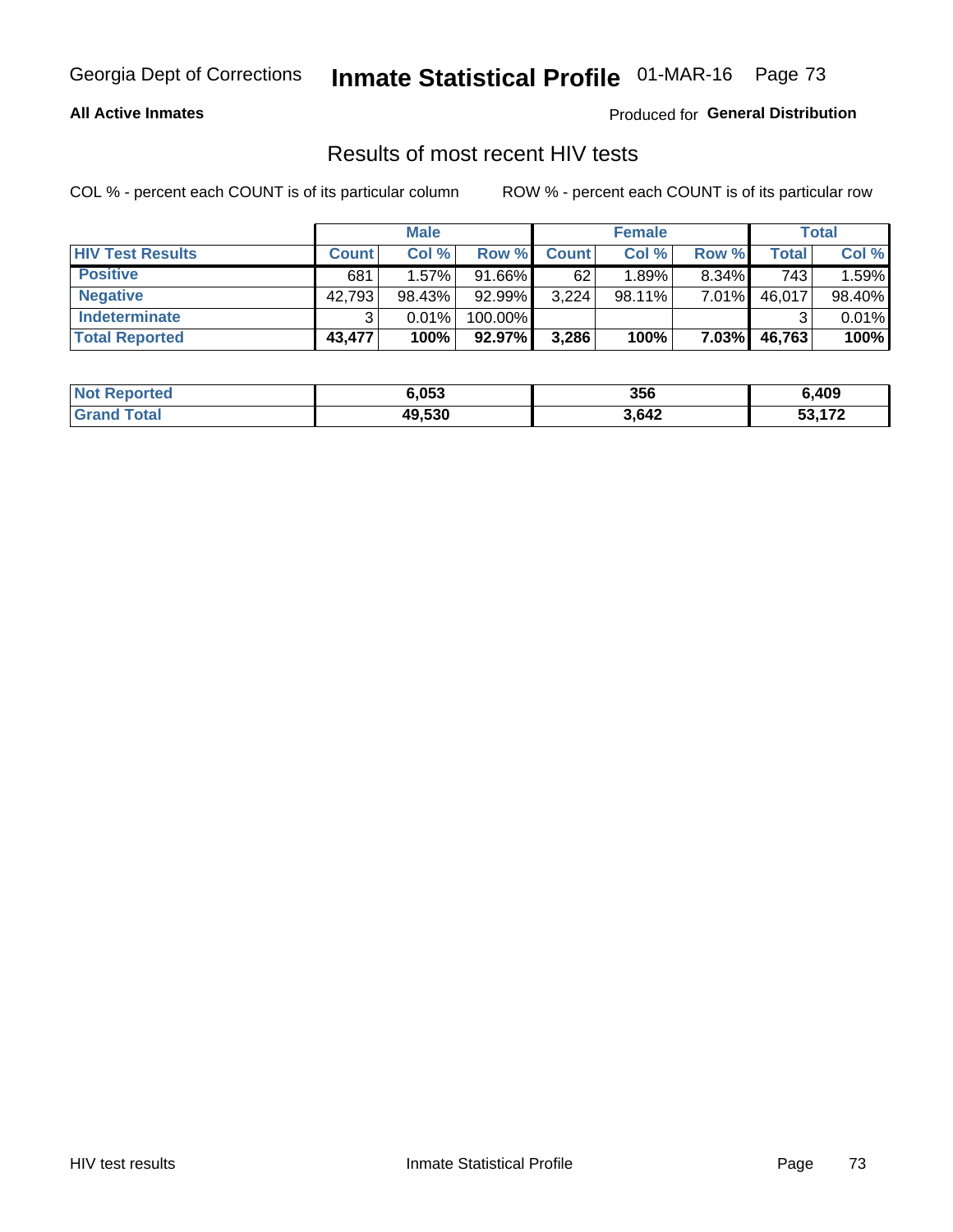### **All Active Inmates**

### Produced for **General Distribution**

## Results of most recent tuberculosis test

|                                  | <b>Male</b>  |        |           | <b>Female</b> |           |          | Total  |        |
|----------------------------------|--------------|--------|-----------|---------------|-----------|----------|--------|--------|
| <b>Tuberculosis Test Results</b> | <b>Count</b> | Col%   | Row %     | <b>Count</b>  | Col %     | Row %    | Total  | Col %  |
| <b>Positive on current test</b>  | 7,294        | 16.09% | $97.81\%$ | 163           | 4.82%     | $2.19\%$ | 7,457  | 15.31% |
| <b>Positive on previous test</b> | 9            | 0.02%  | 100.00%   |               |           |          |        | 0.02%  |
| <b>Negative</b>                  | 38,033       | 83.89% | $92.20\%$ | 3,219         | $95.18\%$ | $7.80\%$ | 41,252 | 84.68% |
| <b>Total Reported</b>            | 45,336       | 100%   | 93.06%    | 3,382         | 100%      | $6.94\%$ | 48,718 | 100.0% |

| <b>Not Reported</b>    | 4,194  | 260   | 454.                       |
|------------------------|--------|-------|----------------------------|
| <b>Total</b><br>'Grand | 49,530 | 3,642 | よつ イフク<br>ວວ. ၊ <i>၊ ೭</i> |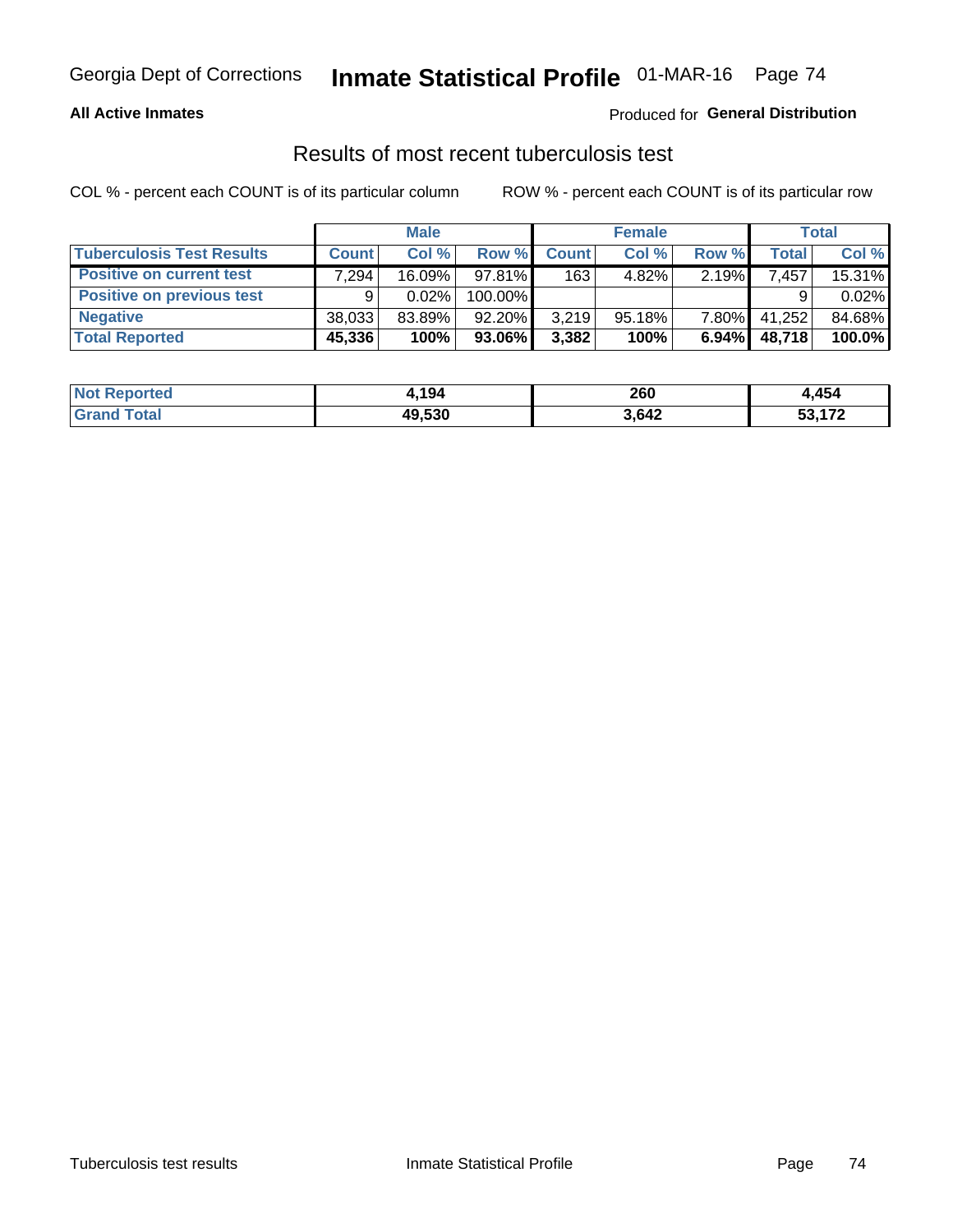### **All Active Inmates**

Produced for **General Distribution**

## Results of most recent syphilis test

|                                 | <b>Male</b>  |           |        | <b>Female</b> |           |          | Total   |        |
|---------------------------------|--------------|-----------|--------|---------------|-----------|----------|---------|--------|
| <b>Syphilis Test Results</b>    | <b>Count</b> | Col%      | Row %  | <b>Count</b>  | Col %     | Row %    | Total I | Col %  |
| <b>Positive on current test</b> | 242          | $1.42\%$  | 93.80% | 16            | $2.42\%$  | $6.20\%$ | 258     | 1.46%  |
| <b>Negative</b>                 | 16.753       | $98.58\%$ | 96.29% | 646           | $97.58\%$ | $3.71\%$ | 17,399  | 98.54% |
| <b>Total Reported</b>           | 16,995       | 100%      | 96.25% | 662           | 100%      | $3.75\%$ | 17,657  | 100%   |

| <b>Not Reported</b> | 32,535 | 2,980 | 35,515       |
|---------------------|--------|-------|--------------|
| <b>Grand Total</b>  | 49,530 | 3,642 | .172<br>33.S |